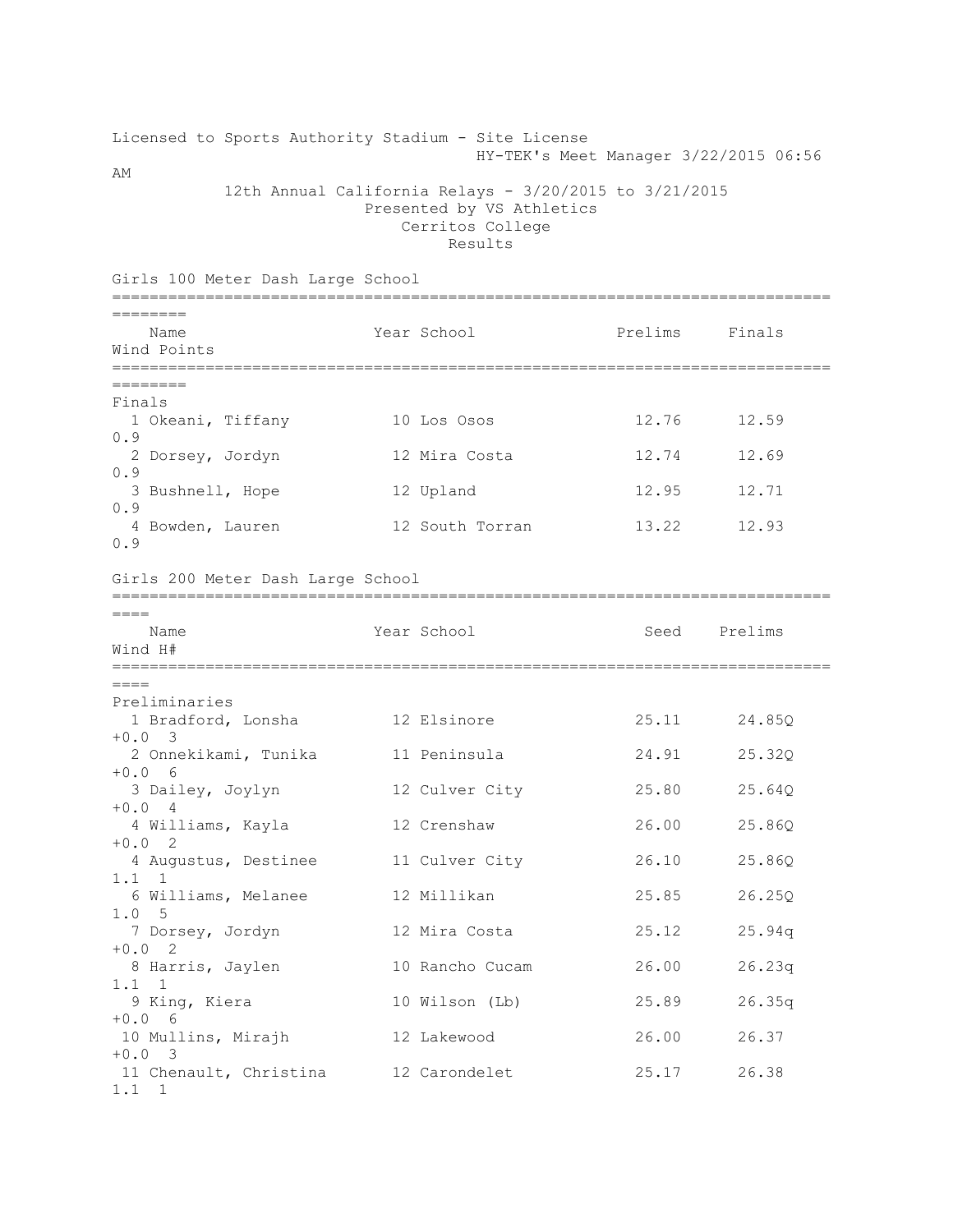| 12 Elrington, Myan<br>$+0.06$                          | 11 Mira Costa   | 25.88       | 26.46 |
|--------------------------------------------------------|-----------------|-------------|-------|
| 13 Daye, Chelsea                                       | 9 Rancho Cucam  | 26.20 26.58 |       |
| $+0.0$ 2<br>14 Braimah, Yinka                          | 9 Peninsula     | 26.47 26.67 |       |
| $+0.0$ 2<br>15 Young, Jonon                            | 9 Carson        | 25.51       | 26.74 |
| $+0.0$ 3<br>16 Herron, Jaylah                          | 9 Mira Costa    | 25.90       | 27.00 |
| $+0.04$<br>17 Avila, Mia                               | 9 Carondelet    | 26.71       | 27.10 |
| $1.1 \quad 1$                                          |                 |             |       |
| 18 Lynch, Te'A<br>1.0 5                                | 10 Rancho Verde | 26.30       | 27.12 |
| 19 Billew, Dominique<br>$+0.06$                        | 12 Mayfair      | 26.30       | 27.18 |
| 20 Moore, Destiney<br>$+0.06$                          | 11 Lakewood     | 27.00       | 27.24 |
| 21 Morrow, Tamia                                       | 12 Cabrillo (Lb | 25.50       | 27.25 |
| $+0.0$ 2<br>22 Mendez, Veronica                        | 11 Culver City  | 26.40       | 27.26 |
| $+0.04$<br>23 Gray, Jazmyn                             | 11 Carter       | 30.19       | 27.35 |
| $+0.0$ 3<br>24 Devine, Lauren                          | 11 Carondelet   | 26.90       | 27.57 |
| $+0.0$ 3<br>25 Williams, Mikayla                       | 11 Cerritos     | 27.43       | 27.61 |
| $+0.0$ 2<br>26 Rhaburn, Dominique 12 Crenshaw          |                 | 26.50       | 27.80 |
| $1.1 \quad 1$<br>27 Chinedu-obi, Chika 10 Rancho Verde |                 | 27.74       | 27.92 |
| $+0.0$ 2                                               |                 |             |       |
| 28 Lindsey, Radiance 9 Lakewood<br>1.0 <sub>5</sub>    |                 | 27.00       | 27.93 |
| 29 Wilson-Bigdeloo, Tyra 10 Upland<br>$+0.06$          |                 | 29.40       | 28.15 |
| 30 Butler, Brianna 12 Crenshaw<br>$+0.06$              |                 | 26.30 28.26 |       |
| 31 Stencil, Cassidy 10 Redlands                        |                 |             | 28.56 |
| $+0.0$ 3<br>32 Abdulrahmaan, Aaliyah 11 Mayfair        |                 | 27.66       | 28.58 |
| $1.1 \quad 1$<br>33 Levi, Zion                         | 9 Rancho Verde  | 26.21       | 28.59 |
| $+0.04$<br>34 Morgan, Jaenna                           | 11 Millikan     | 28.50       | 28.89 |
| $+0.04$<br>35 McDade, Cassandra                        | 10 Redlands     |             | 28.99 |
| $1.1 \quad 1$<br>36 Lozano, Jessica                    | 9 Redlands      | 27.66       | 29.00 |
| $1.1 \quad 1$                                          |                 |             |       |
| 37 Duvenary, Kylah<br>$1.0$<br>$-5$                    | 10 Mayfair      | 28.70       | 29.29 |
| 38 Cecilia, Burroughs<br>1.0<br>5                      | 12 Cabrillo (Lb | 27.00       | 30.34 |

Girls 200 Meter Dash Large School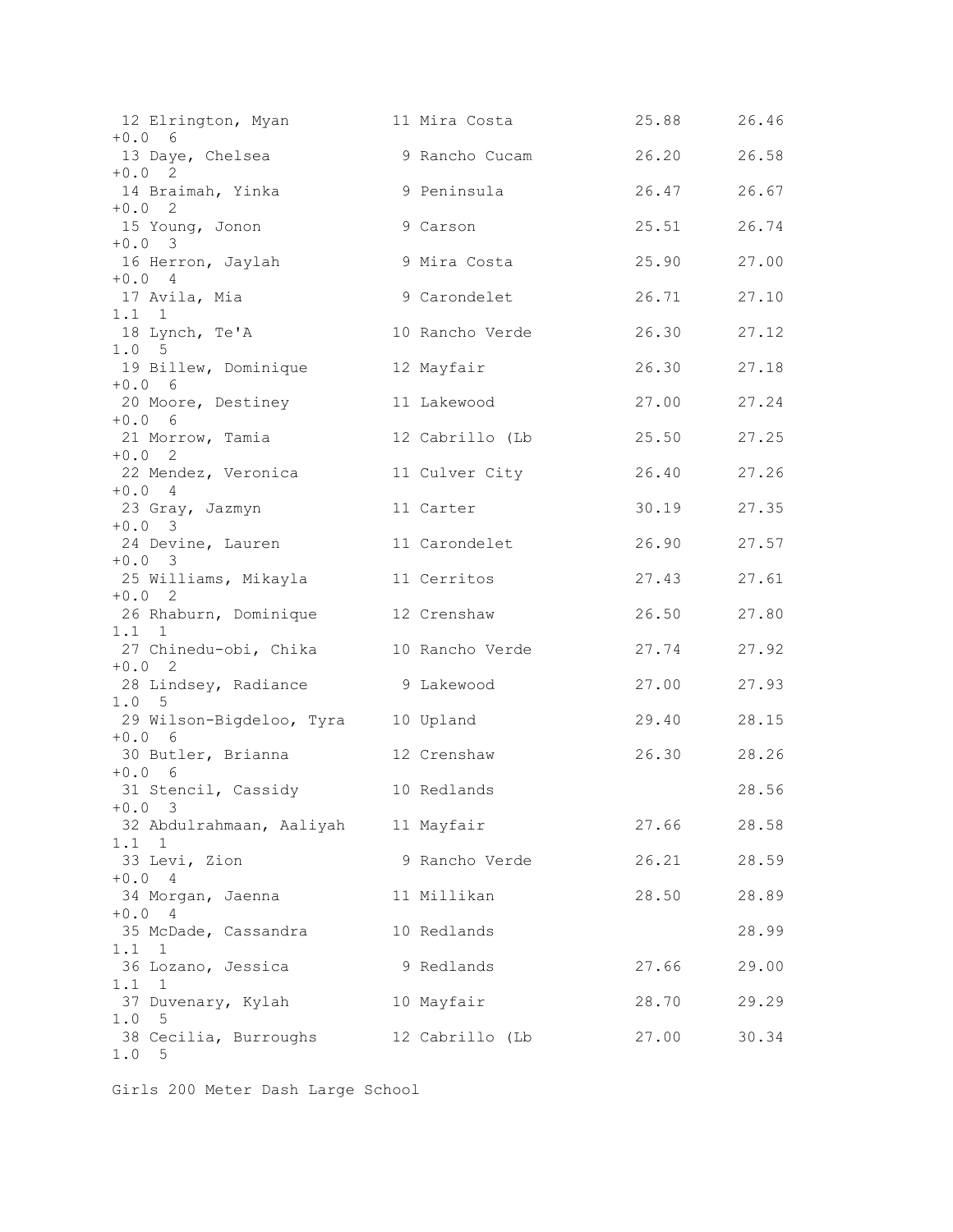| $=$<br>Name<br>Wind                | Year School     | Prelims | Finals |
|------------------------------------|-----------------|---------|--------|
| $=$                                |                 |         |        |
| Finals<br>1 Dailey, Joylyn         | 12 Culver City  | 25.64   | 24.84  |
| 1.5<br>2 Onnekikami, Tunika<br>1.5 | 11 Peninsula    | 25.32   | 25.19  |
| 3 Williams, Kayla<br>1.5           | 12 Crenshaw     | 25.86   | 25.75  |
| 4 Augustus, Destinee<br>1.5        | 11 Culver City  | 25.86   | 25.88  |
| 5 Williams, Melanee<br>1.5         | 12 Millikan     | 26.25   | 26.29  |
| 6<br>Dorsey, Jordyn<br>1.5         | 12 Mira Costa   | 25.94   | 26.35  |
| 7 Harris, Jaylen<br>1.5            | 10 Rancho Cucam | 26.23   | 26.38  |

Girls 400 Meter Dash Large School

| Name                  | Year School     | Seed  | Finals | H#              |
|-----------------------|-----------------|-------|--------|-----------------|
| 1 Onnekikami, Tunika  | 11 Peninsula    | 54.96 | 56.66  | 6               |
| 2 Willingham, Ashley  | 11 Los Alamitos | 56.99 | 57.40  | 6               |
| 3 Adolphus, Mikaela   | 12 Upland       | 56.02 | 57.88  | $6\phantom{1}6$ |
| 4 Ruotolo, Julianna   | 11 Carondelet   | 57.81 | 58.79  | $6\phantom{1}$  |
| 5 Walker, Jaylah      | 11 La Sierra    | 57.92 | 59.37  | $\sqrt{6}$      |
| 6 Harris, Jaylen      | 10 Rancho Cucam | 59.80 | 60.02  | 5               |
| 7 Koncki, Ellie       | 12 Mira Costa   | 59.11 | 60.42  | 5               |
| 8 Jones, Emily        | 10 Mira Costa   | 59.13 | 60.97  | 5               |
| 9 Perez, Savanna      | 12 Carter       | 61.90 | 61.49  | $\overline{4}$  |
| 10 McCloud, Devin     | 10 Carson       | 58.79 | 61.59  | 6               |
| 11 Johnson, Brielle   | 11 Lakewood     | 62.00 | 61.69  | 3               |
| 12 Ehiemere, Chine    | 10 Rancho Verde | 58.21 | 61.78  | 6               |
| 13 Wacker, Amber      | 12 Culver City  | 59.10 | 61.94  | $6\phantom{1}$  |
| 14 Corner, Madeline   | 11 Carter       | 63.70 | 62.07  | $\overline{c}$  |
| 15 Longmire, Destiny  | 11 Rancho Verde | 58.31 | 62.46  | $\sqrt{6}$      |
| 16 Mayberry, Journey  | 9 Compton       | 61.00 | 62.95  | 5               |
| 17 Towner, Dayanah    | 10 Westchester  | 60.30 | 63.37  | 5               |
| 18 Stanley, Rebecca   | 11 Valencia (V) | 62.50 | 63.41  | 3               |
| 19 Herron, Jaylah     | 9 Mira Costa    | 60.70 | 63.55  | 5               |
| 20 Hill, Angelica     | 10 Wilson (Lb)  | 61.60 | 63.61  | 4               |
| 21 Smith, Johnae      | 10 Lakewood     | 61.83 | 64.08  | 4               |
| 22 Barber, Hollys     | 11 Lakewood     | 65.00 | 64.24  | $\overline{c}$  |
| 23 James, Asijan      | 12 Compton      | 62.00 | 64.28  | 3               |
| 24 Rankins, Samiyah   | 12 Golden Valle | 62.00 | 64.46  | $\sqrt{4}$      |
| 25 Riley, Jasmyn      | 10 Los Osos     | 60.30 | 64.50  | 5               |
| 26 ortega, breana     | 11 South Torran | 67.30 | 64.80  | $\overline{2}$  |
| 27 Dickens, Unique    | 12 Crenshaw     | 62.30 | 65.20  | 3               |
| 28 Rhaburn, Dominique | 12 Crenshaw     | 61.70 | 65.44  | $\sqrt{4}$      |
| 29 Lozano, Jessica    | 9 Redlands      | 64.70 | 66.19  | $\overline{c}$  |
| 30 Terrell, Teoni     | 10 Westchester  | 62.50 | 66.55  | 3               |
| 31 Zugasti, Alejandra | 11 Peninsula    | 66.50 | 67.05  | $\overline{2}$  |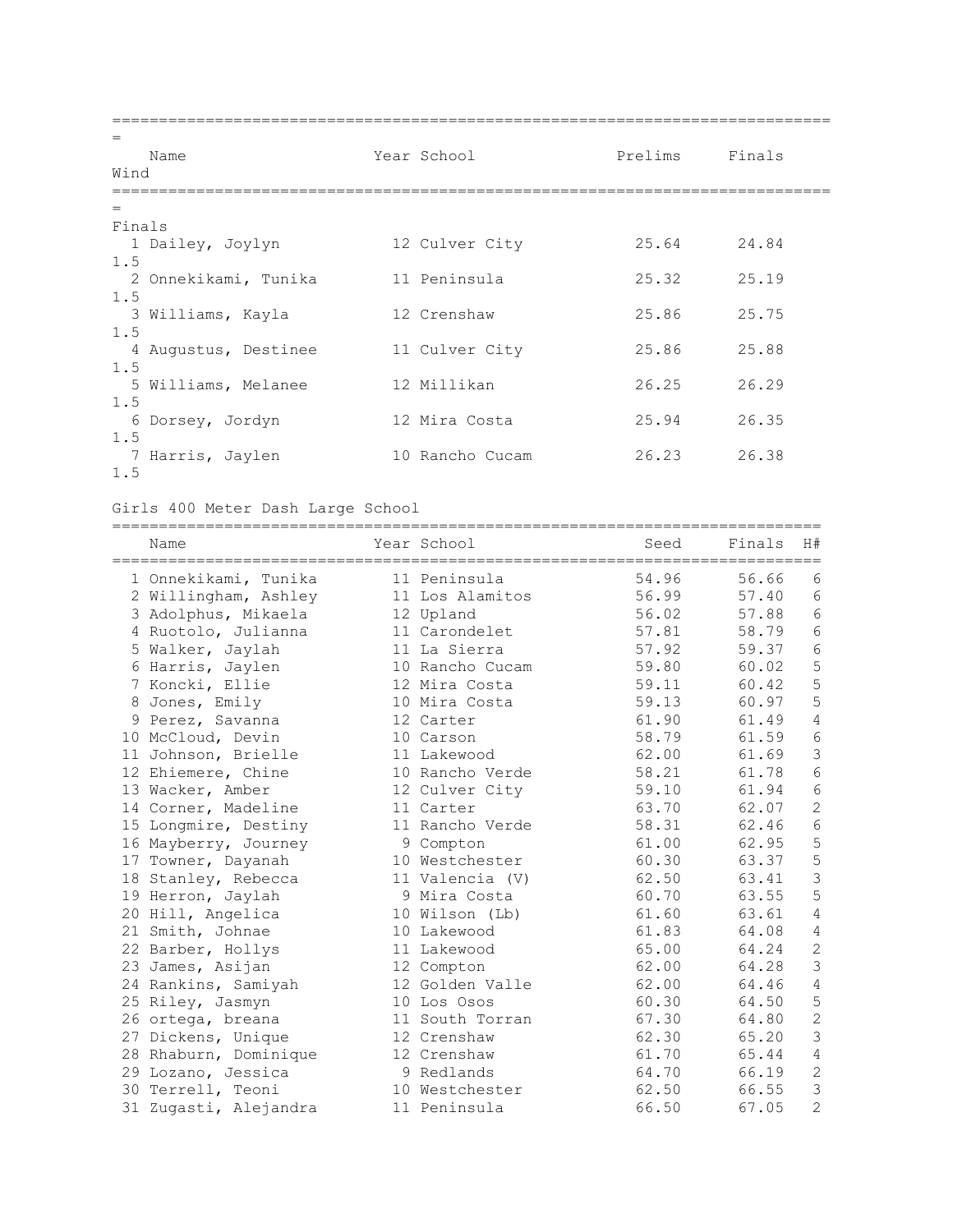| 32 Walls, Genesis     | 10 Rancho Verde | 62.50 | 67.26 3 |                         |
|-----------------------|-----------------|-------|---------|-------------------------|
| 33 Ouaid, MacKenzie   | 12 Redlands     | 63.00 | 67.97   | $\overline{\mathbf{3}}$ |
| 34 Breech, Kaylee     | 12 Elsinore     | 64.90 | 68.26   | 2                       |
| 35 Halley, Alexandrea | 11 Westchester  | 61.00 | 68.41   | 4                       |
| 36 Counts, Kristin    | 11 La Sierra    | 68.10 | 69.13   |                         |

Girls 800 Meter Run Large School

|        | Name                              |  | Year School     | Seed    | Finals  | H#             |  |  |  |
|--------|-----------------------------------|--|-----------------|---------|---------|----------------|--|--|--|
|        | 1 Tinoco, Bianca                  |  | 11 Golden Valle | 2:16.00 | 2:15.48 | 2              |  |  |  |
|        | 2 Crowley, Claire                 |  | 12 Redlands     | 2:17.30 | 2:18.63 | $\overline{2}$ |  |  |  |
|        | 3 Pear, Amelia                    |  | 12 Valencia (V) | 2:19.30 | 2:20.72 | $\overline{2}$ |  |  |  |
|        | 4 Pearson, Timera                 |  | 12 Wilson (Lb)  | 2:24.60 | 2:22.47 | $\overline{2}$ |  |  |  |
|        | 5 Crowley, Allison                |  | 12 Redlands     |         | 2:27.79 | $\overline{2}$ |  |  |  |
|        | 6 Quaid, Kaitlin                  |  | 12 Redlands     | 2:25.60 | 2:27.85 | $\overline{2}$ |  |  |  |
|        | 7 Matthews, Brittani              |  | 11 Rancho Cucam | 2:29.00 | 2:29.08 | $\overline{2}$ |  |  |  |
|        | 8 Nava, Jackie                    |  | 12 Wilson (Lb)  |         | 2:30.16 | $\overline{2}$ |  |  |  |
|        | 9 Ehiemere, Chine                 |  | 10 Rancho Verde | 2:38.20 | 2:31.37 | $\mathbf 1$    |  |  |  |
|        | 10 Saiza, Mia                     |  | 10 Rancho Cucam | 2:36.00 | 2:32.35 | $\mathbf{1}$   |  |  |  |
|        | 11 Kissel, Kendall                |  | 11 Peninsula    | 2:29.80 | 2:36.43 | $\overline{2}$ |  |  |  |
|        | 12 Gonzalez, Andrea               |  | 10 Millikan     | 2:29.00 | 2:37.07 | $\overline{2}$ |  |  |  |
|        | 13 Baker, Mck                     |  | 12 Lakewood     | 2:35.00 | 2:37.83 | $\mathbf 1$    |  |  |  |
|        | 14 Whiterker, Destiny             |  | 9 Rancho Verde  | 2:40.10 | 2:38.84 | $\mathbf{1}$   |  |  |  |
|        | 15 Padilla, Rhina                 |  | 11 Culver City  | 2:45.93 | 2:39.61 | $\mathbf{1}$   |  |  |  |
|        | 16 Cuellar, Karina                |  | 11 La Sierra    | 2:47.00 | 2:40.36 | $\mathbf 1$    |  |  |  |
|        | 17 Hurley, Charli                 |  | 10 Millikan     | 2:35.00 | 2:41.36 | $\overline{2}$ |  |  |  |
|        | 18 Gonzalez, Adrianna             |  | 10 La Sierra    | 2:49.40 | 2:41.64 | $\mathbf{1}$   |  |  |  |
|        | 19 Capetillo, Alexandria          |  | 10 Upland       | 2:44.90 | 2:41.73 | $\mathbf{1}$   |  |  |  |
|        | 20 Ashley, Amielia                |  | 12 Culver City  | 2:38.00 | 2:41.84 | $\mathbf{1}$   |  |  |  |
|        | 21 Simpson, Megan                 |  | 11 Upland       | 2:45.92 | 2:45.16 | $\mathbf{1}$   |  |  |  |
|        | 22 Cercedes, Celeste              |  | 11 Culver City  | 2:40.60 | 2:46.06 | $\mathbf{1}$   |  |  |  |
|        | 23 Stebbings, Emily               |  | 11 Mira Costa   | 2:42.00 | 2:49.22 | $\mathbf{1}$   |  |  |  |
|        | Girls 1600 Meter Run Large School |  |                 |         |         |                |  |  |  |
| $===$  |                                   |  |                 |         |         |                |  |  |  |
| Points | Name                              |  | Year School     | Seed    | Finals  |                |  |  |  |

| 1 Martin, Svetlana      | 12 Rancho Cucam | 5:39.00 | 5:39.36 |
|-------------------------|-----------------|---------|---------|
| 2 Heredia, Alysha       | 11 Lakewood     | 5:50.00 | 5:52.67 |
| 3 Capetillo, Alexandria | 10 Upland       | 6:01.10 | 5:57.29 |
| 4 Carbajal, Andrea      | 12 Carter       | 6:06.30 | 6:01.71 |
| 5 Gonzalez, Adrianna    | 10 La Sierra    | 5:57.50 | 6:03.15 |
| 6 Simpson, Megan        | 11 Upland       | 6:00.70 | 6:03.24 |
| 7 Lambros, Alexandra    | 11 Upland       | 6:12.80 | 6:04.57 |
| 8 Cuellar, Karina       | 11 La Sierra    | 5:54.10 | 6:05.94 |
| 9 Ziranda, Justine      | 10 Silverado    | 6:18.80 | 6:17.90 |
| 10 New, Kimberly        | 11 Lakewood     | 5:45.80 | 6:20.79 |
| 11 Angulo, Karla        | 11 Carson       | 6:18.00 | 6:25.14 |
| 12 Dominguez, Stephani  | 10 La Sierra    | 6:30.00 | 6:31.88 |
| 13 Franke, Rachel       | 9 Silverado     | 6:27.00 | 6:34.77 |
| 14 Ramirez, Rileah      | 10 Millikan     | 6:05.00 | 6:37.26 |
| 15 Lopez, Betsy         | 11 Carson       | 6:18.00 | 6:40.59 |
| 16 Shipman, Olivia      | 11 Millikan     | 6:10.00 | 7:02.06 |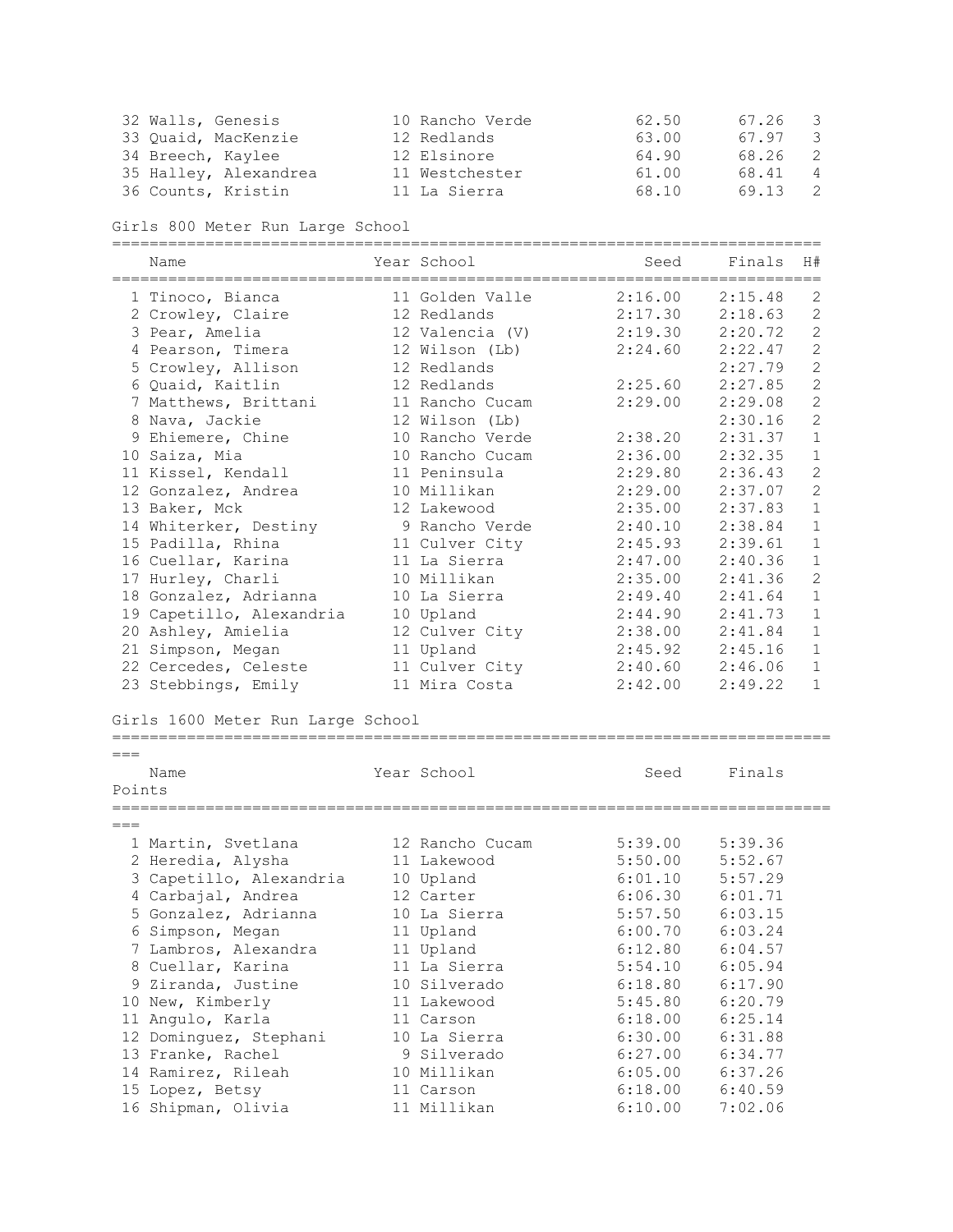17 Sanchez, Audrey 11 Millikan 6:20.00 7:39.74 Girls 100 Meter Hurdles Large School ============================================================================= = Name The Year School Prelims Finals Wind ============================================================================= = 1 Washington, Corinne 11 Wilson (Lb) 16.46 16.58 0.1 2 Minix, Jelani 12 Carson 16.49 16.73 0.1 3 Boyle, Tyjai 10 Carson 16.75 17.28 0.1 Girls 300 Meter Hurdles Large School ============================================================================= ====== Name The Year School Seed Finals H# Points ============================================================================= ====== 1 Robinson, Shante 10 Mira Costa 42.50 43.17 5 2 Walker, Jaylah 11 La Sierra 43.67 45.44 5 3 Corner, Madeline 11 Carter 51.50 47.83 3 4 Smith, Kennedy 9 Upland 46.80 47.95 5 5 McCloud, Devin 10 Carson 48.26 48.33 4 6 Avina, Avery 11 Carondelet 47.14 48.41 5 7 Boyle, Tyjai 10 Carson 47.48 48.48 5 8 Prince, Tamia 11 Mayfair 44.96 48.51 5 9 Garcia, Nia 11 Culver City 55.95 49.38 1 10 Gray, Mylia 12 Carson 47.49 49.52 5 11 Thompson, Cedrinae 11 Culver City 52.43 50.25 2 12 Marrero, Jasmine 9 Culver City 50.80 50.48 3 13 Long, Brittany 10 South Torran 50.00 50.65 4 14 Otani, Minami 11 Peninsula 50.11 51.06 4 15 Ng, Sasha 12 Mira Costa 51.00 51.31 3 16 Dickens, Unique 12 Crenshaw 46.51 51.68 5 17 Dawes, Kenzie 11 Elsinore 52.14 51.83 3 18 Pelle, Sherrice 12 Millikan 47.80 52.31 4 19 Hooten, Kailyn 11 Mira Costa 50.70 52.68 3 20 Rodriguez, Kayla 10 Los Osos 50.34 53.58 4 21 Walls, Genesis 10 Rancho Verde 50.75 54.06 3 22 Briggs, Amani 11 Lakewood 54.41 54.31 2 23 Clegg, Hadley 10 South Torran 52.50 55.03 2 24 Pendergrass, Allison 11 Elsinore 52.18 55.56 2 25 Everett, Hannah 10 Redlands 51.89 56.92 3 26 Peterson, DaJah 10 Mayfair 55.80 58.90 2 27 Lewis, Selina 11 Elsinore 55.84 60.58 2 26 Peterson, DaJah (10 Maylail)<br>27 Lewis, Selina (11 Elsinore (11 Elsinore (55.84 (60.58 2)<br>28 Renfrow, Christa (10 Lakewood (65.00 (61.19 1) Girls 4x100 Meter Relay Large School ============================================================================ School Seed Prelims H# ============================================================================ Preliminaries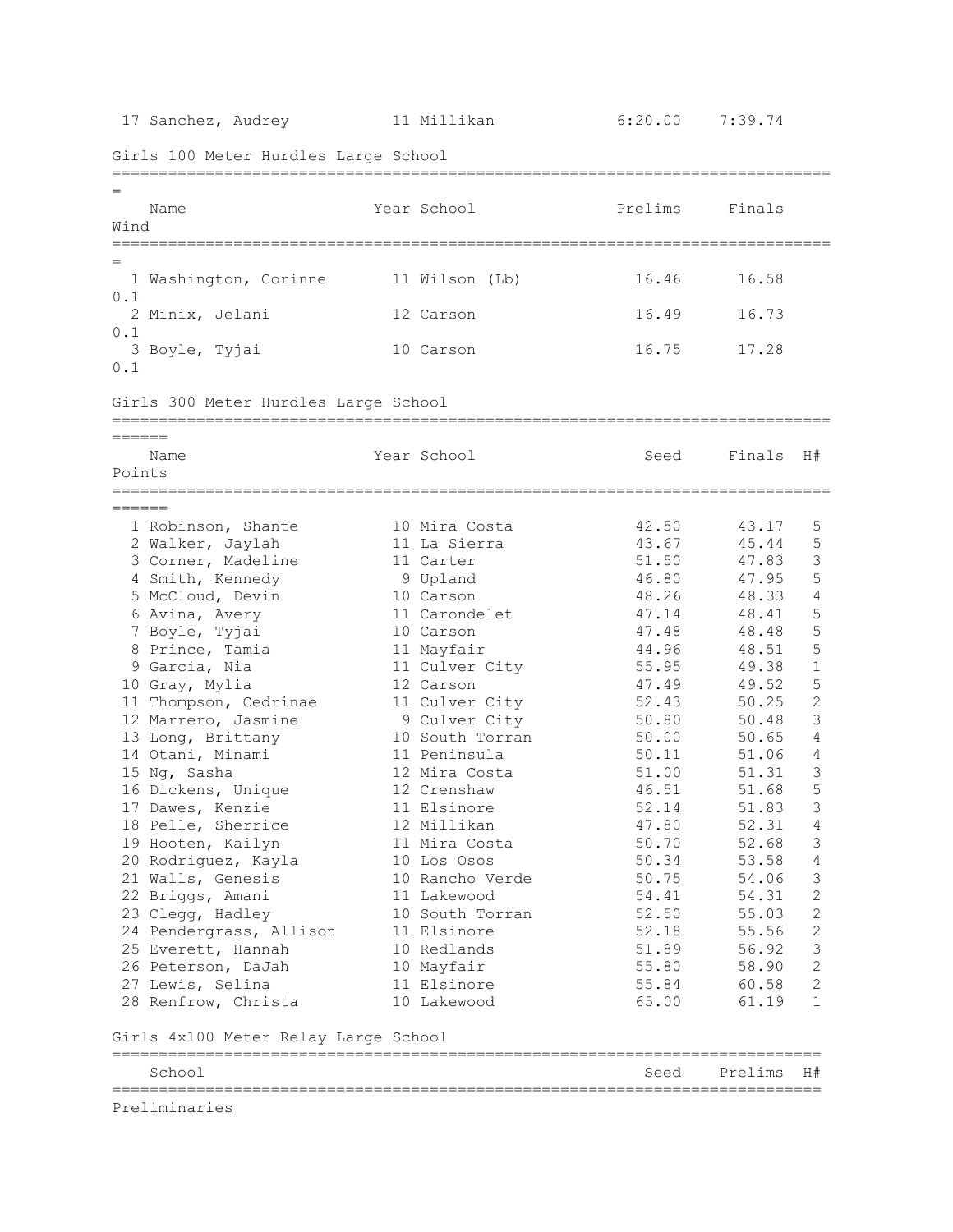1 Upland 47.10 47.17q 3 1) Davis, Kierra 11 3) Esther, Lashay 12 2 Los Alamitos 1) Willingham, Ashley 11 3) Limp, Kenna 12 3 Culver City 1) Augustus, Destinee 11 3) Mendez, Veronica 11 4 Carondelet 1) Devine, Lauren 11 3) Ruotolo, Julianna 11 5 Mira Costa 1) Koncki, Ellie 12 3) Elrington, Myan 11 6 South Torrance 1) Clark, Mikalya 11 3) Dear, Mary 12 7 Rancho Verde 1) Lynch, Te $\iota$ 'a 10 3) Palmer, Alondra 10 8 Crenshaw 1) Butler, Brianna 12 3) Johnson, Candyce 11 9 Lakewood 1) Moore, Destiney 11 3) Lindsey, Radiance 9 10 Peninsula 1) Braimah, Yinka 9 3) Dollinger, Maddie 12 11 Mayfair 1) Billew, Dominique 12 3) Abdulrahmaan, Aaliyah 11 12 Wilson (Lb)  $-ss$ 1) King, Tajanique 11 3) Johnson, Lauryn 10 13 Westchester 1) Halley, Alexandrea 11 3) Cunnigham, Tania 10 14 Cerritos 1) Nnoli, Ngozi 12 3) Udeh, Tobechi 10 15 Cabrillo (Lb) 1) Onwu, Leigh 10 3) Buie, Jewel 12 16 Millikan 1) Williams, Melanee 12 3) Morgan, Jaenna 11 17 Elsinore 1) Bradford, Lonsha 12 3) Harris, Jadyn 9 -- Redlands 1) Jacobs, Karen 10 3) Lozano, Jessica 9

|       | 47.10                     | 47.17q | 3                        |
|-------|---------------------------|--------|--------------------------|
| 2)    | Hicks, Jada 9             |        |                          |
| 4)    | Adolphus, Mikaela 12      |        |                          |
|       | 48.24                     | 48.39q | 1                        |
| 2)    | Green, Anijah 11          |        |                          |
|       | Limp, Sara 12             |        |                          |
| 4)    |                           |        |                          |
|       | 50.34                     | 48.50q | 1                        |
| 2)    | Wacker, Amber 12          |        |                          |
| 4)    | Dailey, Joylyn 12         |        |                          |
|       | 48.85                     | 48.58q | 1                        |
| 2)    | Chenault, Christina<br>12 |        |                          |
| 4)    | Avina, Avery 11           |        |                          |
|       | 49.00                     | 49.56q | 3                        |
| 2)    | Dorsey, Jordyn 12         |        |                          |
| 4)    | Robinson, Shante 10       |        |                          |
|       | 49.80                     | 49.68q |                          |
|       |                           |        | 1                        |
| 2)    | Bowden, Lauren 12         |        |                          |
| 4)    | Henry, Alexis 12          |        |                          |
|       | 49.21                     | 50.24q | 3                        |
| 2)    | Longmire, Destiny 11      |        |                          |
| 4)    | Levi, Zion 9              |        |                          |
|       | 49.70                     | 50.40q | 1                        |
| 2)    | Williams, Kayla 12        |        |                          |
| 4)    | Rhaburn, Dominique<br>12  |        |                          |
|       | 50.99                     | 50.45q | 3                        |
|       |                           |        |                          |
| 2)    | Mullins, Mirajh 12        |        |                          |
| 4)    | Smith, Johnae 10          |        |                          |
|       | 50.77                     | 50.69  | 2                        |
| 2)    | Onnekikami, Tunika<br>11  |        |                          |
| 4)    | Pingel, Kathleen 11       |        |                          |
|       | 54.00                     | 51.71  | 3                        |
| 2)    | Prince, Tamia 11          |        |                          |
| 4)    | Dickens, Cassidi 9        |        |                          |
|       | 50.97                     | 51.97  | 3                        |
| 2)    | Hill, Angelica 10         |        |                          |
| $4$ ) | Hill, Miajah 12           |        |                          |
|       |                           |        |                          |
|       | 49.00                     | 52.69  | 2                        |
| 2)    | Bailey, Kayla 12          |        |                          |
| 4)    | Mollet, Ashley 11         |        |                          |
|       | 53.62                     | 52.88  | $\overline{\mathcal{L}}$ |
| 2)    | Williams, Mikayla 11      |        |                          |
|       | 4) Castillo, Nicole 12    |        |                          |
|       | 50.00                     | 53.01  | 3                        |
| 2)    | Morrow, Tamia 12          |        |                          |
| 4)    | Buie, Tyra 11             |        |                          |
|       |                           |        |                          |
|       | 53.01                     | 53.30  | 1                        |
| 2)    | Pelle, Sherrice 12        |        |                          |
| 4)    | Thomas, Torin 10          |        |                          |
|       | 50.11                     | 53.43  | 1                        |
| 2)    | Boswell, Anastessia 11    |        |                          |
| 4)    | Sumrall, Corby 11         |        |                          |
|       | 52.53                     | DQ     | 2                        |
|       | 2) Stencil, Cassidy 10    |        |                          |
|       | 4) Edwards, Alisha 11     |        |                          |
|       |                           |        |                          |

Girls 4x100 Meter Relay Large School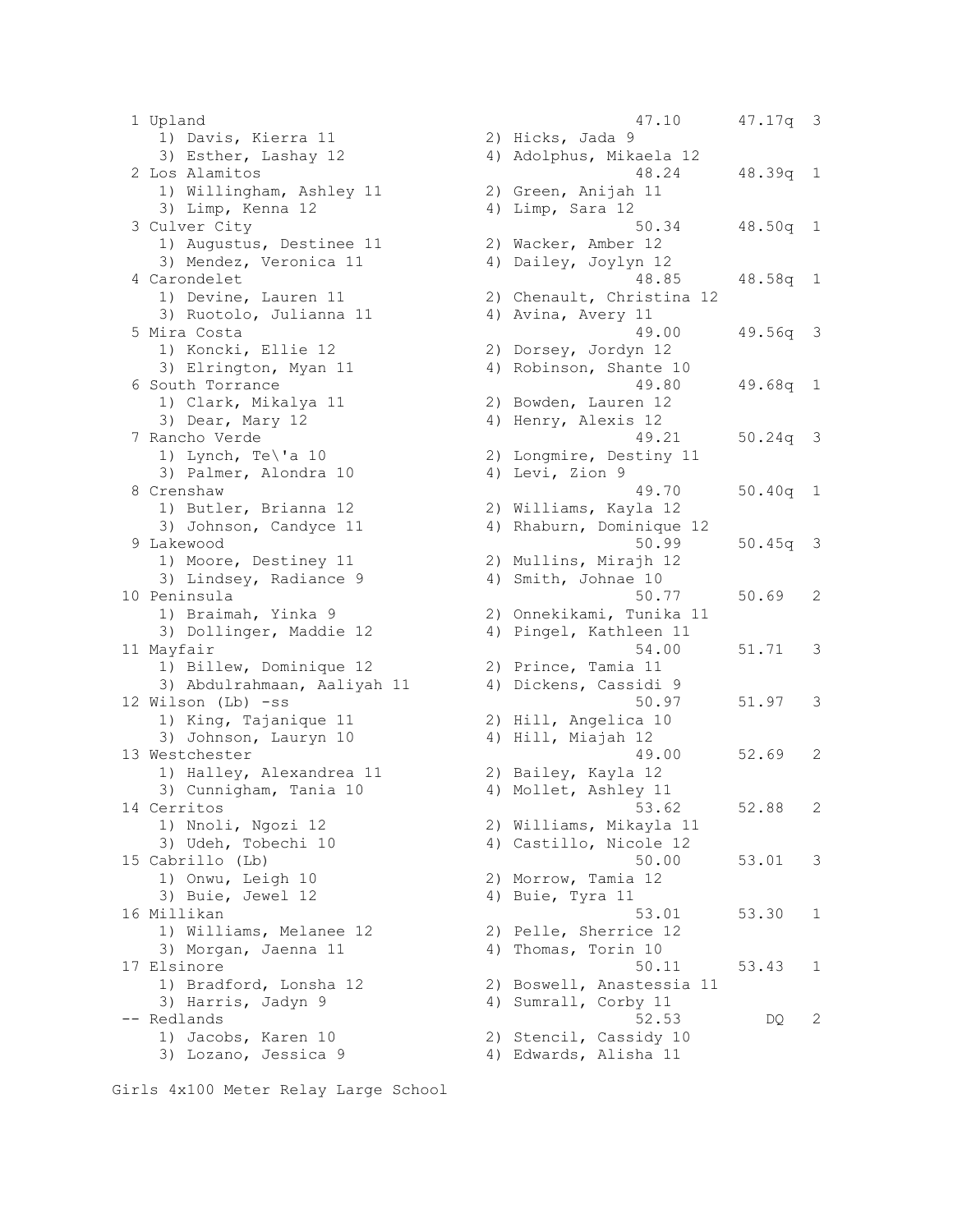| $===$<br>School<br>Points                                                 |  | Prelims                                                     | Finals                                 |                   |
|---------------------------------------------------------------------------|--|-------------------------------------------------------------|----------------------------------------|-------------------|
| $===$                                                                     |  |                                                             |                                        |                   |
| Finals<br>1 Culver City<br>2 Los Alamitos<br>3 Mira Costa                 |  | 48.50<br>48.39<br>49.56                                     | 48.50<br>48.51<br>48.79                | 20<br>16<br>12    |
| 4 Carondelet<br>5 Lakewood<br>6 Rancho Verde<br>7 Crenshaw<br>-- Upland   |  | 48.58<br>50.45<br>50.24<br>50.40<br>47.17                   | 49.13<br>50.82<br>50.90<br>51.08<br>DQ | 10<br>8<br>6<br>4 |
| Girls 4x200 Meter Relay Large School                                      |  |                                                             |                                        |                   |
| ===                                                                       |  |                                                             |                                        |                   |
| School<br>Points                                                          |  | Prelims                                                     | Finals                                 |                   |
| $===$<br>1 Los Osos<br>2 Carondelet                                       |  | 1:43.08<br>1:48.40                                          | 1:42.79<br>1:47.18                     | 20<br>16          |
| 3 Wilson (Lb) -ss<br>4 Rancho Cucamonga<br>5 Crenshaw                     |  | 1:45.83<br>1:47.47<br>1:48.13                               | 1:47.23<br>1:47.52<br>1:47.91          | 12<br>10<br>8     |
| 6 South Torrance<br>Girls 4x400 Meter Relay Large School                  |  | 1:45.60                                                     | 1:49.05                                | 6                 |
|                                                                           |  |                                                             |                                        |                   |
| ======<br>School<br>Points                                                |  | Seed                                                        | Finals                                 | H#                |
| =====<br>======                                                           |  |                                                             |                                        |                   |
| 1 Carondelet<br>20                                                        |  | 3:54.30                                                     | 3:57.73                                | 3                 |
| 1) Ruotolo, Julianna 11<br>3) Biczo, Elle 10<br>2 Mira Costa              |  | 2) Chenault, Christina 12<br>4) Avina, Avery 11<br>3:56.00  | 3:58.76                                | 3                 |
| 16<br>1) Jones, Emily 10<br>3) Koncki, Ellie 12<br>3 Upland<br>12         |  | 2) Elrington, Myan 11<br>4) Robinson, Shante 10<br>3:56.00  | 4:00.46                                | 3                 |
| 1) Bushnell, Hope 12<br>3) Adolphus, Mikaela 12<br>4 Rancho Verde         |  | 2) Hicks, Jada 9<br>4) Davis, Kierra 11<br>4:07.10          | 4:04.34                                | 3                 |
| 10<br>1) Palmer, Alondra 10<br>3) Whiterker, Destiny 9<br>5 Redlands<br>8 |  | 2) Ehiemere, Chine 10<br>4) Longmire, Destiny 11<br>4:06.30 | 4:05.00                                | 3                 |
| 1) Jacobs, Karen 10<br>3) Crowley, Allison 12                             |  | 2) Crowley, Claire 12<br>4) Webster, Juanita 12             |                                        |                   |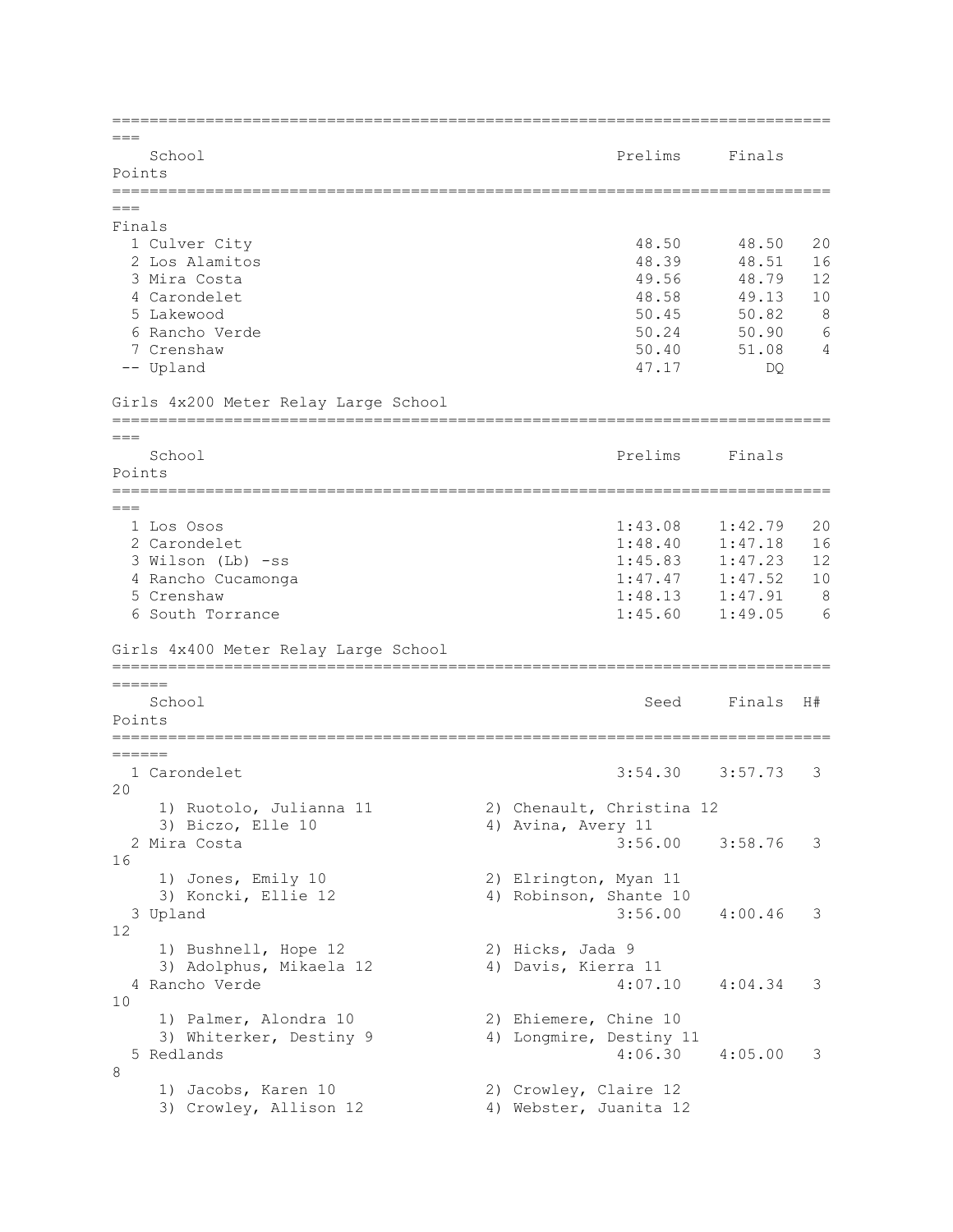```
 6 South Torrance 4:25.90 4:08.92 2 
6<sup>1</sup> 1) Clark, Mikalya 11 2) Bowden, Lauren 12 
 3) Henry, Alexis 12 4) Pereira, Laura 10 
  7 Lakewood 4:29.00 4:11.17 2 
\Lambda 1) Johnson, Brielle 11 2) Moore, Destiney 11 
3) Mullins, Mirajh 12 (4) Smith, Johnae 10
  8 Wilson (Lb) -ss 4:10.00 4:13.69 3 
\mathfrak{D} 1) Washington, Corinne 11 2) Soto, Guadalupe 12 
3) Pearson, Timera 12 4) Hill, Angelica 10
  9 Westchester 4:17.00 4:17.42 2 
1 
 1) Johnson, Paije 12 2) Halley, Alexandrea 11 
 3) Terrell, Teoni 10 4) Towner, Dayanah 10 
10 Mayfair 4:15.00 4:19.83 2 
1) Billew, Dominique 12 2) Prince, Tamia 11
3) Dudley, Sydairee 9 4) Clark, Amber 12
11 Millikan 4:10.00 4:30.39 3 
 1) Gonzalez, Andrea 10 2) Williams, Melanee 12 
 3) Morgan, Jaenna 11 4) Pelle, Sherrice 12 
12 Elsinore 4:13.00 4:30.46 2 
1) Bradford, Lonsha 12 2) May, Ashley 11
 3) Boswell, Anastessia 11 4) Ramos, Valeria 11 
Girls 4x800 Meter Relay Large School
=============================================================================
=School School Seed Finals
Points
=============================================================================
--- 1 Redlands 9:33.30 9:39.60 20 
   1) Quaid, Kaitlin 12 2) Swanson, Isabelle 9 
  3) Crowley, Claire 12 (4) Jacobs, Karen 10
  2 Mira Costa 9:48.00 9:52.30 16 
    1) Gregson-Williams, Jessica 10 2) Brunstein, Natasha 12 
   3) Tofler, Leora 12 4) Lovekin, Emily 11
  3 Lakewood 10:30.00 10:24.80 12 
 1) Johnson, Brielle 11 2) Heredia, Alysha 11 
 3) Baker, Mck 12 4) Christensen, Savannah 12 
  4 Valencia (V) 9:58.90 10:35.54 10 
 1) Zacky, Gabrielle 12 2) Higdon, Alyssa 11 
3) Marroquin, Andrea 11 4) Walker, Kristen 9
  5 Elsinore 11:05.00 10:38.27 8 
 1) May, Ashley 11 2) Schmidt, Bernie 11 
 3) Angle, Jaclyn 10 4) Ramos, Valeria 11 
 6 Mayfair 11:05.00 10:39.66 6<br>1) Springer, Taylor 11 2) Diaz, Destiny 11
1) Springer, Taylor 11 2) Diaz, Destiny 11
3) Wilkerson, Bailee 11 (4) Rouse, Heidi 11
  7 Peninsula 10:00.00 10:44.94 4 
 1) Kissel, Kendall 11 2) Verendia, Camille 12 
3) Judge, Lily 10 4) Liu, Natalie 10
  8 Culver City 10:21.00 10:48.64 2 
 1) Padilla, Rhina 11 2) Heuveline, Orane 11 
 3) Ashley, Amielia 12 4) Cercedes, Celeste 11
```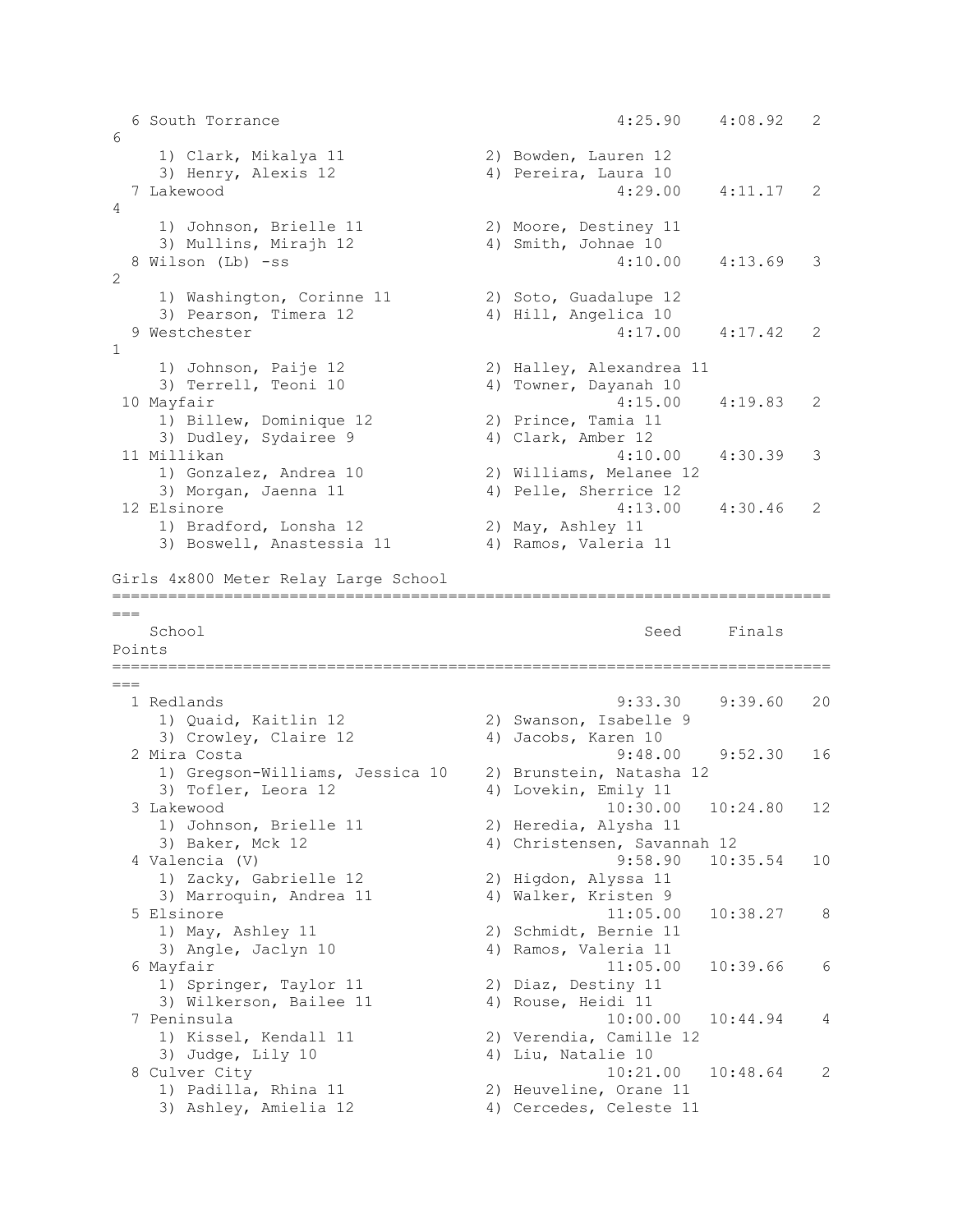```
 9 Millikan 10:30.00 11:01.91 1 
 1) Gonzalez, Andrea 10 2) Teo, Karla 11 
 3) Hurley, Charli 10 4) Satala-Farias, Isabel 11 
10 La Sierra 12:00.00 11:04.86 
 1) Cuellar, Karina 11 2) Dominguez, Stephani 10 
3) Counts, Kristin 11 4) Gonzalez, Adrianna 10
Girls 4x1600 Meter Relay Large School
=============================================================================
===
School School Seed Finals
Points
=============================================================================
===
 1 Mira Costa 21:30.00 21:34.52 20 
 1) Brunstein, Natasha 12 2) Chittenden, Elizabeth 10 
 3) Gregson-Williams, Jessica 10 4) Tofler, Leora 12 
  2 Rancho Cucamonga 22:30.00 22:37.88 16 
    1) Baily, Brittany 12 2) Magana, Victoria 11 
    3) Martin, Svetlana 12 4) Ortega, Marlene 12 
  3 Valencia (V) 23:22.20 23:01.38 12 
    1) Zacky, Gabrielle 12 2) Higdon, Alyssa 11 
   3) Marroquin, Andrea 11 4) Walker, Kristen 9
  4 Redlands 23:33.00 23:29.38 10 
 1) Aguilar, Katherine 10 2) Swanson, Isabelle 9 
3) Zabaleta, Katleyn 9 (4) Benavides, Alyssa 10
  5 Elsinore 23:24.00 23:30.80 8 
 1) Robinson, Risa 10 2) Flores, Alondra 11 
3) May, Ashley 11 4) Schmidt, Bernie 11
  6 Mayfair 25:05.00 24:28.46 6 
 1) Diaz, Destiny 11 2) Springer, Taylor 11 
 3) Wilkerson, Bailee 11 4) Alejos, Jalyssa 10 
Girls High Jump Large School
=============================================================================
=============
  Name Year School Seed Finals
Points
=============================================================================
=============
 1 Daniel, Skyler 12 Upland 5-08.00 5-08.00 
1.72m 
  2 Edwards, Alisha 11 Redlands 5-08.00 5-06.00 
1.67m 
  3 Given, Kallie 10 Los Alamitos 5-02.00 5-02.00 
1.57m 
  4 McVickar, Tammy 12 Peninsula 5-07.00 5-00.00 
1.52m 
  5 McDermott, Javany 11 Redlands 5-02.00 J5-00.00 
1.52m 
  6 Minix, Jelani 12 Carson 5-02.00 J5-00.00 
1.52m 
  7 Ruotolo, Julianna 11 Carondelet 5-04.00 J5-00.00 
1.52m 
  8 McMahan, Reilly 9 Los Alamitos 5-00.00 J5-00.00 
1.52m
```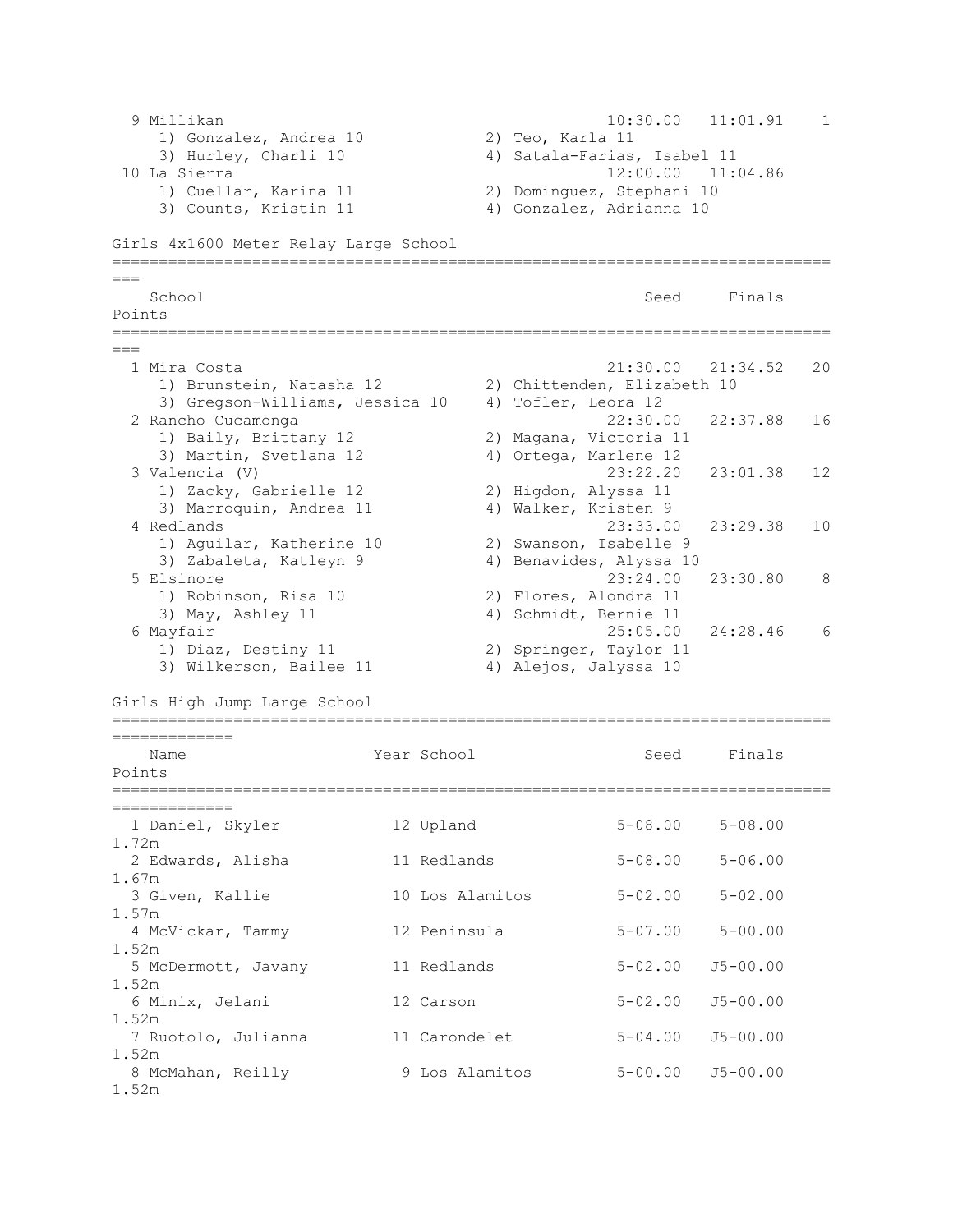| 9 Al-Uqdah, Yasmine                   | 12 Mira Costa             | $5 - 02.00$ $4 - 10.00$    |              |
|---------------------------------------|---------------------------|----------------------------|--------------|
| 1.47m<br>10 Faubert, Alexa            | 11 Mira Costa             | $5 - 00.00$                | $4 - 08.00$  |
| 1.42m                                 |                           |                            |              |
| 10 Riley, Jasmyn                      | 10 Los Osos               | $5 - 01.00$                | $4 - 08.00$  |
| 1.42m<br>10 Coates, Veronica          | 10 Carson                 | $5 - 00.00$                | $4 - 08.00$  |
| 1.42m                                 |                           |                            |              |
| 10 Ramirez, Rileah<br>1.42m           | 10 Millikan               | $5 - 02.00$                | $4 - 08.00$  |
| 10 Bernardo, Emily                    | 11 South Torran           | $4 - 06.00$                | $4 - 08.00$  |
| 1.42m                                 |                           |                            |              |
| 15 Washington, Mikayla<br>1.37m       | 10 Cerritos               | $4 - 06.00$                | $4 - 06.00$  |
| 15 Nevarez, Nicole                    | 9 Los Osos                | $5 - 00.00$                | $4 - 06.00$  |
| 1.37m                                 |                           |                            |              |
| 15 Sumrall, Corby                     | 11 Elsinore               | $5 - 00.00$                | $4 - 06.00$  |
| 1.37m                                 |                           |                            |              |
| 15 Biczo, Elle                        | 10 Carondelet             | $4 - 06.00$                | $4 - 06.00$  |
| 1.37m                                 |                           | $4 - 04.00$                |              |
| -- Pendergrass, Allison               | 11 Elsinore               |                            | ΝH           |
| -- Willems, Kelsey<br>-- Som, Jasmine | 10 Elsinore<br>9 Cerritos | $4 - 10.00$<br>$4 - 08.00$ | ΝH<br>ΝH     |
| -- Briggs, Amani                      | 11 Lakewood               | $4 - 02.00$                |              |
|                                       |                           |                            | ΝH           |
| Girls Pole Vault Large School         |                           |                            |              |
|                                       |                           |                            |              |
| =============                         |                           |                            |              |
| Name                                  | Year School               | Seed                       | Finals       |
| Points                                |                           |                            |              |
|                                       |                           |                            |              |
| =============                         |                           |                            |              |
| 1 Ahrens, Jacqueline 10 Peninsula     |                           | $9 - 06.00$                | $9 - 06.00$  |
| 2.89m                                 |                           |                            |              |
| 2 Barone, Claire<br>2.74m             | 10 Mira Costa             | $9 - 00.00$                | $9 - 00.00$  |
| 3 Saski, Karin                        | 10 South Torran           | $8 - 06.00$ $8 - 06.00$    |              |
| 2.59m                                 |                           |                            |              |
| 4 Clark, Amber                        | 12 Mayfair                | $9 - 06.00$ $J8 - 06.00$   |              |
| 2.59m                                 |                           |                            |              |
| 5 Tan, Emily                          | 12 Mira Costa             | $9 - 00.00$ $J8 - 06.00$   |              |
| 2.59m                                 |                           |                            |              |
| 6 Franco, Jessica                     | 12 Mira Costa             | $9 - 00.00$ $8 - 00.00$    |              |
| 2.43m                                 |                           |                            |              |
| 7 Cotner, Lilly                       | 9 South Torran            | $8 - 06.00$                | $J8 - 00.00$ |
| 2.43m                                 |                           |                            |              |
| 8 Katsouridis, Athena                 | 10 South Torran           | $7 - 06.00$                | $7 - 06.00$  |
| 2.28m                                 |                           |                            |              |
| 9 Lefritz, Julia                      | 10 Peninsula              | $7 - 06.00$                | J7-06.00     |
| 2.28m                                 |                           |                            |              |
| -- Howard, Cynthia                    | 10 Wilson (Lb)            | $9 - 00.00$<br>9-00.00     | ΝH<br>ΝH     |
| -- King, Tajanique                    | 11 Wilson (Lb)            |                            |              |

Girls Long Jump Large School

=============================================================================

===========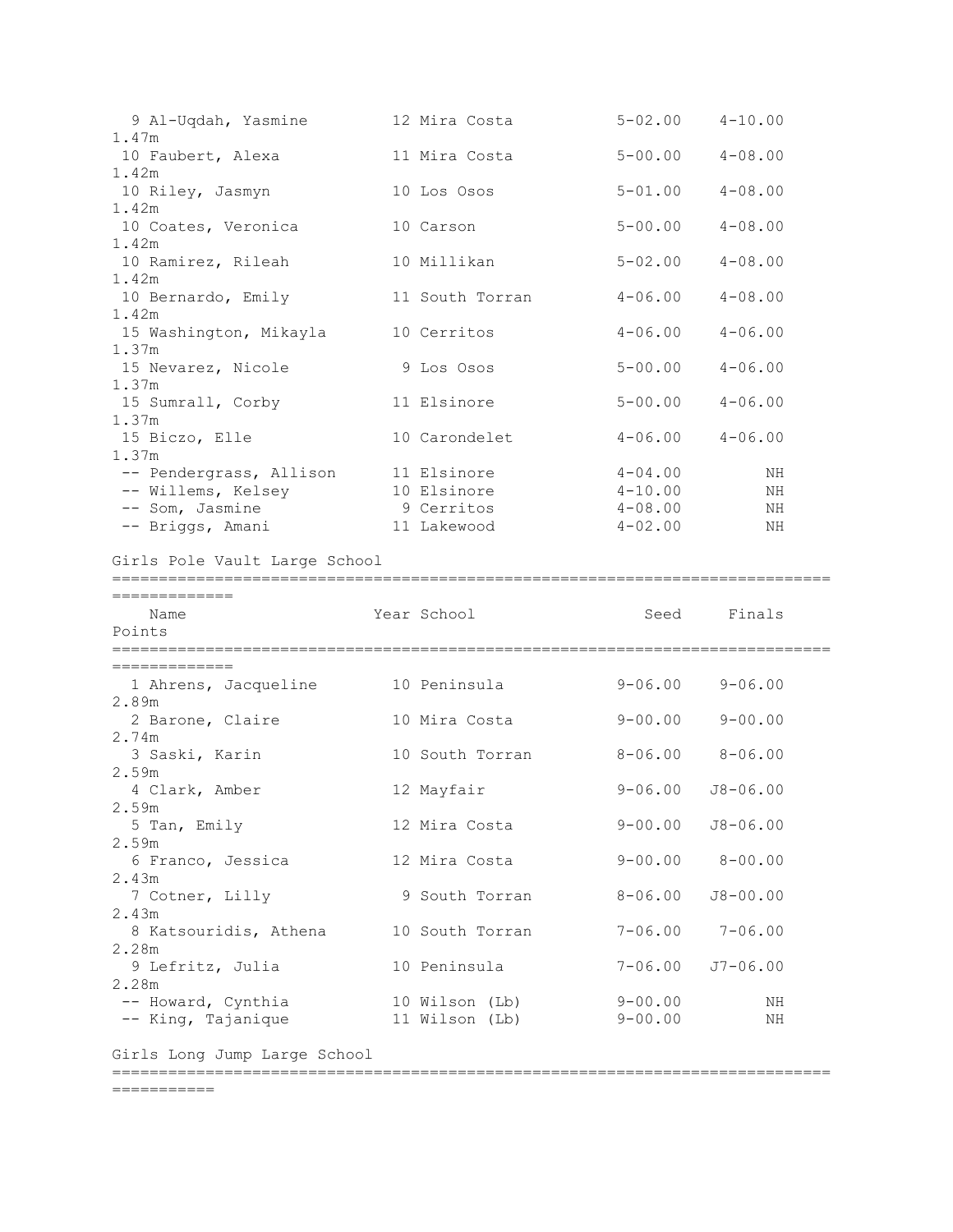| Name<br>Wind                                      | Year School     |              | Seed Finals               |  |
|---------------------------------------------------|-----------------|--------------|---------------------------|--|
|                                                   |                 |              |                           |  |
| ===========                                       |                 |              |                           |  |
| 1 Williams, Melanee 12 Millikan 18-08.25 18-04.50 |                 |              |                           |  |
| $+0.0$ 5.60m<br>2 Webster, Juanita                | 12 Redlands     | $17 - 08.00$ | $18 - 04.00$              |  |
| $+0.0$ 5.58m                                      |                 |              |                           |  |
| 3 Longmire, Destiny                               | 11 Rancho Verde | $17 - 09.00$ | $17 - 09.25$              |  |
| $+0.0$ 5.41m<br>4 Young, Jonon                    | 9 Carson        | $17 - 09.00$ | $17 - 01.75$              |  |
| $+0.0$ 5.22m<br>5 Braimah, Yinka                  | 9 Peninsula     | $13 - 01.00$ | $16 - 10.50$              |  |
| $+0.0$ 5.14m                                      |                 |              |                           |  |
| 6 Daniel, Skyler<br>$+0.0$ 5.06m                  | 12 Upland       | $17 - 02.00$ | $16 - 07.25$              |  |
| 7 Iriafen, Abi<br>$+0.0$ 4.86m                    | 11 Los Osos     | $16 - 10.00$ | $15 - 11.50$              |  |
| 8 King, Kiera                                     | 10 Wilson (Lb)  | $17 - 02.00$ | $15 - 09.25$              |  |
| 4.80m<br>$+0.0$<br>8 Hubbard, Hannah              | 10 Lakewood     | $15 - 11.00$ | $15 - 09.25$              |  |
| $+0.0$ 4.80m                                      |                 |              |                           |  |
| 10.0 4.00m<br>10 Bogan, Deja<br>$+0.0$ 4.76m      | 11 Los Osos     | $16 - 01.00$ | $15 - 07.50$              |  |
| 11 Garcia, Nia                                    | 11 Culver City  | $16 - 06.00$ | $15 - 05.50$              |  |
| $+0.0$ 4.71m<br>12 Brown, Dy'nesti                | 12 Bakersfield  | $16 - 05.00$ | $15 - 02.25$              |  |
| $+0.0$ 4.62m<br>13 Golden, Isis                   | 11 Culver City  | $16 - 04.00$ | $15 - 00.75$              |  |
| $+0.0$ 4.59m                                      |                 |              |                           |  |
| 14 Som, Jasmine<br>$+0.0$ 4.50m                   | 9 Cerritos      | $14 - 06.00$ | $14 - 09.25$              |  |
| 15 Mollet, Ashley                                 | 11 Westchester  | $15 - 08.00$ | $14 - 09.00$              |  |
| $+0.0$ 4.49m<br>16 Rollins, Ymani                 | 10 Rancho Verde | $15 - 06.00$ | $14 - 08.25$              |  |
| $+0.0$ 4.47m                                      |                 |              |                           |  |
| 17 Robinson, Harley<br>$+0.0$ 4.45m               | 10 Culver City  |              | $16 - 06.00$ $14 - 07.50$ |  |
| 18 Faubert, Alexa                                 | 11 Mira Costa   |              | $14 - 00.00$ $14 - 06.00$ |  |
| $+0.0$ 4.41m<br>19 Daniels, Kaiya                 | 10 Rancho Verde | $15 - 08.00$ | $14 - 04.50$              |  |
| $+0.0$ 4.38m                                      |                 |              |                           |  |
| 20 Breech, Kaylee                                 | 12 Elsinore     | $14 - 04.00$ | $14 - 03.25$              |  |
| $+0.0$ 4.34m<br>21 Sumrall, Corby                 | 11 Elsinore     | $15 - 01.00$ | $14 - 00.00$              |  |
| $+0.0$<br>4.26m                                   |                 |              |                           |  |
| 22 Willems, Kelsey<br>$+0.0$<br>4.25m             | 10 Elsinore     | $14 - 00.00$ | $13 - 11.50$              |  |
| 23 Tate, Cassidy                                  | 9 Lakewood      | $14 - 06.00$ | $13 - 08.75$              |  |
| $+0.0$<br>4.18m<br>24 Buie, Tyra                  | 11 Cabrillo (Lb | $17 - 00.00$ | $13 - 08.50$              |  |
| $+0.0$ 4.17m                                      |                 |              |                           |  |
| 25 Fernandez, Shelby                              | 11 South Torran | $13 - 01.00$ | $12 - 11.75$              |  |
| $+0.0$ 3.95m<br>26 Renfrow, Christa               | 10 Lakewood     | $13 - 07.00$ | $12 - 07.50$              |  |
| $+0.0$<br>3.84m                                   |                 |              |                           |  |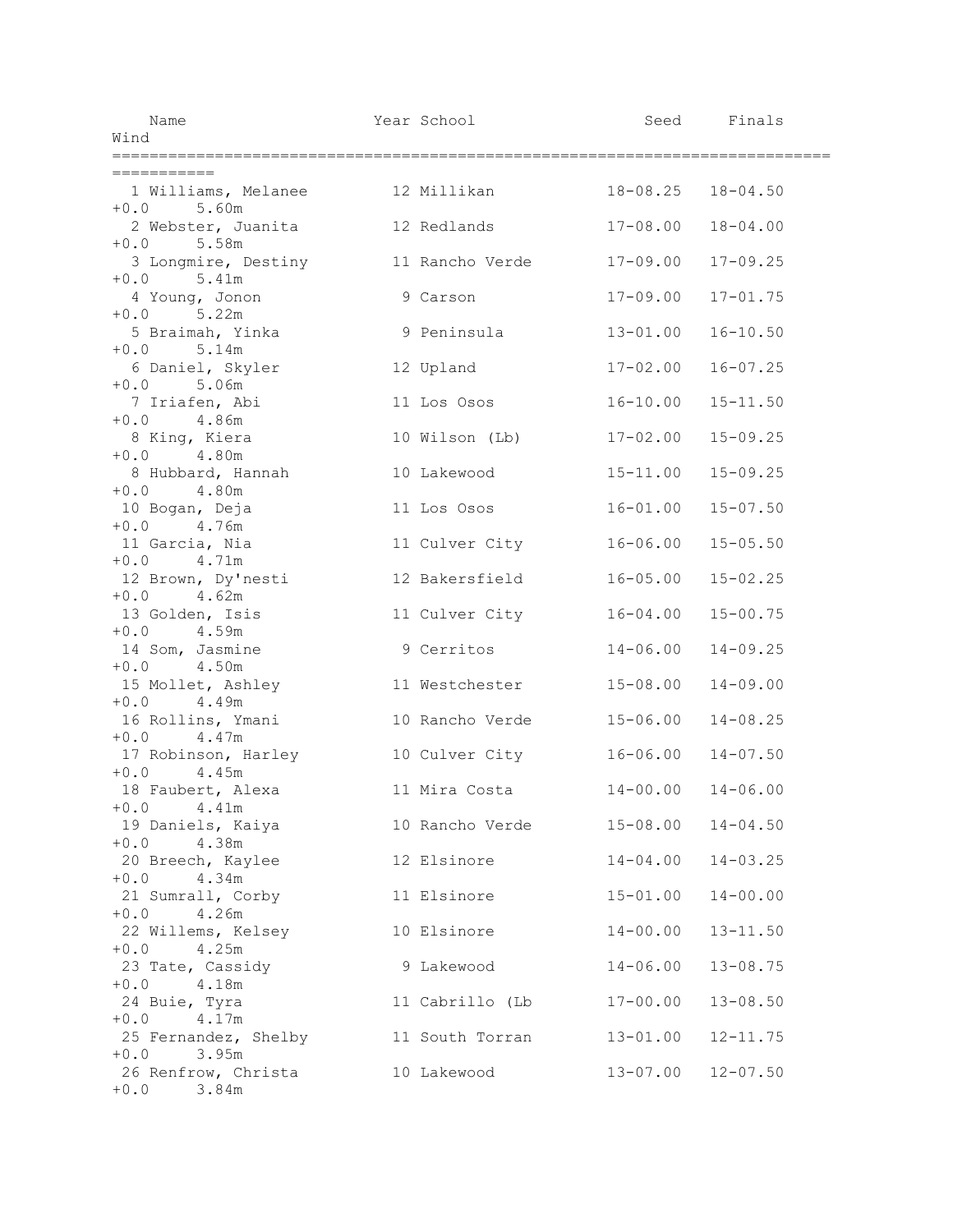| 27 Jones, Ta'Mijia<br>3.84m<br>$+0.0$  |                                       | 9 Westchester   | $14 - 00.00$ $12 - 07.25$ |              |
|----------------------------------------|---------------------------------------|-----------------|---------------------------|--------------|
| 28 Kim, Caroline<br>3.79m<br>$+0.0$    |                                       | 10 Peninsula    | $12 - 02.00$ $12 - 05.25$ |              |
| -- Smith, Kennedy                      |                                       | 9 Upland        | $17 - 03.00$              | ND           |
| NWI                                    |                                       |                 |                           |              |
| Girls Triple Jump Large School         |                                       |                 |                           |              |
| ===========                            |                                       |                 |                           |              |
| Name<br>Wind                           |                                       | Year School     | Seed                      | Finals       |
|                                        |                                       |                 |                           |              |
| ===========                            |                                       |                 |                           |              |
| 11.41m<br>NWI                          | 1 Chenault, Christina 12 Carondelet   |                 | $40 - 01.00$              | $37 - 05.50$ |
| 2 Washington, Crystal<br>10.84m<br>NWI |                                       | 10 Carson       | $36 - 08.00$              | $35 - 07.00$ |
| 3 Elrington, Myan                      |                                       | 11 Mira Costa   | 29-00.00                  | $34 - 06.50$ |
| 10.52m<br>NWI<br>4 Minix, Jelani       |                                       | 12 Carson       | $36 - 09.00$              | $33 - 10.25$ |
| 10.31m<br>NWI<br>5 Walker, Jalyn       |                                       | 9 Carson        | $35 - 11.00$              | $33 - 08.00$ |
| 10.26m<br>NWI                          |                                       |                 |                           |              |
| 6 Wodall, tiya<br>10.03m<br>NWI        |                                       | 11 Rancho Verde | $30 - 05.00$              | $32 - 11.00$ |
| 7 Al-Uqdah, Yasmine                    |                                       | 12 Mira Costa   | $34 - 00.00$              | $32 - 08.00$ |
| NWI 9.95m<br>8 Rollins, Ymani          |                                       | 10 Rancho Verde | $31 - 04.00$              | $32 - 04.50$ |
| NWI 9.86m                              |                                       |                 |                           |              |
| 9 Hood, Ciera<br>9.63m<br>NWI          |                                       | 12 Carson       |                           | $31 - 07.50$ |
| 9 Fukuda, Michelle                     |                                       | 12 Los Alamitos | $32 - 10.00$              | $31 - 07.50$ |
| NWI 9.63m                              |                                       |                 |                           |              |
| 11 Sumrall, Corby<br>NWI 9.53m         |                                       | 11 Elsinore     | $30 - 06.00$              | $31 - 03.50$ |
| 12 Garcia, Nia                         |                                       | 11 Culver City  | $34 - 04.00$              | $30 - 04.50$ |
| 9.25m<br>NWI<br>13 Torres, Alexi       |                                       | 10 Elsinore     | $30 - 00.00$ $30 - 04.00$ |              |
| NWI 9.24m                              |                                       |                 |                           |              |
| 14 Golden, Isis<br>NWI 9.09m           |                                       | 11 Culver City  | $34 - 01.00$ 29-10.00     |              |
| 15 Kim, Caroline                       |                                       | 10 Peninsula    | $28 - 07.50$              | $29 - 09.00$ |
| NWI 9.06m                              |                                       |                 |                           |              |
| 16 Rollins, Kia<br>9.05m<br>NWI        |                                       | 11 Rancho Verde | $30 - 01.00$              | $29 - 08.50$ |
| 17 Robinson, Harley                    |                                       | 10 Culver City  | $34 - 00.00$              | $29 - 06.25$ |
| NWI 8.99m                              |                                       |                 |                           |              |
| 18 Willems, Kelsey<br>8.85m<br>NWI     |                                       | 10 Elsinore     | $28 - 06.00$              | $29 - 00.50$ |
| 19 Mendoza, Katelyn                    |                                       | 10 Redlands     | $28 - 02.00$              | $27 - 03.00$ |
| NWI 8.30m                              | 20 Fernandez, Shelby 11 South Torran  |                 | $26 - 11.00$              | $26 - 11.00$ |
| NWI 8.20m                              |                                       |                 |                           |              |
| 8.19m<br>NWI                           | 21 Castellanos, Cassandra 10 Redlands |                 | $27 - 04.75$ $26 - 10.50$ |              |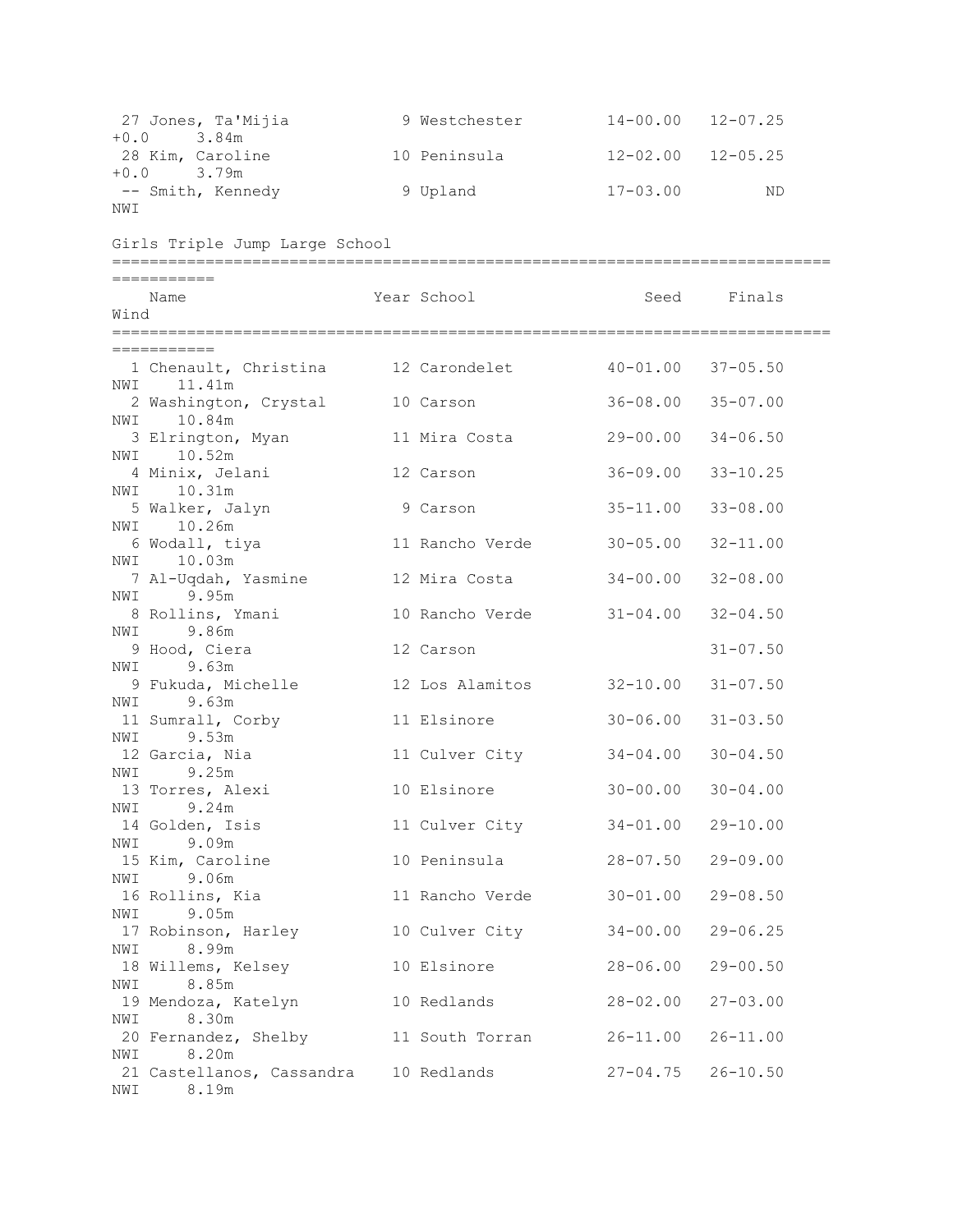Girls Shot Put Large School

| ======                                  |                          |                           |              |
|-----------------------------------------|--------------------------|---------------------------|--------------|
| Name                                    | Year School              |                           | Seed Finals  |
|                                         |                          |                           |              |
| ======<br>1 Harris, Nikela              | 12 Golden Valle 41-07.00 |                           | $40 - 09.00$ |
| 12.42m<br>2 Caneles, Frances            | 12 Millikan              | $34 - 00.00$              | $34 - 09.00$ |
| 10.59m                                  |                          |                           |              |
| 3 Dailey, Angel<br>10.54m               | 11 Silverado             | $34 - 11.00$              | $34 - 07.00$ |
| 4 Tyrell, Pendora<br>10.43m             | 10 Silverado             | $33 - 05.00$              | $34 - 03.00$ |
| 5 Alailefaleula, Nanati<br>10.41m       | 10 Millikan              | $32 - 00.00$              | $34 - 02.00$ |
| 6 Hill, Brooklyn                        | 9 Los Osos               | $30 - 10.75$              | $33 - 05.00$ |
| 10.18m                                  |                          |                           |              |
| 7 Anumba, Ashley<br>10.10m              | 10 Los Osos              | $35 - 06.00$              | $33 - 02.00$ |
| 8 Brown, Me'Lani                        | 10 Golden Valle          | $35 - 09.00$              | $32 - 02.00$ |
| 9.80m<br>9 Levi, Zion                   | 9 Rancho Verde           | $30 - 08.00$              | $31 - 09.00$ |
| 9.67m<br>10 Proctor, Andrea             | 11 Rancho Cucam          | 29-00.00                  | $31 - 01.00$ |
| 9.47m<br>11 Cervantes, Alyssa           | 11 Lakewood              | $34 - 04.00$              | $30 - 09.00$ |
| 9.37m                                   |                          |                           |              |
| 12 Buie, Jewel<br>9.34m                 | 12 Cabrillo (Lb          | $34 - 00.00$              | $30 - 08.00$ |
| 13 Pahulu, Sisilia                      | 12 Upland                | $27 - 07.00$              | $30 - 06.00$ |
| 9.29m<br>13 Langi, Neivi                | 11 Upland                | $28 - 04.00$              | $30 - 06.00$ |
| 9.29m<br>15 Cooper, Jerrin              | 9 Lakewood               | $32 - 09.00$              | $30 - 04.00$ |
| 9.24m                                   |                          |                           |              |
| 16 Lee-Gray, Caira<br>9.09m             | 12 Silverado             |                           | $29 - 10.00$ |
| 17 Williams, Madison<br>8.99m           | 9 Elsinore               | $29 - 05.00$              | $29 - 06.00$ |
| 18 Henson, Jaila                        | 11 Rancho Verde          | $32 - 05.00$ $29 - 02.00$ |              |
| 8.89m<br>19 Jordan, Jade                | 10 Valencia (V)          | $30 - 01.00$ 29-00.00     |              |
| 8.83m<br>20 Camarena, Jessica 12 Upland |                          | $26 - 06.50$ $28 - 10.00$ |              |
| 8.78m                                   |                          |                           |              |
| 21 Phillips, Daria<br>8.55m             | 12 Golden Valle          | $28 - 08.00$              | $28 - 01.00$ |
| 22 Young, Catie                         | 11 Los Osos              | $26 - 09.00$              | $28 - 00.00$ |
| 8.53m<br>23 Sanchez, Jillian            | 10 Redlands              | $28 - 08.25$              | $27 - 10.00$ |
| 8.48m<br>24 Gilkey, Mikaela             | 10 Valencia (V)          | 29-10.00 27-04.00         |              |
| 8.33m                                   |                          |                           |              |
| 25 Bohay, Larissa<br>8.28m              | 12 Lakewood              | $27 - 07.00$ $27 - 02.00$ |              |

=============================================================================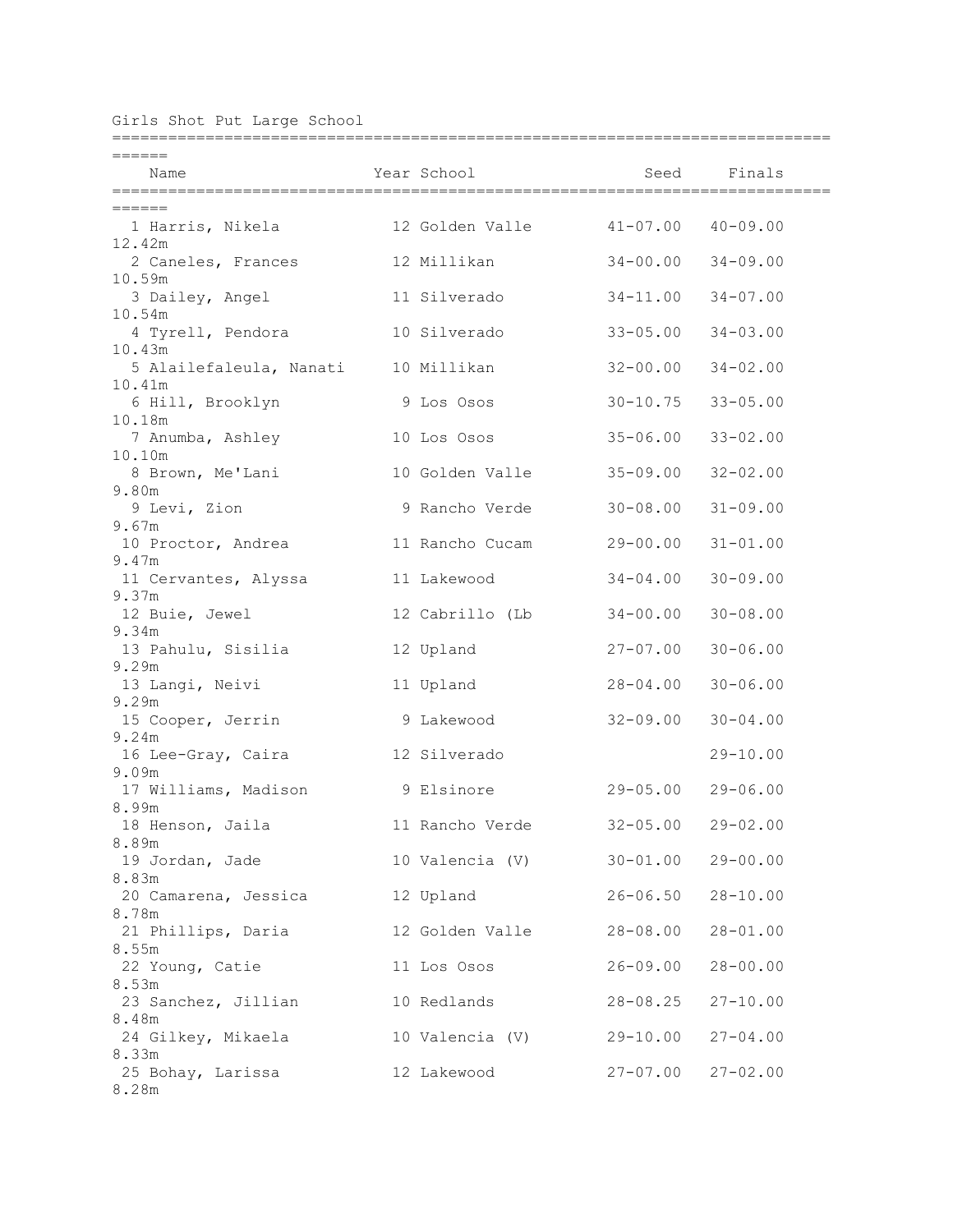| 26 Onnekikami, Temishi | 10 Peninsula    | $25 - 00.00$              | $26 - 10.00$ |
|------------------------|-----------------|---------------------------|--------------|
| 8.17m                  |                 |                           |              |
| 27 Tabatabai, Taraneh  | 12 La Sierra    | $41 - 00.00$              | $26 - 02.00$ |
| 7.97m                  |                 |                           |              |
| 28 Maxell, Kamry       | 12 La Sierra    | $30 - 04.50$              | $25 - 08.00$ |
| 7.82m                  |                 |                           |              |
| 29 Johnson, Taylor     | 12 Elsinore     | $29 - 09.00$              | $24 - 04.00$ |
| 7.41m                  |                 |                           |              |
| 30 Morris, Maclairyn   | 11 Rancho Cucam | $28 - 00.00$              | $21 - 10.00$ |
| 6.65m                  |                 |                           |              |
| 31 Hanna, Ashley       | 11 South Torran | $22 - 10.50$ $21 - 04.00$ |              |
| 6.50m                  |                 |                           |              |
| 32 Torres, Cynthia     | 12 Redlands     | $28 - 00.00$              | $21 - 01.00$ |
| 6.42m                  |                 |                           |              |
| 33 Baeza, Niumma       | 11 Culver City  | $24 - 00.00$              | $19 - 08.00$ |
| 5.99m                  |                 |                           |              |
| 34 Ramirez, Vanessa    | 11 Rancho Cucam | 27-01.00                  | $17 - 07.00$ |
| 5.35m                  |                 |                           |              |

Girls Discus Throw Large School

| .============<br>Name<br>Points             | Year School States and the School |            | Seed Finals |  |
|---------------------------------------------|-----------------------------------|------------|-------------|--|
| =============                               |                                   |            |             |  |
| 1 Pillsbury, Audrey 12 Peninsula            |                                   | $135 - 00$ | $123 - 03$  |  |
| 37.56m<br>2 Anumba, Ashley                  | 10 Los Osos                       | $121 - 02$ | $116 - 08$  |  |
| 35.56m<br>3 Caneles, Frances                | 12 Millikan                       | $114 - 00$ | $115 - 07$  |  |
| 35.22m<br>4 Harris, Nikela                  | 12 Golden Valle                   | $109 - 02$ | $108 - 01$  |  |
| 32.94m<br>5 Sprague, Kori                   | 11 Elsinore                       | $98 - 05$  | $99 - 10$   |  |
| 30.42m<br>6 Tabatabai, Taraneh 12 La Sierra |                                   | $98 - 00$  | $98 - 05$   |  |
| 29.99m<br>7 Camarena, Jessica               | 12 Upland                         | $85 - 03$  | $94 - 05$   |  |
| 28.77m<br>8 Johnson, Taylor                 | 12 Elsinore                       | $72 - 00$  | $93 - 03$   |  |
| 28.42m<br>9 Cabrera, Melissa                | 11 Lakewood                       | $97 - 05$  | $93 - 00$   |  |
| 28.34m<br>10 Dailey, Angel                  | 11 Silverado                      | $100 - 04$ | $91 - 04$   |  |
| 27.83m                                      |                                   |            |             |  |
| 11 Henson, Jaila<br>27.78m                  | 11 Rancho Verde                   | $111 - 06$ | $91 - 02$   |  |
| 12 Alailefaleula, Nanati<br>27.43m          | 10 Millikan                       | $92 - 00$  | $90 - 00$   |  |
| 13 Brown, Me'Lani<br>27.27m                 | 10 Golden Valle                   | $82 - 00$  | 89-06       |  |
| 14 Tyrell, Pendora<br>27.12m                | 10 Silverado                      | $91 - 10$  | 89-00       |  |
| 15 Sanchez, Jillian<br>25.98m               | 10 Redlands                       | $97 - 00$  | $85 - 03$   |  |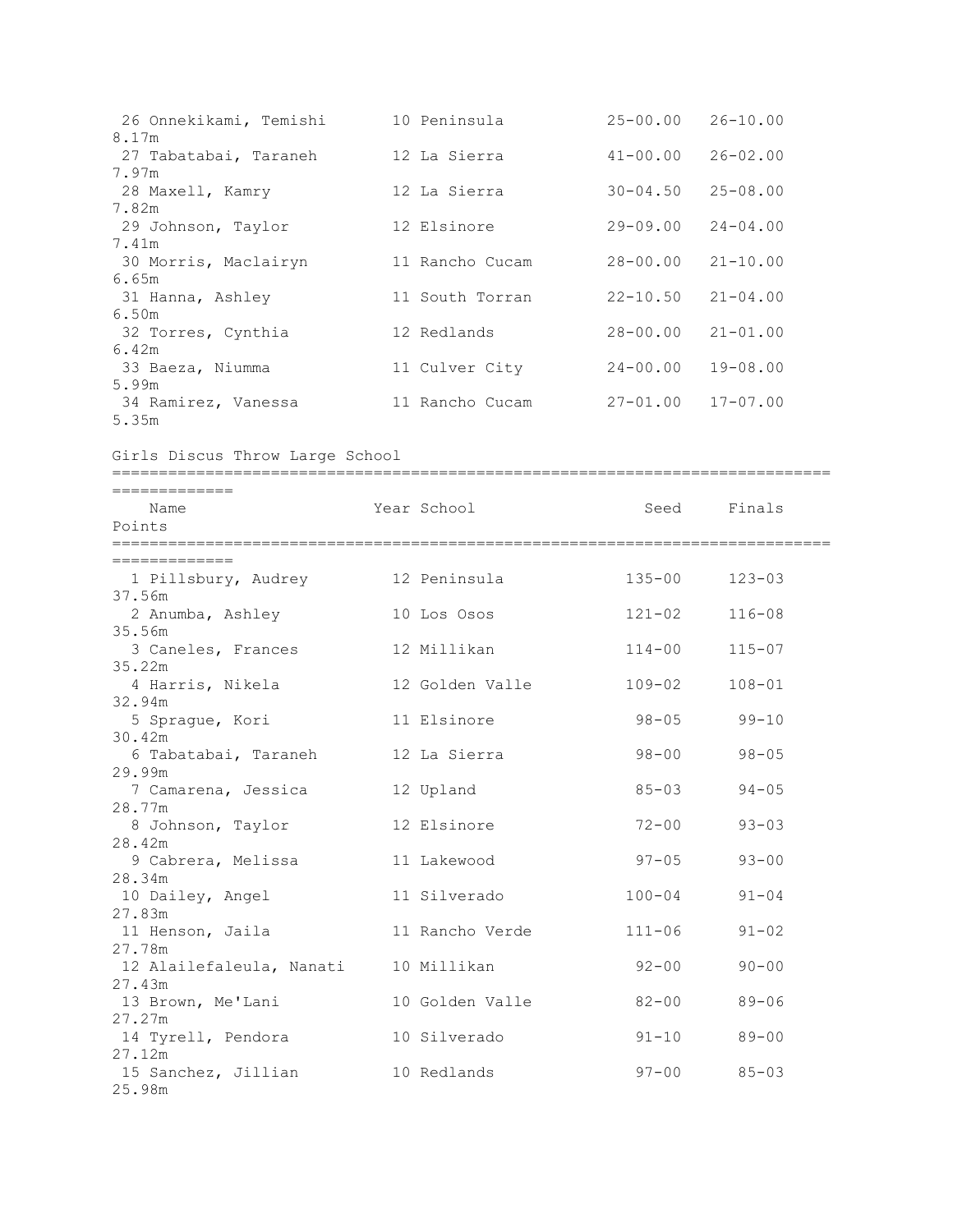| 16 Sanchez, Aaliyah 11 Redlands                                                        |                                |                         | $90 - 00$ $83 - 10$ |      |
|----------------------------------------------------------------------------------------|--------------------------------|-------------------------|---------------------|------|
| 25.55m                                                                                 |                                |                         |                     |      |
| 17 Gilkey, Mikaela                 10 Valencia (V)                 87-02         82-08 |                                |                         |                     |      |
| 25.19m                                                                                 |                                |                         |                     |      |
| 18 Langi, Neivi and 11 Upland                                                          |                                | $83 - 05$ $80 - 11$     |                     |      |
| 24.66m<br>19 Abrajan, Melinda               11 Lakewood                                |                                | $97 - 05$ 80-08         |                     |      |
| 24.58m                                                                                 |                                |                         |                     |      |
| 20 Garcia, Sara                                                                        | 12 Valencia (V)                | $86 - 00$ 79-04         |                     |      |
| 24.18m                                                                                 |                                |                         |                     |      |
| 21 Pahulu, Sisilia                                                                     | 12 Upland                      |                         | 78-10 75-11         |      |
| 23.13m                                                                                 |                                |                         |                     |      |
| 22 Maxell, Kamry                                                                       | 12 La Sierra                   | $92 - 03$ $74 - 04$     |                     |      |
| 22.65m                                                                                 |                                |                         |                     |      |
| 23 Lee-Gray, Caira and 12 Silverado                                                    |                                |                         | $74 - 03$           |      |
| 22.63m                                                                                 |                                |                         |                     |      |
| 24 Paredes, Venizia 11 South Torran 69-08.25 72-09                                     |                                |                         |                     |      |
| 22.17m                                                                                 |                                |                         |                     |      |
| 25 Phillips, Daria (12 Golden Valle (27-03 / 71-07)                                    |                                |                         |                     |      |
| 21.81m<br>26 Jordan, Jade                                                              | 10 Valencia (V) 67-07 69-02    |                         |                     |      |
| 21.08m                                                                                 |                                |                         |                     |      |
| 27 Gibson, Kelly                                                                       | 10 South Torran 87-03.50 68-03 |                         |                     |      |
| 20.80m                                                                                 |                                |                         |                     |      |
| 28 Arreola, Kimberly 11 Lakewood                                                       |                                |                         | $76 - 08$ 66-06     |      |
| 20.26m                                                                                 |                                |                         |                     |      |
| 29 Williams, Madison 9 Elsinore                                                        |                                | $85 - 02$ 66-03         |                     |      |
| 20.19m                                                                                 |                                |                         |                     |      |
| 30 Sotoodeh, Rozan 11 Peninsula                                                        |                                | $64 - 05$ 63-04         |                     |      |
| 19.30m                                                                                 |                                |                         |                     |      |
| 31 Baeza, Niumma (a) 11 Culver City (a) 48-00 (60-03                                   |                                |                         |                     |      |
| 18.36m                                                                                 |                                |                         |                     |      |
| 32 Young, Catie                                                                        | 11 Los Osos                    | $80 - 01$ $56 - 04$     |                     |      |
| 17.17m<br>33 Diaz, Natalie 11 Rancho Cucam 80-00 55-04                                 |                                |                         |                     |      |
| 16.86m                                                                                 |                                |                         |                     |      |
| 34 Gaytan, Marina                       12 Redlands                                    |                                | $72 - 08$ 53-11         |                     |      |
| 16.43m                                                                                 |                                |                         |                     |      |
|                                                                                        |                                |                         | ND                  |      |
| -- Ortega, Beatrice 12 La Sierra 35-00                                                 |                                |                         | ND                  |      |
| -- Proctor, Andrea                                                                     | 11 Rancho Cucam                | $98 - 00$               | ΝD                  |      |
| -- Morris, Maclairyn                                                                   | 11 Rancho Cucam                | $89 - 09$               | <b>ND</b>           |      |
|                                                                                        |                                |                         |                     |      |
| Girls 4x100 Meter Relay Frosh/Soph                                                     |                                |                         |                     |      |
|                                                                                        |                                |                         |                     |      |
| School                                                                                 |                                | Seed                    | Prelims             | - H# |
| Preliminaries                                                                          |                                |                         |                     |      |
| 1 Wilson (Lb) -ss                                                                      |                                | 51.43                   | 51.700 3            |      |
| 1) Anderson, TrayAnna 9                                                                |                                | 2) Gilbert, Malaysia 10 |                     |      |
| 3) Pearson, Jayne 9                                                                    | 4) Williams, Aielle 10         |                         |                     |      |
| 2 Inglewood                                                                            |                                | 51.83                   | 52.47Q              | 1    |
| 1) Brown, BreAnna 10                                                                   | 2) Ford, Nicole 10             |                         |                     |      |
| 3) Nettles, Tajanae 9                                                                  |                                | 4) Robertson, Alexis 10 |                     |      |
| 3 Carter                                                                               |                                | 50.53                   | $52.59Q$ 2          |      |
| 1) Gill, Dejanee 10                                                                    | 2) Smith, Morgan 10            |                         |                     |      |
| 3) Murray, Angelique 9                                                                 | 4) Reece, A\'Nysti 9           |                         |                     |      |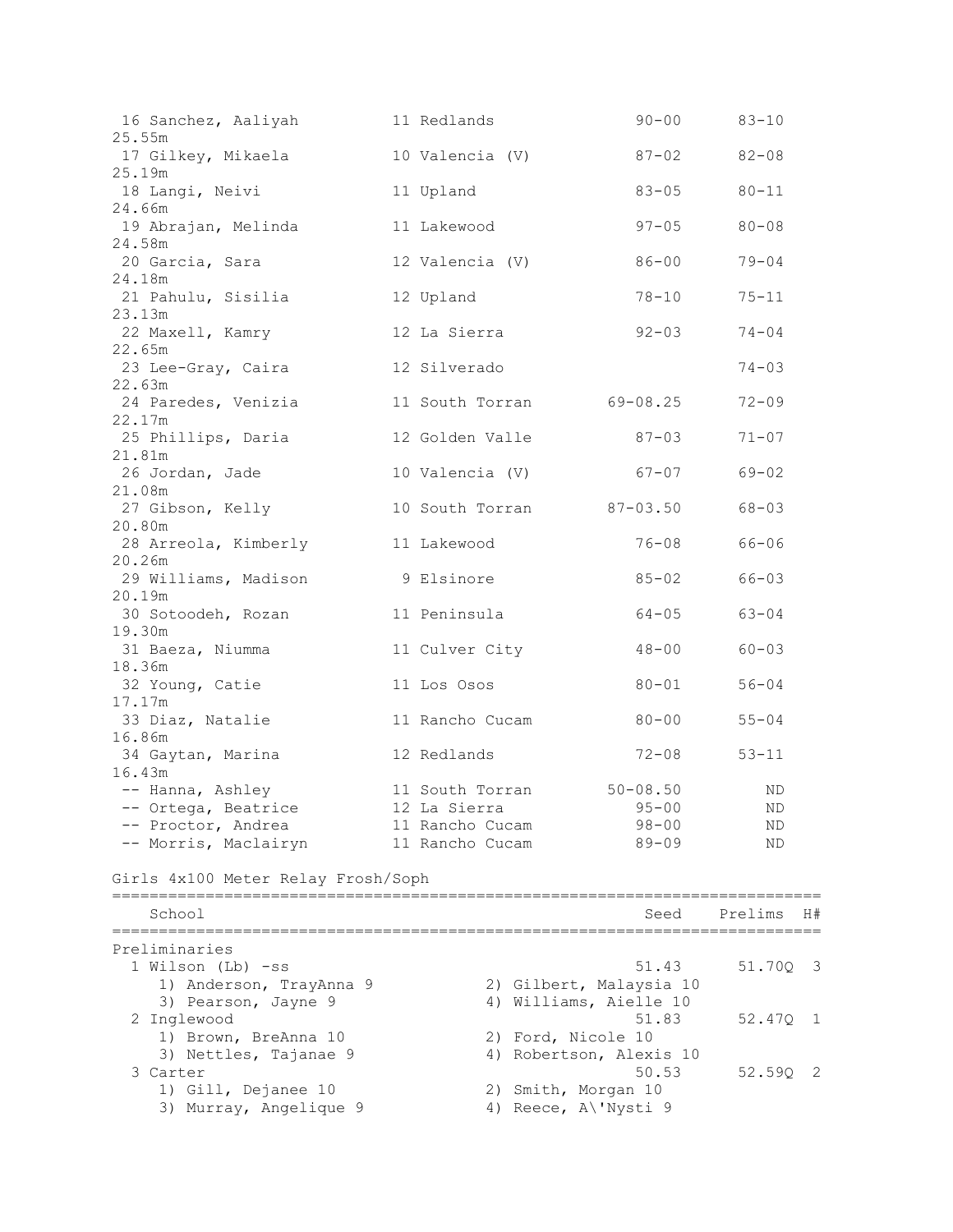```
 4 Gahr 52.57 52.81Q 2 
1) Smith, Desirae 9 2) Cano, Jasmin 10
3) Murdock, Tamar 9 4) Thomas, Kayla 9
 5 Mira Costa 53.00 52.86Q 1 
 1) Natole, Natalie 10 2) Chute, Alicia 9 
3) Ealy, Samantha 9 4) Graves, Aaliyah 9
 6 Culver City 52.88 53.35Q 3 
 1) Roberts, Madisen 10 2) Ashley, Yasmin Randa 10 
3) Paxton, Aja 9 4) Lebron, Mara 10
 7 Millikan 53.01 52.92q 1 
                  2) McGehee, Chudney 9<br>4) Mack, Kiairra 9
  1) Wilson, Nadiri 9<br>3) Gordon, Imani 10
  8 Carson 53.80 53.30q 2 
 1) Bell, Daila 9 2) Gavin, Kaira 10 
3) Green, Raven 10 (4) Cannon, Zade 9
  9 South Torrance 52.00 53.61q 1 
1) Hudson, Lacie 10 2) Egan, Emily 10
3) Smith, Andrena 10 4) Harris, Taylor 10
10 Los Osos 53.34 53.87 3 
 1) Smith, Nadera 10 2) Pointer, Aahvion 10 
3) Riley, Kennedy 9 4) Connelly, Eugenia 10
11 Compton 52.00 54.09 3 
1) Moore, Armani 9 2) Stovall, Ajan 9
 3) Mitchell, Olivia 10 4) Johnson, Breneisha 10 
12 Palos Verdes 58.65 55.01 2 
1) Malone, Claire 9 2) Berger, Regan 9
 3) Yarymovych, Ana 9 4) Winnaman, Morgan 9 
13 Lakewood 56.00 55.20 3 
 1) Purnell, Cheyenne 9 2) Johnson, Starr 10 
3) Peterson, Kaylah 10 4) Bradley, Destiny 10
14 Elsinore 56.92 55.87 2 
 1) Hodges, Jenna 9 2) Galloway, Courtney 10 
3) Tarabishi, Kamela 10 4) Kennedy, Courtnee 10
15 Peninsula 55.20 57.91 1 
 1) Harnois, Sabrina 10 2) Yen, Lauren 10 
3) Sedillos, Abigail 9 4) Cherry, Danielle 9
16 Beverly Hills 55.10 61.56 3 
 1) Araullo, Cheyanne 9 2) Araullo, Julianne 9 
3) Asla, Taylor 9 4) Soroudi, Lauren 9
Girls 4x100 Meter Relay Frosh/Soph
=============================================================================
=School Prelims Finals
Points
=============================================================================
---Finals
 1 Carter 52.59 50.86 20 
 2 Wilson (Lb) -ss 51.70 51.91 16 
 3 Inglewood 52.47 52.20 12 
 4 Millikan 52.92 52.28 10 
 5 Mira Costa 52.86 52.61 8 
 6 Culver City 53.35 52.88 6 
  7 Gahr 52.81 52.99 4
```
Girls 4x200 Meter Relay Frosh/Soph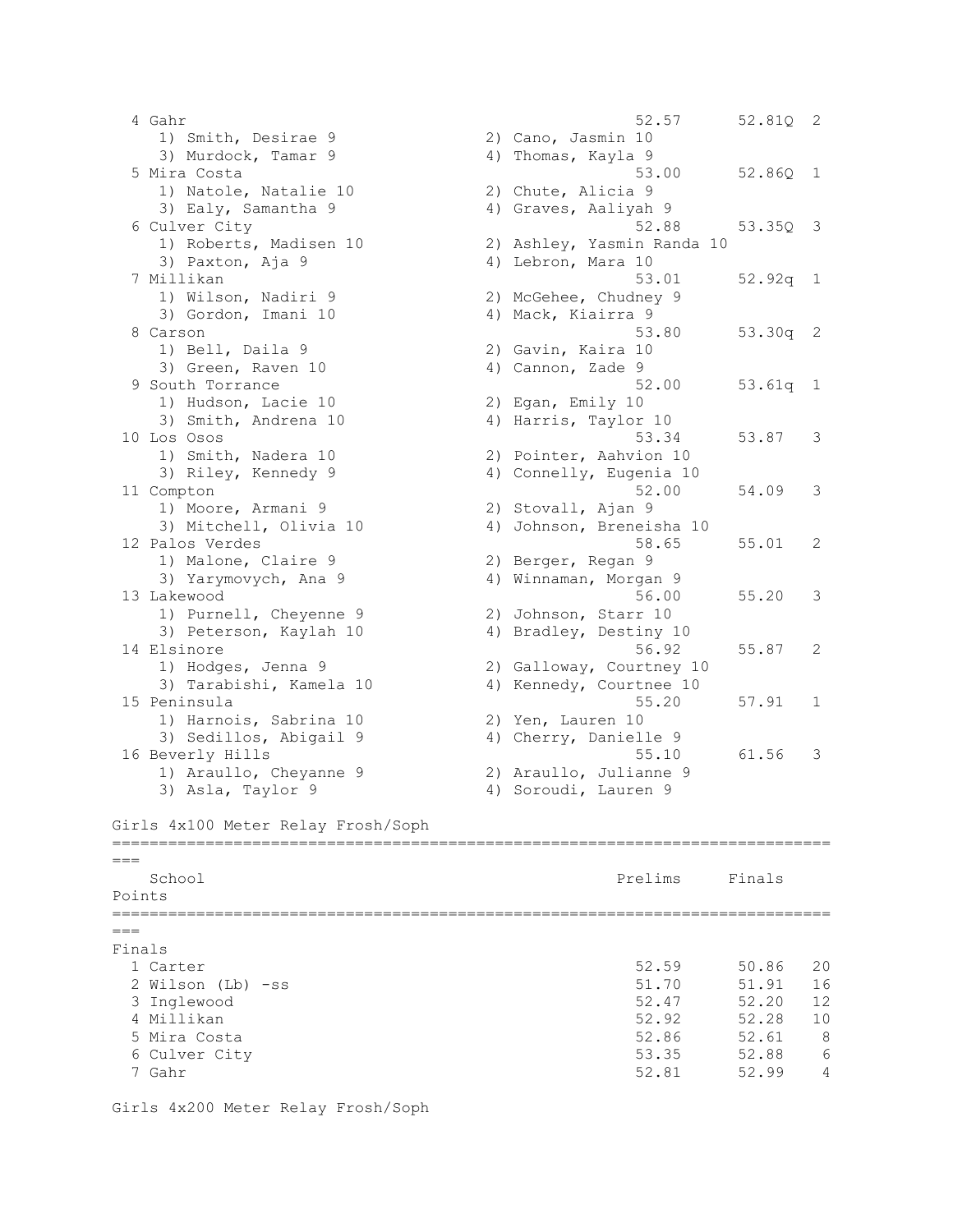=============================================================================  $---$ School **Prelims** Finals Points =============================================================================  $---$  1 Carter 1:49.20 1:48.45 20 2 Wilson (Lb) -ss 1:47.81 1:48.77 16 3 Carson 1:54.12 1:48.79 12 4 Millikan 1:51.47 1:49.69 10 5 Inglewood 1:49.30 1:50.36 8 6 Mira Costa 1:51.13 1:51.01 6 7 Los Osos 1:52.13 1:51.10 4 8 South Torrance 1:55.15 1:54.11 2 Girls 4x400 Meter Relay Frosh/Soph ============================================================================= ====== School School Seed Finals H# Points ============================================================================= ====== 1 Carson 4:19.00 4:14.00 2  $20$ 1) Bell, Daila 9 2) Cannon, Zade 9 3) Gavin, Kaira 10 4) Green, Raven 10 2 Wilson (Lb) -ss 4:20.70 4:15.79 2 16 1) Pearson, Jayne 9 2) Fraga, Sami 10 1) Pearson, Jayne 9<br>3) Coffman, Noel 10 4) Williams, Aielle 10 3 Millikan 4:20.00 4:16.24 2 12 1) Wilson, Nadiri 9 2) McGehee, Chudney 9 3) Gordon, Imani 10 4) Mack, Kiairra 9 4 Gahr 4:41.90 4:22.97 2 10 1) Ford, Madison 9 2) Cano, Jasmin 10 3) Okpara, Eruchi 9 4) Dixion, Jacquiline 9 5 Los Osos 4:12.70 4:23.99 2 8 1) Smith, Nadera 10 2) Pointer, Aahvion 10<br>3) Riley, Kennedy 9 31 4) Connelly, Eugenia 10 4) Connelly, Eugenia 10 6 Lakewood 4:35.50 4:26.32 2 6 2) Fernandez, Giselle 10 a 3) Gainz, Taylor 10 (3) Fernandez, Giselle 3) Knox, Azaria 10 (4) 4) Knox, Davieonna 9 7 Culver City 4:52.40 4:29.67 1  $\Lambda$ 1) Morris, Angel 9 2) Lebron, Mara 10 3) Ashley, Yasmin Randa 10 4) Hermosillo, Kathy 10 8 Inglewood 4:25.60 4:32.36 2  $\mathcal{L}$  1) Williams, Eyani 9 2) Nettles, Tajanae 9 3) Brown, BreAnna 10 4) Moret, Angel 10 9 South Torrance 4:57.30 4:33.51 1 1 1) Abraham, Preethy 9 2) Murhadzhir, Anna 9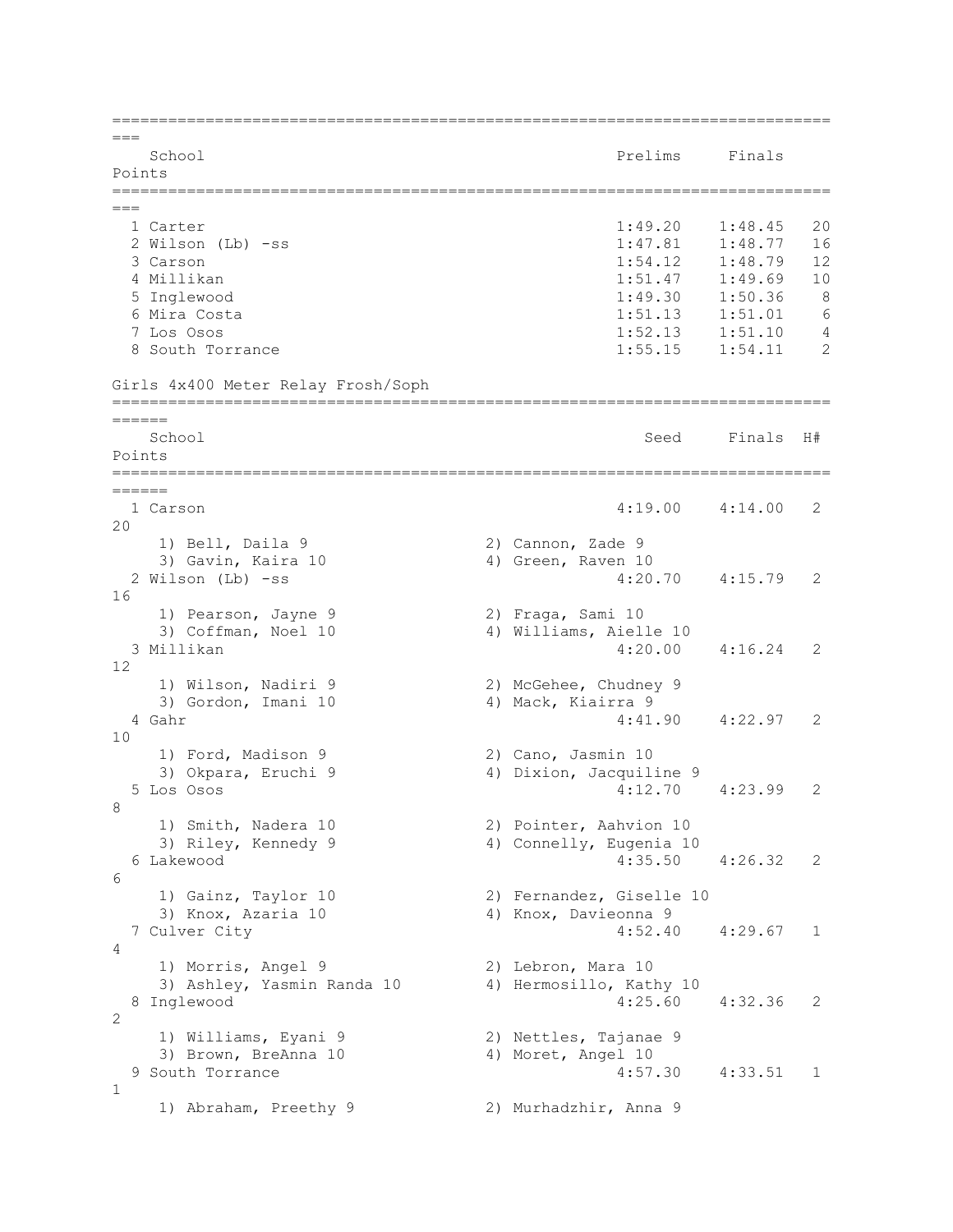```
3) Harris, Jnaomi 10 (4) Moore, Aspen 9<br>Elsinore (4:38.00 (4:35.85 )
10 Elsinore 4:38.00 4:35.85 2 
 1) Hodges, Jenna 9 2) Tarabishi, Kamela 10 
 3) Kennedy, Courtnee 10 4) Galloway, Courtney 10 
11 Carter 4:46.50 4:37.53 1 
 1) Alvarez, Gisselle 10 2) Medina, Teresa 10 
3) Green, Mya 9 4) Reece, A\'Nysti 9
Girls 4x800 Meter Relay Frosh/Soph
=============================================================================
=School School Seed Finals
Points
=============================================================================
= 1 Los Alamitos 10:40.00 10:41.06 20 
 1) Falsken, Delaney 9 2) Bliss, Annie 9 
3) Craig, Sophia 9 4) Carr, Aspynn 10
 2 Wilson (Lb) -ss 10:30.10 10:46.55 16 
 1) Fraga, Sami 10 2) Raby, Daria 9 
3) Nickens, Nicole 9 4) Uriarte, Destiny 10
 3 Lakewood 11:30.00 10:52.60 12 
 1) Gainz, Taylor 10 2) Fernandez, Giselle 10 
3) Nguyen, Melanie 9 1988 (4) Alvarado, Nathaly 9
 4 Gahr 10:50.90 10:53.26 10 
 1) Lizzaraga, Maria 10 2) Cervantes, Isabel 9 
 3) Neves, Savannah 10 4) Sarabia, Jennifer 10 
  5 El Segundo 11:35.00 10:54.93 8 
 1) Bordieri, Makalea 9 2) Bordieri, Sonrisa 10 
3) Dargis, Paule 9 4) Hoffman, Grace 9
 6 Palos Verdes 11:00.00 10:54.98 6 
 1) Babros, Madeline 9 2) Polischeck, Olivia 10 
3) Decker, Christine 10 4) Waddell, Mary 10
 7 Mira Costa 10:50.00 10:57.13 4 
 1) Lauson, Grace 9 2) Vialpando, Sofia 9 
3) Martinez, Cara 9 1988 4) Murray, Eliza 10
 8 Valencia (V) 10:55.30 10:58.46 2 
 1) Williams, Claire 10 2) Yohannes, Leah 10 
 3) Tabia, Kristen 10 4) Agnes, Shannon 10 
  9 Beverly Hills 10:46.00 11:29.64 1 
 1) Wolchin, Sarah 10 2) Dveirin, Natasha 9 
3) Dveirin, Jillian 10 4) Sedacca, Alexis 10
10 Elsinore 12:08.00 11:34.14 
1) Arbaugh, Ketzaly 9 2) Hall, Mia 10
3) Howell, Gwen 10 4) Robinson, Risa 10
11 Peninsula 12:00.00 11:34.35 
 1) Verendia, Kathleen 9 2) Warner, Kristin 9 
3) O\'Hara, Erin 10 4) Bark, Emily 10
12 Culver City 10:14.00 11:49.45 
 1) Hermosillo, Kathy 10 2) Murguia, Katya 10 
3) Jaramillo, Amanda 10 4) Navar, Lizbeth 9
13 La Sierra 12:00.00 11:53.05 
 1) Cobian, Emelie 10 2) Lim, Tiffany 10 
 3) Garcia, Fatima 9 4) Zuniga, Haley 9 
14 Redlands 10:35.00 12:30.04 
 1) Lang, Maya 10 2) Baker, Katherine 10 
 3) Jolley, Sydney 10 4) Benavides, Gabriella 9
```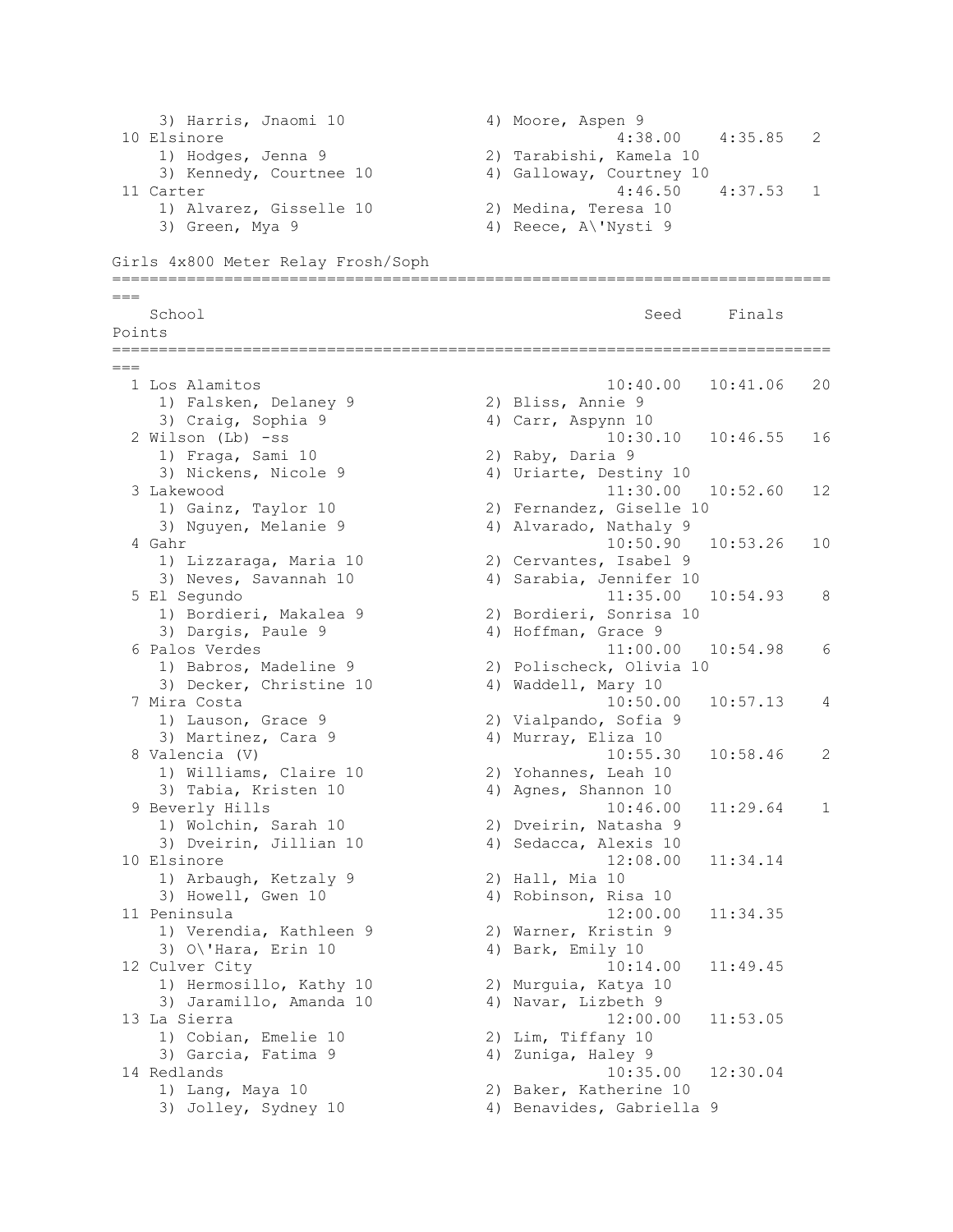| 15 Cabrillo (Lb)                  |             |                          | 13:58.56 |              |
|-----------------------------------|-------------|--------------------------|----------|--------------|
| 1) Herrera, Marisol 9             |             | 2) Isis, Lansing Tadic 9 |          |              |
| 3) Monroy, Arriana 9              |             | 4) Tidewell, Milleon 9   |          |              |
| Girls Distance Medley Frosh/Soph  |             |                          |          |              |
|                                   |             |                          |          |              |
| School                            |             | Seed                     | Finals   |              |
| Points                            |             |                          |          |              |
| $===$                             |             |                          |          |              |
| 1 Los Alamitos                    |             | 13:20.00                 | 13:33.90 | 20           |
| 1) Lamb, Megan 10                 |             | 2) Ledgard, Bronsyn 9    |          |              |
| 3) Sanacore, Delaney 9            |             | 4) Fitzgerald, Lauren 10 |          |              |
| 2 Mira Costa                      |             | 14:15.00                 | 13:50.47 | 16           |
| 1) Lovekin, Kate 9                |             | 2) Vialpando, Sofia 9    |          |              |
| 3) Murray, Eliza 10               |             | 4) Barrera, Yasmeen 9    |          |              |
| 3 Gahr                            |             | 14:26.00                 | 13:52.89 | 12           |
| 1) Sarabia, Jennifer 10           |             | 2) Savandra, Shania 10   |          |              |
| 3) Cervantes, Isabel 9            |             | 4) Lizzaraga, Maria 10   |          |              |
| 4 Wilson (Lb) -ss                 |             | 13:49.00                 | 13:57.29 | 10           |
| 1) Raby, Daria 9                  |             | 2) Fraga, Sami 10        |          |              |
| 3) Gatmaitan, Kayla 10            |             | 4) Uriarte, Destiny 10   |          |              |
| 5 El Segundo                      |             | 13:45.00                 | 14:02.33 | 8            |
| 1) Strong, Kasey 10               |             | 2) Seversen, Laura 10    |          |              |
| 3) Porat, Gabariella 9            |             | 4) Hoffman, Grace 9      |          |              |
| 6 Palos Verdes                    |             | 14:10.00                 | 14:07.25 | 6            |
| 1) Polischeck, Olivia 10          |             | 2) Escobar, Jessica 10   |          |              |
| 3) Escobar, Ellie 10              |             | 4) Babros, Madeline 9    |          |              |
| 7 Peninsula                       |             | 14:15.00                 | 14:35.07 | 4            |
| 1) Aguirre, Reyna 9               |             | 2) Kalatar, Sara 9       |          |              |
| 3) Lee, Alice 9                   |             | 4) Castro, Leslie 9      |          |              |
| 8 Lakewood                        |             | 15:00.00                 | 14:45.97 | 2            |
| 1) Milliet, Aiyanna 9             |             | 2) Nguyen, Melanie 9     |          |              |
| 3) Steele, Cassidy 10             |             | 4) Alvarado, Nathaly 9   |          |              |
| 9 Millikan                        |             | 15:20.00                 | 14:57.63 | $\mathbf{1}$ |
| 1) Palacios, Eva 9                |             | 2) Parsons, Emma 9       |          |              |
| 3) Quirarte, Astrid 9             |             | 4) Pineda, Melanie 9     |          |              |
| 10 Ocean View                     |             | 15:30.00                 | 14:58.56 |              |
| 1) Yoselyn, Cruz 9                |             | 2) Takasuka, Hannah 9    |          |              |
| 3) Monnette, Kayla 9              |             | 4) Smith, Romie 9        |          |              |
| 11 La Sierra                      |             |                          | 15:05.01 |              |
| 12 Elsinore                       |             | 18:40.00                 | 15:15.52 |              |
| 1) Robinson, Risa 10              |             | 2) Hall, Mia 10          |          |              |
| 3) Arbaugh, Ketzaly 9             |             | 4) Howell, Gwen 10       |          |              |
| 13 Cerritos                       |             | 14:31.90  15:20.93       |          |              |
| 1) Guzman, Jillian 10             |             | 2) Castellanos, Marina 9 |          |              |
| 3) Vitug, Cailey 10               |             | 4) Nakamura, Tracey 9    |          |              |
| 14 Beverly Hills                  |             | 15:15.00                 | 15:24.79 |              |
| 1) Sedacca, Alexis 10             |             | 2) Famininy, Dorrin 10   |          |              |
| 3) Wolchin, Sarah 10              |             | 4) Miller, Sofia 10      |          |              |
| Girls 100 Meter Dash Small School |             |                          |          |              |
| ========                          |             |                          |          |              |
| Name                              | Year School | Prelims                  | Finals   |              |
| Wind Points                       |             |                          |          |              |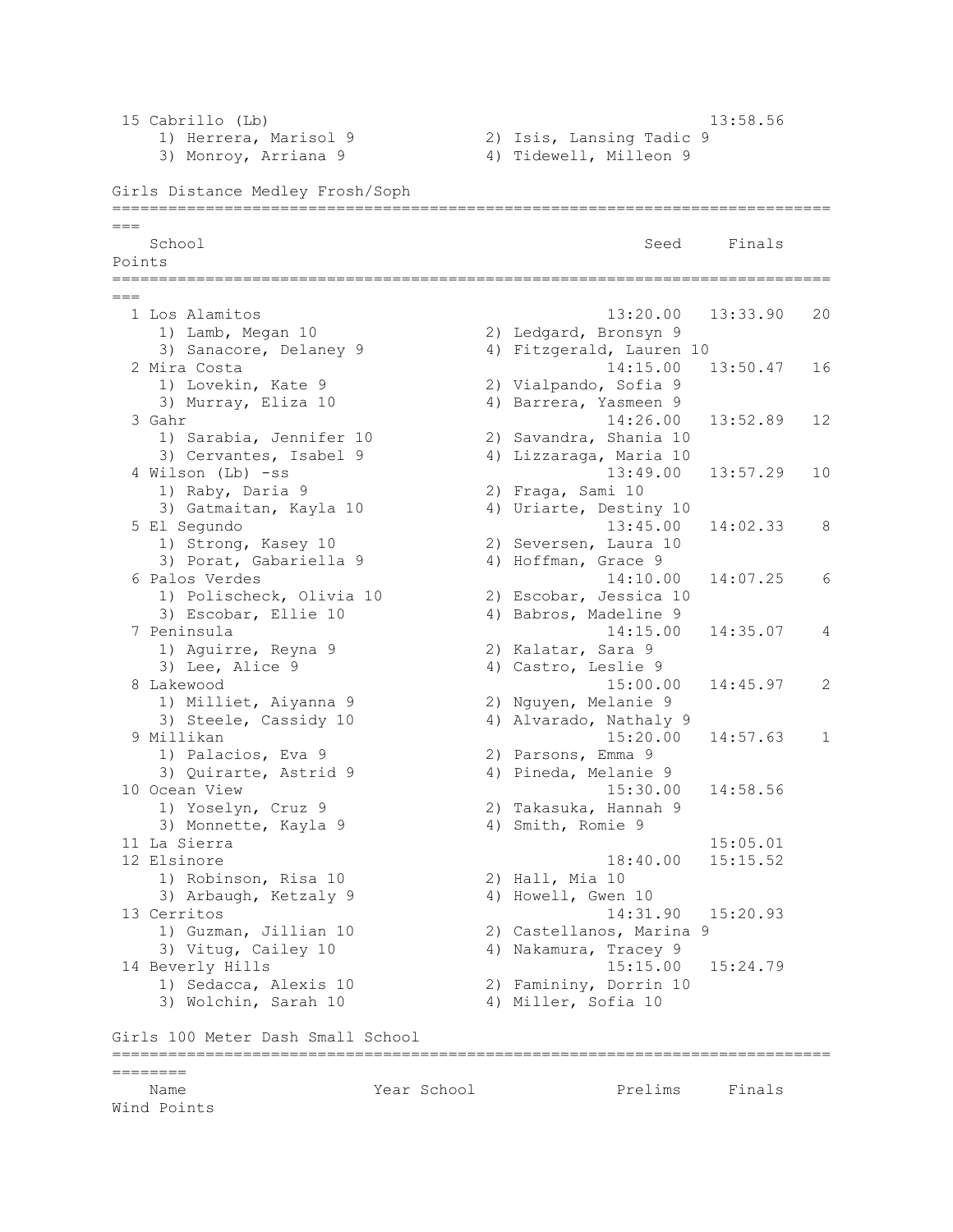| 1.7            | 1 Story, Meka                     | 12 Gahr         | 12.72 | 12.63   |
|----------------|-----------------------------------|-----------------|-------|---------|
| 1.7            | 2 Franklin, Briana                | 9 Alemany       | 12.85 | 12.87   |
| 1.7            | 3 Stiverson, Tayler               | 12 Alemany      | 13.26 | 13.02   |
| 1.7            | 4 Tyler, Emage                    | 12 Morningside  | 13.11 | 13.14   |
| 1.7            | 5 Whaley, Chavonne                | 12 Gahr         | 13.96 | 13.35   |
|                | 6 Reinhardt, Tess                 | 10 Beverly Hill | 13.65 | 13.42   |
| 1.7            | 7 Williams, Zakiyyah              | 12 Morningside  | 13.69 | 13.68   |
| 1.7            | 8 Johnson, Amber                  | 11 Inglewood    | 13.69 | 14.06   |
| 1.7<br>1.7     | -- Byers, Alayah                  | 12 Alemany      | 12.68 | DNF     |
|                | Girls 200 Meter Dash Small School |                 |       |         |
| $====$         |                                   |                 |       |         |
| Wind H#        | Name                              | Year School     | Seed  | Prelims |
|                |                                   |                 |       |         |
| $====$         | Preliminaries                     |                 |       |         |
|                | 1 Byers, Alayah                   | 12 Alemany      | 26.20 | 26.15Q  |
| NWI 2<br>NWI 3 | 2 Stiverson, Tayler               | 12 Alemany      | 26.98 | 26.51Q  |
| NWI 1          | 3 Franklin, Briana                | 9 Alemany       | 27.90 | 27.33Q  |
| NWI 3          | 4 Kravtsov, Morgan                | 11 Centennial H | 26.98 | 27.10Q  |
|                | 5 Elyse, Sharp                    | 10 Muir         | 27.09 | 27.29Q  |
| NWI 2          | 6 Smith, Sarah                    | 9 Beverly Hill  | 26.70 | 27.45Q  |
| NWI 1          | 7 Vega, Leilany                   | 11 Gahr         | 27.80 | 27.31q  |
| NWI            | 2<br>8 Wilbanks, Sydney           | 12 El Segundo   | 27.13 | 27.67q  |
| NWI            | -1<br>9 Moret, Angel              | 10 Inglewood    |       | 27.73q  |
| NWI 3          | 10 White, Anaya                   | 10 Morningside  | 26.50 | 28.07   |
| NWI            | 1<br>11 Kelly, Erica              | 12 Rock Canyon  | 27.81 | 28.08   |
| NWI 1          | 12 Armijo, Taylor                 | 11 El Segundo   | 27.34 | 28.68   |
| NWI            | 3<br>13 Wright, Meghan            | 10 Louisville   | 27.37 | 28.71   |
| NWI<br>NWI 3   | - 3<br>14 Marchando, Sydney       | 11 Rock Canyon  | 28.81 | 28.99   |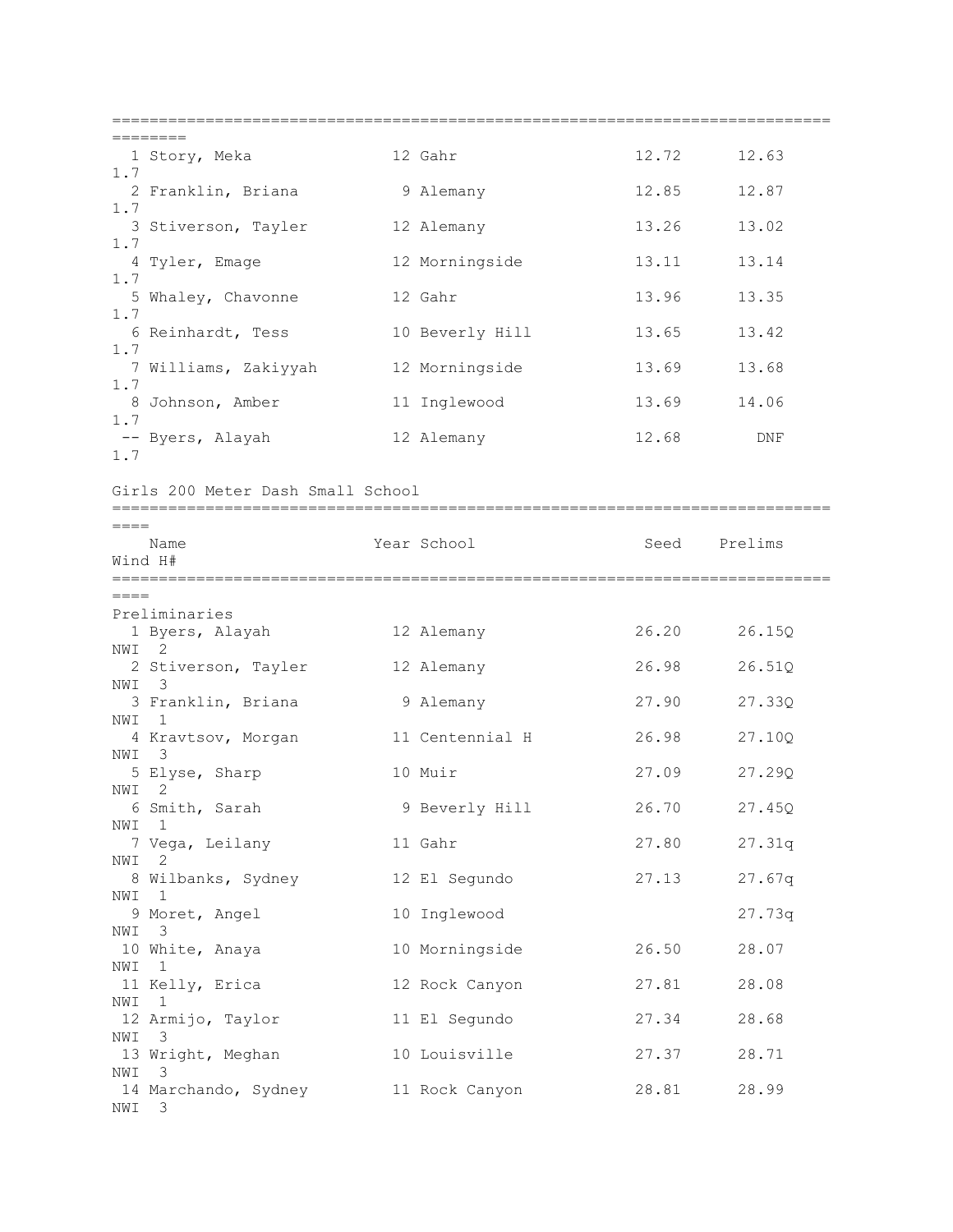15 Johnson, Amber 11 Inglewood 27.16 30.18 NWI 1 16 James, Kenya 11 Beverly Hill 26.80 30.71 NWI 2 17 Stephens, LaTisha 11 Inglewood 28.30 30.91 NWI 3 Girls 200 Meter Dash Small School ============================================================================= = Name Year School Prelims Finals Wind ============================================================================= = Finals 1 Kravtsov, Morgan 11 Centennial H 27.10 26.77 1.4 2 Vega, Leilany 11 Gahr 27.31 27.02 1.4 3 Elyse, Sharp 10 Muir 27.29 27.32 1.4 4 Smith, Sarah 9 Beverly Hill 27.45 27.48 1.4 5 Moret, Angel 10 Inglewood 27.73 27.96 1.4 Girls 400 Meter Dash Small School ============================================================================ Name The Year School Contract Seed Finals H# ============================================================================ 1 Rogers, Chanel 12 Alemany 56.13 58.61 3 2 Kenneally, Ryan 9 Beverly Hill 60.60 60.07 3 3 Mora, Alexis 11 South Pasade 60.00 60.97 3 4 Valle, Leticia 9 Beverly Hill 62.00 62.60 3 5 DeCoud, Devin 10 Gahr 65.70 63.40 2 6 Padilla, Kristina 12 Alemany 62.97 63.69 3 7 Elyse, Sharp 10 Muir 62.80 64.33 3 8 Perkins, Alani 9 Inglewood 73.60 72.06 2 9 Winding, Avashae 12 Inglewood 65.20 77.36 2 Girls 800 Meter Run Small School =============================================================================  $=$ Name Tear School Seed Finals Points =============================================================================  $---$  1 Inouye, Kaili 10 Louisville 2:32.00 2:42.82 2 Romero, Christina 11 Alemany 2:45.00 2:46.74 3 Wendelin, Anne 11 Louisville 2:38.20 3:00.63 Girls 1600 Meter Run Small School =============================================================================  $=$ Name Year School Seed Finals Points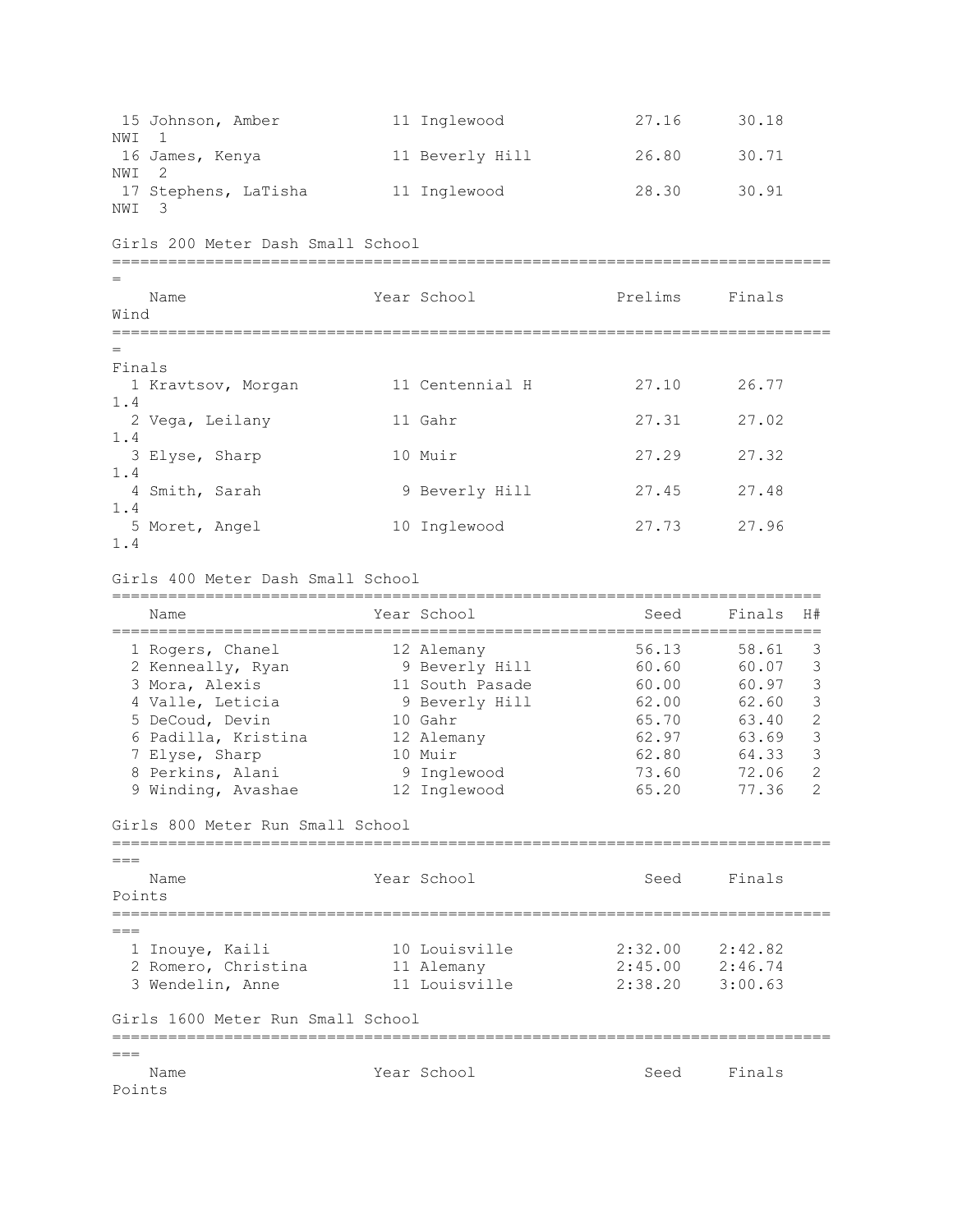=============================================================================  $=$  1 Inouye, Kaili 10 Louisville 5:40.00 5:53.09 2 Farias, Brittany 11 Louisville 6:48.20 6:46.84 Girls 100 Meter Hurdles Small School ============================================================================= = Name **The Year School** Prelims Finals Wind ============================================================================= = 1 Hill, Darcie 10 El Segundo 18.10 15.87 1.7 2 Li, Sabrina 11 Palos Verdes 20.33 17.07 1.7 3 Daily, Nekayah 9 Alemany 18.23 17.73 1.7 4 Pierce, Elle 10 Ontario Chri 20.93 19.57 1.7 5 Adams, Haileigh 10 Alemany 22.02 28.09 1.7 Girls 300 Meter Hurdles Small School ============================================================================= ====== Name Year School Seed Finals H# Points ============================================================================= ====== 1 Mora, Alexis 11 South Pasade 47.18 48.63 2 2 Li, Sabrina 11 Palos Verdes 51.15 49.80 2 3 Johnson, Genevieve 11 El Segundo 49.37 52.79 2 4 Stolnack, Abbie 11 El Segundo 55.48 54.65 2 1 Stolnack, Abbie 19 11 Bibliography<br>
5 Romero, Christina 11 Alemany 11 1 55.36 55.60 2<br>
5 Banover, Sydney 11 Beverly Hill 54.70 58.02 2 6 Hanover, Sydney 11 Beverly Hill 54.70 58.02 2 7 Pierce, Elle 10 Ontario Chri 58.24 59.24 2 8 Padilla, Leilani 12 El Segundo 49.86 63.96 2 Girls 4x100 Meter Relay Small School =============================================================================  $=$ School School Seed Finals Points =============================================================================  $---$  1 Gahr 49.88 49.74 20 2 Beverly Hills 50.60 52.26 16 3 Inglewood 52.72 54.40 12 4 Rock Canyon High School 56.80 55.26 10 Girls 4x200 Meter Relay Small School =============================================================================  $=$ School Seed Finals Points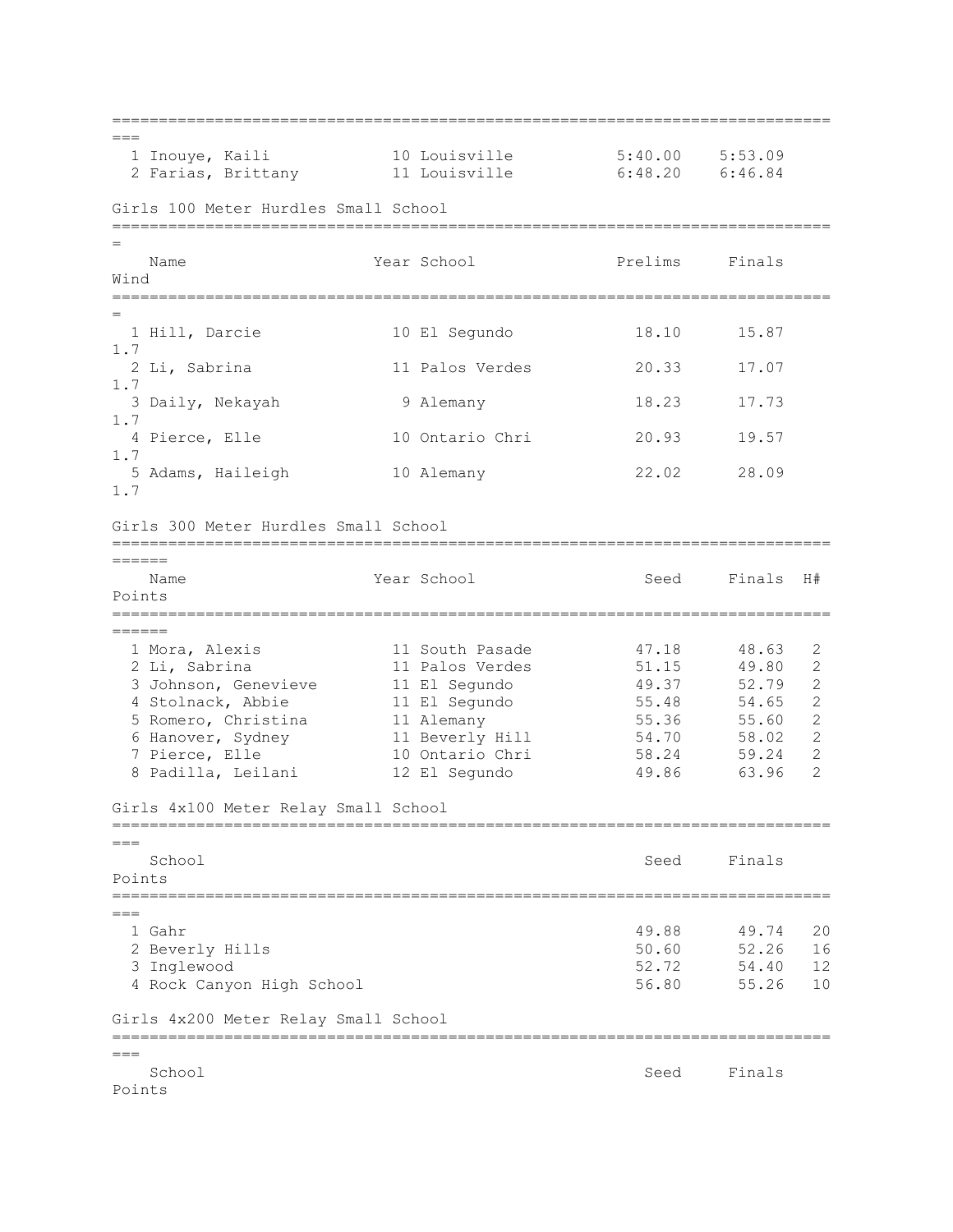```
=============================================================================
= 1 Morningside 1:49.00 1:52.87 20 
  2 El Segundo 1:41.00 1:55.66 16 
  3 Inglewood 1:57.35 12 
  4 Rock Canyon High School 2:02.50 1:58.18 10 
Girls 4x400 Meter Relay Small School
=============================================================================
===
School School Seed Finals
Points
=============================================================================
===
  1 El Segundo 4:13.00 4:12.06 20 
    1) Johnson, Genevieve 11 2) Wilbanks, Sydney 12 
   3) Walz, Catherine 11 4) Brooks, Kendall 12<br>Nock Canyon High School 4:22.20 4:21.28
  2 Rock Canyon High School 4:22.20 4:21.28 16 
    1) Kelly, Rachel 12 2) Newberry, Brooklyn 11 
    3) Kelly, Erica 12 4) Peterson, Macy 10 
  3 Gahr 4:37.30 4:25.83 12 
    1) DeCoud, Devin 10 2) Vega, Leilany 11 
   3) Pllesencia, Jimena 10 4) Hart, Kaila 10
  4 Morningside 4:35.44 10 
  5 Inglewood 4:21.10 5:13.27 8 
    1) Kennadi, Ms 9 2) Robertson, Alexis 10 
   3) Singh, Asmita 11 4) Watson, Natalie 9
Girls 4x800 Meter Relay Small School
=============================================================================
=School School Seed Finals
Points
=============================================================================
===
  1 Palos Verdes 9:56.00 10:18.48 20 
   1) Webber, Cassidy 12 2) Cohen, Samantha 9
   3) Pruter, Anna 12 4) Jensen, Anika 12
  2 Rock Canyon High School 11:25.00 10:46.11 16 
   1) Dreyfuss, Lane 12 2) Peterson, Macy 10
   3) Natvig, Hailey 10 4) Newberry, Brooklyn 11
  3 Ocean View 10:30.00 10:56.83 12 
    1) Marquez, Jessica 10 2) Huerta, Kevelin 12 
    3) Vargas, Julie 11 4) Laribi, Rajaa 11 
 4 Gahr 11:51.00 11:45.85 10
 1) Taylor, Johnise 11 2) Rodriguez, Jackie 12 
 3) Lizzaraga, Maria 10 4) Guzman, Gennesse 11 
Girls 4x1600 Meter Relay Small School
=============================================================================
=School School Seed Finals
Points
=============================================================================
===
  1 Palos Verdes 23:30.00 22:43.11 20 
   1) Schaefer, Emme 9 2) Stoner, Caitlin 10
```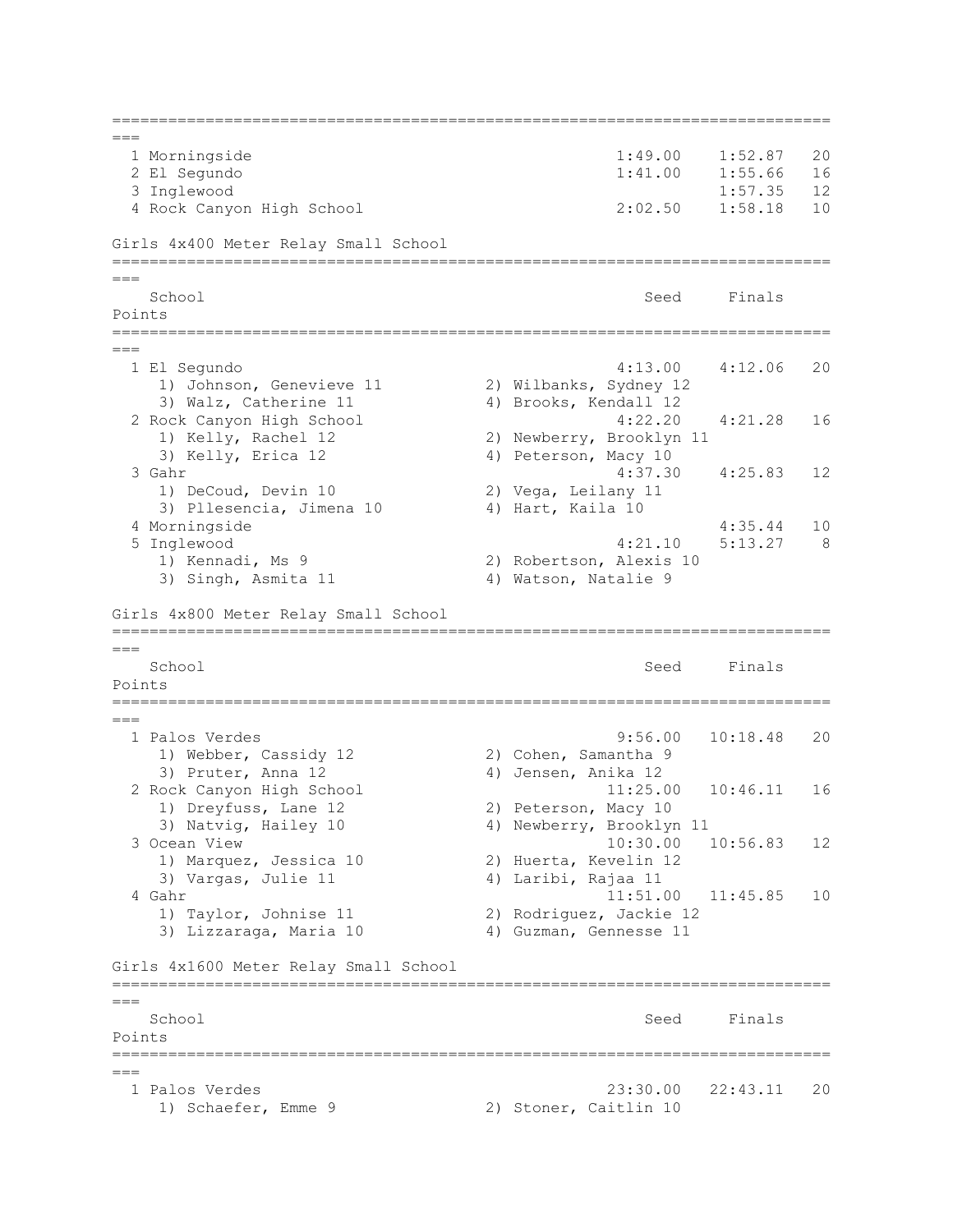```
3) Bourgeois, Lauren 11 (4) Regan, Alexandra 10
 2 Ocean View 22:45.00 24:24.90 16 
 1) Newman, Kelsie 10 2) Buckels, Tarah 12 
3) Huerta, Kevelin 12 (4) Vargas, Julie 11
 3 Rock Canyon High School 24:39.04 12 
  4 Gahr 24:59.00 24:59.89 10 
    1) Rodriguez, Jackie 12 2) Taylor, Johnise 11 
   3) Perez, Gloria 11 4) Lopez, Debra 11
Girls High Jump Small School
=============================================================================
=============
  Name Year School Seed Finals
Points
=============================================================================
=============
 1 Kutzer, Kate 10 South Pasade 4-10.00 5-00.00 
1.52m 
 1 Petry, Chandler 12 Rock Canyon 5-00.00 5-00.00 
1.52m 
  3 Apolinar, Madison 12 Ontario Chri 5-00.00 4-10.00 
1.47m 
  4 Daily, Nekeyah 9 Alemany 5-00.00 4-08.00 
1.42m 
  4 Studier, Greta 12 El Segundo 5-00.00 4-08.00 
1.42m 
  4 Li, Sabrina 11 Palos Verdes 4-09.00 4-08.00 
1.42m 
  4 Mumar, Maggie 12 El Segundo 4-10.00 4-08.00 
1.42m 
  4 Mumar, Paulette 12 El Segundo 4-10.00 4-08.00 
1.42m 
 9 Newberry, Brooklyn 11 Rock Canyon 4-04.00 4-06.00
1.37m 
  9 Moore, Taylor 12 Palos Verdes 4-08.00 4-06.00 
1.37m 
11 Reinhardt, Tess 10 Beverly Hill 4-06.00 4-04.00 
1.32m 
 -- Heravi, Michelle 9 Beverly Hill 4-04.00 NH
 -- Ong, Julianne 11 South Pasade 4-10.00 NH 
 -- Latting, Cate 9 South Pasade 4-08.00 NH
Girls Pole Vault Small School
=============================================================================
=============
  Name Year School Seed Finals
Points
=============================================================================
=============
  1 Block, Amanda 11 Beverly Hill 11-04.00 10-00.00 
3.04m 
  2 Leddy, Rowan 12 South Pasade 10-00.00 9-06.00 
2.89m 
  3 Edwards, Aliya 11 El Segundo 8-06.00 7-06.00 
2.28m 
  4 Kartvedt, Lindsey 10 El Segundo 7-06.00 J7-06.00 
2.28m
```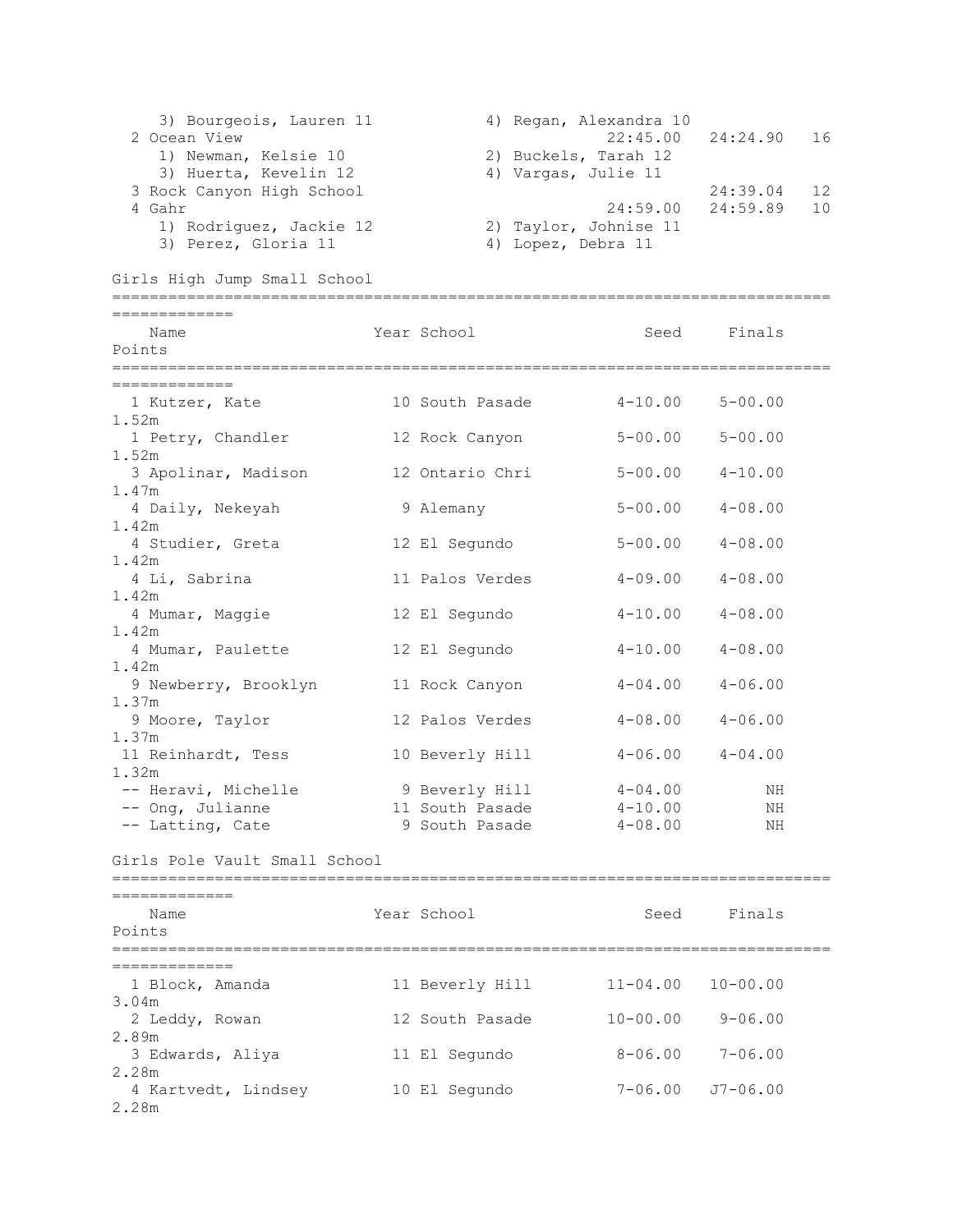-- Balladares, Laura 11 El Segundo 6-06.00 NH

Girls Long Jump Small School

| ==================              |  |                                                   |                           |              |
|---------------------------------|--|---------------------------------------------------|---------------------------|--------------|
| Name                            |  | Year School in the Seed Finals                    |                           |              |
| Wind Points                     |  |                                                   |                           |              |
|                                 |  |                                                   |                           |              |
| ==================              |  |                                                   |                           |              |
| 1 Kutzer, Kate<br>$+0.0$ 5.21m  |  | 10 South Pasade                                   | $16 - 09.00$ $17 - 01.25$ |              |
|                                 |  | 2 Brooks, Kendall 12 El Segundo                   | $15 - 09.00$              | $16 - 03.50$ |
| $+0.0$ 4.96m                    |  |                                                   |                           |              |
| 3 Acebo, Nina                   |  | 12 South Pasade                                   | $16 - 10.00$              | $16 - 00.50$ |
| $+0.0$ 4.88m                    |  |                                                   |                           |              |
| 4 Mumar, Maggie                 |  | 12 El Segundo                                     | $14 - 03.00$ $15 - 05.25$ |              |
| $+0.0$<br>4.70m                 |  |                                                   |                           |              |
| 5 Daily, Nekayah                |  | 9 Alemany                                         | $16 - 08.50$              | $14 - 10.25$ |
| $+0.0$ 4.52m                    |  |                                                   |                           |              |
| 6 Studier, Greta                |  | 12 El Segundo                                     | $15 - 06.00$              | $14 - 08.00$ |
| $+0.0$ 4.47m                    |  |                                                   |                           |              |
| 7 Meadows, Asia<br>$+0.0$ 4.45m |  | 12 Beverly Hill 15-06.00                          |                           | $14 - 07.25$ |
| 8 Latham, Alexis                |  | 10 Gahr                                           | $14 - 02.00$              | $14 - 06.50$ |
| $+0.0$ 4.43m                    |  |                                                   |                           |              |
| 9 Parish, Sophia                |  | 11 Rock Canyon                                    | $14 - 11.00$              | $14 - 06.25$ |
| $+0.0$ 4.42m                    |  |                                                   |                           |              |
| 10 Smith, Sarah                 |  | 9 Beverly Hill                                    | $14 - 00.00$              | $13 - 07.25$ |
| $+0.0$ 4.14m                    |  |                                                   |                           |              |
|                                 |  | 11 Marchando, Sydney               11 Rock Canyon | $13 - 01.00$              | $13 - 07.00$ |
| $+0.0$ 4.14m                    |  |                                                   |                           |              |
| 12 Valle, Leticia               |  | 9 Beverly Hill                                    | $13 - 09.00$              | $13 - 02.50$ |
| $+0.0$ 4.02m                    |  | 13 Dirksen, Rebekah (19 Ontario Chri              | $12 - 02.00$              | $12 - 11.50$ |
| $+0.0$ 3.94m                    |  |                                                   |                           |              |
| 14 Pierce, Elle                 |  | 10 Ontario Chri 12-02.00                          |                           | $12 - 10.00$ |
| $+0.0$ 3.91m                    |  |                                                   |                           |              |
| 15 Long, Kristin                |  | 10 Louisville                                     | $14 - 02.00$              | $12 - 09.75$ |
| $+0.0$ 3.90m                    |  |                                                   |                           |              |
| 16 Ferullo, Bella               |  | 10 Louisville 13-03.00 12-06.00                   |                           |              |
| $+0.0$ 3.81m                    |  |                                                   |                           |              |
|                                 |  |                                                   |                           |              |
| Girls Triple Jump Small School  |  |                                                   |                           |              |
|                                 |  |                                                   |                           |              |
| Name                            |  | Year School                                       | Seed                      | Finals       |
| Wind                            |  |                                                   |                           |              |
|                                 |  |                                                   |                           |              |
| ===========                     |  |                                                   |                           |              |
| 1 Brooks, Kendall               |  | 12 El Segundo                                     | $33 - 00.00$ $32 - 10.00$ |              |
| $+0.0$ 10.00m                   |  |                                                   |                           |              |
| 2 Miller, Lauryn                |  | 10 Muir                                           | $32 - 06.00$ $32 - 09.75$ |              |
| 10.00m<br>$+0.0$                |  |                                                   |                           |              |
| 3 Meadows, Asia<br>$+0.0$ 9.80m |  | 12 Beverly Hill                                   | $34 - 06.00$ $32 - 02.00$ |              |
| 4 Studier, Greta                |  | 12 El Segundo                                     | $35 - 01.00$ $32 - 00.75$ |              |
| $+0.0$ 9.77m                    |  |                                                   |                           |              |
|                                 |  |                                                   |                           |              |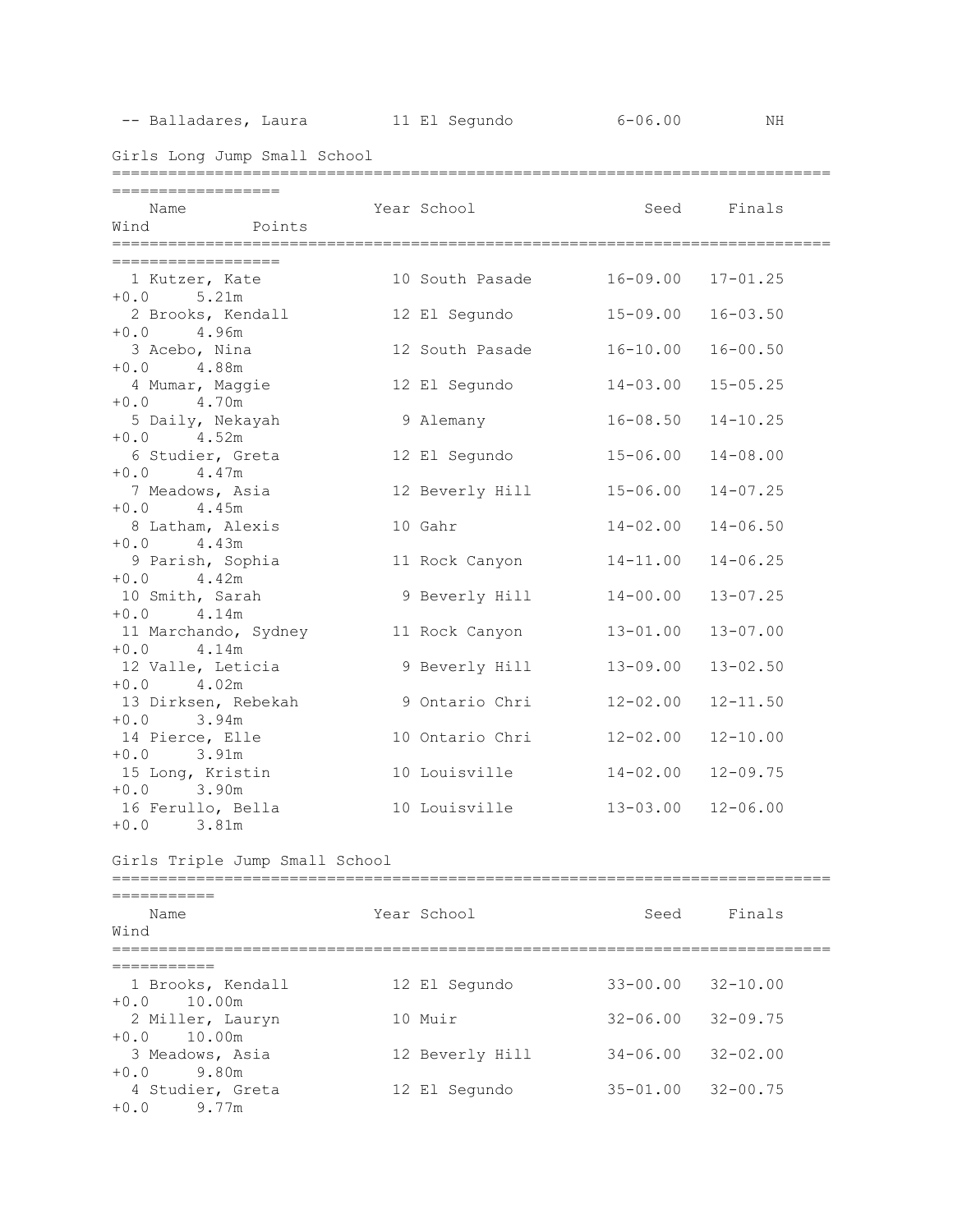| 5 Edwards, Aliya<br>$+0.0$<br>9.72m                   | 11 El Segundo                   | $33 - 00.00$ $31 - 10.75$ |              |  |
|-------------------------------------------------------|---------------------------------|---------------------------|--------------|--|
| 6 Apolinar, Madison<br>$+0.0$ 9.65m                   | 12 Ontario Chri                 | $31 - 00.00$              | $31 - 08.00$ |  |
| 7 Parish, Sophia<br>$+0.0$ 9.55m                      | 11 Rock Canyon                  | $30 - 02.00$              | $31 - 04.25$ |  |
| 8 Long, Kristin<br>$+0.0$ 9.22m                       | 10 Louisville                   | $30 - 01.50$              | $30 - 03.00$ |  |
| 9 Quary, Simone<br>NWI 8.67m                          | 9 Louisville                    | $25 - 03.00$              | $28 - 05.50$ |  |
| 10 Solar, Ashley<br>8.28m<br>NWI                      | 9 Alemany                       | $28 - 08.75$              | $27 - 02.00$ |  |
| 11 Dirksen, Rebekah<br>8.07m<br>NWI                   | 9 Ontario Chri                  | $27 - 00.00$              | $26 - 06.00$ |  |
| 12 Ferullo, Bella<br>8.06m<br>NWI                     | 10 Louisville                   | $29 - 05.00$              | $26 - 05.50$ |  |
| Girls Shot Put Small School                           |                                 |                           |              |  |
| ======<br>Name                                        | Year School                     |                           | Seed Finals  |  |
| ------------------------------                        | :============================== |                           |              |  |
| ======<br>1 Patterson, Alladia 10 Louisville          |                                 | $40 - 05.00$              | $37 - 09.00$ |  |
| 11.50m<br>2 Weller, Dorie                             | 11 Palos Verdes                 | $32 - 01.00$              | $29 - 06.00$ |  |
| 8.99m<br>3 Stewartson, Sloane 10 Rock Canyon<br>8.89m |                                 | $24 - 05.00$              | $29 - 02.00$ |  |
| 4 Rahman, Nicole<br>8.20m                             | 12 Palos Verdes                 | $29 - 07.00$              | $26 - 11.00$ |  |
| 5 Pataroque, Dana<br>7.92m                            | 12 Rock Canyon                  | $25 - 05.00$              | $26 - 00.00$ |  |
| Girls Discus Throw Small School                       |                                 |                           |              |  |
| ======                                                |                                 |                           |              |  |
| Name                                                  | Year School                     | Seed                      | Finals       |  |
|                                                       |                                 |                           |              |  |
| 1 Patterson, Alladia<br>35.48m                        | 10 Louisville                   | $120 - 02$                | $116 - 05$   |  |
| 2 Stewartson, Sloane<br>27.30m                        | 10 Rock Canyon                  | $95 - 00$                 | $89 - 07$    |  |
| 3 Weller, Dorie<br>21.81m                             | 11 Palos Verdes                 | $72 - 00$                 | $71 - 07$    |  |
| -- Harris, Jasmyn                                     | 11 Muir                         | $105 - 05$                | ΝD           |  |
| -- Miller, Lauryn                                     | 10 Muir                         | $79 - 05$                 | ΝD           |  |
| -- Pataroque, Dana                                    | 12 Rock Canyon                  | $70 - 03$                 | ΝD           |  |
| Girls 100 Meter Dash Invitational                     |                                 |                           |              |  |
| ========                                              |                                 |                           |              |  |
| Name<br>Wind Points                                   | Year School                     | Seed                      | Finals       |  |
| ========                                              |                                 |                           |              |  |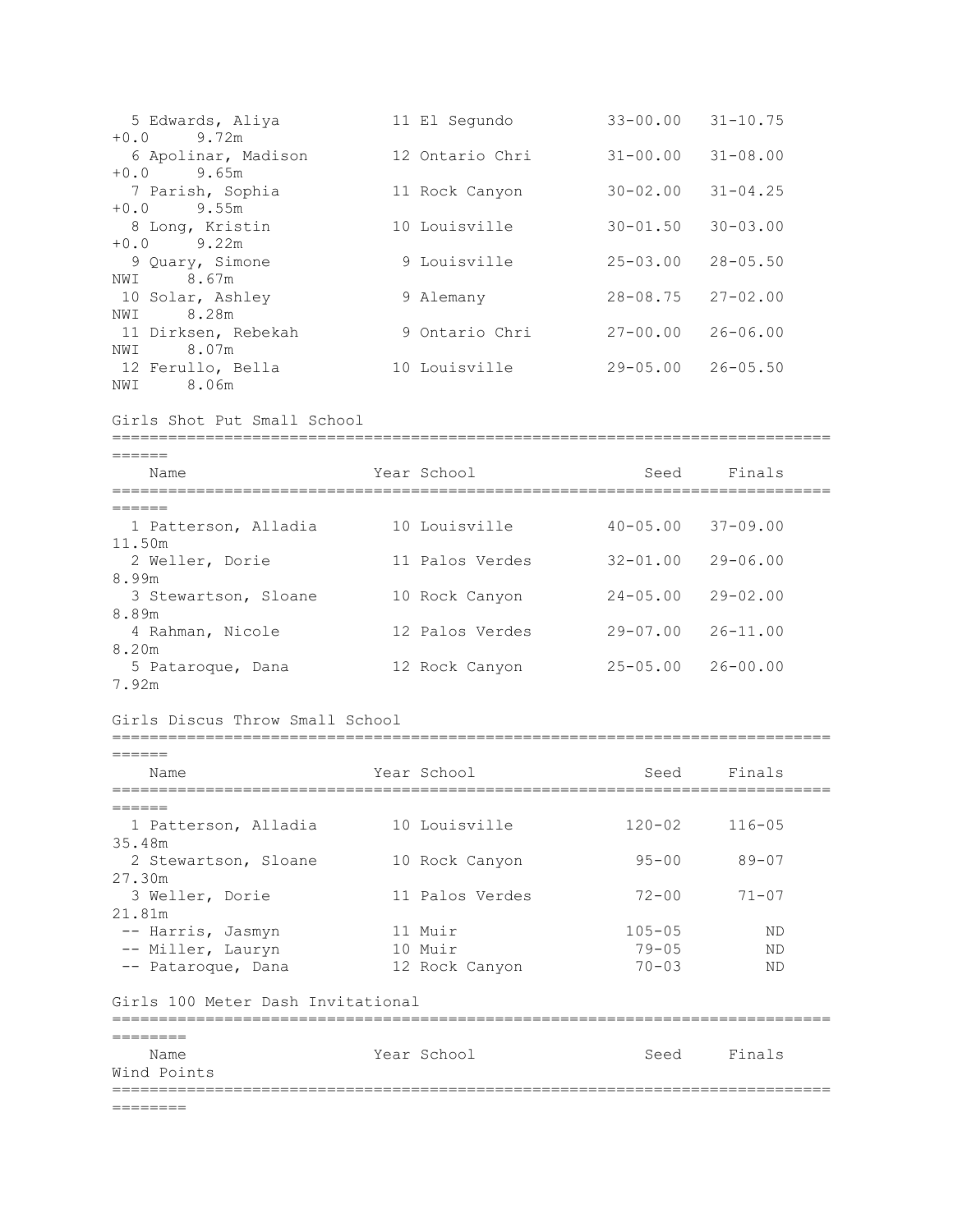|                 | 1 Hicks, Jada                                                                                                                                   | 9 Upland                                                                                                            | 12.38                                                                                                                                             | 12.07       |  |
|-----------------|-------------------------------------------------------------------------------------------------------------------------------------------------|---------------------------------------------------------------------------------------------------------------------|---------------------------------------------------------------------------------------------------------------------------------------------------|-------------|--|
| 2.0             | 2 Butler, Kieana                                                                                                                                | 12 Los Osos                                                                                                         | 12.44                                                                                                                                             | 12.27       |  |
| 2.0             | 3 Davis, Kierra                                                                                                                                 | 11 Upland                                                                                                           | 12.49                                                                                                                                             | 12.28       |  |
| 2.0             | 4 Williams, Melanee                                                                                                                             | 12 Millikan                                                                                                         | 12.71                                                                                                                                             | 12.35       |  |
| 2.0<br>2.0      | 5 Williams, Kayla                                                                                                                               | 12 Crenshaw                                                                                                         | 12.66                                                                                                                                             | 12.38       |  |
| 2.0             | 6 Byers, Alayah                                                                                                                                 | 12 Alemany                                                                                                          | 12.68                                                                                                                                             | 12.41       |  |
|                 | Girls 1600 Meter Run Invitational                                                                                                               |                                                                                                                     |                                                                                                                                                   |             |  |
| $===$<br>Points | Name                                                                                                                                            | Year School                                                                                                         | Seed                                                                                                                                              | Finals      |  |
|                 | 1 Izzo, Katherine<br>2 Christensen, Savannah<br>3 Maretti, Megan<br>4 Brady, Rachel<br>5 Kan, Rebecca<br>6 Cajas, Susie<br>7 Gorostieta, Montse | 12 Los Alamitos<br>12 Lakewood<br>11 Rancho Cucam<br>12 Alemany<br>11 Peninsula<br>11 Wilson (Lb)<br>12 Wilson (Lb) | 5:07.70<br>$5:26.80$ $5:20.16$<br>$5:35.00$ $5:20.71$<br>$5:21.00$ $5:23.41$<br>$5:25.00$ $5:39.77$<br>$5:33.00$ $6:04.89$<br>$5:25.00$ $6:52.21$ | 5:08.87     |  |
|                 | Girls 100 Meter Hurdles Invitational                                                                                                            |                                                                                                                     |                                                                                                                                                   |             |  |
|                 | ========<br>Name<br>Wind Points                                                                                                                 | Year School                                                                                                         | Seed                                                                                                                                              | Finals      |  |
|                 | ====================================<br>========                                                                                                |                                                                                                                     |                                                                                                                                                   |             |  |
| 2.0             | 1 Webster, Juanita                                                                                                                              | 12 Redlands                                                                                                         | 15.23                                                                                                                                             | 14.23       |  |
| 2.0             | 2 Hicks, Jada                                                                                                                                   | 9 Upland                                                                                                            | 14.72                                                                                                                                             | 14.45       |  |
| 2.0             | 3 Robinson, Shante                                                                                                                              | 10 Mira Costa                                                                                                       | 15.47                                                                                                                                             | 14.72       |  |
|                 |                                                                                                                                                 |                                                                                                                     |                                                                                                                                                   |             |  |
|                 | 4 Slessor, Katelyn                                                                                                                              | 11 Central Memo                                                                                                     | 15.02                                                                                                                                             | 15.02       |  |
| 2.0             | 5 Buie, Jewel                                                                                                                                   | 12 Cabrillo (Lb                                                                                                     | 15.69                                                                                                                                             | 15.41       |  |
| 2.0             | 6 Kravtsov, Morgan                                                                                                                              | 11 Centennial H                                                                                                     | 15.84                                                                                                                                             | 15.53       |  |
| 2.0             | 7 Gray, Mylia                                                                                                                                   | 12 Carson                                                                                                           | 15.93                                                                                                                                             | 15.57       |  |
| 2.0             | 8 Pelle, Sherrice                                                                                                                               | 12 Millikan                                                                                                         | 15.79                                                                                                                                             | 15.74       |  |
| 2.0<br>2.0      | 9 Smith, Kennedy                                                                                                                                | 9 Upland                                                                                                            |                                                                                                                                                   | 16.12 15.98 |  |
|                 | Boys 100 Meter Dash Large School                                                                                                                |                                                                                                                     |                                                                                                                                                   |             |  |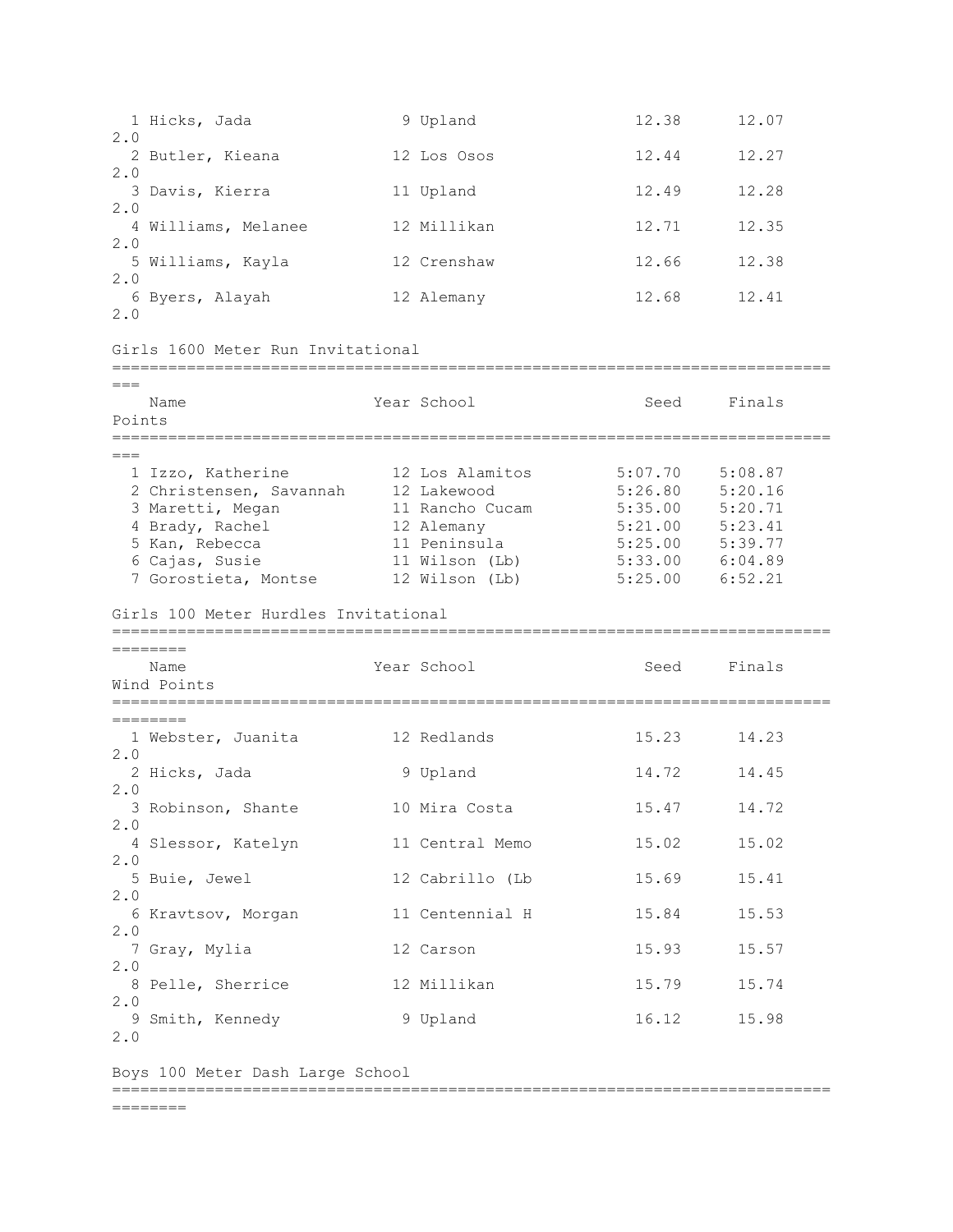|                                   | Name<br>Wind Points               | Year School     | Prelims Finals |              |
|-----------------------------------|-----------------------------------|-----------------|----------------|--------------|
|                                   | ========                          |                 |                |              |
| 2.6                               | 1 Chandler, Deven                 | 9 Upland        | 11.34          | 11.15        |
| 2.6                               | 2 Cortes, Xavier                  | 11 Millikan     | 11.54          | 11.26        |
| 2.6                               | 3 Redd, Jaylon                    | 10 Rancho Cucam | 11.52          | 11.34        |
| 2.6                               | 4 Jones, Maurice                  | 12 Carson       | 11.60          | 11.41        |
| 2.6                               | 4 Jenkins, Brandon                | 12 Carson       | 11.40          | 11.41        |
|                                   | Boys 200 Meter Dash Large School  |                 |                |              |
| $=====$                           | Name<br>Wind H#                   | Year School     |                | Seed Prelims |
| $====$                            |                                   |                 |                |              |
|                                   | Preliminaries<br>1 Hooper, Cahlil | 11 Culver City  | 22.30          | 22.18Q       |
| $1.9 \quad 1$                     | 2 Amaar, Ahmed                    | 11 Redlands     | 22.41          | 22.24Q       |
| $1.2 \quad 3$                     | 3 Alexander, Justin               | 12 Crenshaw     | 22.50          | 22.48Q       |
| 0.8 <sub>5</sub><br>$1.4 \quad 2$ | 4 Bluitt, cavan                   | 12 Rancho Verde | 22.41          | 22.51Q       |
| NWI 7                             | 5 Galloway, Matt                  | 12 Elsinore     | 22.62          | 22.57Q       |
| 1.64                              | 6 Cunningham, Isaiah              | 10 Rancho Verde | 22.24          | 22.75Q       |
| 1.9 6                             | 7 Korotzer, Noah                  | 11 Peninsula    | 24.00          | 23.20Q       |
| $1.4 \quad 2$                     | 8 Stepens, Chase                  | 12 Rancho Cucam | 23.02          | 22.55q       |
| $1.2 \quad 3$                     | 9 Berry, Charles                  | 12 Cabrillo (Lb |                | 22.77 22.73q |
| 1.9 1                             | 10 Vivanco, Eric                  | 11 Upland       |                | 22.40 22.75  |
| 0.85                              | 11 Wilson, Zach                   | 12 Upland       | 22.20          | 23.09        |
| 1.96                              | 12 Redd, Jaylon                   | 10 Rancho Cucam | 22.68          | 23.25        |
| $1.2 \quad 3$                     | 13 Hooper, Rayvon                 | 12 Ridgeview    | 22.30          | 23.35        |
| 1.9 1                             | 14 Cortes, Xavier                 | 11 Millikan     | 23.11          | 23.36        |
| 0.85                              | 15 Davis, Jay                     | 12 Rancho Cucam | 23.19          | 23.50        |
| $1.2 \quad 3$                     | 16 Anderson, Javari 12 DeLaSalle  |                 |                | 22.88 23.63  |
| NWI 7                             | 17 Nnoli, Uchenna                 | 11 Cerritos     | 23.22          | 23.65        |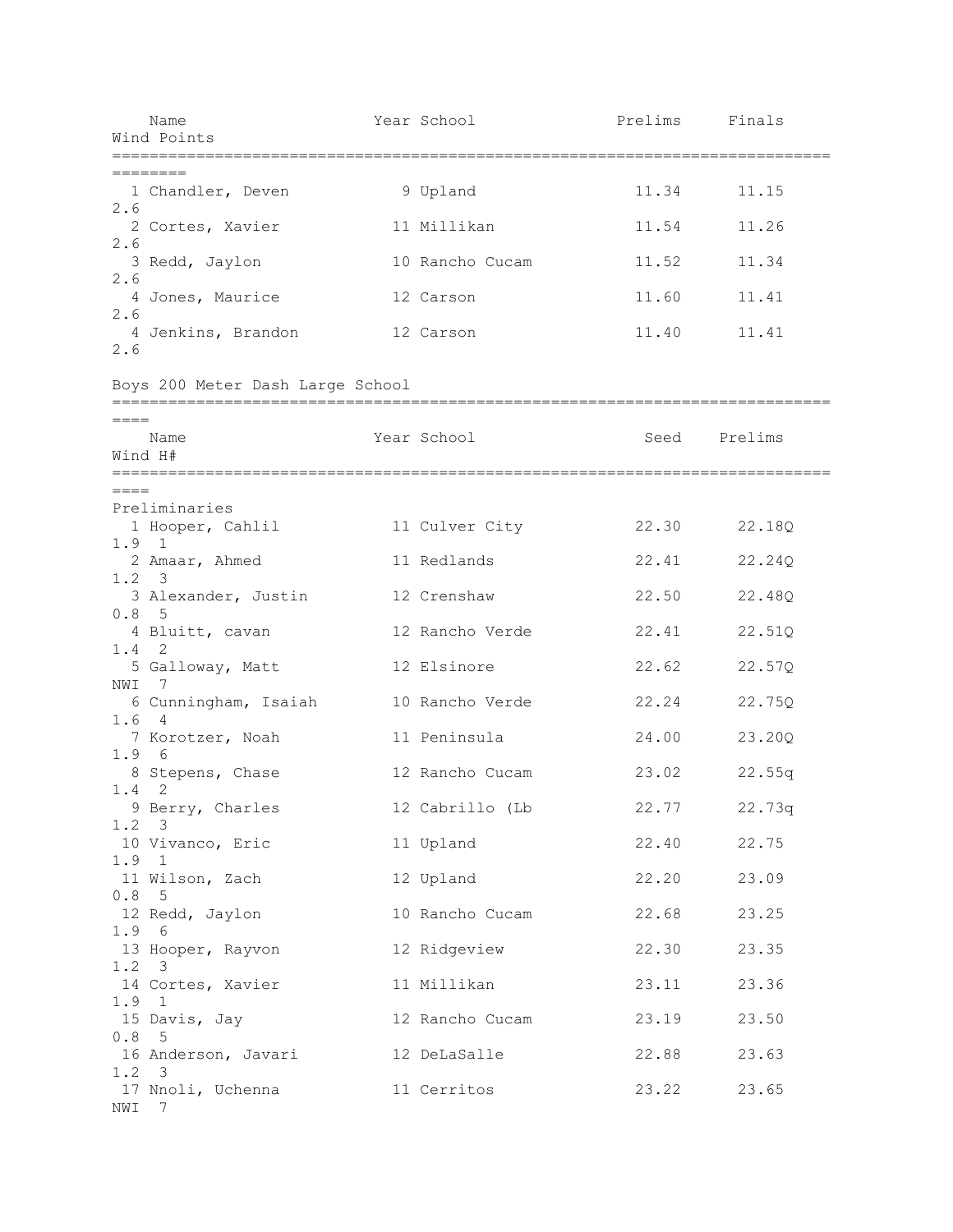| 1.9 1                 | 17 Dees, Obasi 11 DeLaSalle                                          |                 | 23.02 23.65    |       |
|-----------------------|----------------------------------------------------------------------|-----------------|----------------|-------|
|                       | 19 Bruce, Jerome 12 Carson                                           |                 | 22.90 23.71    |       |
| 0.8 <sub>5</sub>      | 20 Boyd, Kory 12 Cerritos                                            |                 | 23.17 23.74    |       |
| $1.2 \quad 3$         | 21 Issa, Ian                 9 Wilson (Lb)           22.56     23.78 |                 |                |       |
| 1.96                  | 22 Westbrook, Brenton 11 Mira Costa                                  |                 | 22.71          | 23.90 |
| 1.64                  | 23 Fisher, Michael 12 Millikan                                       |                 | 23.42          | 23.95 |
| NWI 7                 | 24 Beeler, Blake                                                     | 11 Valencia (V) | 22.85          | 23.96 |
| 1.9 1                 | 25 Birden, Kaylon                                                    | 11 Cabrillo (Lb | 22.50 23.99    |       |
| 1.64<br>$1.2 \quad 3$ | 26 Lew, Bryan                                                        | 12 Peninsula    | 23.80 24.05    |       |
| $1.4 \quad 2$         | 27 Wong, Evan                                                        | 11 Mira Costa   | 22.78 24.16    |       |
| 0.8 <sub>5</sub>      | 28 Levers, Cain                                                      | 12 DeLaSalle    | 23.01 24.17    |       |
| $1.4$ 2               | 29 Coleman, Larry                                                    | 12 Lakewood     | 23.88 24.23    |       |
| 1.64                  | 30 Thomas, Charles                                                   | 12 Warren       | 23.19 24.76    |       |
| 0.85                  | 31 Lawson, Marquise 12 Crenshaw                                      |                 | 22.70          | 24.79 |
| NWI 7                 | 32 Montreal, Nathan 11 Millikan                                      |                 | 22.67 25.04    |       |
| 0.8 <sub>5</sub>      | 32 McNamee III, Lonnie 12 Westchester                                |                 |                | 25.04 |
|                       | 34 Valson, Adam                                                      | 12 Crenshaw     | 22.90 25.69    |       |
| 1.96<br>1.9 1         | 35 Samples, Darion                                                   | 10 Cabrillo (Lb | 22.80 25.72    |       |
|                       | 36 Emeribe, Samuel                                                   | 10 Westchester  | 23.00 25.85    |       |
| 1.96                  | 37 Barry, James 11 South Torran 23.80 25.98<br>1.64                  |                 |                |       |
| NWI                   | 38 Martinez, Jordan                                                  | 11 Carson       | 24.12          | 26.02 |
| 0.8                   | - 7<br>39 Jackson, George                                            | 10 Mayfair      | 25.65          | 26.12 |
| 1.4 2                 | - 5<br>40 Blakey, Jamarie                                            | 10 Westchester  | 23.11          | 26.31 |
|                       | Boys 200 Meter Dash Large School                                     |                 |                |       |
|                       |                                                                      |                 |                |       |
| Wind                  | Name                                                                 | Year School     | Prelims Finals |       |
|                       |                                                                      |                 |                |       |
| Finals                | 1 Hooper, Cahlil                                                     | 11 Culver City  | 22.18 22.03    |       |
| 0.9                   |                                                                      |                 |                |       |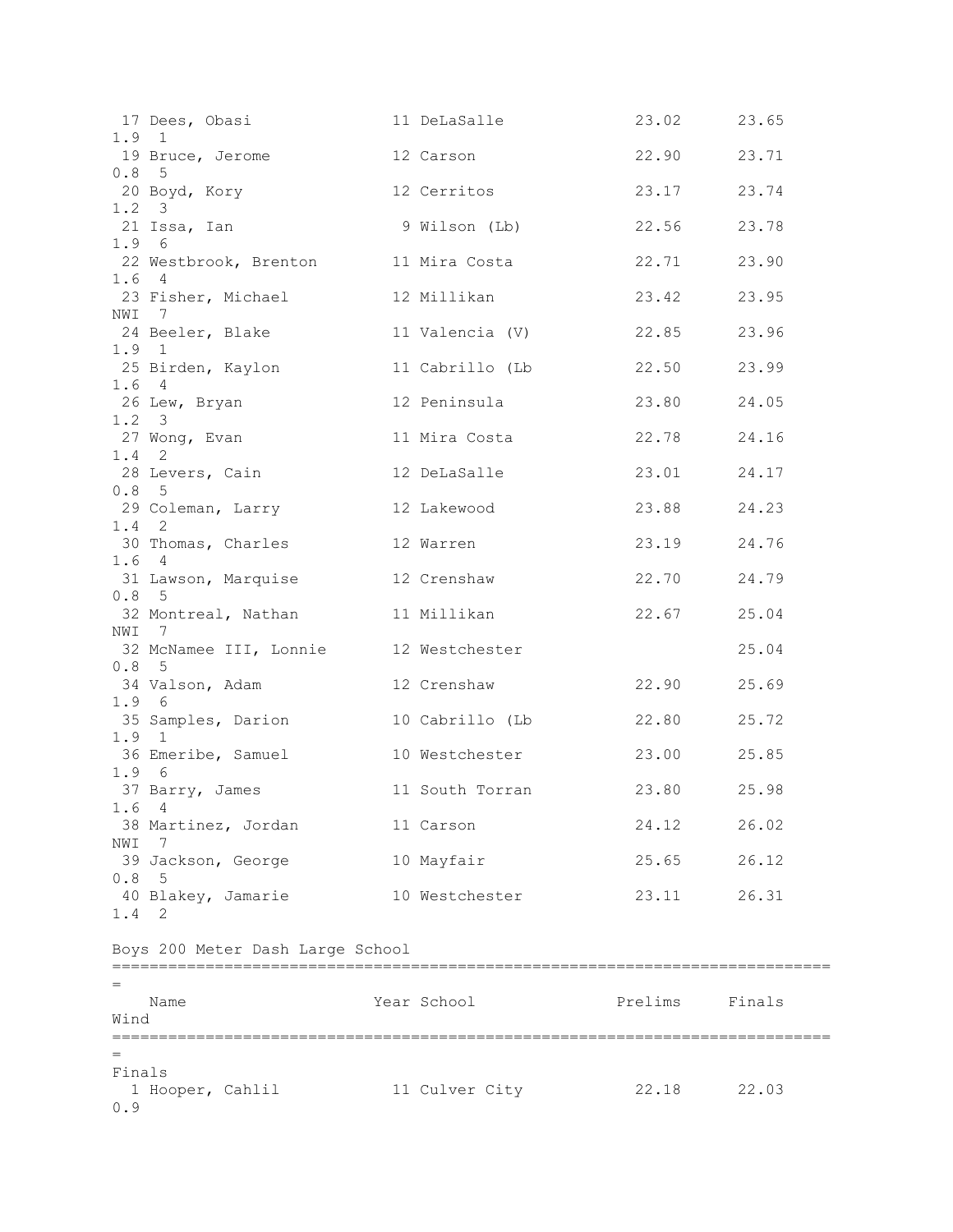| 0.9 | 2 Amaar, Ahmed      | 11 Redlands     | 22.24 | 22.16 |
|-----|---------------------|-----------------|-------|-------|
| 0.9 | 3 Alexander, Justin | 12 Crenshaw     | 22.48 | 22.20 |
| 0.9 | 4 Berry, Charles    | 12 Cabrillo (Lb | 22.73 | 22.95 |
| 0.9 | 5 Korotzer, Noah    | 11 Peninsula    | 23.20 | 23.14 |

Boys 400 Meter Dash Large School

| Name<br>====================== | Year School         | Seed  | Finals | H#             |
|--------------------------------|---------------------|-------|--------|----------------|
| 1 Harris, Mar'Yea              | 12 Wilson (Lb)      | 47.10 | 49.26  | 6              |
| 2 Repp, Caleb                  | 12 Los Osos         | 49.86 | 49.51  | 6              |
| 3 Reyes, Anthony               | 10 Elsinore         | 49.79 | 50.50  | 6              |
| 4 Levias, Jayson               | 12 Lakewood         | 49.86 | 50.69  | 6              |
| 5 Anderson, Jerrett            | 12 Culver City      | 51.50 | 50.95  | 4              |
| 6 Wooten, Jordan               | 12 Lakewood         | 50.50 | 51.32  | 5              |
| 7 Power, Mac                   | 12 Mira Costa       | 49.87 | 51.47  | 6              |
| 8 Beeler, Blake                | 11 Valencia (V)     | 50.05 | 51.62  | 5              |
| 9 Carter, Demorea              | 11 Lynwood High Sch | 49.60 | 51.85  | 6              |
| 10 Alexander, Justin           | 12 Crenshaw         | 49.70 | 51.94  | 6              |
| 11 Vivanco, Eric               | 11 Upland           | 49.46 | 52.07  | $\sqrt{6}$     |
| 12 Le, Jimmy                   | 12 Wilson (Lb)      | 51.07 | 52.45  | 5              |
| 13 Angelo, Marquel             | 11 Carson           | 51.37 | 52.60  | 4              |
| 14 Jackson, Daveron            | 11 Carson           | 51.76 | 52.67  | $\mathsf 3$    |
| 15 Westbrook, Brenton          | 11 Mira Costa       | 49.88 | 52.70  | 5              |
| 16 Hall, Christopher           | 10 Wilson (Lb)      | 49.96 | 52.72  | 5              |
| 17 Nnoli, Uchenna              | 11 Cerritos         | 51.75 | 53.29  | $\sqrt{4}$     |
| 18 Samuel, Cameron             | 10 Rancho Verde     | 52.11 | 53.57  | $\mathsf 3$    |
| 19 Nieto, Andre                | 9 Mira Costa        | 51.14 | 53.59  | $\sqrt{4}$     |
| 20 Reynolds, Austin            | 11 Loyola           | 51.84 | 53.60  | 3              |
| 21 Khoury, Ryan                | 12 Upland           | 50.10 | 54.00  | 5              |
| 22 Schulze, Louis              | 11 Culver City      | 52.80 | 54.09  | $\overline{c}$ |
| 23 Robert, Samuel              | 9 Culver City       |       | 54.12  | $\mathbf{2}$   |
| 24 Elam, Christian             | 11 Rancho Cucam     | 53.02 | 54.19  | $\mathbf{2}$   |
| 25 Malone, Matthew             | 12 Crenshaw         | 51.10 | 54.27  | 5              |
| 26 Ferguson, Bradford          | 11 Lakewood         | 54.00 | 54.97  | $\mathbf 1$    |
| 27 Seaton, Marshall            | 12 Peninsula        | 53.60 | 55.05  | $\mathbf 1$    |
| 28 Wester, Josh                | 12 South Torran     | 52.80 | 55.25  | 2              |
| 29 McNamee III, Lonnie         | 12 Westchester      | 51.11 | 55.31  | 4              |
| 30 Boyd, Kory                  | 12 Cerritos         | 52.22 | 55.52  | 3              |
| 31 Crittenden, Johnathan       | 12 Westchester      | 51.00 | 56.07  | 5              |
| 32 Banks, Henry                | 10 Rancho Verde     | 52.14 | 56.29  | $\mathsf 3$    |
| 33 Mason, Luke                 | 11 Los Osos         | 52.68 | 56.34  | $\sqrt{2}$     |
| 34 Ortiz, Daniel               | 12 Warren           | 53.29 | 56.74  | $\sqrt{2}$     |
| 35 Francis, Javion             | 12 Westchester      | 49.70 | 56.84  | 6              |
| 36 Barry, James                | 11 South Torran     | 52.50 | 57.50  | 3              |
| 37 Collins, Noah               | 12 Upland           | 51.20 | 58.06  | 4              |
| 38 Fisher, Michael             | 12 Millikan         | 53.17 | 58.13  | 2              |
| 39 Denby Jr., Brian            | 11 Millikan         | 55.39 | 58.73  | $\mathbf 1$    |
| 40 Lynaugh, Brandon            | 12 La Sierra        | 57.50 | 59.97  | $\mathbf 1$    |
| 41 Bautista, Osvaldo           | 12 Cabrillo (Lb     | 52.00 | 60.15  | 3              |
| 42 Lawson, Marquise            | 12 Crenshaw         | 51.30 | 60.41  | $\sqrt{4}$     |
| 43 Williams, Keishon           | 11 Rancho Verde     | 54.20 | 62.41  | $\mathbf 1$    |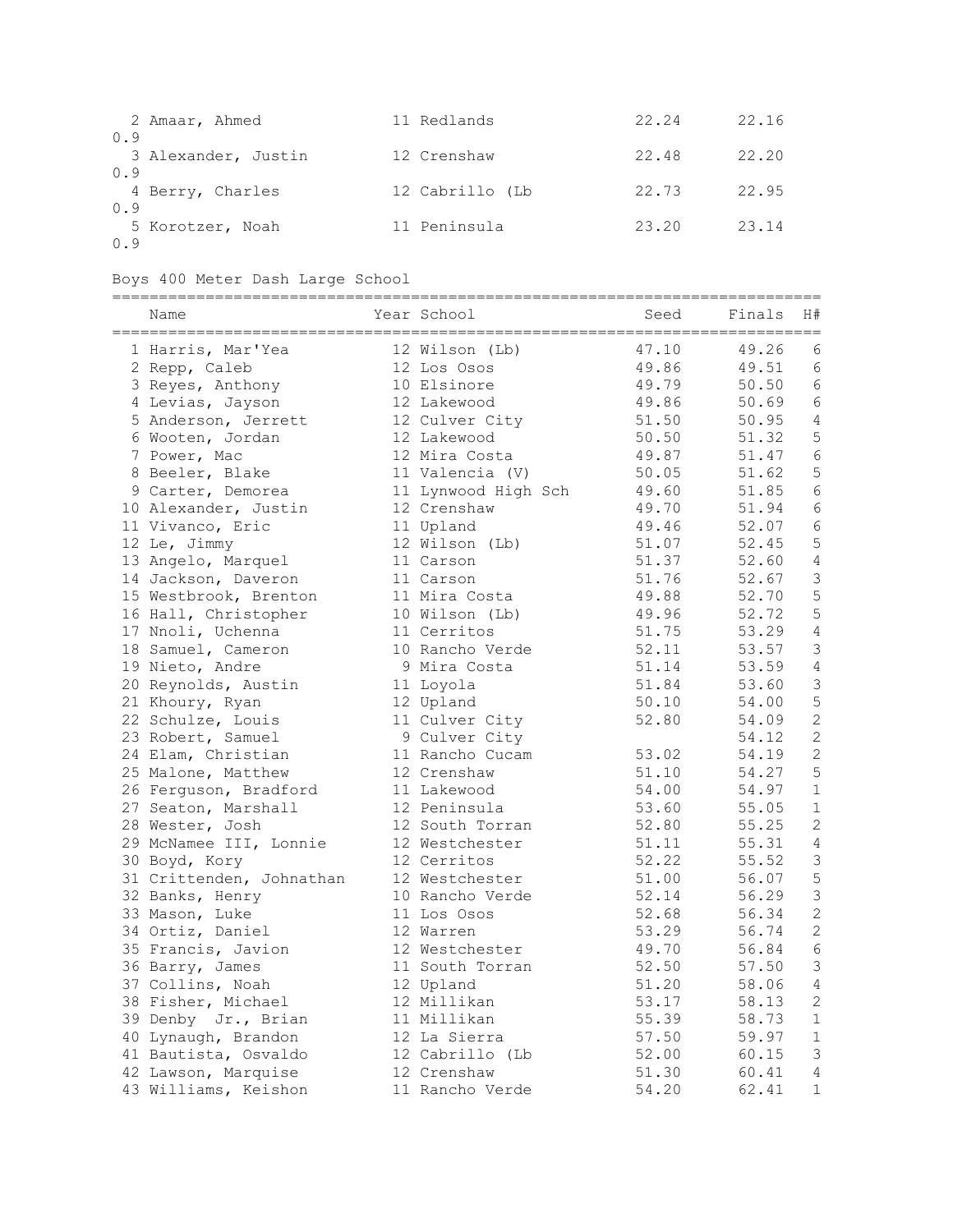Boys 800 Meter Run Large School

| Year School<br>Finals<br>H#<br>Name<br>Seed<br>=====================================<br>;=================================<br>1:56.00<br>11 Redlands<br>1:54.77<br>3<br>1 Brown, Xolan<br>$\mathfrak{Z}$<br>12 Wilson (Lb)<br>1:56.30<br>1:55.47<br>2 Laris, Copeland<br>$\mathfrak{Z}$<br>3 Norwood, Jahleel<br>1:55.60<br>1:55.58<br>12 Lakewood<br>3<br>4 Macias, Cristhian<br>11 Gardena<br>1:59.00<br>1:58.49<br>$\mathfrak{Z}$<br>1:59.00<br>2:00.06<br>5 Gonzalez, Benjamin<br>12 Warren<br>$\mathfrak{Z}$<br>6 Mitchell, M'Sai<br>12 Wilson (Lb)<br>1:57.80<br>2:00.10<br>$\mathfrak{Z}$<br>2:00.55<br>12 Upland<br>2:04.70<br>7 Khoury, Ryan<br>$\mathfrak{Z}$<br>8 VanBuren, Dylan<br>11 Culver City<br>2:05.00<br>2:01.63<br>$\mathfrak{Z}$<br>9 Soza, Eric<br>2:03.00<br>12 Warren<br>2:02.21<br>3<br>2:02.00<br>2:03.51<br>10 Sanchez, Matthew<br>11 Warren<br>3<br>11 Svorinich, Jaden<br>10 Peninsula<br>2:04.00<br>2:04.03<br>$\overline{c}$<br>12 Tang, Daniel<br>2:05.50<br>2:05.35<br>11 Redlands<br>$\mathfrak{Z}$<br>11 Mira Costa<br>2:03.00<br>2:05.61<br>13 Hunt, Brendan<br>3<br>14 Yaskowitz, Micheal<br>2:03.00<br>2:06.09<br>10 Mira Costa<br>$\overline{c}$<br>11 Peninsula<br>2:06.00<br>2:06.52<br>15 Sherfa, Abagaaz<br>$\mathfrak{Z}$<br>16 Lerma, David<br>12 Silverado<br>2:00.30<br>2:06.85<br>$\overline{c}$<br>17 Cortes, Aaren<br>2:10.00<br>2:06.99<br>11 Rancho Cucam<br>$\overline{c}$<br>18 Fraga, Aldric<br>12 Lakewood<br>2:07.40<br>2:08.00<br>$\,1\,$<br>2:14.20<br>2:08.12<br>19 Broadnax, Christian<br>11 Culver City<br>$\mathbf{2}$<br>11 Peninsula<br>2:07.00<br>2:08.23<br>20 Quan, Davis<br>$\,1\,$<br>10 Upland<br>2:16.00<br>2:10.15<br>21 Grandos, Erickson<br>$\mathbf{2}$<br>10 Carson<br>2:07.00<br>2:10.88<br>22 Giron, Miguel<br>$\overline{c}$<br>9 Upland<br>2:13.00<br>23 Landeros, Vincent<br>2:10.92<br>$\,1\,$<br>24 McKenzie, Isaac<br>11 Mayfair<br>2:15.50<br>2:12.57<br>$\sqrt{2}$<br>25 Brito, Fernando<br>12 La Sierra<br>2:09.70<br>2:14.34<br>$\,1\,$<br>26 Tillis, George<br>2:20.00<br>2:14.55<br>11 Westchester<br>$\sqrt{2}$<br>27 Warner, Owen<br>10 Millikan<br>2:11.00<br>2:14.66<br>$\mathbf{2}$<br>28 Sunday, Dillion<br>11 Valencia (V)<br>2:08.20<br>2:15.04<br>$\mathbf{2}$<br>29 Guerrero, Alex<br>10 Valencia (V)<br>2:12.30<br>2:15.16<br>$\mathfrak{Z}$<br>30 Cortez, Jaime<br>12 Millikan<br>2:05.00<br>2:15.17<br>$\overline{c}$<br>11 La Sierra<br>2:15.67<br>31 Flores, Rudy<br>$\overline{c}$<br>32 Nikolov, Denislav<br>2:14.00<br>2:16.00<br>11 Los Osos<br>$\mathbf 1$<br>33 Surface, Tristan<br>2:23.60<br>2:16.54<br>11 Los Osos<br>$\overline{c}$<br>34 Lugo, Christian<br>12 Los Osos<br>2:09.00<br>2:18.97<br>$\,1\,$<br>35 Mitchell, Stephon<br>2:18.80<br>2:19.98<br>12 Crenshaw<br>$\overline{c}$<br>12 La Sierra<br>2:11.90<br>2:20.27<br>36 Lynaugh, Brandon<br>$\mathbf{1}$<br>2:15.00<br>2:23.80<br>37 Cunnigham, Rick<br>11 Westchester<br>2:30.00<br>2:25.68<br>38 Towner, Itaza<br>11 Westchester<br>1<br>39 Palacios, Isai<br>11 Cabrillo (Lb<br>2:30.00<br>2:26.22<br>1<br>40 Giles, Brahandon<br>10 Cabrillo (Lb<br>2:30.00<br>2:40.70<br>1<br>Boys 1600 Meter Run Large School<br>======<br>Year School<br>Seed<br>Finals<br>H#<br>Name<br>Points<br>======<br>1 Weiland, Christopher<br>10 Rancho Cucam<br>4:42.00<br>4:32.35<br>2<br>4:40.00<br>2 Marsh, Jacob<br>11 Lakewood<br>4:40.87<br>2<br>$\sqrt{2}$<br>3 Bañuelos, Ricardo<br>4:45.00<br>12 Loyola<br>4:44.11<br>$\mathbf{2}$<br>4:40.00<br>4 Rodriguez, Marc<br>12 Wilson (Lb)<br>4:44.67<br>5 Vazquez, Abraham<br>2<br>11 Culver City<br>4:45.01<br>4:44.99 |  |  | ================= | ========== |  |
|------------------------------------------------------------------------------------------------------------------------------------------------------------------------------------------------------------------------------------------------------------------------------------------------------------------------------------------------------------------------------------------------------------------------------------------------------------------------------------------------------------------------------------------------------------------------------------------------------------------------------------------------------------------------------------------------------------------------------------------------------------------------------------------------------------------------------------------------------------------------------------------------------------------------------------------------------------------------------------------------------------------------------------------------------------------------------------------------------------------------------------------------------------------------------------------------------------------------------------------------------------------------------------------------------------------------------------------------------------------------------------------------------------------------------------------------------------------------------------------------------------------------------------------------------------------------------------------------------------------------------------------------------------------------------------------------------------------------------------------------------------------------------------------------------------------------------------------------------------------------------------------------------------------------------------------------------------------------------------------------------------------------------------------------------------------------------------------------------------------------------------------------------------------------------------------------------------------------------------------------------------------------------------------------------------------------------------------------------------------------------------------------------------------------------------------------------------------------------------------------------------------------------------------------------------------------------------------------------------------------------------------------------------------------------------------------------------------------------------------------------------------------------------------------------------------------------------------------------------------------------------------------------------------------------------------------------------------------------------------------------------------------------------------------------------------------------------------------------------------------------------------------------------------------------------------------------------------------------------------------------------------------------------------------------------------------------------------------------------------------------------------------------------------------------------------------------------------------------------------------------------------------------------------------------------------------------------------------------------------------------------------------|--|--|-------------------|------------|--|
|                                                                                                                                                                                                                                                                                                                                                                                                                                                                                                                                                                                                                                                                                                                                                                                                                                                                                                                                                                                                                                                                                                                                                                                                                                                                                                                                                                                                                                                                                                                                                                                                                                                                                                                                                                                                                                                                                                                                                                                                                                                                                                                                                                                                                                                                                                                                                                                                                                                                                                                                                                                                                                                                                                                                                                                                                                                                                                                                                                                                                                                                                                                                                                                                                                                                                                                                                                                                                                                                                                                                                                                                                                                |  |  |                   |            |  |
|                                                                                                                                                                                                                                                                                                                                                                                                                                                                                                                                                                                                                                                                                                                                                                                                                                                                                                                                                                                                                                                                                                                                                                                                                                                                                                                                                                                                                                                                                                                                                                                                                                                                                                                                                                                                                                                                                                                                                                                                                                                                                                                                                                                                                                                                                                                                                                                                                                                                                                                                                                                                                                                                                                                                                                                                                                                                                                                                                                                                                                                                                                                                                                                                                                                                                                                                                                                                                                                                                                                                                                                                                                                |  |  |                   |            |  |
|                                                                                                                                                                                                                                                                                                                                                                                                                                                                                                                                                                                                                                                                                                                                                                                                                                                                                                                                                                                                                                                                                                                                                                                                                                                                                                                                                                                                                                                                                                                                                                                                                                                                                                                                                                                                                                                                                                                                                                                                                                                                                                                                                                                                                                                                                                                                                                                                                                                                                                                                                                                                                                                                                                                                                                                                                                                                                                                                                                                                                                                                                                                                                                                                                                                                                                                                                                                                                                                                                                                                                                                                                                                |  |  |                   |            |  |
|                                                                                                                                                                                                                                                                                                                                                                                                                                                                                                                                                                                                                                                                                                                                                                                                                                                                                                                                                                                                                                                                                                                                                                                                                                                                                                                                                                                                                                                                                                                                                                                                                                                                                                                                                                                                                                                                                                                                                                                                                                                                                                                                                                                                                                                                                                                                                                                                                                                                                                                                                                                                                                                                                                                                                                                                                                                                                                                                                                                                                                                                                                                                                                                                                                                                                                                                                                                                                                                                                                                                                                                                                                                |  |  |                   |            |  |
|                                                                                                                                                                                                                                                                                                                                                                                                                                                                                                                                                                                                                                                                                                                                                                                                                                                                                                                                                                                                                                                                                                                                                                                                                                                                                                                                                                                                                                                                                                                                                                                                                                                                                                                                                                                                                                                                                                                                                                                                                                                                                                                                                                                                                                                                                                                                                                                                                                                                                                                                                                                                                                                                                                                                                                                                                                                                                                                                                                                                                                                                                                                                                                                                                                                                                                                                                                                                                                                                                                                                                                                                                                                |  |  |                   |            |  |
|                                                                                                                                                                                                                                                                                                                                                                                                                                                                                                                                                                                                                                                                                                                                                                                                                                                                                                                                                                                                                                                                                                                                                                                                                                                                                                                                                                                                                                                                                                                                                                                                                                                                                                                                                                                                                                                                                                                                                                                                                                                                                                                                                                                                                                                                                                                                                                                                                                                                                                                                                                                                                                                                                                                                                                                                                                                                                                                                                                                                                                                                                                                                                                                                                                                                                                                                                                                                                                                                                                                                                                                                                                                |  |  |                   |            |  |
|                                                                                                                                                                                                                                                                                                                                                                                                                                                                                                                                                                                                                                                                                                                                                                                                                                                                                                                                                                                                                                                                                                                                                                                                                                                                                                                                                                                                                                                                                                                                                                                                                                                                                                                                                                                                                                                                                                                                                                                                                                                                                                                                                                                                                                                                                                                                                                                                                                                                                                                                                                                                                                                                                                                                                                                                                                                                                                                                                                                                                                                                                                                                                                                                                                                                                                                                                                                                                                                                                                                                                                                                                                                |  |  |                   |            |  |
|                                                                                                                                                                                                                                                                                                                                                                                                                                                                                                                                                                                                                                                                                                                                                                                                                                                                                                                                                                                                                                                                                                                                                                                                                                                                                                                                                                                                                                                                                                                                                                                                                                                                                                                                                                                                                                                                                                                                                                                                                                                                                                                                                                                                                                                                                                                                                                                                                                                                                                                                                                                                                                                                                                                                                                                                                                                                                                                                                                                                                                                                                                                                                                                                                                                                                                                                                                                                                                                                                                                                                                                                                                                |  |  |                   |            |  |
|                                                                                                                                                                                                                                                                                                                                                                                                                                                                                                                                                                                                                                                                                                                                                                                                                                                                                                                                                                                                                                                                                                                                                                                                                                                                                                                                                                                                                                                                                                                                                                                                                                                                                                                                                                                                                                                                                                                                                                                                                                                                                                                                                                                                                                                                                                                                                                                                                                                                                                                                                                                                                                                                                                                                                                                                                                                                                                                                                                                                                                                                                                                                                                                                                                                                                                                                                                                                                                                                                                                                                                                                                                                |  |  |                   |            |  |
|                                                                                                                                                                                                                                                                                                                                                                                                                                                                                                                                                                                                                                                                                                                                                                                                                                                                                                                                                                                                                                                                                                                                                                                                                                                                                                                                                                                                                                                                                                                                                                                                                                                                                                                                                                                                                                                                                                                                                                                                                                                                                                                                                                                                                                                                                                                                                                                                                                                                                                                                                                                                                                                                                                                                                                                                                                                                                                                                                                                                                                                                                                                                                                                                                                                                                                                                                                                                                                                                                                                                                                                                                                                |  |  |                   |            |  |
|                                                                                                                                                                                                                                                                                                                                                                                                                                                                                                                                                                                                                                                                                                                                                                                                                                                                                                                                                                                                                                                                                                                                                                                                                                                                                                                                                                                                                                                                                                                                                                                                                                                                                                                                                                                                                                                                                                                                                                                                                                                                                                                                                                                                                                                                                                                                                                                                                                                                                                                                                                                                                                                                                                                                                                                                                                                                                                                                                                                                                                                                                                                                                                                                                                                                                                                                                                                                                                                                                                                                                                                                                                                |  |  |                   |            |  |
|                                                                                                                                                                                                                                                                                                                                                                                                                                                                                                                                                                                                                                                                                                                                                                                                                                                                                                                                                                                                                                                                                                                                                                                                                                                                                                                                                                                                                                                                                                                                                                                                                                                                                                                                                                                                                                                                                                                                                                                                                                                                                                                                                                                                                                                                                                                                                                                                                                                                                                                                                                                                                                                                                                                                                                                                                                                                                                                                                                                                                                                                                                                                                                                                                                                                                                                                                                                                                                                                                                                                                                                                                                                |  |  |                   |            |  |
|                                                                                                                                                                                                                                                                                                                                                                                                                                                                                                                                                                                                                                                                                                                                                                                                                                                                                                                                                                                                                                                                                                                                                                                                                                                                                                                                                                                                                                                                                                                                                                                                                                                                                                                                                                                                                                                                                                                                                                                                                                                                                                                                                                                                                                                                                                                                                                                                                                                                                                                                                                                                                                                                                                                                                                                                                                                                                                                                                                                                                                                                                                                                                                                                                                                                                                                                                                                                                                                                                                                                                                                                                                                |  |  |                   |            |  |
|                                                                                                                                                                                                                                                                                                                                                                                                                                                                                                                                                                                                                                                                                                                                                                                                                                                                                                                                                                                                                                                                                                                                                                                                                                                                                                                                                                                                                                                                                                                                                                                                                                                                                                                                                                                                                                                                                                                                                                                                                                                                                                                                                                                                                                                                                                                                                                                                                                                                                                                                                                                                                                                                                                                                                                                                                                                                                                                                                                                                                                                                                                                                                                                                                                                                                                                                                                                                                                                                                                                                                                                                                                                |  |  |                   |            |  |
|                                                                                                                                                                                                                                                                                                                                                                                                                                                                                                                                                                                                                                                                                                                                                                                                                                                                                                                                                                                                                                                                                                                                                                                                                                                                                                                                                                                                                                                                                                                                                                                                                                                                                                                                                                                                                                                                                                                                                                                                                                                                                                                                                                                                                                                                                                                                                                                                                                                                                                                                                                                                                                                                                                                                                                                                                                                                                                                                                                                                                                                                                                                                                                                                                                                                                                                                                                                                                                                                                                                                                                                                                                                |  |  |                   |            |  |
|                                                                                                                                                                                                                                                                                                                                                                                                                                                                                                                                                                                                                                                                                                                                                                                                                                                                                                                                                                                                                                                                                                                                                                                                                                                                                                                                                                                                                                                                                                                                                                                                                                                                                                                                                                                                                                                                                                                                                                                                                                                                                                                                                                                                                                                                                                                                                                                                                                                                                                                                                                                                                                                                                                                                                                                                                                                                                                                                                                                                                                                                                                                                                                                                                                                                                                                                                                                                                                                                                                                                                                                                                                                |  |  |                   |            |  |
|                                                                                                                                                                                                                                                                                                                                                                                                                                                                                                                                                                                                                                                                                                                                                                                                                                                                                                                                                                                                                                                                                                                                                                                                                                                                                                                                                                                                                                                                                                                                                                                                                                                                                                                                                                                                                                                                                                                                                                                                                                                                                                                                                                                                                                                                                                                                                                                                                                                                                                                                                                                                                                                                                                                                                                                                                                                                                                                                                                                                                                                                                                                                                                                                                                                                                                                                                                                                                                                                                                                                                                                                                                                |  |  |                   |            |  |
|                                                                                                                                                                                                                                                                                                                                                                                                                                                                                                                                                                                                                                                                                                                                                                                                                                                                                                                                                                                                                                                                                                                                                                                                                                                                                                                                                                                                                                                                                                                                                                                                                                                                                                                                                                                                                                                                                                                                                                                                                                                                                                                                                                                                                                                                                                                                                                                                                                                                                                                                                                                                                                                                                                                                                                                                                                                                                                                                                                                                                                                                                                                                                                                                                                                                                                                                                                                                                                                                                                                                                                                                                                                |  |  |                   |            |  |
|                                                                                                                                                                                                                                                                                                                                                                                                                                                                                                                                                                                                                                                                                                                                                                                                                                                                                                                                                                                                                                                                                                                                                                                                                                                                                                                                                                                                                                                                                                                                                                                                                                                                                                                                                                                                                                                                                                                                                                                                                                                                                                                                                                                                                                                                                                                                                                                                                                                                                                                                                                                                                                                                                                                                                                                                                                                                                                                                                                                                                                                                                                                                                                                                                                                                                                                                                                                                                                                                                                                                                                                                                                                |  |  |                   |            |  |
|                                                                                                                                                                                                                                                                                                                                                                                                                                                                                                                                                                                                                                                                                                                                                                                                                                                                                                                                                                                                                                                                                                                                                                                                                                                                                                                                                                                                                                                                                                                                                                                                                                                                                                                                                                                                                                                                                                                                                                                                                                                                                                                                                                                                                                                                                                                                                                                                                                                                                                                                                                                                                                                                                                                                                                                                                                                                                                                                                                                                                                                                                                                                                                                                                                                                                                                                                                                                                                                                                                                                                                                                                                                |  |  |                   |            |  |
|                                                                                                                                                                                                                                                                                                                                                                                                                                                                                                                                                                                                                                                                                                                                                                                                                                                                                                                                                                                                                                                                                                                                                                                                                                                                                                                                                                                                                                                                                                                                                                                                                                                                                                                                                                                                                                                                                                                                                                                                                                                                                                                                                                                                                                                                                                                                                                                                                                                                                                                                                                                                                                                                                                                                                                                                                                                                                                                                                                                                                                                                                                                                                                                                                                                                                                                                                                                                                                                                                                                                                                                                                                                |  |  |                   |            |  |
|                                                                                                                                                                                                                                                                                                                                                                                                                                                                                                                                                                                                                                                                                                                                                                                                                                                                                                                                                                                                                                                                                                                                                                                                                                                                                                                                                                                                                                                                                                                                                                                                                                                                                                                                                                                                                                                                                                                                                                                                                                                                                                                                                                                                                                                                                                                                                                                                                                                                                                                                                                                                                                                                                                                                                                                                                                                                                                                                                                                                                                                                                                                                                                                                                                                                                                                                                                                                                                                                                                                                                                                                                                                |  |  |                   |            |  |
|                                                                                                                                                                                                                                                                                                                                                                                                                                                                                                                                                                                                                                                                                                                                                                                                                                                                                                                                                                                                                                                                                                                                                                                                                                                                                                                                                                                                                                                                                                                                                                                                                                                                                                                                                                                                                                                                                                                                                                                                                                                                                                                                                                                                                                                                                                                                                                                                                                                                                                                                                                                                                                                                                                                                                                                                                                                                                                                                                                                                                                                                                                                                                                                                                                                                                                                                                                                                                                                                                                                                                                                                                                                |  |  |                   |            |  |
|                                                                                                                                                                                                                                                                                                                                                                                                                                                                                                                                                                                                                                                                                                                                                                                                                                                                                                                                                                                                                                                                                                                                                                                                                                                                                                                                                                                                                                                                                                                                                                                                                                                                                                                                                                                                                                                                                                                                                                                                                                                                                                                                                                                                                                                                                                                                                                                                                                                                                                                                                                                                                                                                                                                                                                                                                                                                                                                                                                                                                                                                                                                                                                                                                                                                                                                                                                                                                                                                                                                                                                                                                                                |  |  |                   |            |  |
|                                                                                                                                                                                                                                                                                                                                                                                                                                                                                                                                                                                                                                                                                                                                                                                                                                                                                                                                                                                                                                                                                                                                                                                                                                                                                                                                                                                                                                                                                                                                                                                                                                                                                                                                                                                                                                                                                                                                                                                                                                                                                                                                                                                                                                                                                                                                                                                                                                                                                                                                                                                                                                                                                                                                                                                                                                                                                                                                                                                                                                                                                                                                                                                                                                                                                                                                                                                                                                                                                                                                                                                                                                                |  |  |                   |            |  |
|                                                                                                                                                                                                                                                                                                                                                                                                                                                                                                                                                                                                                                                                                                                                                                                                                                                                                                                                                                                                                                                                                                                                                                                                                                                                                                                                                                                                                                                                                                                                                                                                                                                                                                                                                                                                                                                                                                                                                                                                                                                                                                                                                                                                                                                                                                                                                                                                                                                                                                                                                                                                                                                                                                                                                                                                                                                                                                                                                                                                                                                                                                                                                                                                                                                                                                                                                                                                                                                                                                                                                                                                                                                |  |  |                   |            |  |
|                                                                                                                                                                                                                                                                                                                                                                                                                                                                                                                                                                                                                                                                                                                                                                                                                                                                                                                                                                                                                                                                                                                                                                                                                                                                                                                                                                                                                                                                                                                                                                                                                                                                                                                                                                                                                                                                                                                                                                                                                                                                                                                                                                                                                                                                                                                                                                                                                                                                                                                                                                                                                                                                                                                                                                                                                                                                                                                                                                                                                                                                                                                                                                                                                                                                                                                                                                                                                                                                                                                                                                                                                                                |  |  |                   |            |  |
|                                                                                                                                                                                                                                                                                                                                                                                                                                                                                                                                                                                                                                                                                                                                                                                                                                                                                                                                                                                                                                                                                                                                                                                                                                                                                                                                                                                                                                                                                                                                                                                                                                                                                                                                                                                                                                                                                                                                                                                                                                                                                                                                                                                                                                                                                                                                                                                                                                                                                                                                                                                                                                                                                                                                                                                                                                                                                                                                                                                                                                                                                                                                                                                                                                                                                                                                                                                                                                                                                                                                                                                                                                                |  |  |                   |            |  |
|                                                                                                                                                                                                                                                                                                                                                                                                                                                                                                                                                                                                                                                                                                                                                                                                                                                                                                                                                                                                                                                                                                                                                                                                                                                                                                                                                                                                                                                                                                                                                                                                                                                                                                                                                                                                                                                                                                                                                                                                                                                                                                                                                                                                                                                                                                                                                                                                                                                                                                                                                                                                                                                                                                                                                                                                                                                                                                                                                                                                                                                                                                                                                                                                                                                                                                                                                                                                                                                                                                                                                                                                                                                |  |  |                   |            |  |
|                                                                                                                                                                                                                                                                                                                                                                                                                                                                                                                                                                                                                                                                                                                                                                                                                                                                                                                                                                                                                                                                                                                                                                                                                                                                                                                                                                                                                                                                                                                                                                                                                                                                                                                                                                                                                                                                                                                                                                                                                                                                                                                                                                                                                                                                                                                                                                                                                                                                                                                                                                                                                                                                                                                                                                                                                                                                                                                                                                                                                                                                                                                                                                                                                                                                                                                                                                                                                                                                                                                                                                                                                                                |  |  |                   |            |  |
|                                                                                                                                                                                                                                                                                                                                                                                                                                                                                                                                                                                                                                                                                                                                                                                                                                                                                                                                                                                                                                                                                                                                                                                                                                                                                                                                                                                                                                                                                                                                                                                                                                                                                                                                                                                                                                                                                                                                                                                                                                                                                                                                                                                                                                                                                                                                                                                                                                                                                                                                                                                                                                                                                                                                                                                                                                                                                                                                                                                                                                                                                                                                                                                                                                                                                                                                                                                                                                                                                                                                                                                                                                                |  |  |                   |            |  |
|                                                                                                                                                                                                                                                                                                                                                                                                                                                                                                                                                                                                                                                                                                                                                                                                                                                                                                                                                                                                                                                                                                                                                                                                                                                                                                                                                                                                                                                                                                                                                                                                                                                                                                                                                                                                                                                                                                                                                                                                                                                                                                                                                                                                                                                                                                                                                                                                                                                                                                                                                                                                                                                                                                                                                                                                                                                                                                                                                                                                                                                                                                                                                                                                                                                                                                                                                                                                                                                                                                                                                                                                                                                |  |  |                   |            |  |
|                                                                                                                                                                                                                                                                                                                                                                                                                                                                                                                                                                                                                                                                                                                                                                                                                                                                                                                                                                                                                                                                                                                                                                                                                                                                                                                                                                                                                                                                                                                                                                                                                                                                                                                                                                                                                                                                                                                                                                                                                                                                                                                                                                                                                                                                                                                                                                                                                                                                                                                                                                                                                                                                                                                                                                                                                                                                                                                                                                                                                                                                                                                                                                                                                                                                                                                                                                                                                                                                                                                                                                                                                                                |  |  |                   |            |  |
|                                                                                                                                                                                                                                                                                                                                                                                                                                                                                                                                                                                                                                                                                                                                                                                                                                                                                                                                                                                                                                                                                                                                                                                                                                                                                                                                                                                                                                                                                                                                                                                                                                                                                                                                                                                                                                                                                                                                                                                                                                                                                                                                                                                                                                                                                                                                                                                                                                                                                                                                                                                                                                                                                                                                                                                                                                                                                                                                                                                                                                                                                                                                                                                                                                                                                                                                                                                                                                                                                                                                                                                                                                                |  |  |                   |            |  |
|                                                                                                                                                                                                                                                                                                                                                                                                                                                                                                                                                                                                                                                                                                                                                                                                                                                                                                                                                                                                                                                                                                                                                                                                                                                                                                                                                                                                                                                                                                                                                                                                                                                                                                                                                                                                                                                                                                                                                                                                                                                                                                                                                                                                                                                                                                                                                                                                                                                                                                                                                                                                                                                                                                                                                                                                                                                                                                                                                                                                                                                                                                                                                                                                                                                                                                                                                                                                                                                                                                                                                                                                                                                |  |  |                   |            |  |
|                                                                                                                                                                                                                                                                                                                                                                                                                                                                                                                                                                                                                                                                                                                                                                                                                                                                                                                                                                                                                                                                                                                                                                                                                                                                                                                                                                                                                                                                                                                                                                                                                                                                                                                                                                                                                                                                                                                                                                                                                                                                                                                                                                                                                                                                                                                                                                                                                                                                                                                                                                                                                                                                                                                                                                                                                                                                                                                                                                                                                                                                                                                                                                                                                                                                                                                                                                                                                                                                                                                                                                                                                                                |  |  |                   |            |  |
|                                                                                                                                                                                                                                                                                                                                                                                                                                                                                                                                                                                                                                                                                                                                                                                                                                                                                                                                                                                                                                                                                                                                                                                                                                                                                                                                                                                                                                                                                                                                                                                                                                                                                                                                                                                                                                                                                                                                                                                                                                                                                                                                                                                                                                                                                                                                                                                                                                                                                                                                                                                                                                                                                                                                                                                                                                                                                                                                                                                                                                                                                                                                                                                                                                                                                                                                                                                                                                                                                                                                                                                                                                                |  |  |                   |            |  |
|                                                                                                                                                                                                                                                                                                                                                                                                                                                                                                                                                                                                                                                                                                                                                                                                                                                                                                                                                                                                                                                                                                                                                                                                                                                                                                                                                                                                                                                                                                                                                                                                                                                                                                                                                                                                                                                                                                                                                                                                                                                                                                                                                                                                                                                                                                                                                                                                                                                                                                                                                                                                                                                                                                                                                                                                                                                                                                                                                                                                                                                                                                                                                                                                                                                                                                                                                                                                                                                                                                                                                                                                                                                |  |  |                   |            |  |
|                                                                                                                                                                                                                                                                                                                                                                                                                                                                                                                                                                                                                                                                                                                                                                                                                                                                                                                                                                                                                                                                                                                                                                                                                                                                                                                                                                                                                                                                                                                                                                                                                                                                                                                                                                                                                                                                                                                                                                                                                                                                                                                                                                                                                                                                                                                                                                                                                                                                                                                                                                                                                                                                                                                                                                                                                                                                                                                                                                                                                                                                                                                                                                                                                                                                                                                                                                                                                                                                                                                                                                                                                                                |  |  |                   |            |  |
|                                                                                                                                                                                                                                                                                                                                                                                                                                                                                                                                                                                                                                                                                                                                                                                                                                                                                                                                                                                                                                                                                                                                                                                                                                                                                                                                                                                                                                                                                                                                                                                                                                                                                                                                                                                                                                                                                                                                                                                                                                                                                                                                                                                                                                                                                                                                                                                                                                                                                                                                                                                                                                                                                                                                                                                                                                                                                                                                                                                                                                                                                                                                                                                                                                                                                                                                                                                                                                                                                                                                                                                                                                                |  |  |                   |            |  |
|                                                                                                                                                                                                                                                                                                                                                                                                                                                                                                                                                                                                                                                                                                                                                                                                                                                                                                                                                                                                                                                                                                                                                                                                                                                                                                                                                                                                                                                                                                                                                                                                                                                                                                                                                                                                                                                                                                                                                                                                                                                                                                                                                                                                                                                                                                                                                                                                                                                                                                                                                                                                                                                                                                                                                                                                                                                                                                                                                                                                                                                                                                                                                                                                                                                                                                                                                                                                                                                                                                                                                                                                                                                |  |  |                   |            |  |
|                                                                                                                                                                                                                                                                                                                                                                                                                                                                                                                                                                                                                                                                                                                                                                                                                                                                                                                                                                                                                                                                                                                                                                                                                                                                                                                                                                                                                                                                                                                                                                                                                                                                                                                                                                                                                                                                                                                                                                                                                                                                                                                                                                                                                                                                                                                                                                                                                                                                                                                                                                                                                                                                                                                                                                                                                                                                                                                                                                                                                                                                                                                                                                                                                                                                                                                                                                                                                                                                                                                                                                                                                                                |  |  |                   |            |  |
|                                                                                                                                                                                                                                                                                                                                                                                                                                                                                                                                                                                                                                                                                                                                                                                                                                                                                                                                                                                                                                                                                                                                                                                                                                                                                                                                                                                                                                                                                                                                                                                                                                                                                                                                                                                                                                                                                                                                                                                                                                                                                                                                                                                                                                                                                                                                                                                                                                                                                                                                                                                                                                                                                                                                                                                                                                                                                                                                                                                                                                                                                                                                                                                                                                                                                                                                                                                                                                                                                                                                                                                                                                                |  |  |                   |            |  |
|                                                                                                                                                                                                                                                                                                                                                                                                                                                                                                                                                                                                                                                                                                                                                                                                                                                                                                                                                                                                                                                                                                                                                                                                                                                                                                                                                                                                                                                                                                                                                                                                                                                                                                                                                                                                                                                                                                                                                                                                                                                                                                                                                                                                                                                                                                                                                                                                                                                                                                                                                                                                                                                                                                                                                                                                                                                                                                                                                                                                                                                                                                                                                                                                                                                                                                                                                                                                                                                                                                                                                                                                                                                |  |  |                   |            |  |
|                                                                                                                                                                                                                                                                                                                                                                                                                                                                                                                                                                                                                                                                                                                                                                                                                                                                                                                                                                                                                                                                                                                                                                                                                                                                                                                                                                                                                                                                                                                                                                                                                                                                                                                                                                                                                                                                                                                                                                                                                                                                                                                                                                                                                                                                                                                                                                                                                                                                                                                                                                                                                                                                                                                                                                                                                                                                                                                                                                                                                                                                                                                                                                                                                                                                                                                                                                                                                                                                                                                                                                                                                                                |  |  |                   |            |  |
|                                                                                                                                                                                                                                                                                                                                                                                                                                                                                                                                                                                                                                                                                                                                                                                                                                                                                                                                                                                                                                                                                                                                                                                                                                                                                                                                                                                                                                                                                                                                                                                                                                                                                                                                                                                                                                                                                                                                                                                                                                                                                                                                                                                                                                                                                                                                                                                                                                                                                                                                                                                                                                                                                                                                                                                                                                                                                                                                                                                                                                                                                                                                                                                                                                                                                                                                                                                                                                                                                                                                                                                                                                                |  |  |                   |            |  |
|                                                                                                                                                                                                                                                                                                                                                                                                                                                                                                                                                                                                                                                                                                                                                                                                                                                                                                                                                                                                                                                                                                                                                                                                                                                                                                                                                                                                                                                                                                                                                                                                                                                                                                                                                                                                                                                                                                                                                                                                                                                                                                                                                                                                                                                                                                                                                                                                                                                                                                                                                                                                                                                                                                                                                                                                                                                                                                                                                                                                                                                                                                                                                                                                                                                                                                                                                                                                                                                                                                                                                                                                                                                |  |  |                   |            |  |
|                                                                                                                                                                                                                                                                                                                                                                                                                                                                                                                                                                                                                                                                                                                                                                                                                                                                                                                                                                                                                                                                                                                                                                                                                                                                                                                                                                                                                                                                                                                                                                                                                                                                                                                                                                                                                                                                                                                                                                                                                                                                                                                                                                                                                                                                                                                                                                                                                                                                                                                                                                                                                                                                                                                                                                                                                                                                                                                                                                                                                                                                                                                                                                                                                                                                                                                                                                                                                                                                                                                                                                                                                                                |  |  |                   |            |  |
|                                                                                                                                                                                                                                                                                                                                                                                                                                                                                                                                                                                                                                                                                                                                                                                                                                                                                                                                                                                                                                                                                                                                                                                                                                                                                                                                                                                                                                                                                                                                                                                                                                                                                                                                                                                                                                                                                                                                                                                                                                                                                                                                                                                                                                                                                                                                                                                                                                                                                                                                                                                                                                                                                                                                                                                                                                                                                                                                                                                                                                                                                                                                                                                                                                                                                                                                                                                                                                                                                                                                                                                                                                                |  |  |                   |            |  |
|                                                                                                                                                                                                                                                                                                                                                                                                                                                                                                                                                                                                                                                                                                                                                                                                                                                                                                                                                                                                                                                                                                                                                                                                                                                                                                                                                                                                                                                                                                                                                                                                                                                                                                                                                                                                                                                                                                                                                                                                                                                                                                                                                                                                                                                                                                                                                                                                                                                                                                                                                                                                                                                                                                                                                                                                                                                                                                                                                                                                                                                                                                                                                                                                                                                                                                                                                                                                                                                                                                                                                                                                                                                |  |  |                   |            |  |
|                                                                                                                                                                                                                                                                                                                                                                                                                                                                                                                                                                                                                                                                                                                                                                                                                                                                                                                                                                                                                                                                                                                                                                                                                                                                                                                                                                                                                                                                                                                                                                                                                                                                                                                                                                                                                                                                                                                                                                                                                                                                                                                                                                                                                                                                                                                                                                                                                                                                                                                                                                                                                                                                                                                                                                                                                                                                                                                                                                                                                                                                                                                                                                                                                                                                                                                                                                                                                                                                                                                                                                                                                                                |  |  |                   |            |  |
|                                                                                                                                                                                                                                                                                                                                                                                                                                                                                                                                                                                                                                                                                                                                                                                                                                                                                                                                                                                                                                                                                                                                                                                                                                                                                                                                                                                                                                                                                                                                                                                                                                                                                                                                                                                                                                                                                                                                                                                                                                                                                                                                                                                                                                                                                                                                                                                                                                                                                                                                                                                                                                                                                                                                                                                                                                                                                                                                                                                                                                                                                                                                                                                                                                                                                                                                                                                                                                                                                                                                                                                                                                                |  |  |                   |            |  |
|                                                                                                                                                                                                                                                                                                                                                                                                                                                                                                                                                                                                                                                                                                                                                                                                                                                                                                                                                                                                                                                                                                                                                                                                                                                                                                                                                                                                                                                                                                                                                                                                                                                                                                                                                                                                                                                                                                                                                                                                                                                                                                                                                                                                                                                                                                                                                                                                                                                                                                                                                                                                                                                                                                                                                                                                                                                                                                                                                                                                                                                                                                                                                                                                                                                                                                                                                                                                                                                                                                                                                                                                                                                |  |  |                   |            |  |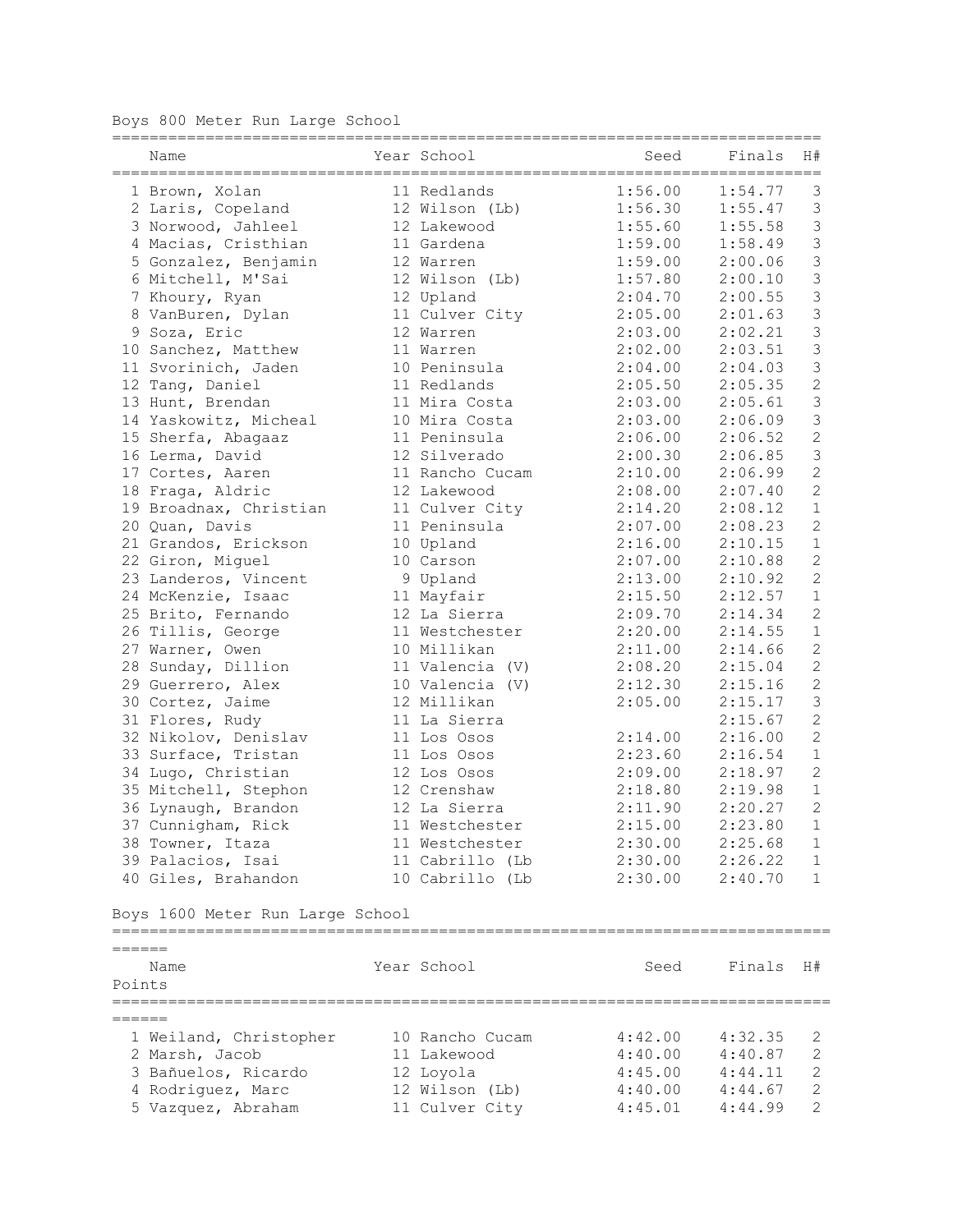|          | 6 Flores, Rudy                      | 11 La Sierra              | 4:59.00 | 4:47.71 | 2              |
|----------|-------------------------------------|---------------------------|---------|---------|----------------|
|          | 7 Bond, Alexander                   | 12 Peninsula              | 4:40.00 | 4:47.91 | $\mathbf{2}$   |
|          | 8 Franco, Raymond                   | 10 Rancho Verde           | 4:50.00 | 4:48.23 | $\overline{c}$ |
|          | 9 Santana, Sergio                   | 11 Warren                 | 4:39.00 | 4:48.98 | $\overline{c}$ |
|          | 10 Collins, Noah                    | 12 Upland                 |         | 4:51.42 | $\mathbf{1}$   |
|          | 11 Butler, Henry                    | 12 Valencia (V)           | 4:48.20 | 4:51.61 | $\mathbf{2}$   |
|          | 12 Flores, James                    | 12 Peninsula              | 4:50.00 | 4:52.20 | $\mathbf{2}$   |
|          | 13 Ruiz, Raul                       | 11 Warren                 | 4:40.00 | 4:52.22 | $\mathbf{2}$   |
|          | 14 Landeros, Vincent                | 9 Upland                  | 5:03.80 | 4:53.70 | $\mathbf{1}$   |
|          | 15 Tolentino, Jason                 | 10 Lakewood               | 4:50.80 | 4:54.15 | $\overline{2}$ |
|          | 16 Alhayek, Samer                   | 11 Upland                 | 4:59.30 | 4:55.16 | $\mathbf{1}$   |
|          | 17 Ramirez, Richard                 | 12 Los Osos               | 4:51.30 | 4:55.20 | 2              |
|          | 18 Oatman, Kristian                 | 10 Silverado              | 5:01.00 | 4:57.19 | $\mathbf{1}$   |
|          | 19 Harper, Daniel                   | 11 La Sierra              | 4:59.00 | 4:58.57 | $\mathbf{1}$   |
|          | 20 Jordan, Max                      | 9 Culver City             | 5:03.00 | 5:00.22 | $\mathbf{1}$   |
|          | 21 Vasquez, Roy                     | 11 Silverado              | 5:08.30 | 5:00.53 | $\mathbf 1$    |
|          | 22 Espinoza, Michael                | 11 Wilson (Lb)            | 5:39.00 | 5:01.60 | $\mathbf 1$    |
|          | 23 Munoz, Alex                      | 10 La Sierra              | 5:02.00 | 5:04.41 | $\mathbf{1}$   |
|          | 24 Armijo, Daniel                   | 12 Los Osos               | 5:24.10 | 5:06.14 | $\mathbf{1}$   |
|          | 25 Perea, Juan                      | 12 Carson                 | 5:15.00 | 5:10.48 | $\mathbf{1}$   |
|          | 26 Villa, Greg                      | 12 Redlands               | 5:19.00 | 5:24.71 | $\mathbf{1}$   |
|          | 27 Giles, Brahandon                 | 10 Cabrillo (Lb           | 6:00.00 | 5:30.48 | $\mathbf{1}$   |
|          | 28 Palacios, Isai                   | 11 Cabrillo (Lb           | 6:00.00 | 5:31.22 | $\mathbf{1}$   |
|          | 29 Punzalan, CJ                     | 9 Los Osos                | 5:30.20 | 5:36.91 | $\mathbf{1}$   |
|          | 30 Scherer, Simon                   | 11 Westchester            | 5:53.00 | 5:37.18 | $\mathbf{1}$   |
|          | 31 Gandarilla, Issac                | 9 Cabrillo (Lb            | 6:00.00 | 5:42.36 | $\mathbf{1}$   |
|          |                                     |                           |         |         |                |
| ======== | Name                                | Year School               | Prelims | Finals  |                |
|          | Wind Points                         |                           |         |         |                |
|          | ===============                     | ;=====================    |         |         |                |
| ======== |                                     |                           |         |         |                |
|          | 1 Willis, Floyd                     | 11 Carson                 | 16.68   | 16.80   |                |
| 1.6      |                                     |                           |         |         |                |
| 1.6      | 2 Perez, Aaron                      | 12 Warren                 | 16.58   | 17.14   |                |
|          |                                     |                           |         |         |                |
|          | Boys 300 Meter Hurdles Large School |                           |         |         |                |
| ——————   |                                     |                           |         |         |                |
|          |                                     |                           |         |         |                |
|          | Name                                | Year School               | Seed    | Finals  | H#             |
| Points   |                                     | ========================= |         |         |                |
|          |                                     |                           |         |         |                |
|          | 1 Alexander, Justin                 | 12 Crenshaw               | 39.70   | 38.90   | 5              |
|          | 2 Christensen, Aidan                | 10 Los Osos               | 39.65   | 38.97   | 5              |
|          | 3 Gomez, Manuel                     | 12 Los Alamitos           | 39.74   | 39.17   | 5              |
|          | 4 Jones, Maurice                    | 12 Carson                 | 40.18   | 41.03   | 5              |
|          | 5 Samuel, Cameron                   | 10 Rancho Verde           | 41.60   | 41.18   | $\overline{4}$ |
|          | 6 Rodriguez, Michael                | 12 Golden Valle           | 41.50   | 41.28   | 4              |
|          | 7 Stewart, Rza                      | 12 Millikan               | 41.06   | 41.37   | 5              |
|          | 8 Johns, Jahwala                    | 12 Loyola                 | 40.88   | 41.62   | 5              |
|          | 9 Ambros, Oliver                    | 12 Loyola                 | 40.54   | 41.68   | 5              |
|          | 10 Robert, Samuel                   | 9 Culver City             | 43.20   | 41.86   | $\mathsf 3$    |
|          | 11 Ryczanowski, James               | 10 Mira Costa             | 41.51   | 42.11   | 4              |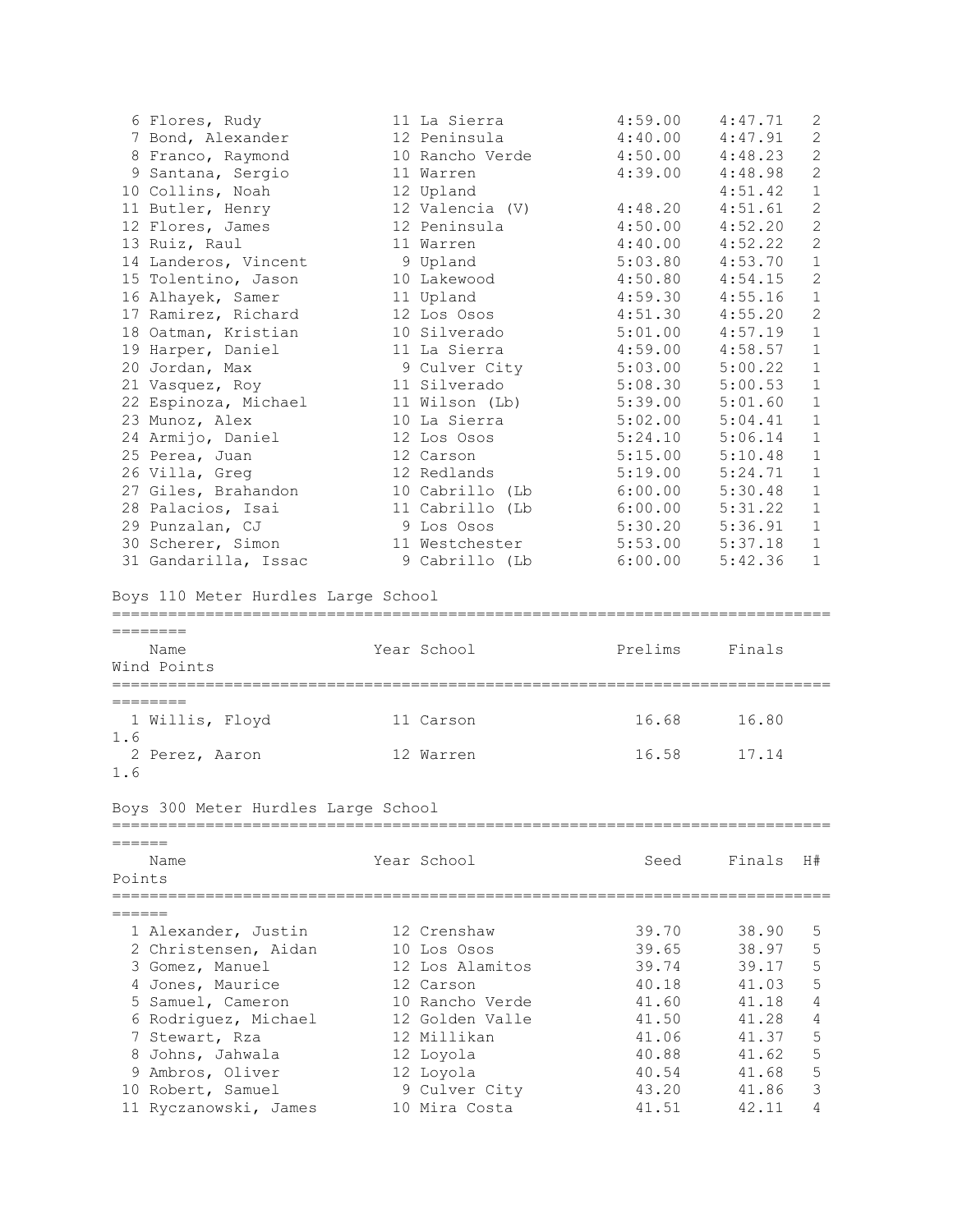| 12 Banks, Henry<br>13 Smalls, Isaia<br>14 Rodriguez, Andres<br>15 Ferguson, Bradford<br>16 Cervantes, Daniel<br>17 Chase, Ryan<br>18 Johnson, Jahsaan<br>19 Gomez, Jeremy<br>20 Joudi, Houssam<br>21 Nguyen, Eric<br>22 Yi, Joseph<br>23 Morales, Alejandro<br>24 Howard, Edward<br>25 Lio, Jonathan<br>26 Oberhaus, Dylan<br>27 Chavira, Misael<br>28 Lewis, Semaj<br>29 Willis, Floyd<br>30 Harvey, Jonathan<br>31 Cortez, Chris<br>Boys 4x100 Meter Relay Large School | 10 Rancho Verde<br>10 Wilson (Lb)<br>12 Loyola<br>11 Lakewood<br>11 Peninsula<br>10 Peninsula<br>12 Carson<br>9 Cerritos<br>11 South Torran<br>10 Peninsula<br>12 South Torran<br>11 Elsinore<br>11 Westchester<br>12 Warren<br>10 Wilson (Lb)<br>11 Rancho Verde<br>11 Lakewood<br>11 Carson<br>11 DeLaSalle<br>12 Lakewood | 41.62<br>43.91<br>41.23<br>43.79<br>45.76<br>48.00<br>42.50<br>43.86<br>42.50<br>47.53<br>44.50<br>46.97<br>43.36<br>44.11<br>44.33<br>45.21<br>48.55<br>43.12<br>38.53<br>50.50 | 42.32<br>42.70<br>43.10<br>43.65<br>43.96<br>44.45<br>44.88<br>45.30<br>45.46<br>45.47<br>45.68<br>46.12<br>46.54<br>46.88<br>46.94<br>47.28<br>47.46<br>49.66<br>51.21<br>57.70 | 4<br>2<br>5<br>3<br>$\mathbf{1}$<br>$\mathbf{1}$<br>4<br>$\sqrt{2}$<br>3<br>$\mathbf{1}$<br>$\mathbf{2}$<br>$\mathbf 1$<br>$\mathsf 3$<br>$\overline{c}$<br>$\overline{2}$<br>$\mathbf 1$<br>$\mathbf 1$<br>3<br>5<br>$\mathbf{1}$ |
|---------------------------------------------------------------------------------------------------------------------------------------------------------------------------------------------------------------------------------------------------------------------------------------------------------------------------------------------------------------------------------------------------------------------------------------------------------------------------|------------------------------------------------------------------------------------------------------------------------------------------------------------------------------------------------------------------------------------------------------------------------------------------------------------------------------|----------------------------------------------------------------------------------------------------------------------------------------------------------------------------------|----------------------------------------------------------------------------------------------------------------------------------------------------------------------------------|------------------------------------------------------------------------------------------------------------------------------------------------------------------------------------------------------------------------------------|
| School                                                                                                                                                                                                                                                                                                                                                                                                                                                                    |                                                                                                                                                                                                                                                                                                                              | Seed                                                                                                                                                                             | Prelims                                                                                                                                                                          | H#                                                                                                                                                                                                                                 |
| Preliminaries                                                                                                                                                                                                                                                                                                                                                                                                                                                             |                                                                                                                                                                                                                                                                                                                              |                                                                                                                                                                                  |                                                                                                                                                                                  |                                                                                                                                                                                                                                    |
| 1 Loyola                                                                                                                                                                                                                                                                                                                                                                                                                                                                  |                                                                                                                                                                                                                                                                                                                              | 42.51                                                                                                                                                                            | $42.10q$ 2                                                                                                                                                                       |                                                                                                                                                                                                                                    |
| 1) Bryant, Myles 11                                                                                                                                                                                                                                                                                                                                                                                                                                                       | 2) Ferguson, Rafael 12                                                                                                                                                                                                                                                                                                       |                                                                                                                                                                                  |                                                                                                                                                                                  |                                                                                                                                                                                                                                    |
| 3) Oden, Kyle 11                                                                                                                                                                                                                                                                                                                                                                                                                                                          | 4) Long, David 11                                                                                                                                                                                                                                                                                                            | 41.80                                                                                                                                                                            |                                                                                                                                                                                  |                                                                                                                                                                                                                                    |
| 2 Upland<br>1) Wells, Tyrin 11                                                                                                                                                                                                                                                                                                                                                                                                                                            | 2) Woodard, Antonio 12                                                                                                                                                                                                                                                                                                       |                                                                                                                                                                                  | $42.28q$ 3                                                                                                                                                                       |                                                                                                                                                                                                                                    |
| 3) Anderson, Joseph 10                                                                                                                                                                                                                                                                                                                                                                                                                                                    | 4) Chandler, Deven 9                                                                                                                                                                                                                                                                                                         |                                                                                                                                                                                  |                                                                                                                                                                                  |                                                                                                                                                                                                                                    |
| 3 Rancho Verde                                                                                                                                                                                                                                                                                                                                                                                                                                                            |                                                                                                                                                                                                                                                                                                                              | 43.21                                                                                                                                                                            | 42.72q                                                                                                                                                                           | 2                                                                                                                                                                                                                                  |
| 1) Bluitt, cavan 12                                                                                                                                                                                                                                                                                                                                                                                                                                                       | 2) Thompson, Bryan 10                                                                                                                                                                                                                                                                                                        |                                                                                                                                                                                  |                                                                                                                                                                                  |                                                                                                                                                                                                                                    |
| 3) House, Rasaun 10                                                                                                                                                                                                                                                                                                                                                                                                                                                       | 4) Cunningham, Isaiah 10                                                                                                                                                                                                                                                                                                     |                                                                                                                                                                                  |                                                                                                                                                                                  |                                                                                                                                                                                                                                    |
| 4 Culver City                                                                                                                                                                                                                                                                                                                                                                                                                                                             |                                                                                                                                                                                                                                                                                                                              | 43.58                                                                                                                                                                            | $42.93q$ 3                                                                                                                                                                       |                                                                                                                                                                                                                                    |
| 1) Anderson, Jerrett 12                                                                                                                                                                                                                                                                                                                                                                                                                                                   | 2) Hooper, Cameron 11                                                                                                                                                                                                                                                                                                        |                                                                                                                                                                                  |                                                                                                                                                                                  |                                                                                                                                                                                                                                    |
| 3) Hooper, Cahlil 11                                                                                                                                                                                                                                                                                                                                                                                                                                                      | 4) Davis, Donovan 12                                                                                                                                                                                                                                                                                                         |                                                                                                                                                                                  |                                                                                                                                                                                  |                                                                                                                                                                                                                                    |
| 5 Rancho Cucamonga<br>1) Davis, Jay 12                                                                                                                                                                                                                                                                                                                                                                                                                                    | 2) Redd, Jaylon 10                                                                                                                                                                                                                                                                                                           | 43.05                                                                                                                                                                            | 43.25q                                                                                                                                                                           | $\mathbf{1}$                                                                                                                                                                                                                       |
| 3) Stepens, Chase 12                                                                                                                                                                                                                                                                                                                                                                                                                                                      | 4) Tyler, Joesph 11                                                                                                                                                                                                                                                                                                          |                                                                                                                                                                                  |                                                                                                                                                                                  |                                                                                                                                                                                                                                    |
| 6 Ridgeview                                                                                                                                                                                                                                                                                                                                                                                                                                                               |                                                                                                                                                                                                                                                                                                                              | 42.75                                                                                                                                                                            | 43.40q 2                                                                                                                                                                         |                                                                                                                                                                                                                                    |
| 1) Hooper, Rayvon 12                                                                                                                                                                                                                                                                                                                                                                                                                                                      | 2) Smith, Darious 11                                                                                                                                                                                                                                                                                                         |                                                                                                                                                                                  |                                                                                                                                                                                  |                                                                                                                                                                                                                                    |
| 3) White, Lawrence 11                                                                                                                                                                                                                                                                                                                                                                                                                                                     | 4) Iqbal, Somaan 12                                                                                                                                                                                                                                                                                                          |                                                                                                                                                                                  |                                                                                                                                                                                  |                                                                                                                                                                                                                                    |
| 7 Carson                                                                                                                                                                                                                                                                                                                                                                                                                                                                  |                                                                                                                                                                                                                                                                                                                              | 42.99                                                                                                                                                                            | 43.68q 2                                                                                                                                                                         |                                                                                                                                                                                                                                    |
| 1) Bruce, Jerome 12                                                                                                                                                                                                                                                                                                                                                                                                                                                       | 2) Jenkins, Brandon 12                                                                                                                                                                                                                                                                                                       |                                                                                                                                                                                  |                                                                                                                                                                                  |                                                                                                                                                                                                                                    |
| 3) Angelo, Marquel 11                                                                                                                                                                                                                                                                                                                                                                                                                                                     | 4) Washington, Patrick 11                                                                                                                                                                                                                                                                                                    |                                                                                                                                                                                  |                                                                                                                                                                                  |                                                                                                                                                                                                                                    |
| 8 DeLaSalle<br>1) Levers, Cain 12                                                                                                                                                                                                                                                                                                                                                                                                                                         |                                                                                                                                                                                                                                                                                                                              | 42.65                                                                                                                                                                            | $43.73q$ 1                                                                                                                                                                       |                                                                                                                                                                                                                                    |
| 3) Custer, Antwan 11                                                                                                                                                                                                                                                                                                                                                                                                                                                      | 2) Anderson, Javari 12<br>4) Lewis, Joey 12                                                                                                                                                                                                                                                                                  |                                                                                                                                                                                  |                                                                                                                                                                                  |                                                                                                                                                                                                                                    |
| 9 Wilson (Lb) -ss                                                                                                                                                                                                                                                                                                                                                                                                                                                         |                                                                                                                                                                                                                                                                                                                              | 42.79                                                                                                                                                                            | 43.97q                                                                                                                                                                           | $\overline{\mathbf{3}}$                                                                                                                                                                                                            |
| 1) Kilson, Joshua 12                                                                                                                                                                                                                                                                                                                                                                                                                                                      | 2) Harris, Mar\'yea 12                                                                                                                                                                                                                                                                                                       |                                                                                                                                                                                  |                                                                                                                                                                                  |                                                                                                                                                                                                                                    |
| 3) Hardy, Jacobi 10                                                                                                                                                                                                                                                                                                                                                                                                                                                       | 4) Moore, Daniel 12                                                                                                                                                                                                                                                                                                          |                                                                                                                                                                                  |                                                                                                                                                                                  |                                                                                                                                                                                                                                    |
| 10 Valencia (V)                                                                                                                                                                                                                                                                                                                                                                                                                                                           |                                                                                                                                                                                                                                                                                                                              | 43.50                                                                                                                                                                            | 44.31                                                                                                                                                                            | 3                                                                                                                                                                                                                                  |
| 1) Beeler, Blake 11                                                                                                                                                                                                                                                                                                                                                                                                                                                       | 2) Pica, Sam 10                                                                                                                                                                                                                                                                                                              |                                                                                                                                                                                  |                                                                                                                                                                                  |                                                                                                                                                                                                                                    |
|                                                                                                                                                                                                                                                                                                                                                                                                                                                                           |                                                                                                                                                                                                                                                                                                                              |                                                                                                                                                                                  |                                                                                                                                                                                  |                                                                                                                                                                                                                                    |
| 3) Berney, Chase 12<br>11 Peninsula                                                                                                                                                                                                                                                                                                                                                                                                                                       | 4) LeBerthon, John 12                                                                                                                                                                                                                                                                                                        | 44.42                                                                                                                                                                            | 44.32                                                                                                                                                                            | 1                                                                                                                                                                                                                                  |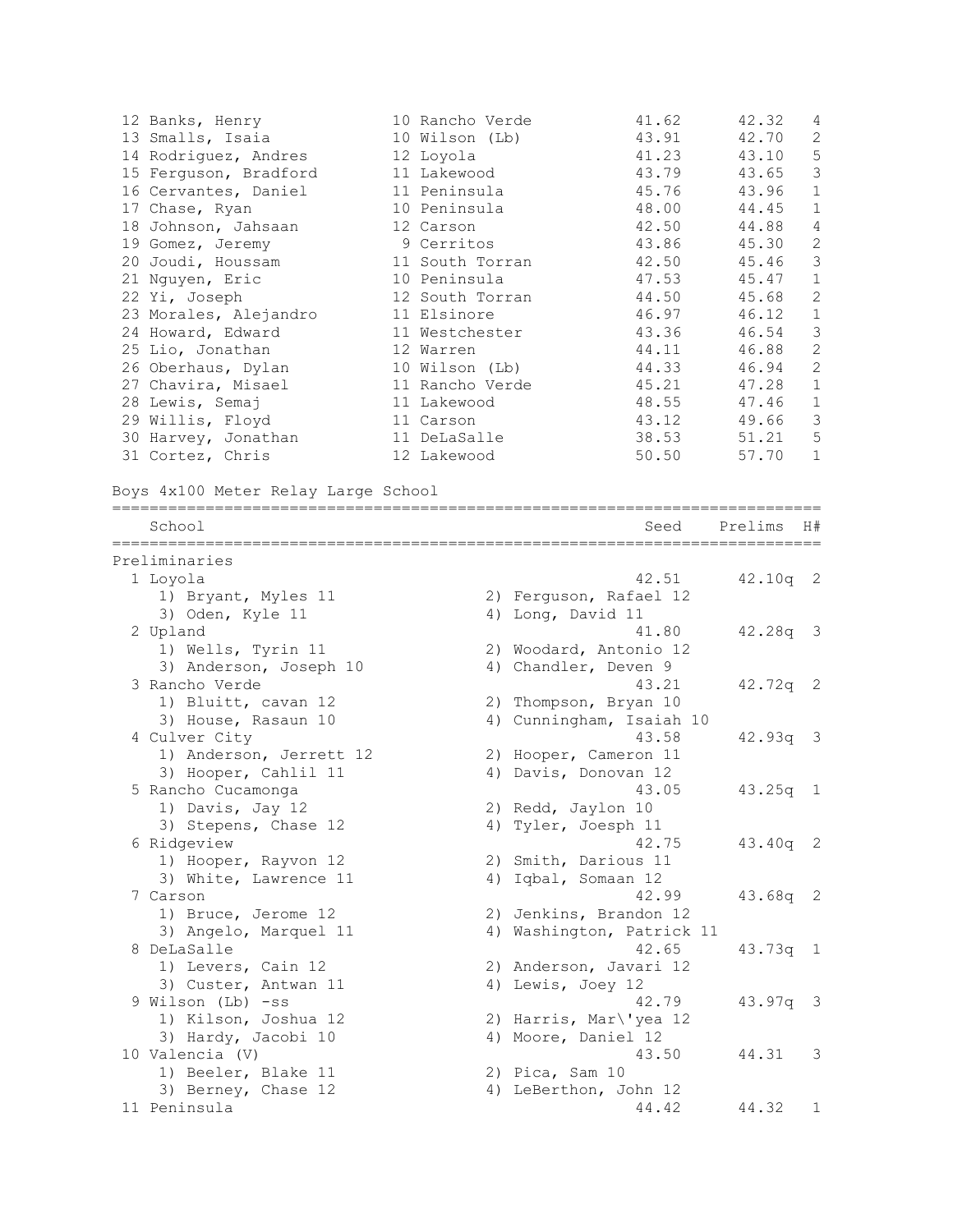1) Lew, Bryan 12 2) Korotzer, Noah 11 3) Reece, Adam 11 4) Ogele, Ozioma 12 12 Lakewood 44.39 44.63 2 1) Levias, Jayson 12 2) Wooten, Jordan 12 3) Peace, Terrance 11 4) Smith, Andreux 11 13 Elsinore 43.93 44.68 1 1) Galloway, Matt 12 2) Reyes, Anthony 10 3) Davis, Justin 11 (4) Sandoval, Jaime 9 14 Cabrillo (Lb) 43.00 44.81 1 1) Tasse, Ethan 11 2) Berry, Charles 12 3) Samples, Darion 10 4) Birden, Kaylon 11 15 Mira Costa 44.20 45.03 3 1) Power, Mac 12 2) Wong, Evan 11 3) Franch-Love, Fabien 11 (4) Elep, Makai 11 16 Golden Valley -ss 44.00 45.34 2 1) Rodriguez, Michael 12 2) Sanchez, Marc 12<br>1) Rodriguez, Michael 12 2, Sanchez, Marc 12 3) Ray, Nathan 11 4) Gilmore, Timothy 12 17 Warren 46.07 45.40 3 1) Lio, Jonathan 12 2) Ramirez, Peter 12 3) Escobedo, David 12 (4) Rivera, Ralph 11 18 Crenshaw 44.18 45.48 3 1) Smith, David 12 2) Lawson, Marquise 12 3) Malone, Matthew 12 4) Alexander, Justin 12 19 Westchester 42.99 46.15 3<br>1) Emeribe, Samuel 10 2) Blakey, Jamarie 10 1) Emeribe, Samuel 10 2) Blakey, Jamarie 10 3) Francis, Javion 12 4) Crittenden, Johnathan 12 20 Millikan 43.90 46.44 1 1) Cortes, Xavier 11 2) Montreal, Nathan 11 3) Fisher, Michael 12 (4) Stewart, Rza 12 21 Mayfair 45.00 46.78 2 1) Billew, Niko 10 2) Moses, Daminique 12 3) James, Nicholas 12 4) Jackson, George 10 Boys 4x100 Meter Relay Large School =============================================================================  $---$ School **Prelims** Finals Points =============================================================================  $=$ Finals 1 Loyola 42.10 42.13 20<br>
2 Culver City 42.03 42.60 16 2 Culver City 3 Rancho Verde 42.72 42.83 12 4 Carson 43.68 43.25 10 5 Rancho Cucamonga 43.25 43.27 8 6 DeLaSalle 43.73 43.97 6 -- Ridgeview 43.40 DQ Boys 4x200 Meter Relay Large School =============================================================================  $=$ School **Prelims** Finals Points ============================================================================= === 1 Bakersfield 1:30.28 1:29.81 20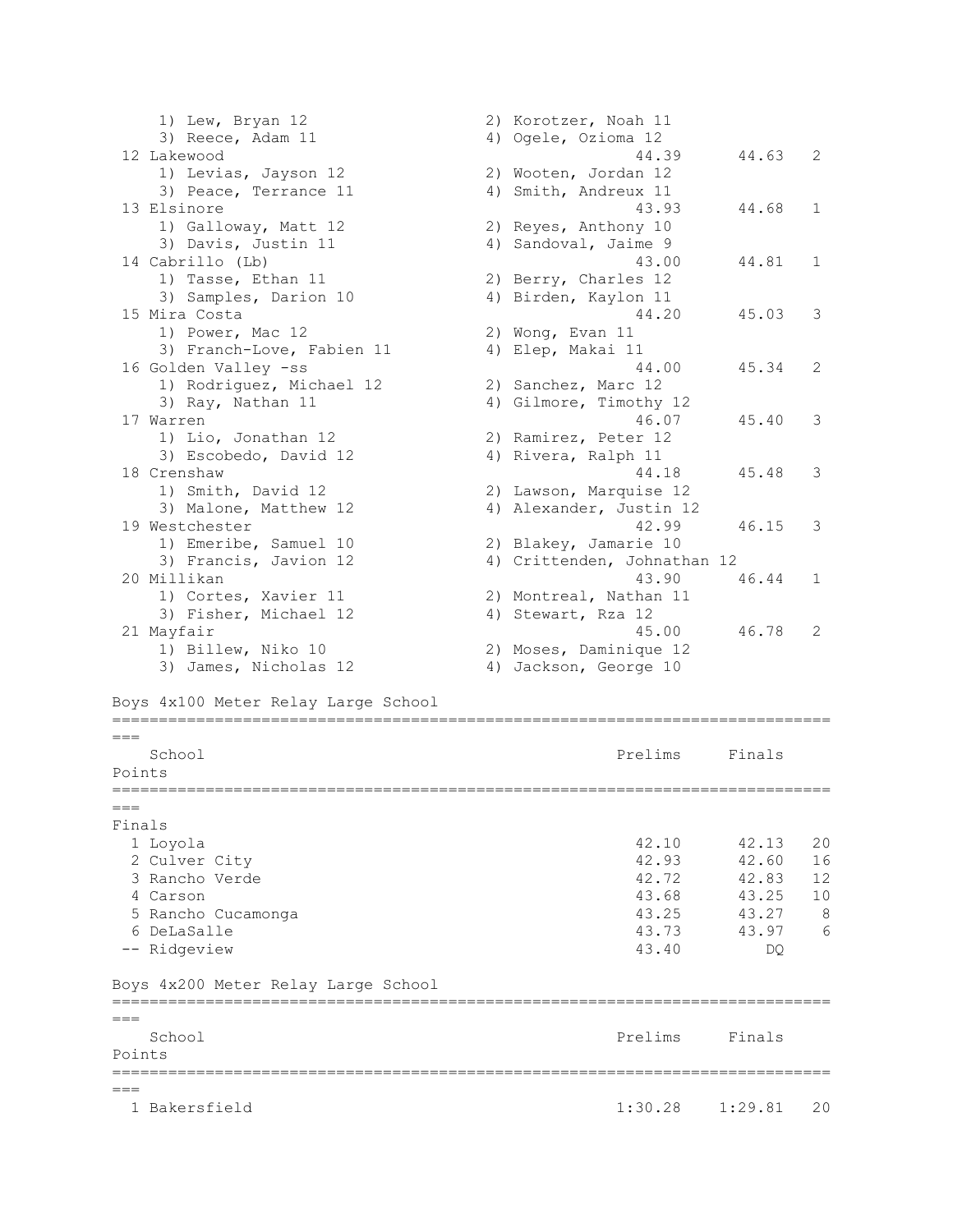2 Los Osos 1:30.73 1:30.53 16 3 Rancho Cucamonga 1:31.23 1:30.64 12 4 Wilson (Lb) -ss 1:30.93 1:32.07 10 5 DeLaSalle 1:31.65 1:33.23 8 6 Crenshaw 1:33.06 1:35.86 6 7 Lakewood 1:34.59 1:36.17 4 8 Millikan 1:34.17 1:37.73 2 Boys 4x400 Meter Relay Large School ============================================================================= ====== School Seed Finals H# Points ============================================================================= ====== 1 Wilson (Lb) -ss 3:19.30 3:19.70 2 20 1) Hall, Christopher 10 2) Harris, Mar\'yea 12 3) Laris, Copeland 12 4) Mitchell, M\'Sai 12 2 Upland 3:19.00 3:26.13 2 16 1) Vivanco, Eric 11 2) Wilson, Zach 12 3) Anderson, Joseph 10 4) Woodard, Antonio 12 3 Lakewood 3:25.00 3:26.53 2 12 1) Levias, Jayson 12 2) Wooten, Jordan 12 3) Ferguson, Bradford 11 4) Norwood, Jahleel 12 4 Rancho Verde 3:33.10 3:28.22 1 10 1) Samuel, Cameron 10 2) Rivera, Steven 11 3) Cunningham, Isaiah 10 4) Bluitt, cavan 12 5 Carson 3:29.00 3:28.70 1 8 1) Angelo, Marquel 11 2) Scott, Brenden 12 3) Jackson, Daveron 11 4) Jones, Maurice 12 6 Warren 3:30.10 3:29.22 1  $6 \overline{6}$  1) Rodriguez, Eric 12 2) Escobedo, Christian 12 3) Thomas, Charles 12 4) Castellanos, Heriberto 12 7 Mira Costa 3:27.00 3:29.91 2 4 1) Nieto, Andre 9 2) Helfgott, Jacob 12 3) Westbrook, Brenton 11 4) Power, Mac 12 8 Elsinore 3:34.00 3:32.74 1  $\mathfrak{D}$  1) Reyes, Anthony 10 2) Hermosillo, Andres 11 3) Sandoval, Jaime 9 4) Folkes, Stephan 12 9 Culver City 3:30.60 3:34.11 1 1 1) Schulze, Louis 11 2) Anderson, Jerrett 12 3) Hooper, Cahlil 11 4) VanBuren, Dylan 11 10 Cerritos 3:34.40 3:36.13 1 1) Boyd, Kory 12 2) Aman, Anthony 11 3) Cortez, Christian 12 4) Nnoli, Uchenna 11 11 Westchester 3:25.00 3:47.38 2 1) Tillis, George 11 2) Towner, Itaza 11 3) Crittenden, Johnathan 12 4) Francis, Javion 12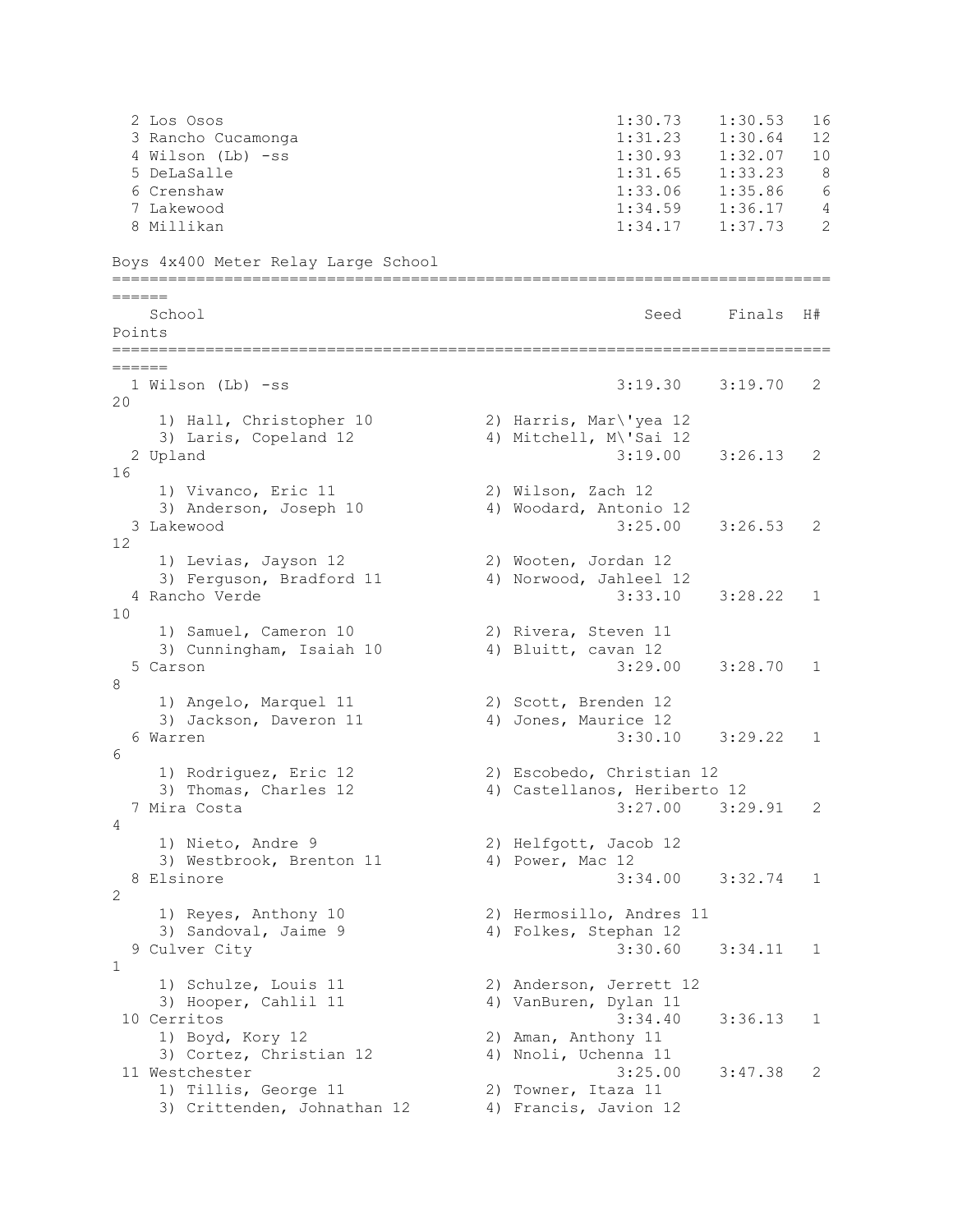12 Crenshaw 3:25.40 3:47.92 2 1) Alexander, Justin 12 2) Foust, Marquise 10 3) Lawson, Marquise 12 4) Malone, Matthew 12 13 Westchester 'B' x3:53.59 2 14 Mayfair 3:37.00 3:53.88 1 1) James, Nicholas 12 2) Cornejo, Jonathan 12 3) Penn, James 12 4) Moses, Daminique 12 15 Millikan 3:33.10 3:56.25 1 1) Stewart, Rza 12 2) Montreal, Nathan 11 3) Cortes, Xavier 11 (4) Fisher, Michael 12 Boys 4x800 Meter Relay Large School ============================================================================= === School Seed Finals Points ============================================================================= === 1 Paramount 8:08.40 8:13.30 20 1) Franco, Angel 12 2) Mata, Daniel 12 3) Lomeli, Adrian 9 4) Redfud, Zarin 12 2 Loyola 8:10.00 8:14.06 16 1) Chun, Nitai 11 2) Ortiz, Preston 11<br>3) Pinon, Jonathan 11 4) Jakowec, Nicolaus 12 3) Pinon, Jonathan 11 4) Jakowec, Nicolaus 12 3 Mira Costa 8:10.00 8:27.79 12 1) Garrett, TY 11 2) Helfgott, Jacob 12 3) Hunt, Brendan 11 4) Yaskowitz, Micheal 10 4 Peninsula 8:20.00 8:31.08 10 1) Quan, Davis 11 2) Sherfa, Abagaaz 11 3) Bond, Colin 12 4) Svorinich, Jaden 10 5 Wilson (Lb) -ss 8:01.80 8:34.13 8 1) Laris, Copeland 12 2) Mitchell, M\'Sai 12 3) Hall, Christopher 10 4) Nelson, Nic 11 6 Loyola 'B' 8:25.00 x8:35.66 1) Antonoplis, Michael 12 2) Antonucci, Anthony 11 3) Martin, Shane 11 4) Medrano, Roberto 11 7 Warren 8:30.00 8:43.59 6 1) Pedroza, Abraham 11 2) Perez, Manuel 11 3) Rodriguez, Avery 12 4) Gabriel, Alfonso 11 8 Elsinore 8:30.00 8:48.25 4 1) Angle, Jason 12 2) Brown, Kyle 12 3) Folkes, Stephan 12 (2) 4) Rodriguez, Ricardo 11 9 La Sierra 8:57.73 9:03.70 2 1) Harper, Daniel 11 2) Flores, Rudy 11 3) Brito, Fernando 12 (4) Munoz, Alex 10 10 Mayfair 9:20.00 9:07.39 1 1) McKenzie, Isaac 11 2) Cornejo, Jonathan 12 3) Bon, Cole 10 4) Arteaga, Luis 11 11 Culver City 9:27.40 9:08.45 9.2<br>
1) Takara, Matthew 10 2) Jordan, Max 9<br>
3) Flynn. Max 10 30 4) Goodwin. Chris 3) Flynn, Max 10 4) Goodwin, Chris 12 12 Warren 'B' x9:27.59 13 Los Osos 11:00.00 9:39.44 1) Lugo, Richard 10 2) Rodriguez, Ricky 11 3) Combalecer, Andrew 9 4) Wolf, Henning 11 14 Crenshaw 9:40.70 9:39.82 1) Willis, Lavonte 12 2) Markland, Lennox 10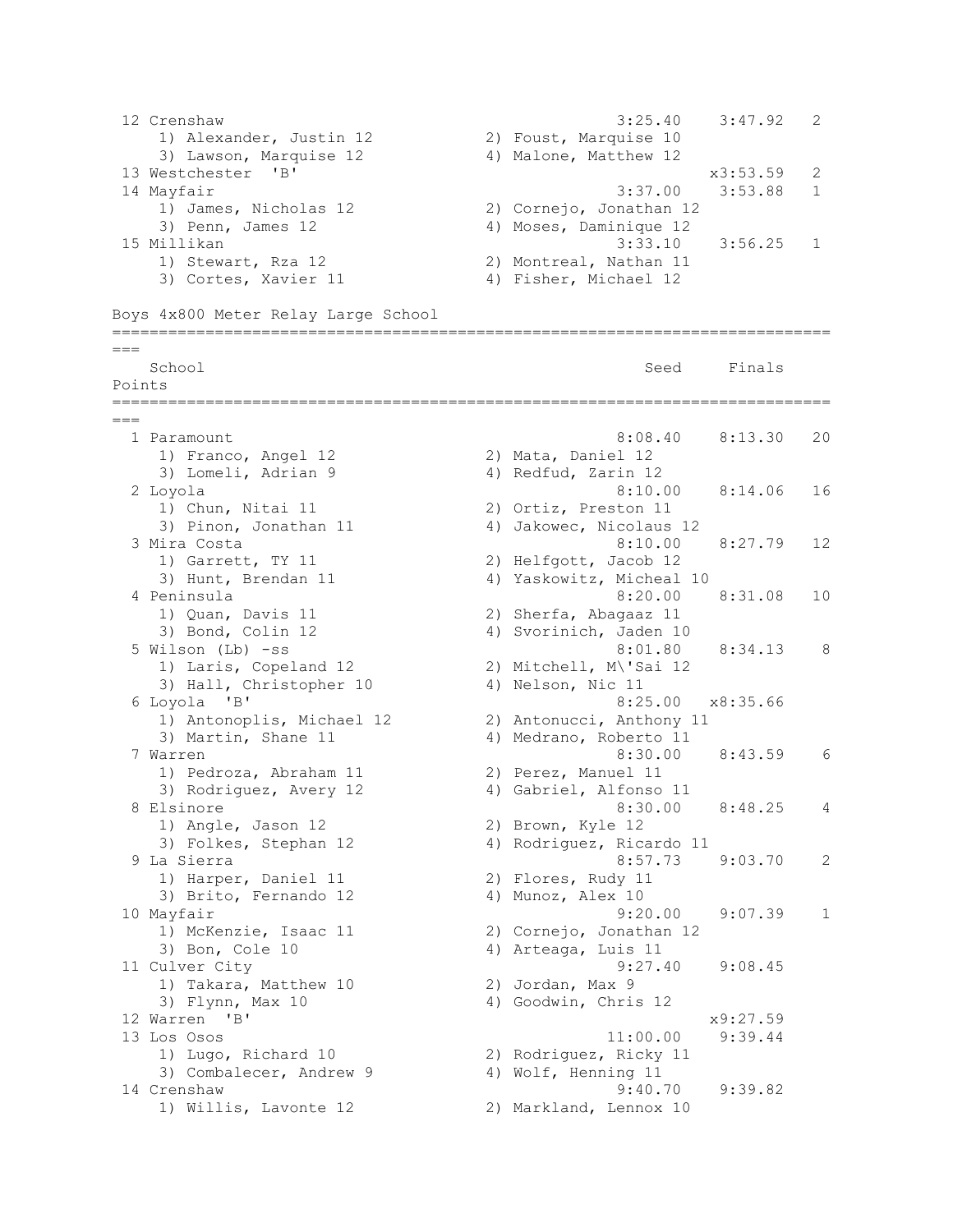3) Mitchell, Stephon 12 4) Williams, Amari 12

Boys 4x1600 Meter Relay Large School =============================================================================  $=$ School School Seed Finals Points =============================================================================  $=$  1 Loyola 17:38.00 17:43.38 20 1) Ortiz, Preston 11 2) Pinon, Jonathan 11 3) Jakowec, Nicolaus 12 4) Brandt, Robert 12 2 Warren 18:40.00 18:21.45 16 1) Pena, Ricardo 12 2) Pluma, Bryan 11 3) Garber, Alexander 10 4) Menendez, Freddy 12 3 Rancho Cucamonga 18:40.00 18:30.95 12 1) Burch, Jacob 11 2) Chavez, Daniel 11 3) Sanchez, Elliot 11 4) Weiland, Christopher 10 4 Mira Costa 18:28.00 18:39.55 10 1) Llorin, Caleb 10 2) Garrett, TY 11 3) Graves, Alex 12 4) Williams, Ethan 11 5 Valencia (V) 19:02.90 19:12.18 8 1) Butler, Henry 12 2) Noltemeyer, Garrett 11 3) Makar, Spencer 10 (4) Reynolds, Britain 9 6 Wilson (Lb) -ss 18:47.00 19:21.68 6 1) Rodriguez, Marc 12 2) Nelson, Nic 11 3) Hite, Sam 11 4) Le, Jimmy 12 7 Elsinore 20:32.00 19:29.20 4 1) Angle, Jason 12 2) Brown, Kyle 12 3) Angle, Jared 9 4) Rodriguez, Ricardo 11 8 La Sierra 19:20.00 19:29.63 2 1) Lagunas, Frank 10 2) Flores, Rudy 11 3) Harper, Daniel 11 4) Brito, Fernando 12 9 Millikan 18:21.00 19:43.78 1 1) Cortez, Jaime 12 2) Goodman, Spencer 12<br>3) Salter Cody 12 4) Borbon Jorge 12 3) Salter, Cody 12 4) Borbon, Jorge 12 10 Lakewood 21:32.00 20:30.25 1) Emig, Tyler 12 2) Bramasco, Ruben 10 3) Senaratne, Pasindu 11 4) Arteaga, Eric 12 11 Mayfair 20:34.00 20:32.99 1) Litton, Chandler 12 2) McKenzie, Isaac 11 1) Litton, Chandler 12 (2) McKenzie, Isaac 11<br>3) Arteaga, Luis 11 (4) Rogers, Sebastian 11 12 Redlands 19:55.00 20:33.61 1) Tongpo, Alex 10 2) Thouas, Samuel 10 3) Miles, Ross 9 4) Villa, Greg 12 Boys High Jump Large School =============================================================================  $=$ Name Year School Seed Finals ============================================================================= ====== 1 Lee, Sean 9 Trabuco Hill 6-07.00 6-06.00 1.98m 2 Solomon, Michael 11 Los Osos 6-04.00 J6-06.00 1.98m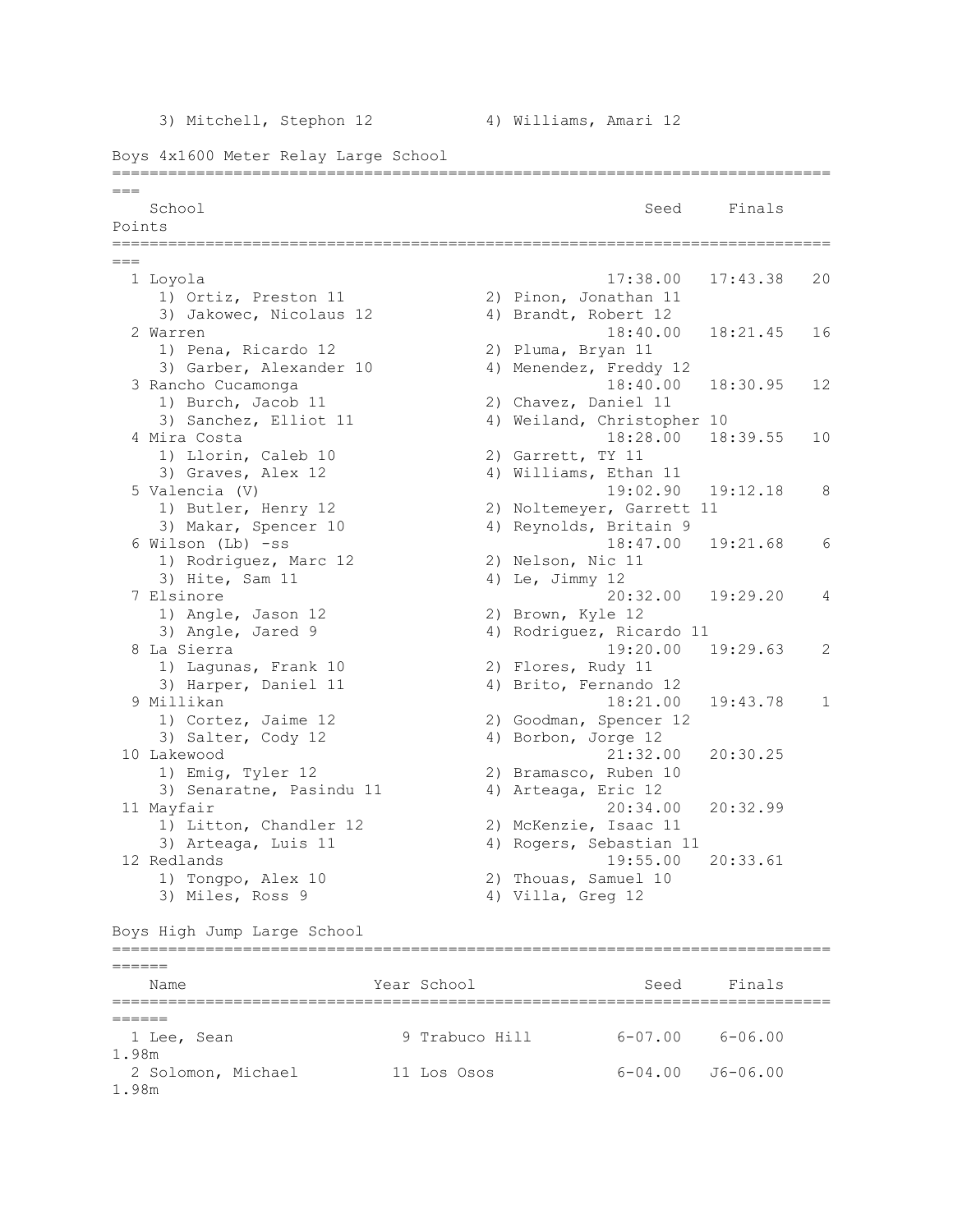| 3 Foster, Jerimiah           | 12 Bakersfield  | $6 - 02.00$ $6 - 04.00$ |              |
|------------------------------|-----------------|-------------------------|--------------|
| 1.93m                        |                 |                         |              |
| 4 Boutilier, Bryan           | 12 Los Alamitos | $6 - 00.00$ $6 - 00.00$ |              |
| 1.82m                        |                 |                         |              |
| 5 Funes, Jacob               | 12 Peninsula    | $6 - 04.00$             | $J6 - 00.00$ |
| 1.82m                        |                 | $6 - 00.00$ $5 - 10.00$ |              |
| 6 McDougal, Charles<br>1.77m | 11 Loyola       |                         |              |
| 6 Roeloson, Cody             | 12 Valencia (V) | $5 - 10.00$ $5 - 10.00$ |              |
| 1.77m                        |                 |                         |              |
| 7 Lampkin, Trevon            | 11 El Segundo   |                         | $J5 - 10.00$ |
| 1.77m                        |                 |                         |              |
| 9 Yaskowitz, Peter           | 12 Mira Costa   | $6 - 00.00$             | $5 - 08.00$  |
| 1.72m                        |                 |                         |              |
| 9 Beverly, Preston           | 10 El Segundo   |                         | $5 - 08.00$  |
| 1.72m                        |                 |                         |              |
| 9 Hunt, Brendan              | 11 Mira Costa   | $5 - 08.00$             | $5 - 08.00$  |
| 1.72m                        |                 |                         |              |
| 12 Falstrup, Evan<br>1.67m   | 11 Peninsula    | $5 - 08.00$             | $5 - 06.00$  |
| 12 Tatro, John               | 12 Loyola       | $5 - 08.00$             | $5 - 06.00$  |
| 1.67m                        |                 |                         |              |
| 12 Jung, Tim                 | 11 South Torran | $5 - 06.00$             | $5 - 06.00$  |
| 1.67m                        |                 |                         |              |
| -- Davis, Justin             | 11 Elsinore     | $5 - 08.00$             | NH           |
| -- Perez, Aaron              | 12 Warren       | $5 - 10.00$             | ΝH           |

Boys Pole Vault Large School

======

| Name               | Year School    | Seed         | Finals                     |  |
|--------------------|----------------|--------------|----------------------------|--|
| =====              |                |              |                            |  |
| 1 Lopez, Luciano   | 12 Loyola      | $15 - 00.00$ | $14 - 03.00$               |  |
| 4.34m              |                |              |                            |  |
| 2 Nuzzolo, Javan   | 12 Mira Costa  | $13 - 06.00$ | $13 - 09.00$               |  |
| 4.19m              |                |              |                            |  |
| 3 Wieten, Luke     | 12 Peninsula   |              | $13 - 02.00$ $J13 - 09.00$ |  |
| 4.19m              |                |              |                            |  |
| 4 Casiano, Alex    | 12 Loyola      |              | $14 - 00.00$ $13 - 03.00$  |  |
| 4.03m              |                |              |                            |  |
| 5 Roth, Everett    | 12 Peninsula   |              | 13-06.00 J13-03.00         |  |
| 4.03m              |                |              |                            |  |
| 6 O'Brien, Robert  | 12 Loyola      | $14 - 00.00$ | $12 - 09.00$               |  |
| 3.88m              |                |              |                            |  |
| 7 Pelayo, Jorge    | 11 Elsinore    | $12 - 00.00$ | $12 - 03.00$               |  |
| 3.73m              |                |              |                            |  |
| 7 Arauz, Robert    | 12 Elsinore    | $12 - 06.00$ | $12 - 03.00$               |  |
| 3.73m              |                |              |                            |  |
| 9 Miller, Devin    | 10 Wilson (Lb) | $12 - 00.00$ | $11 - 09.00$               |  |
| 3.58m              |                |              |                            |  |
| 9 Jenkins, Jacob   | 12 Los Osos    | $11 - 06.00$ | $11 - 09.00$               |  |
| 3.58m              |                |              |                            |  |
| 9 Drew, Hashley    | 12 Elsinore    | $12 - 00.00$ | $11 - 09.00$               |  |
| 3.58m              |                |              |                            |  |
| 12 Thomasson, Dane | 10 Mira Costa  | $11 - 06.00$ | $11 - 03.00$               |  |
| 3.42m              |                |              |                            |  |

=============================================================================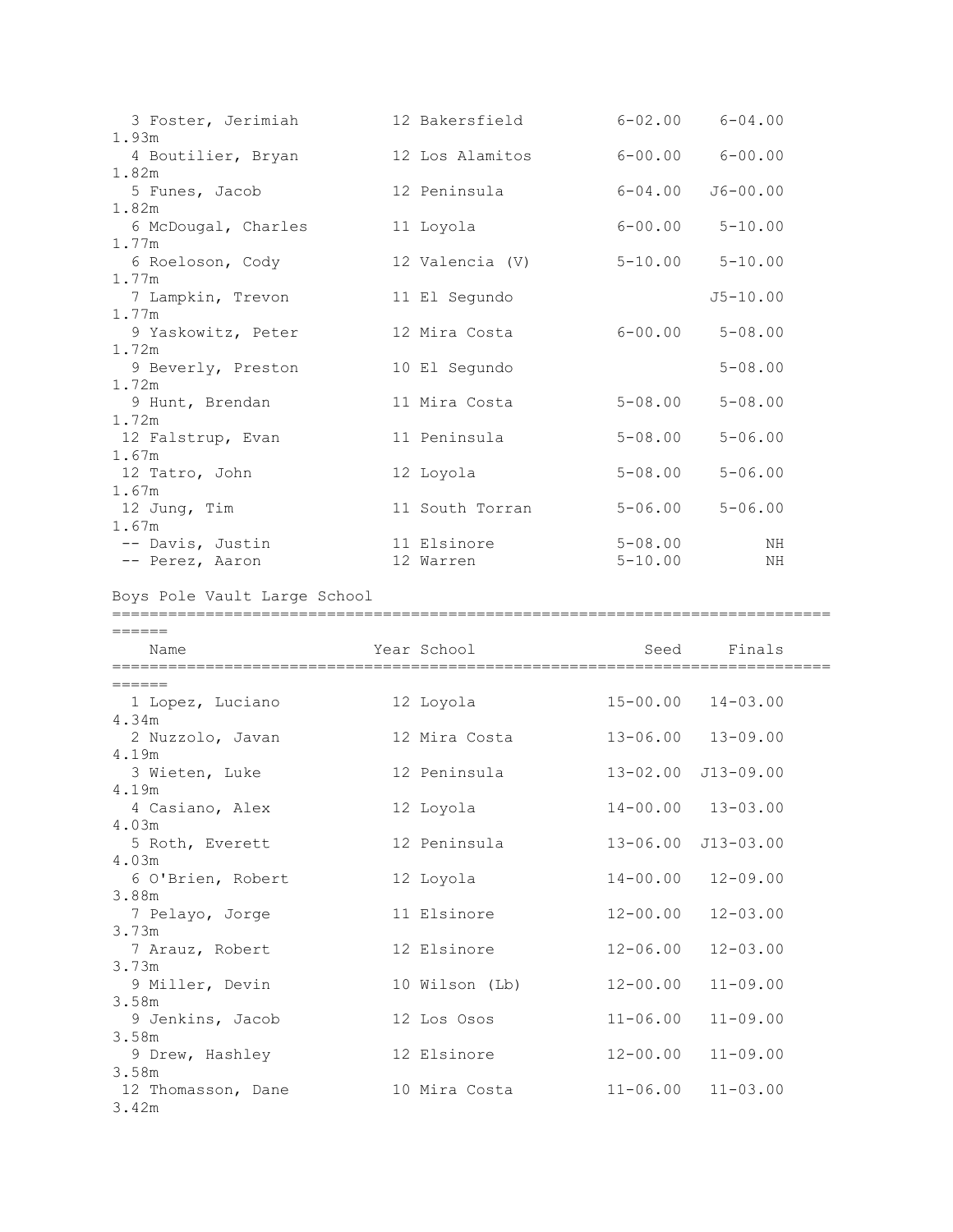| 12 Garcia, Gregory 11 Warren 12-00.00 11-03.00<br>3.42m          |                                   |                           |                |
|------------------------------------------------------------------|-----------------------------------|---------------------------|----------------|
| 3.27m                                                            |                                   | $11 - 00.00$              | $10 - 09.00$   |
| 15 shaikh, atif<br>3.12m                                         | 11 South Torran                   | $9 - 06.00$ $10 - 03.00$  |                |
| -- Basurto, Victor                                               | 11 La Sierra $10-06.00$           |                           | ΝH<br>NH<br>ΝH |
| Boys Long Jump Large School                                      |                                   |                           |                |
| ==================<br>Name<br>Wind Points                        | Year School                       | Seed                      | Finals         |
| ==================                                               |                                   |                           |                |
| 1 Huggins, Bryce 12 Bakersfield 24-03.00 23-06.50<br>$0.4$ 7.17m |                                   |                           |                |
| 2 Young, Jonnie<br>$1.3$ 6.69m                                   | 12 Rancho Verde 21-09.00 21-11.75 |                           |                |
| 3 White, Lawrence<br>$1.7$ 6.64m                                 | 11 Ridgeview                      | 23-01.00 21-09.75         |                |
| 4 Adegoke, Tomi<br>$1.7$ 6.62m                                   | 12 Los Osos                       | $22 - 06.00$              | $21 - 09.00$   |
| 5 Solomon, Michael<br>$1.5$ 6.57m                                | 11 Los Osos                       | $21 - 07.00$              | $21 - 07.00$   |
| 6 Ogele, Obinna<br>2.5 6.49m                                     | 11 Peninsula                      |                           | $21 - 03.75$   |
| 6 Ogele, Ozioma<br>1.3 6.49m                                     | 12 Peninsula                      | $21 - 05.75$ $21 - 03.75$ |                |
| 8 Thompson, Bryan<br>$+0.0$ 6.40m                                | 10 Rancho Verde                   | $20 - 06.00$              | $21 - 00.25$   |
| 9 Eaton, Darrious<br>$1.8$ 6.27m                                 | 11 Bakersfield                    | $21 - 00.00$              | $20 - 07.00$   |
| 10 Issa, Ian<br>$1.0$ 6.24m                                      | 9 Wilson (Lb)                     | $21 - 09.00$ $20 - 05.75$ |                |
| 11 Coffman, Tyler<br>$+0.0$ 6.20m                                | 11 Los Alamitos 20-00.00 20-04.25 |                           |                |
| 12 Funes, Jacob<br>$+0.0$ 6.18m                                  | 12 Peninsula                      | $20 - 10.00$ $20 - 03.50$ |                |
| 13 Adamo, Cooper<br>$+0.0$ 6.16m                                 | 11 Bakersfield                    | $20 - 11.00$ $20 - 02.75$ |                |
| 14 Sistrunk, James 10 Redlands<br>1.7 6.09m                      |                                   | $21 - 03.00$              | $20 - 00.00$   |
| 14 Soriano, Justin 12 Carson<br>6.09m<br>0.8                     |                                   | $21 - 08.00$              | $20 - 00.00$   |
| 16 Boutilier, Bryan 12 Los Alamitos 20-05.00<br>$+0.0$ 5.82m     |                                   |                           | $19 - 01.25$   |
| 17 Hermosillo, Andres 11 Elsinore<br>$+0.0$ 5.77m                |                                   | $20 - 00.00$              | $18 - 11.50$   |
| 18 Ferguson, Bradford 11 Lakewood<br>$0.5$ 5.75m                 |                                   | $19 - 01.00$              | $18 - 10.50$   |
| 19 Rubio, Jose<br>$+0.0$ 5.72m                                   | 11 Los Alamitos 20-09.50          |                           | $18 - 09.25$   |
| 20 Padron, EP<br>$+0.0$ 5.68m                                    | 11 Redlands                       | 19-09.00                  | $18 - 08.00$   |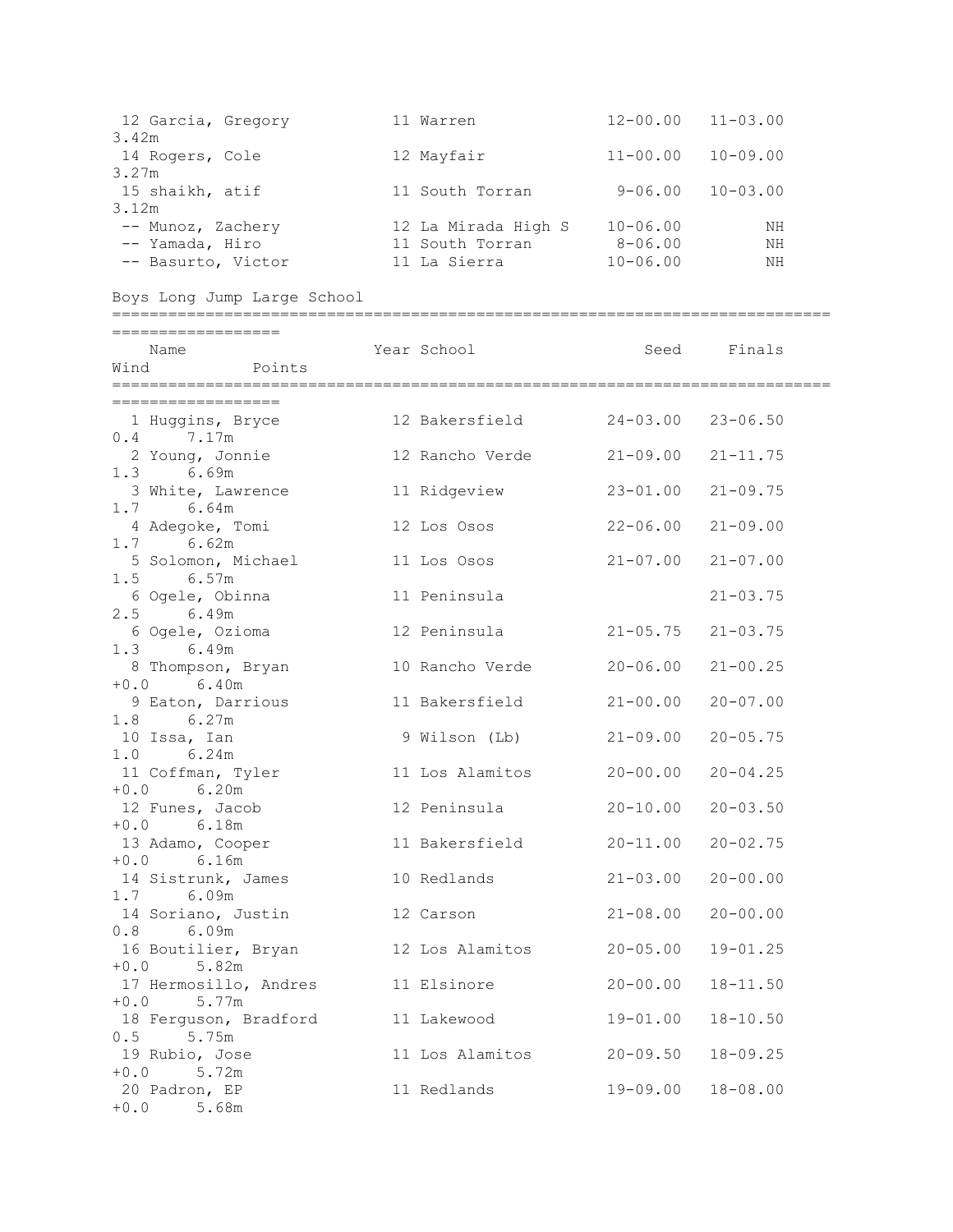| 21 Rivera, Ralph 11 Warren<br>$+0.0$ 5.64m            |                        | 19-11.00 18-06.25 |              |
|-------------------------------------------------------|------------------------|-------------------|--------------|
| 22 Coolidge, Quency 11 Rancho Verde 20-08.00 18-04.75 |                        |                   |              |
| $+0.0$ 5.60m<br>23 Singleton, Jvaughn 12 Crenshaw     |                        | $18 - 05.00$      | $18 - 03.25$ |
| $1.0$ 5.56m<br>24 Baca, Dennis 11 Rancho Cucam        |                        | $18 - 00.00$      | $17 - 11.50$ |
| $1.0$ 5.47m<br>25 Pundamiera, Brandon 11 Carson       |                        | $20 - 00.00$      | $17 - 10.00$ |
| $+0.0$ 5.43m                                          |                        |                   |              |
| 26 Berry, Charles<br>$+0.0$ 5.39m                     | 12 Cabrillo (Lb        | $20 - 05.00$      | $17 - 08.50$ |
| 27 Berney, Tanner<br>$+0.0$ 5.37m                     | 9 Valencia (V)         | $19 - 04.00$      | $17 - 07.50$ |
| 28 Dixon, Quinton 12 Cabrillo (Lb<br>$+0.0$ 5.28m     |                        | $20 - 00.00$      | $17 - 04.00$ |
| 29 Poindexter, Frederick 11 Culver City               |                        | $18 - 03.00$      | $17 - 00.50$ |
| $1.6$ 5.19m<br>30 Cortez, Chris 12 Lakewood           |                        | $17 - 02.00$      | $16 - 04.75$ |
| 1.3 4.99m<br>31 Buendia, Francis 12 Cerritos          |                        | $18 - 11.50$      | $16 - 02.00$ |
| $+0.0$ 4.92m                                          |                        | $17 - 01.00$      | $15 - 09.00$ |
| 32 Ruskowski, Spencer 10 South Torran<br>2.4 4.80m    |                        |                   |              |
| 33 Guerra, Dakari 11 Millikan<br>$0.9$ 4.57m          |                        | 17-11.00 15-00.00 |              |
| -- Willis, Lavonte 12 Crenshaw                        |                        | $18 - 07.00$      | ND           |
| NWI<br>-- Small, Kameron                              | 9 Mayfair              | $18 - 10.50$      | ND           |
| NWI                                                   |                        | 19-00.00          | ND           |
| NWI<br>-- Sparks, Duncan                              | 12 Loyola              | $21 - 07.00$      | ND           |
| NWI<br>-- Thomas, Charles                             | 12 Warren              | $19 - 00.00$      | ND           |
| NWI<br>-- Wong, Evan                                  | 11 Mira Costa 17-05.00 |                   | ND           |
| NWI                                                   |                        |                   |              |
| -- Lin, Joel 11 Cerritos<br>NWI                       |                        | $17 - 05.00$      | ND           |
| -- Yanagi, Ryan<br>NWI                                | 12 South Torran        | $17 - 09.00$      | ΝD           |
| -- Han, Paul                                          | 12 Golden Valle        | $18 - 00.00$      | ΝD           |
| NWI<br>-- Lewis, Semaj                                | 11 Lakewood            | $17 - 09.00$      | ΝD           |
| NWI<br>-- Davis, Justin                               | 11 Elsinore            | $19 - 11.00$      | ND           |
| NWI<br>-- Malepeai, Fitu                              | 12 Carson              | $21 - 08.00$      | ND           |
| NWI                                                   |                        |                   |              |
| Boys Triple Jump Large School                         |                        |                   |              |
| ===========                                           |                        |                   |              |
| Name<br>Wind                                          | Year School            | Seed              | Finals       |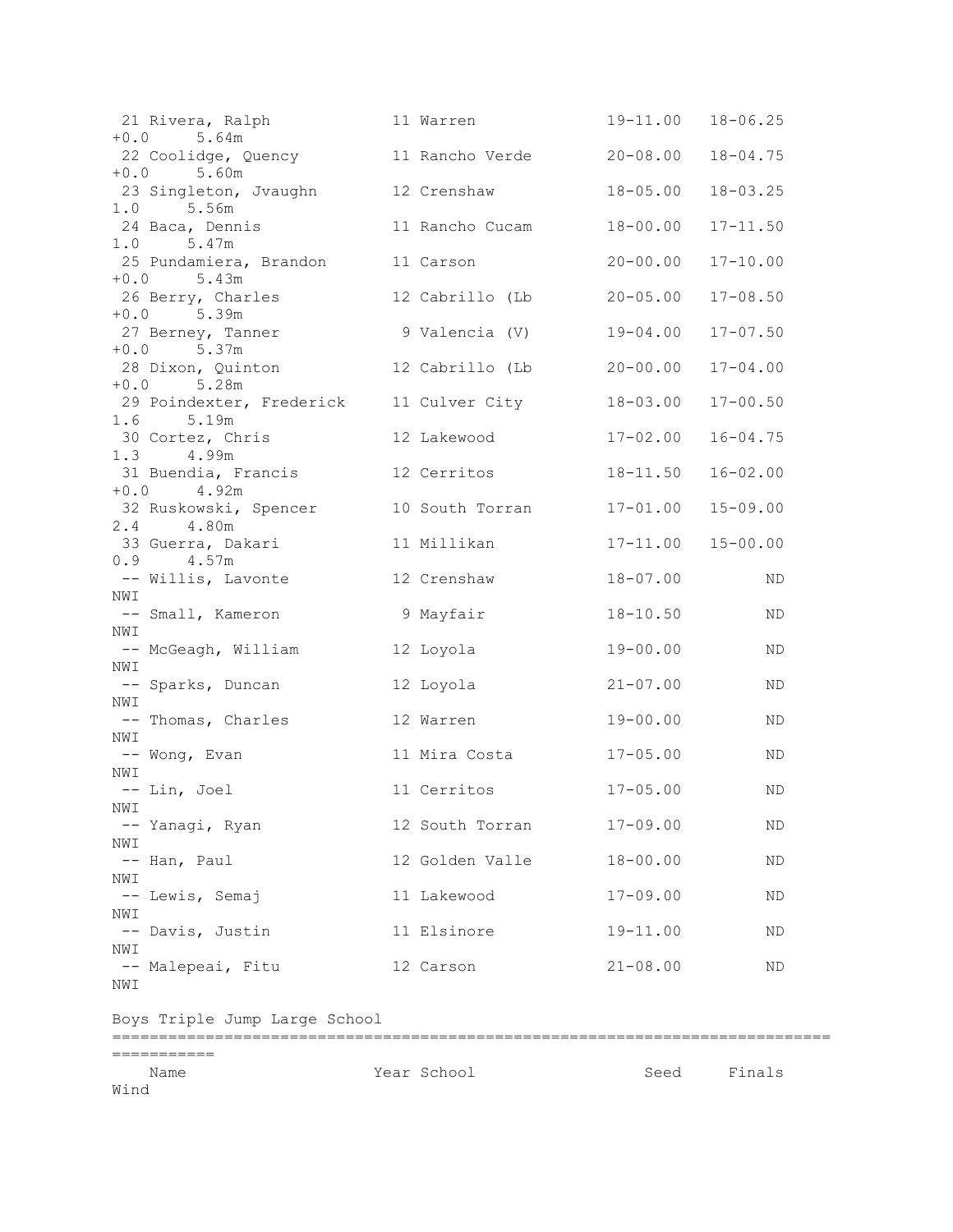|     | ===========                                                       |                 |                          |              |
|-----|-------------------------------------------------------------------|-----------------|--------------------------|--------------|
|     | 1 Funes, Jacob 12 Peninsula 43-07.00 46-00.00<br>NWI 14.02m       |                 |                          |              |
|     | 2 Young, Jonnie 12 Rancho Verde 47-02.00 45-09.50                 |                 |                          |              |
|     | 13.95m<br>NWI                                                     |                 |                          |              |
|     | 3 Ahlstrom, Keith 12 Los Alamitos 40-05.00 43-00.00<br>NWI 13.10m |                 |                          |              |
|     | 4 Singleton, Jvaughn 12 Crenshaw 41-10.00 42-10.00                |                 |                          |              |
|     | NWI 13.05m<br>5 Malepeai, Fitu 12 Carson                          |                 | $43 - 08.00$             | $42 - 00.50$ |
|     | NWI 12.81m<br>6 Goodman, Alex 11 Loyola                           |                 | $41 - 08.00$             | $41 - 09.00$ |
|     | NWI 12.72m                                                        |                 |                          |              |
|     | 7 Cotugno, Thomas 12 Loyola<br>NWI 12.63m                         |                 | $40 - 00.00$             | $41 - 05.50$ |
|     | 8 Scott, Brenden                                                  | 12 Carson       | 44-08.00                 | $40 - 10.50$ |
|     | NWI 12.45m<br>9 Falls, Quinn 11 Rancho Verde<br>WI 12 12 W        |                 | $38 - 10.00$             | $40 - 09.50$ |
|     | NWI 12.43m                                                        |                 |                          |              |
|     | 10 Boutilier, Bryan 12 Los Alamitos 41-07.00<br>NWI 12.34m        |                 |                          | $40 - 06.00$ |
|     | 11 Hermosillo, Andres 11 Elsinore                                 |                 | 38-04.00 39-02.00        |              |
|     | NWI 11.93m<br>12 Williams, Keishon 11 Rancho Verde 40-00.00       |                 |                          | $39 - 01.00$ |
|     | NWI 11.91m                                                        |                 |                          |              |
|     | 13 Thomas, Julian 10 Warren<br>NWI 11.76m                         |                 | $40 - 04.00$             | $38 - 07.00$ |
|     | 14 Naranjo, Nicolas 10 Elsinore<br>NWI 11.74m                     |                 | 37-06.00                 | $38 - 06.50$ |
|     | 15 Davis, Justin 11 Elsinore                                      |                 | 38-11.00                 | $38 - 06.00$ |
|     | NWI 11.73m                                                        |                 |                          |              |
|     | 16 Kellogg, Robby 12 Mira Costa<br>NWI 11.37m                     |                 | $31 - 02.00$             | $37 - 04.00$ |
|     | 17 Soriano, Justin 12 Carson                                      |                 | $41 - 08.00$             | $37 - 01.50$ |
|     | NWI 11.31m<br>18 Poindexter, Frederick 11 Culver City             |                 | $33 - 04.00$             | $36 - 05.50$ |
|     | NWI 11.11m<br>18 Baca, Dennis                                     |                 | 11 Rancho Cucam 38-00.00 |              |
| NWI | 11.11m                                                            |                 |                          | $36 - 05.50$ |
| NWI | 20 Sakado, Micah<br>10.87m                                        | 11 South Torran | $35 - 04.00$             | $35 - 08.00$ |
|     | 21 Gray, Corey                                                    | 12 Mayfair      | $31 - 11.00$             | $34 - 06.00$ |
| NWI | 10.51m<br>22 Lin, Joel                                            | 11 Cerritos     | $34 - 11.00$             | $34 - 00.50$ |
| NWI | 10.37m                                                            |                 |                          |              |
| NWI | 23 Buendia, Francis<br>9.81m                                      | 12 Cerritos     | $38 - 11.00$             | $32 - 02.50$ |
|     | -- Mercurio, Raphael                                              | 12 Loyola       | $42 - 08.00$             | ND           |
| NWI |                                                                   |                 |                          |              |
|     | Boys Shot Put Large School                                        |                 |                          |              |
|     |                                                                   |                 |                          |              |
|     | Name                                                              | Year School     | Seed                     | Finals       |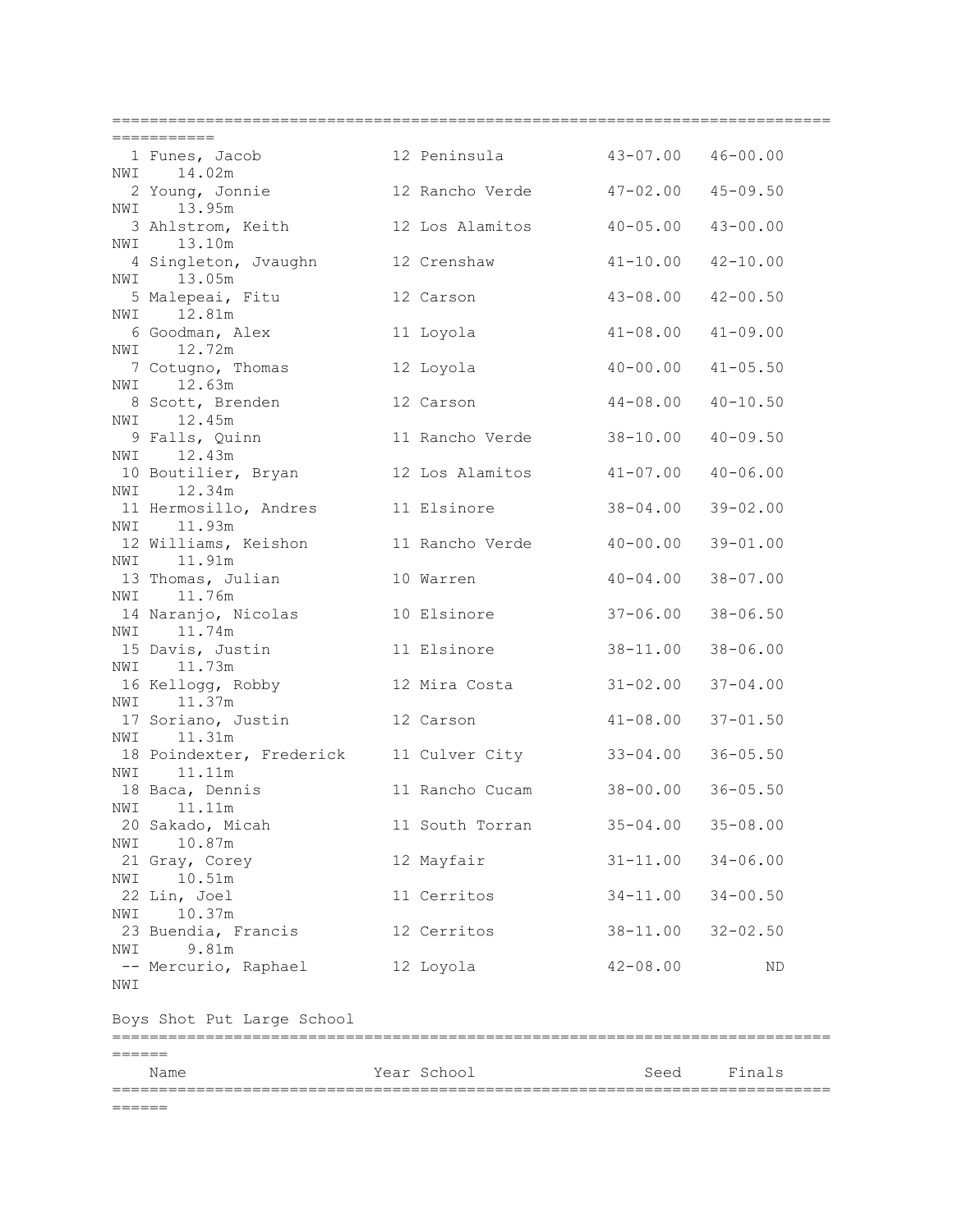| 1 Merkley, Tyler<br>17.06m       | 12 Los Osos                  | $55 - 08.00$              | $56 - 00.00$ |
|----------------------------------|------------------------------|---------------------------|--------------|
| 2 Pertusati, Michael             | 12 Los Osos                  | $53 - 06.50$              | $53 - 09.00$ |
| 16.38m                           |                              |                           |              |
| 3 Amyx, Jarrod<br>15.29m         | 12 Millikan                  | $49 - 10.75$              | $50 - 02.00$ |
| 4 Caklovic, Peter                | 12 Los Osos                  | $52 - 05.00$              | $50 - 00.00$ |
| 15.24m                           |                              | $49 - 06.00$              | $46 - 02.00$ |
| 5 Quisimbing, Kevin<br>14.07m    | 11 Loyola                    |                           |              |
| 6 Coronado, Gabriel              | 10 Golden Valle              | $41 - 09.00$              | $45 - 04.00$ |
| 13.81m<br>6 Tavai, Jonah         | 9 Mira Costa                 | $46 - 08.00$              | $45 - 04.00$ |
| 13.81m                           |                              |                           |              |
| 8 Gray, Josiah                   | 12 Rancho Cucam              | $45 - 03.00$              | $44 - 10.00$ |
| 13.66m<br>9 Olivar, David        | 12 Loyola                    | $45 - 09.00$              | $44 - 04.00$ |
| 13.51m                           |                              |                           |              |
| 10 Sevilla, Mike                 | 12 Elsinore                  | $50 - 08.00$              | $44 - 00.00$ |
| 13.41m                           |                              |                           |              |
| 11 Escobedo, Christian<br>12.95m | 12 Golden Valle              | $43 - 00.00$              | $42 - 06.00$ |
| 12 Fallon, Stephen               | 11 Valencia (V)              | $43 - 07.50$              | $41 - 05.00$ |
| 12.62m                           |                              |                           |              |
| 13 Morones, Tyler<br>12.39m      | 12 Elsinore                  | $42 - 02.00$              | $40 - 08.00$ |
| 14 Akinbohan, Ibukun             | 12 Rancho Cucam              | $42 - 01.00$              | $39 - 07.00$ |
| 12.06m                           |                              |                           |              |
| 15 Montano, Dillon<br>11.88m     | 12 Redlands                  | $44 - 11.00$              | $39 - 00.00$ |
| 15 Zavala, David                 | 12 Lakewood                  | $46 - 06.00$              | $39 - 00.00$ |
| 11.88m                           |                              |                           |              |
| 17 Macias, Angel<br>11.76m       | 11 Golden Valle              | $36 - 03.00$              | $38 - 07.00$ |
| 17 Dizon, Andrew                 | 12 Peninsula                 | $41 - 06.00$              | $38 - 07.00$ |
| 11.76m                           |                              |                           |              |
| 19 Danhieux, Joseph<br>11.73m    | 12 Warren                    | $39 - 00.00$              | $38 - 06.00$ |
| 20 Adams, Weston                 | 12 Millikan                  | $42 - 03.00$ $36 - 05.00$ |              |
| 11.09m                           |                              |                           |              |
| 21 Gerber, Ben<br>10.71m         | 12 Wilson (Lb)               | $46 - 10.00$ $35 - 02.00$ |              |
| 22 Ngadjou, Darryl               | 12 Upland                    | $34 - 05.00$              | $34 - 05.00$ |
| 10.49m                           |                              |                           |              |
| 23 Balleras, Antonio<br>10.18m   | 12 South Torran              | $33 - 05.00$              | $33 - 05.00$ |
| 24 Diaz, Luis                    | 11 Warren                    | $41 - 00.00$              | $33 - 02.00$ |
| 10.10m                           |                              |                           |              |
| 25 Brackemyre, Alec<br>10.03m    | 12 Mira Costa                | $31 - 10.00$              | $32 - 11.00$ |
| 26 Wiederkehr, Alexander         | 11 Peninsula                 | $40 - 07.00$              | $32 - 09.00$ |
| 9.98m                            |                              |                           |              |
| 27 Munoz, Zachery<br>9.88m       | 12 La Mirada High S 37-00.00 |                           | $32 - 05.00$ |
| 28 Bowman, Marquise              | 10 Crenshaw                  | $30 - 08.75$              | $32 - 00.00$ |
| 9.75m                            |                              |                           |              |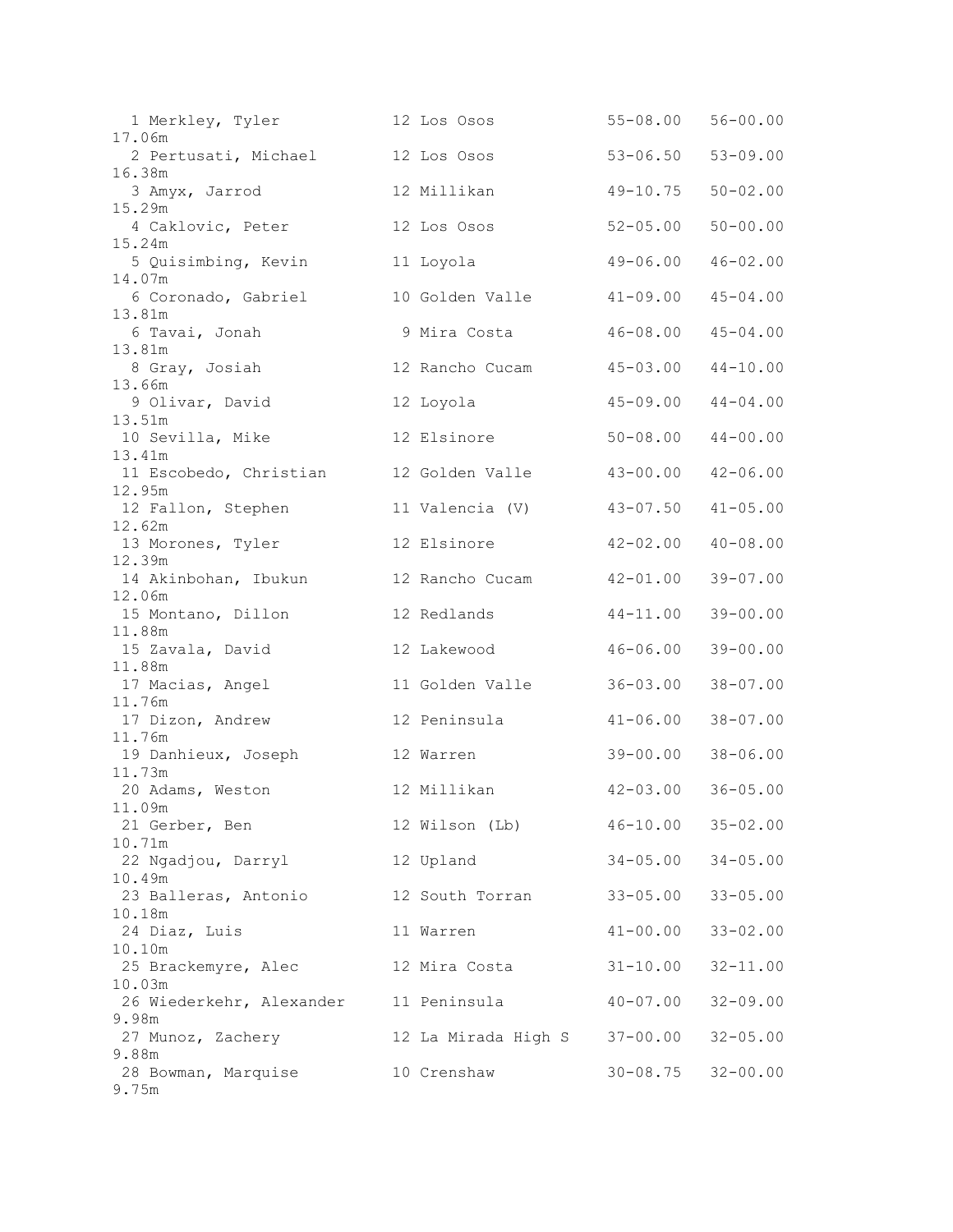| 28 Parson, Nick 10 Rancho Cucam 42-00.00 32-00.00<br>9.75m |                 |                   |               |  |
|------------------------------------------------------------|-----------------|-------------------|---------------|--|
| 30 Scott, Zion                                             | 10 Carson       | 42-01.00 30-05.00 |               |  |
| 9.27m                                                      |                 |                   |               |  |
| -- Kageyama, Garrett --- 11 Loyola                         |                 | $42 - 02.00$      | ND            |  |
| Boys Discus Throw Large School                             |                 |                   |               |  |
| =============                                              |                 |                   |               |  |
| Name                                                       | Year School     |                   | Seed Finals   |  |
| Points                                                     |                 |                   |               |  |
| =============                                              |                 |                   |               |  |
| 1 Pertusati, Michael 12 Los Osos<br>55.06m                 |                 | 181-06            | $180 - 08$    |  |
| 2 Merkley, Tyler                                           | 12 Los Osos     | 176-02            | $168 - 10$    |  |
| 51.46m                                                     |                 |                   |               |  |
| 3 Davis, Jordan                                            | 12 Elsinore     | $156 - 07$        | $147 - 00$    |  |
| 44.80m                                                     |                 |                   |               |  |
| 4 Iqbal, Somaan<br>42.57m                                  | 12 Ridgeview    | $135 - 00$        | $139 - 08$    |  |
| 5 Morones, Tyler                                           | 12 Elsinore     | $142 - 06$        | $139 - 06$    |  |
| 42.51m<br>6 Amyx, Jarrod                                   | 12 Millikan     | $141 - 11$        | $138 - 03$    |  |
| 42.13m                                                     |                 |                   |               |  |
| 7 Caklovic, Peter<br>42.06m                                | 12 Los Osos     | $140 - 00$        | $138 - 00$    |  |
| 8 Escobedo, Christian 12 Golden Valle                      |                 | $133 - 05$        | $130 - 05$    |  |
| 39.75m                                                     |                 |                   |               |  |
| 9 Coronado, Gabriel<br>39.52m                              | 10 Golden Valle | $143 - 03$        | $129 - 08$    |  |
| 10 Montano, Dillon                                         | 12 Redlands     | $127 - 08$        | $121 - 04$    |  |
| 36.98m                                                     |                 |                   |               |  |
| 11 Sevilla, Mike                                           | 12 Elsinore     | $117 - 09$        | $120 - 04$    |  |
| 36.67m<br>12 Gray, Josiah                                  | 12 Rancho Cucam | $125 - 00$        | $118 - 07$    |  |
| 36.14m                                                     |                 |                   |               |  |
| 13 Reyes, Jacob                                            | 9 La Sierra     |                   | 111-00 117-09 |  |
| 35.89m                                                     |                 |                   |               |  |
| 14 Fallon, Stephen 11 Valencia (V) 119-11 117-07           |                 |                   |               |  |
| 35.83m<br>15 Sumaran, Isaac                                | 11 Silverado    | $121 - 03$        | $116 - 03$    |  |
| 35.43m                                                     |                 |                   |               |  |
| 16 Adams, Weston                                           | 12 Millikan     | $126 - 11$        | $115 - 02$    |  |
| 35.10m                                                     |                 |                   |               |  |
| 17 Tavai, Jonah                                            | 9 Mira Costa    | $104 - 05$        | $114 - 04$    |  |
| 34.84m<br>18 Clausen, Tyler 12 Rancho Cucam                |                 | $118 - 00$        | $111 - 01$    |  |
| 33.85m                                                     |                 |                   |               |  |
| 19 Johnson, Juwan                                          | 12 Mira Costa   | $93 - 00$         | $110 - 09$    |  |
| 33.75m                                                     |                 |                   |               |  |
| 20 Quisimbing, Kevin 11 Loyola                             |                 | $126 - 00$        | $110 - 08$    |  |
| 33.73m                                                     |                 |                   |               |  |
| 21 Deleon, Oscar<br>32.89m                                 | 11 Rancho Verde | $100 - 00$        | $107 - 11$    |  |
| 22 Dizon, Andrew                                           | 12 Peninsula    | $115 - 00$        | $100 - 00$    |  |
| 30.48m                                                     |                 |                   |               |  |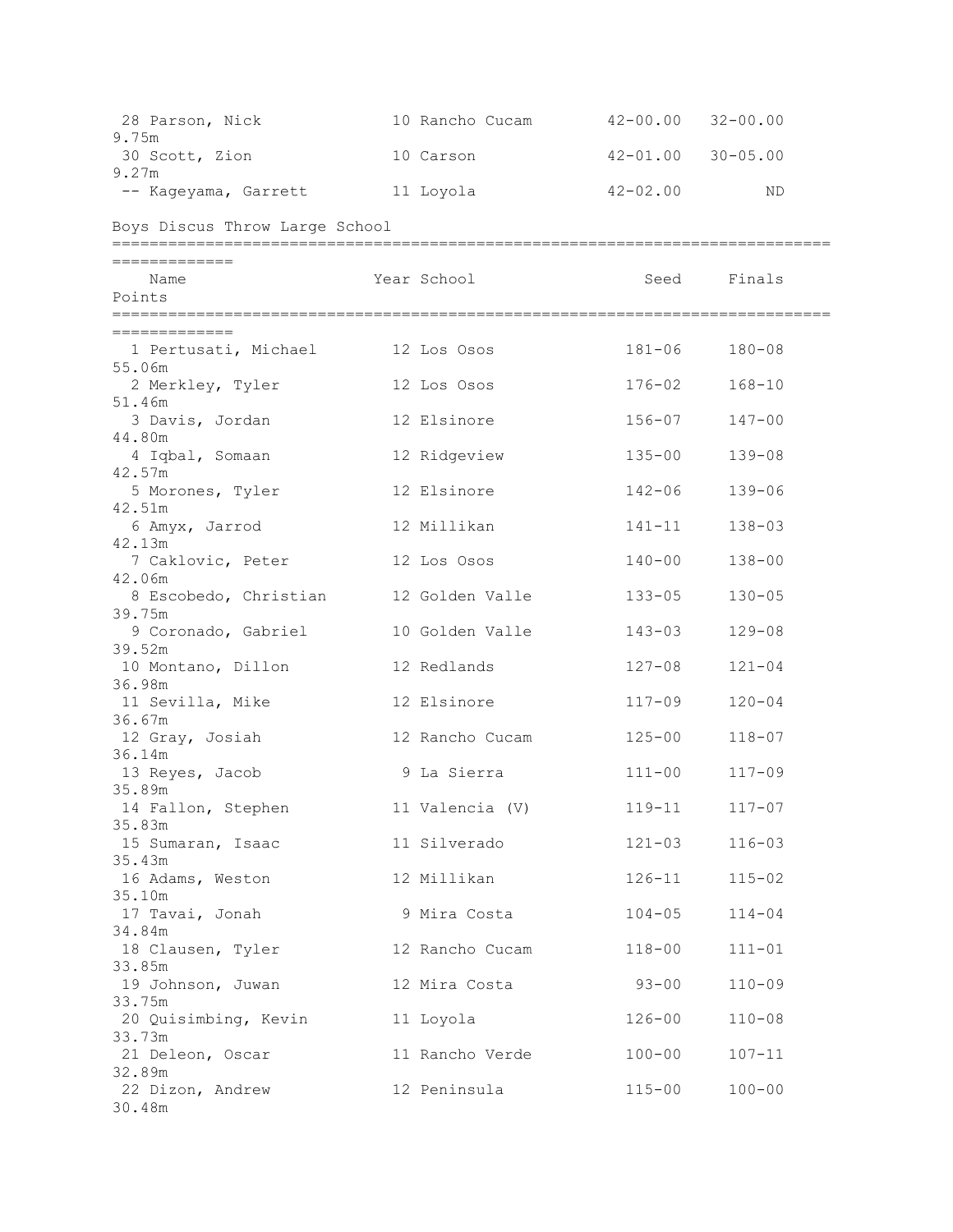| 22 Nduka, Obinna<br>30.48m                  | 11 Rancho Cucam              | $118 - 00$                | $100 - 00$ |                            |
|---------------------------------------------|------------------------------|---------------------------|------------|----------------------------|
| 22 Munoz, Zachery<br>30.48m                 | 12 La Mirada High S          | $111 - 00$                | $100 - 00$ |                            |
| 25 Macias, Angel                            | 11 Golden Valle              | $103 - 00$                | $93 - 06$  |                            |
| 28.49m<br>26 Ogaz, Trent                    | 12 South Torran              | $81 - 06.50$              | $90 - 09$  |                            |
| 27.66m<br>27 Olivar, David                  | 12 Loyola                    | $116 - 09$                | $87 - 02$  |                            |
| 26.56m<br>28 Ngadjou, Darryl                | 12 Upland                    | $86 - 04$                 | $85 - 00$  |                            |
| 25.90m<br>29 Bethel, Garrett                | 11 Rancho Verde              | $90 - 04$                 | $79 - 10$  |                            |
| 24.33m<br>30 Sayegh, Sam                    | 12 Peninsula                 | $113 - 00$                | $75 - 02$  |                            |
| 22.91m<br>31 Balleras, Antonio              | 12 South Torran              | $86 - 08.25$              | $74 - 02$  |                            |
| 22.60m<br>32 Danhieux, Joseph               | 12 Warren                    | $100 - 00$                | $72 - 10$  |                            |
| 22.19m                                      |                              |                           |            |                            |
| -- Bennett, Marlon                          | 12 Rancho Verde<br>11 Loyola | $102 - 08$<br>$112 - 00$  | ΝD<br>ND   |                            |
| -- Kageyama, Garrett<br>-- Diaz, Luis       | 11 Warren                    | $93 - 00$                 | ND.        |                            |
| -- Brackemyre, Alec                         | 12 Mira Costa                | $73 - 07$                 | ND.        |                            |
| -- Guerrero, Jose                           | 11 Upland                    | $95 - 11$                 | ND         |                            |
| -- Wiederkehr, Alexander                    | 11 Peninsula                 | $120 - 00$                | ND         |                            |
| -- Radmilovich, Evan                        | 12 South Torran              | $84 - 07.50$              | ND.        |                            |
| School                                      |                              | Seed                      | Prelims    | H#                         |
| Preliminaries                               |                              |                           |            |                            |
| 1 Loyola                                    |                              | 45.21                     | 44.96Q 3   |                            |
| 1) Bustus, Nathan 9<br>3) Meneses, Edgar 10 | 4) Webster, Jack 10          | 2) Enabulele, Emmanuel 10 |            |                            |
| 2 Rancho Cucamonga                          |                              | 45.33                     | 45.110 1   |                            |
| 1) Baker, Tyree 10                          | 2) jones, Leonard 10         |                           |            |                            |
| 3) Miles, Keon 9<br>3 DeLaSalle             | 4) Venable, Tayari 10        | 43.90                     | 45.39Q 2   |                            |
| 1) Randal, Isaiah 10                        | 2) Williams, Noah 10         |                           |            |                            |
| 3) White, Trey 10                           | 4) Fisher, Eric 10           |                           |            |                            |
| 4 Cathedral                                 |                              | 44.17                     | $45.31Q$ 1 |                            |
| 1) Moorer, Marlon 10                        | 2) Howard, Aaron 9           |                           |            |                            |
| 3) Payne, Cory 9                            | 4) Payne, Colin 9            |                           |            |                            |
| 5 Culver City                               |                              | 45.89                     | $45.69Q$ 3 |                            |
| 1) Oum, Brandon 9                           | 2) Martin, Jonathan 9        |                           |            |                            |
| 3) Simon, Robert 9                          | 4) Bradley, Nick 9           |                           |            |                            |
| 6 Inglewood                                 |                              | 46.67                     | 45.90Q     | $\overline{\phantom{0}}^2$ |
| 1) Ramsey, Devin 9                          |                              | 2) Robertson, Jalen 10    |            |                            |
| 3) Hall, Nathaniel 10                       |                              | 4) Livingston, Arturus 10 |            |                            |
| 7 Mira Costa                                |                              | 45.80                     | 46.52q 3   |                            |
| 1) Shar, Tony 9<br>3) Murphy, Adrian 10     |                              |                           |            |                            |
|                                             | 2) Goring, Justin 10         |                           |            |                            |
|                                             | 4) Fiorito, Ryan 9           |                           |            |                            |
| 8 Palos Verdes                              |                              | 45.75                     | $46.67q$ 1 |                            |
| 1) Gordon, Gavin 10<br>3) Gardner, Cooper 9 | 2) Gordon, Nathan 10         | 4) Umrarong, Adison 10    |            |                            |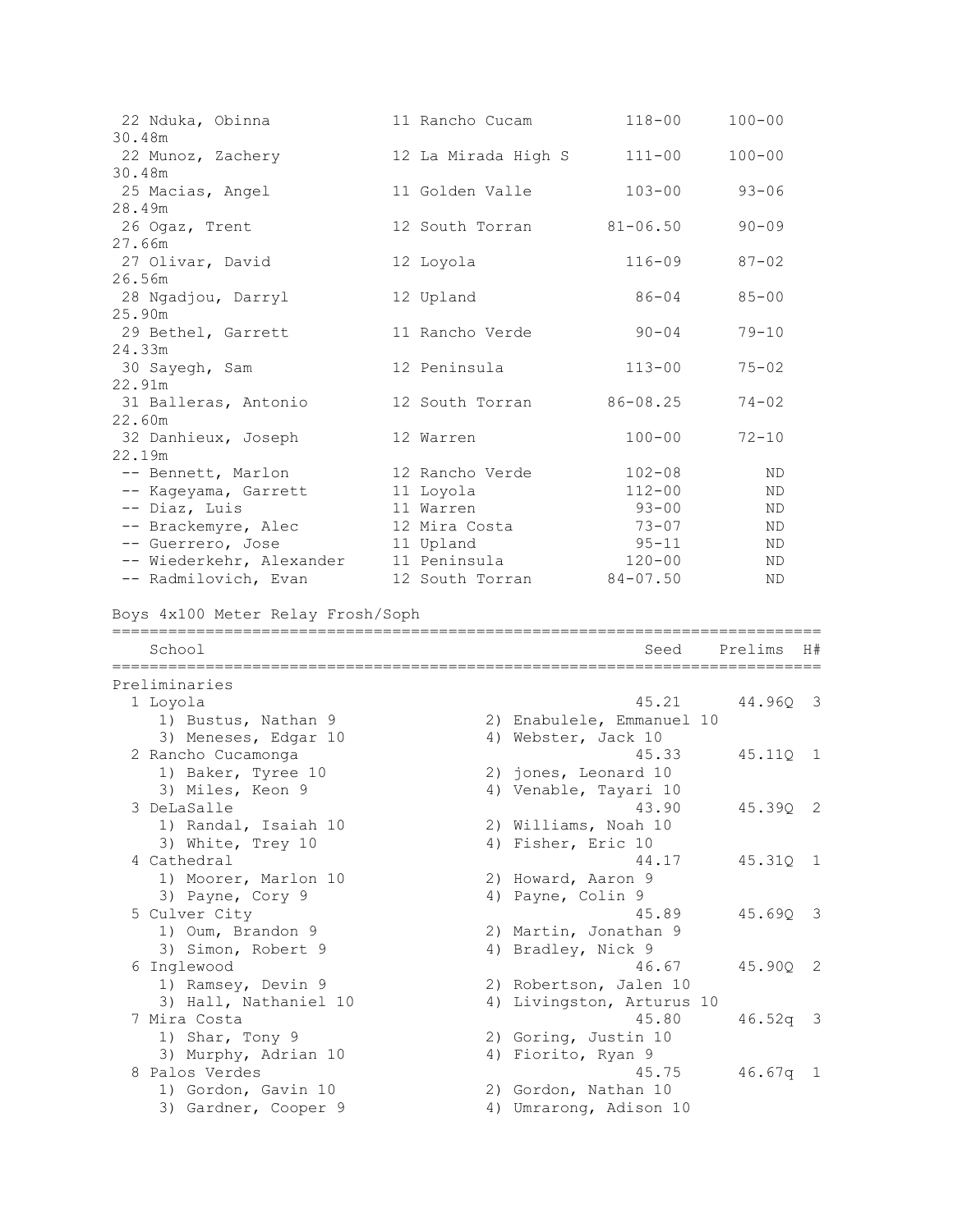9 South Torrance 49.30 46.73q 1 1) Stepheson, Nathan 10 2) Kelly, Lorcan 9 3) Harman, Declan 10 4) Little, John 10 10 Upland 46.72 47.08 1 1) Strong, Robert 10 2) Williams, Sachiel 11 3) Johnson, Isaiah 10 4) Brooks, Christian 9 11 Gahr 45.61 47.11 2 1) Ibarbol, Jacob 9 2) Shakir, Christian 9 3) Zhao, Jermiah 9 (4) Battee, DeAndre 10 12 Millikan 47.11 47.99 1 1) Harris, Bryce 10 2) Bradford, Mikael 10 1) Harris, Bryce 10 (2) Bradford, Mikael 10<br>3) Vergara, Garet 10 (4) Marquez, Frankie 10 13 Elsinore 47.51 48.34 2 1) Ouellette, Alex 10 2) Darden, Tyler 10 3) Payne, Brandon 10 (4) Cortez, Ezra 10 14 Wilson (Lb) -ss 45.46 48.48 2 1) Bennent, Emari 9 2) Maroney, Kavenaugh 10 3) Beaty, Yohansi 9 4) Wilson, Sean 9 15 Warren 49.07 1 16 Los Osos 46.27 49.32 2 1) Bonini, Anthony 10 2) Arnaud, Azad 9 3) Alvarado, Anthony 9 4) Smith, Aaron 9 17 Cabrillo (Lb) 47.00 49.70 3 1) Garcia-Aguirre, Pablo 9 2) Pedro, Edward 9 3) Bipialaka, Deinma 10 4) Gilldam, Jordan 10 18 Cerritos 51.30 49.86 3 1) Chung, Jacob 9 2) Cobian, Ignacio 10 3) Smith, Jay 10 4) Hatcher, Kaliq 10 1, chang, backs 5<br>
3) Smith, Jay 10<br>
19 Lakewood 49.00 50.44 2 1) Kanzawa, Tyler 9 2) Johnson, Preston 10 3) Espana, Anthony 9 4) Phy, Jimmy 12 20 El Segundo 45.00 50.78 3 1) Gray, Isiah 10 2) Fayollat, Timothy 10 3) Pulsipher, Kyle 10 4) Binder, Mark 10 21 Peninsula 47.00 51.01 3 1) McGinn, Jonathan 10 2) Kusakabe, Tsubasa 10 3) Thomas, Bryce 9 4) Nagoshi, Mark 10 -- Beverly Hills **Allocated External Act and Act and Act 2** and Act 2 and Act 2 and Act 2 and Act 2 and Act 3 and Act 2 and Act 3 and Act 3 and Act 3 and Act 3 and Act 3 and Act 3 and Act 3 and Act 3 and Act 3 and Act 3 an 1) Berke, Elijah 9 2) Wehba, Carl 9 3) Johnson, Joshua 9 4) Soffer, Tal 10 Boys 4x100 Meter Relay Frosh/Soph =============================================================================  $=$ School **Prelims** Finals Points =============================================================================  $---$ Finals 1 Loyola 44.96 44.59 20 2 Rancho Cucamonga 45.11 44.90 16 3 DeLaSalle 45.39 45.06 12 4 Cathedral 45.31 45.33 10 5 Inglewood 45.90 45.62 8 6 Culver City 45.69 46.04 6 7 Palos Verdes 46.67 46.21 4 8 Mira Costa 46.52 46.45 2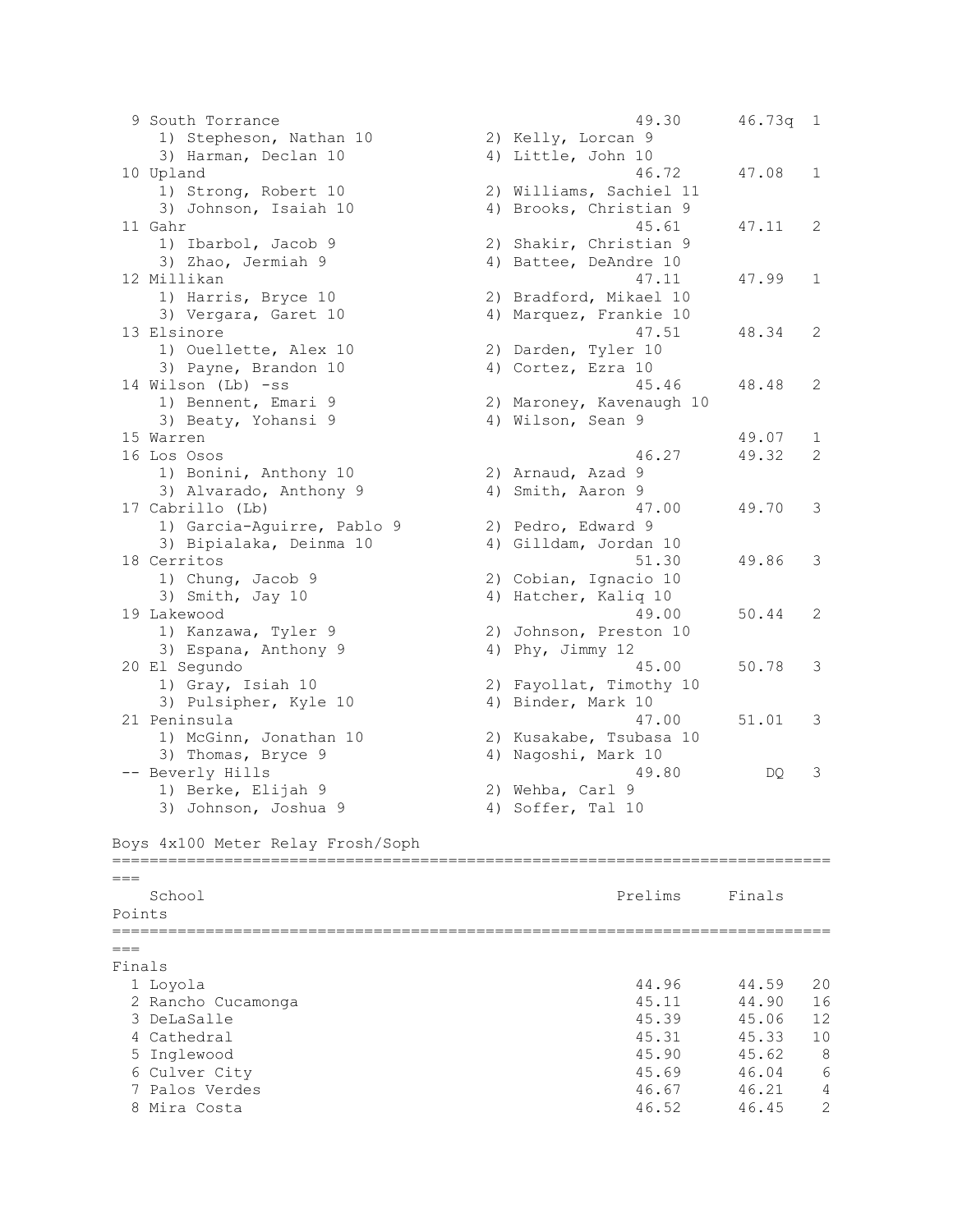| Boys 4x200 Meter Relay Frosh/Soph                       |                                                        |                    |              |
|---------------------------------------------------------|--------------------------------------------------------|--------------------|--------------|
| $==$<br>School<br>Points                                | Prelims                                                | Finals             |              |
|                                                         |                                                        |                    |              |
| $===$<br>1 DeLaSalle                                    | 1:33.79                                                | 1:33.31            | 20           |
| 2 Cathedral<br>3 Rancho Cucamonga                       | 1:35.83<br>1:37.60                                     | 1:35.43<br>1:35.46 | 16<br>12     |
| 4 Mira Costa                                            | 1:36.34                                                | 1:35.68            | 10           |
| 5 Loyola                                                | 1:35.24                                                | 1:35.95            | 8            |
| 6 Warren                                                | 1:35.46                                                | 1:36.03            | 6            |
| 7 Inglewood                                             | 1:35.22                                                | 1:36.27            | 4            |
| 8 Elsinore                                              | 1:38.10                                                | 1:38.64            | 2            |
| Boys 4x400 Meter Relay Frosh/Soph                       |                                                        |                    |              |
| ======                                                  |                                                        |                    |              |
| School<br>Points                                        | Seed                                                   | Finals             | H#           |
| ======                                                  |                                                        |                    |              |
| 1 Culver City<br>20                                     | 3:47.80                                                | 3:37.13            | 2            |
| 1) Oum, Brandon 9<br>3) Ashby, Steven 10<br>2 Cathedral | 2) Martin, Jonathan 9<br>4) Bradley, Nick 9<br>3:33.30 | 3:39.56            | 2            |
| 16<br>1) Spears, Dailen 9<br>3) Smith, Bijan 9          | 2) Payne, Colin 9<br>4) Payne, Cory 9                  |                    |              |
| 3 South Torrance<br>12                                  | 3:55.20                                                | 3:45.33            | 1            |
| 1) Hirai, Kai 9                                         | 2) Kaneshiro, Keanu 10                                 |                    |              |
| 3) Lippon, Cameron 10<br>4 Warren                       | 4) Kelly, Lorcan 9<br>3:35.50                          | 3:47.61            | 2            |
| 10<br>1) Green, Jarell 10                               | 2) Yatco, Tyler 10                                     |                    |              |
| 3) Thomas, Julian 10<br>5 Rancho Cucamonga              | 4) Vargas, Joseph 9<br>3:52.60                         | 3:48.30            | $\mathbf{1}$ |
| 8<br>1) Baker, Tyree 10                                 | 2) jones, Leonard 10                                   |                    |              |
| 3) Miles, Keon 9                                        | 4) Smith, Marquas 9                                    |                    |              |
| 6 Elsinore                                              | 3:52.00                                                | 3:49.39            | 2            |
| 6<br>1) Cortez, Ezra 10                                 | 2) Ouellette, Alex 10                                  |                    |              |
| 3) Darden, Tyler 10<br>7 Millikan<br>4                  | 4) Payne, Brandon 10<br>3:57.00                        | 3:49.84            | 1            |
| 1) Vergara, Garet 10                                    | 2) Marquez, Frankie 10                                 |                    |              |
| 3) Pryor, Iam 9<br>Lakewood<br>8                        | 4) Harris, Bryce 10<br>3:57.00                         | 3:50.19            | 1            |
| 2<br>1) Soun, Brandon 11                                | 2) Herrera, Edgar 10                                   |                    |              |
| 3) Chek, Alvin 9                                        | 4) Kanzawa, Tyler 9                                    |                    |              |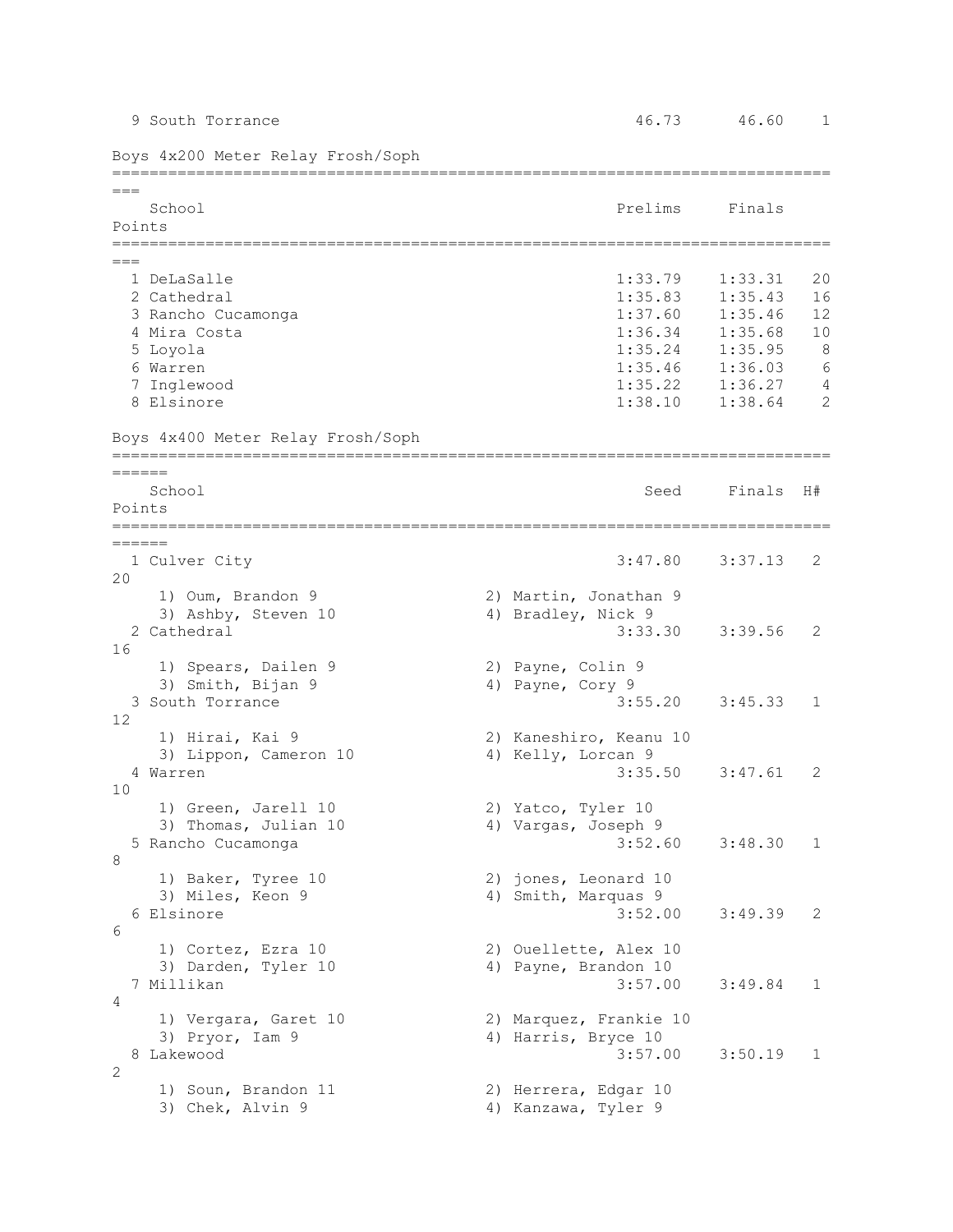```
 9 Wilson (Lb) -ss 3:45.20 3:51.07 2 
1 
 1) Bennent, Emari 9 2) Hogrolius, Addison 9 
3) White, Brandon 10 4) Sokhom, Nathtra 9
10 Beverly Hills 4:02.20 4:02.33 1 
 1) Gofshirazian, Brandon 10 2) Wolfe, Brandon 9 
3) Etheredge, Jackson 10 4) Manns, Ky 9
11 El Segundo 3:50.00 4:10.98 2 
 1) Clay, Maxwell 9 2) Au, Benjamin 10 
3) Graham, Blake 9 4) Lyon, Shawn 9
-- DeLaSalle 3:29.10 DQ 2 
 1) Scott, Dylan 10 2) Williams, Noah 10 
3) White, Trey 10 4) Fisher, Eric 10
Boys 4x800 Meter Relay Frosh/Soph
=============================================================================
=School Seed Finals
Points
=============================================================================
===
  1 Loyola 8:30.00 8:42.57 20 
1) Bissell, Shane 9 2) McAndrews, David 9
 3) Mahon, Shane 10 4) Sherman, Charles 10 
 2 Mira Costa 8:50.00 8:46.00 16 
1) Lamb, Austin 10 2) Satow, Quinn 9
3) Mullins, Matt 10 (4) Healy, Scott 10
  3 Loyola 'B' 8:38.00 x8:46.37 
 1) Salinas, Alejandro 10 2) Ma, Joshua 9 
3) Cobian, Brandon 9 4) Kumamoto, Corey 9
 4 Rancho Cucamonga 9:15.00 8:57.28 12 
1) Ratigan, Kolby 10 2) Megna, Cory 10
3) Gutierrez, Julian 10 (4) Sipos, Grant 10
 5 Warren 9:00.00 9:01.41 10 
 1) Castellanos, Adan 9 2) Castillo, Gilberto 10 
3) Rodriguez, Emiliano 9 (4) Perez, Joel 9
 6 Ocean View 9:30.00 9:02.51 8 
 1) Brito, David 9 2) Nguyen, Alvin 9 
 3) St. Pierre, Ryan 10 4) Arteaga, Hector 10 
  7 Palos Verdes 9:03.00 9:05.58 6 
1) Hill, Thomas 9 2) Meliota, Lance 9
 3) Irish, Ian 9 4) Hartuv, Dustin 9 
 3) Irish, Ian 9 (1991) 1991, 1992, 1993, 1994, 1996.04 (1994) 4) Hartuv, Dustin 9<br>8 La Sierra (1995) 8:51.00 (1996.04 ) 4
 1) Lagunas, Frank 10 2) Rodriguez, Christian 10 
3) Flores, Julian 9 4) Mendez, Anthony 9
  9 Peninsula 8:50.00 9:06.90 2 
 1) Caballeros, Alexander 9 2) Shelburne, Danial 9 
3) Sakoda, Akira 10 4) Wong, Kade 9
10 Loyola 'C' 8:50.00 x9:11.43 
 1) Miyakoshi, Brandon 9 2) Roy, Chris 10 
 3) Pfaffinger, Gavin 10 4) Fissinger, Michael 10 
11 Elsinore 9:05.00 9:14.11 1 
   1) Angle, Jared 9 2) Morriss, Jacob 10 
3) Trujillo, Elijah 9 \hskip 1.5cm 4 Bedolla, Jaime 9
12 Cathedral 8:45.00 9:15.14 
1) Bravo, David 10 2) Perez, Anthony 9
3) Spears, Dailen 9 4) Pinales, Daniel 10
```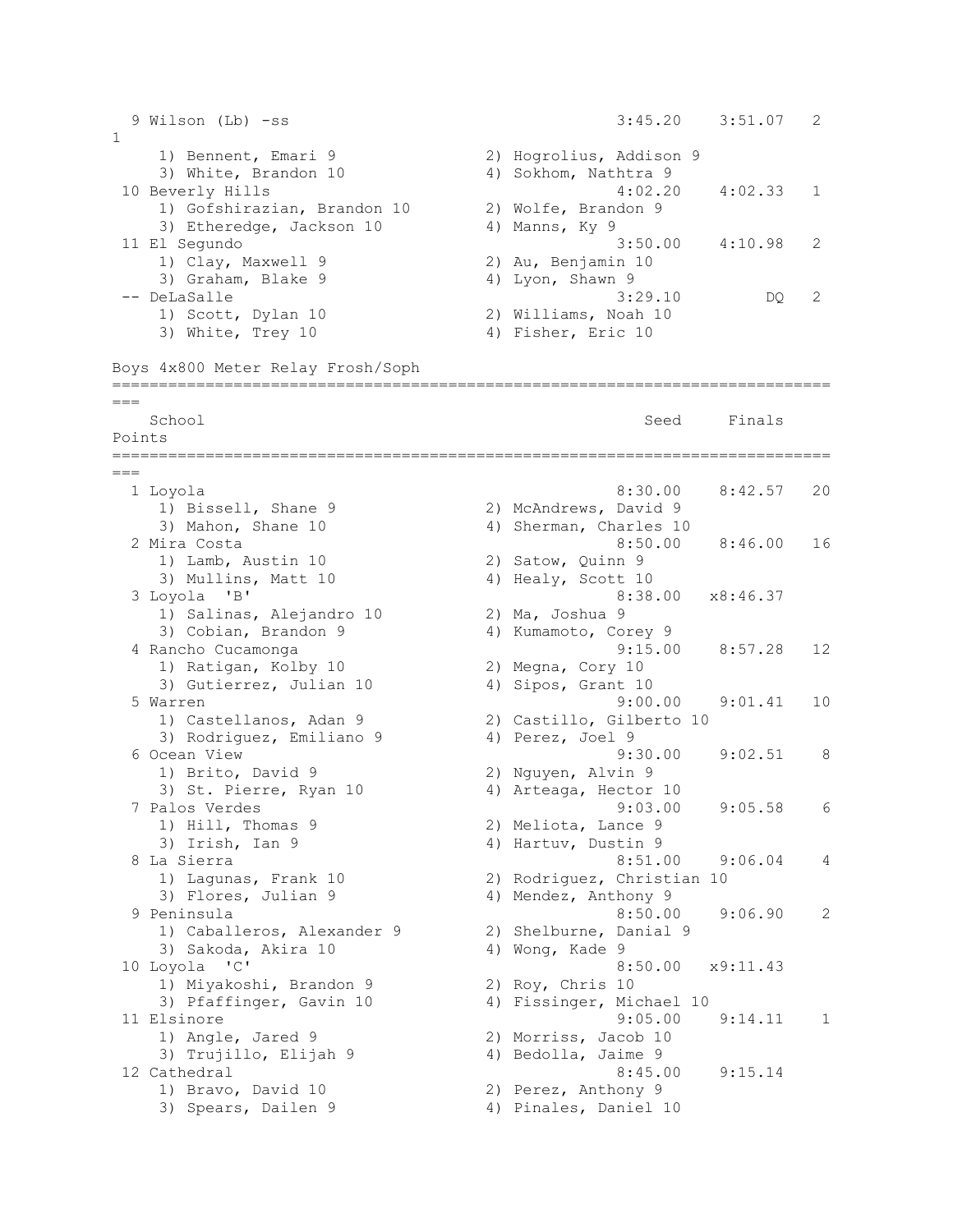13 El Segundo 10:21.00 9:16.06 1) Caravello, Jess 9 2) Crabbs, Hayden 9 3) Yeaton, Todd 10 4) Longshore, Noah 9 14 Millikan 9:27.80 9:16.67 1) Tuck, Trevor 9 2) Chhat, Jonathan 9 3) Lopez, Max 10 4) Sepulveda, Jose 9 15 Gahr 9:27.00 9:17.67 1) Amoyen, Dann 9 2) Pineda, Tyler 9 3) Gonzalez, Alex 9 4) Garcia, Orlando 10 16 Wilson (Lb) -ss 8:59.00 9:18.39 1) Perfecto, Deviell 10 2) Cascell, Alex 10 3) Martinez, Kevin 10  $\hskip10mm$  4) Rubio, Adonis 10 17 Valencia (V) 9:22.40 9:25.17 1) Bibicoff, Matthew 10 2) Barber, Brannon 9 3) Knight, Carter 10 4) Holding, Sebastian 9 18 Warren 'B' x9:27.36 19 Lakewood 9:27.00 9:34.48 1) Bramasco, Ruben 10 2) Chek, Alvin 9 3) Herrera, Edgar 10 (4) Soun, Brandon 11 20 South Torrance 9:58.20 9:36.06 1) Dimech, Connor 10 2) Jiang, Leon 9 3) Majamaki, Nicklas 9 4) Taylor, Robert 10 21 Beverly Hills 9:20.00 9:59.09 1) Bakalov, David 9 2) Mecheri, Kyle 9 3) Masutani, James 9 4) Dubner, Shimon 10 Boys Distance Medley Frosh/Soph =============================================================================  $---$ School School Seed Finals Points =============================================================================  $---$  1 Loyola 11:05.00 11:10.85 20 1) Bissell, Shane 9 2) D\'Ambrosao, Sebastian 10 3) Mahon, Shane 10 4) Sherman, Charlie 10 2 Mira Costa 11:24.00 11:14.39 16 1) Satow, Quinn 9 2) Bedford, Eli 10 3) Lamb, Austin 10 4) Healy, Scott 10 3 Loyola 'B' 11:25.00 x11:20.94 1) Kumamoto, Corey 9 2) McAndrews, David 9 3) Salinas, Alejandro 10 (4) Thomas, John 10 4 Rancho Cucamonga 12:00.00 11:28.75 12 1) Gutierrez, Julian 10 2) Megna, Cory 10 3) Sipos, Grant 10 4) Delgado, Nicholas 10 5 Loyola 'C' 11:35.00 x11:31.01 1) Ma, Joshua 9 2) Smith, Jim 10 3) Jauregui, Adrian 10 4) Cobian, Brandon 9 6 Palos Verdes 11:28.00 11:37.75 10 1) Irish, Ian 9 2) Hartuv, Dustin 9 3) Kim, Andy 9 4) Nash, Austin 9 7 Ocean View 12:15.00 11:38.24 8 1) Brito, David 9 2) Truong, Eric 10 3) Arteaga, Hector 10 4) St. Pierre, Ryan 10 8 La Sierra 12:00.00 11:41.30 6 1) Lagunas, Frank 10 2) Flores, Julian 9 3) Mendez, Anthony 9 4) Jacob, Segundo 10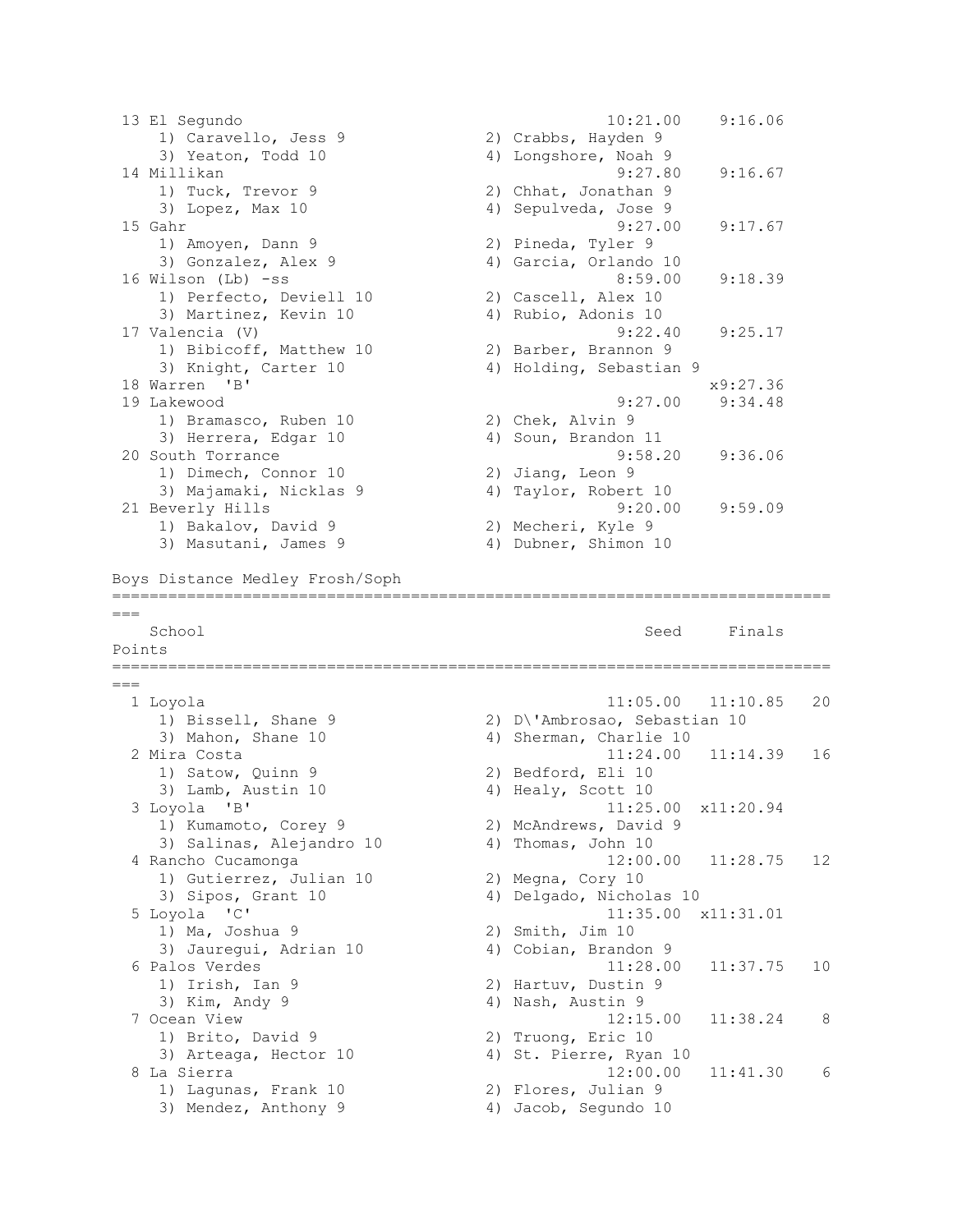9 Peninsula 11:30.00 11:41.36 4 1) Caballeros, Alexander 9 2) Shelburne, Danial 9<br>3) Sakada Akira 10 3 4) Marg Kada 8 3) Sakoda, Akira 10 4) Wong, Kade 9 10 Wilson (Lb) -ss 11:55.00 11:45.37 2 1) Perfecto, Deviell 10 2) Martinez, Kevin 10 3) White, Brandon 10 (4) Bennent, Emari 9 11 Elsinore 12:06.00 11:46.44 1<br>1) Angle, Jared 9 2) Morriss, Jacob 10 1) Angle, Jared 9 2) Morriss, Jacob 10 3) Trujillo, Elijah 9  $\hskip1cm$  4) Sandoval, Jaime 9 12 Warren 11:30.00 11:59.30 1) Martinez, Christopher 10 2) Hariri, Mohamed 9 3) Castellanos, Adan 9 4) Rodriguez, Emiliano 9 13 Cathedral 11:10.00 12:01.94 1) Bravo, David 10 2) Perez, Anthony 9 3) Cantu, Alexander 9 4) Santos, Steven 10 14 El Segundo 12:21.00 12:08.45 1) Caravello, Jess 9 2) Crabbs, Hayden 9 3) Elliot, Patrick 10 4) Horowitz, Caulin 10 15 Gahr 12:13.00 12:19.11 1) Fernandez, Edward 10 2) Munoz, Ronald 9 3) DeLaTorre, Steven 9 4) Lombardi, Dominic 10 16 Warren 'B' x12:21.88 17 Gahr 'B' 13:38.00 x12:32.78 1) Amoyen, Dann 9 2) Mendoza, Michael 9 3) Gonzalez, Alex 9 4) Jumani, Abdul 9 18 Millikan 12:45.00 12:32.85 1) Lopez, Max 10 2) Swiatkowski, Joel 9 3) Tuck, Trevor 9 4) Villaverincio, Nathan 10 19 Beverly Hills 13:20.00 12:35.42 1) Bakalov, David 9 2) Tesfai, Joesph 10 3) Smith, Cameron 10 4) Kenneally, Robert 9 20 Cerritos 12:20.20 12:38.42 1) Yang, Derrick 10 2) Fernandes, Jason 10 3) Patel, Jaineel 9 4) Gomez, Jeremy 9 21 Lakewood 13:37.00 12:43.83<br>
1) Bramasco, Ruben 10 2) Leang, Joseph 9<br>
3) Dykens, Timothy 9 4) Miller, Jeremy 9 1) Bramasco, Ruben 10 2) Leang, Joseph 9 3) Dykens, Timothy 9 4) Miller, Jeremy 9 22 Neuwirth Leadership Academy 14:00.00 13:26.53 1) Patista, Pablo 9 2) DeShawn, Shelley 9 3) Fuentes, Bryan 9 (4) Tapia, Michael 9 Boys 100 Meter Dash Small School ============================================================================= ======== Name Year School Prelims Finals Wind Points =============================================================================  $=$  1 Audelo, Jesse 11 Cathedral 11.42 11.09 1.8 2 Dunn, Cayden 10 Alemany 11.55 11.42 1.8

3 Mullins, Anthony 10 Gahr 11.67 11.56

4 Spierenburg, Kai 10 Centennial H 11.92 11.75

1.8

1.8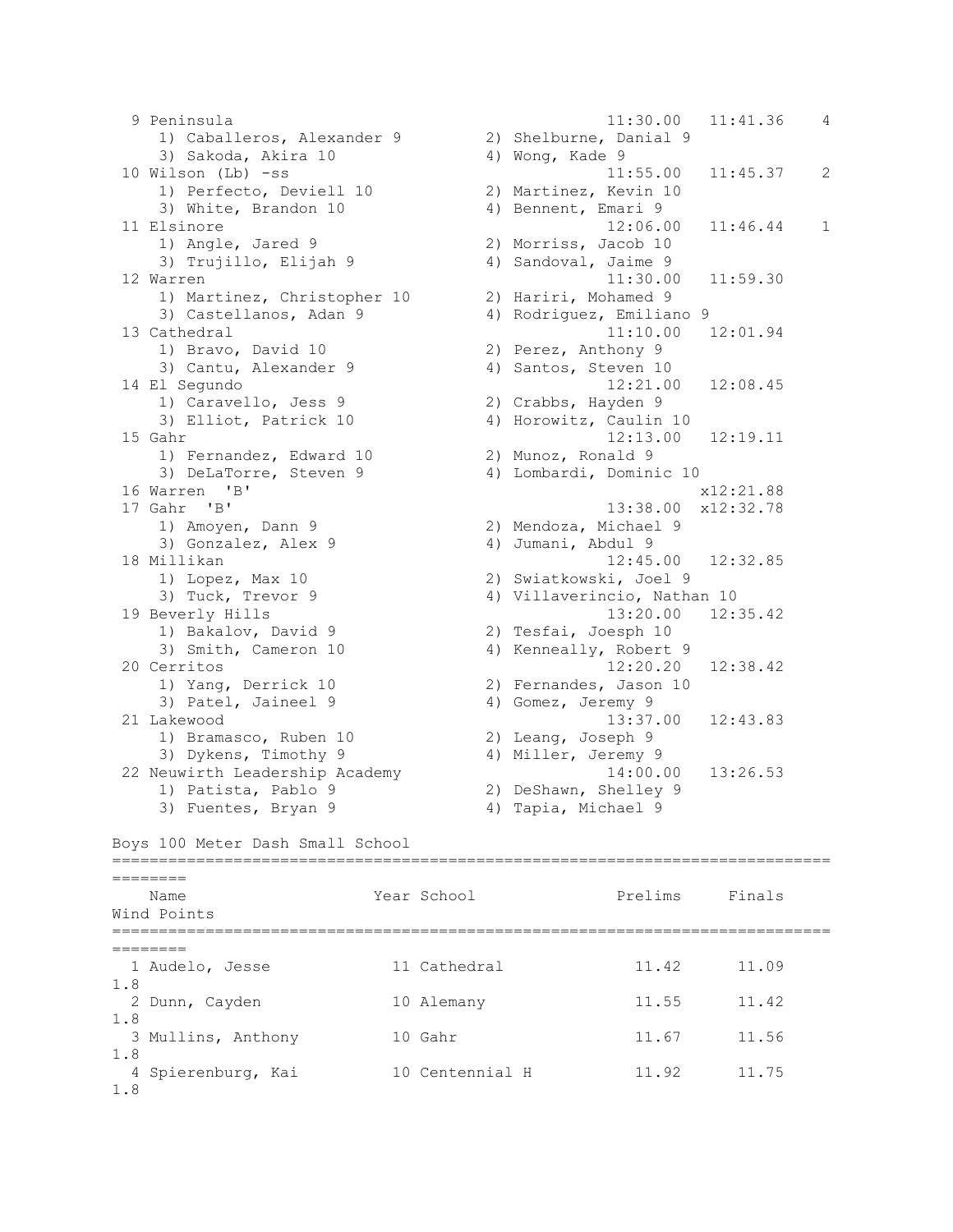| 1.8                                                                                                                                                                                                                          | 5 Blackman, Jonathan 9 Inglewood                                                                                                                                                                                                                                                                                                                                                                              |                                                                                                                                                                                                                                                         | 11.68                                                                                                                      | 11.87                                                                                                                                                                      |
|------------------------------------------------------------------------------------------------------------------------------------------------------------------------------------------------------------------------------|---------------------------------------------------------------------------------------------------------------------------------------------------------------------------------------------------------------------------------------------------------------------------------------------------------------------------------------------------------------------------------------------------------------|---------------------------------------------------------------------------------------------------------------------------------------------------------------------------------------------------------------------------------------------------------|----------------------------------------------------------------------------------------------------------------------------|----------------------------------------------------------------------------------------------------------------------------------------------------------------------------|
| 1.8                                                                                                                                                                                                                          | 6 Campos, Randolfo 11 Inglewood                                                                                                                                                                                                                                                                                                                                                                               |                                                                                                                                                                                                                                                         |                                                                                                                            | 11.94 11.90                                                                                                                                                                |
|                                                                                                                                                                                                                              | Boys 200 Meter Dash Small School                                                                                                                                                                                                                                                                                                                                                                              |                                                                                                                                                                                                                                                         |                                                                                                                            |                                                                                                                                                                            |
| $====$                                                                                                                                                                                                                       | Name<br>Wind H#                                                                                                                                                                                                                                                                                                                                                                                               | Year School                                                                                                                                                                                                                                             | Seed                                                                                                                       | Prelims                                                                                                                                                                    |
| $====$<br>$0.2 \quad 1$<br>$0.8$ 2<br>$0.3 \quad 3$<br>$0.8 \quad 2$<br>0.33<br>0.2 1<br>$0.8$ 2<br>$0.8 \quad 2$<br>$0.3 \quad 3$<br>$0.2 \quad 1$<br>0.33<br>$0.8$ 2<br>$0.2 \quad 1$<br>$0.8$ 2<br>0.33<br>0.2 1<br>0.2 1 | Preliminaries<br>1 Bell, Renard<br>2 Davis, Diab<br>3 Hudson, Larry<br>4 Edwards, Johnny<br>5 Spierenburg, Kai<br>6 Shults, Andrew<br>7 Poonja, Raehaan<br>8 Johnson, Noah<br>9 Wilde, Isaac<br>10 Blackman, Jonathan<br>11 Buckner, Tige<br>12 Campos, Randolfo<br>13 Fischer, Lyndon<br>14 Evans, Eric<br>15 Van der Merwe, Daniel 10 Centennial H<br>16 Villanueva, Dylan 11 Cathedral<br>17 Perez, Daniel | 11 Cathedral<br>11 Alemany<br>10 Gahr<br>10 Alemany<br>10 Centennial H<br>12 South Pasade<br>11 Beverly Hill<br>12 Cathedral<br>11 Ernest Manni<br>9 Inglewood<br>12 Inglewood<br>11 Inglewood<br>11 Lord Beaverb<br>11 Ernest Manni<br>11 Ontario Chri | 22.47<br>22.08<br>23.60<br>22.80<br>22.95<br>23.43<br>23.17<br>23.09<br>23.23<br>23.51<br>23.62<br>23.78<br>23.97<br>25.97 | 22.28Q<br>22.76Q<br>23.60Q<br>22.90Q<br>23.63Q<br>23.87Q<br>23.05q<br>23.80q<br>23.84q<br>23.88<br>24.00<br>24.14<br>24.36<br>24.28 24.43<br>24.89<br>24.57 25.13<br>25.48 |
| 0.33                                                                                                                                                                                                                         | 18 Dennis, Alex<br>19 Rand, Max                                                                                                                                                                                                                                                                                                                                                                               | 10 Beverly Hill<br>10 Centennial H                                                                                                                                                                                                                      | 25.29                                                                                                                      | 23.90 25.67                                                                                                                                                                |
| $0.8$ 2<br>0.33                                                                                                                                                                                                              | 20 Kolb-Brown, Seth 11 Beverly Hill 24.80 27.81                                                                                                                                                                                                                                                                                                                                                               |                                                                                                                                                                                                                                                         |                                                                                                                            | 26.09                                                                                                                                                                      |

Boys 200 Meter Dash Small School

=============================================================================

 $=$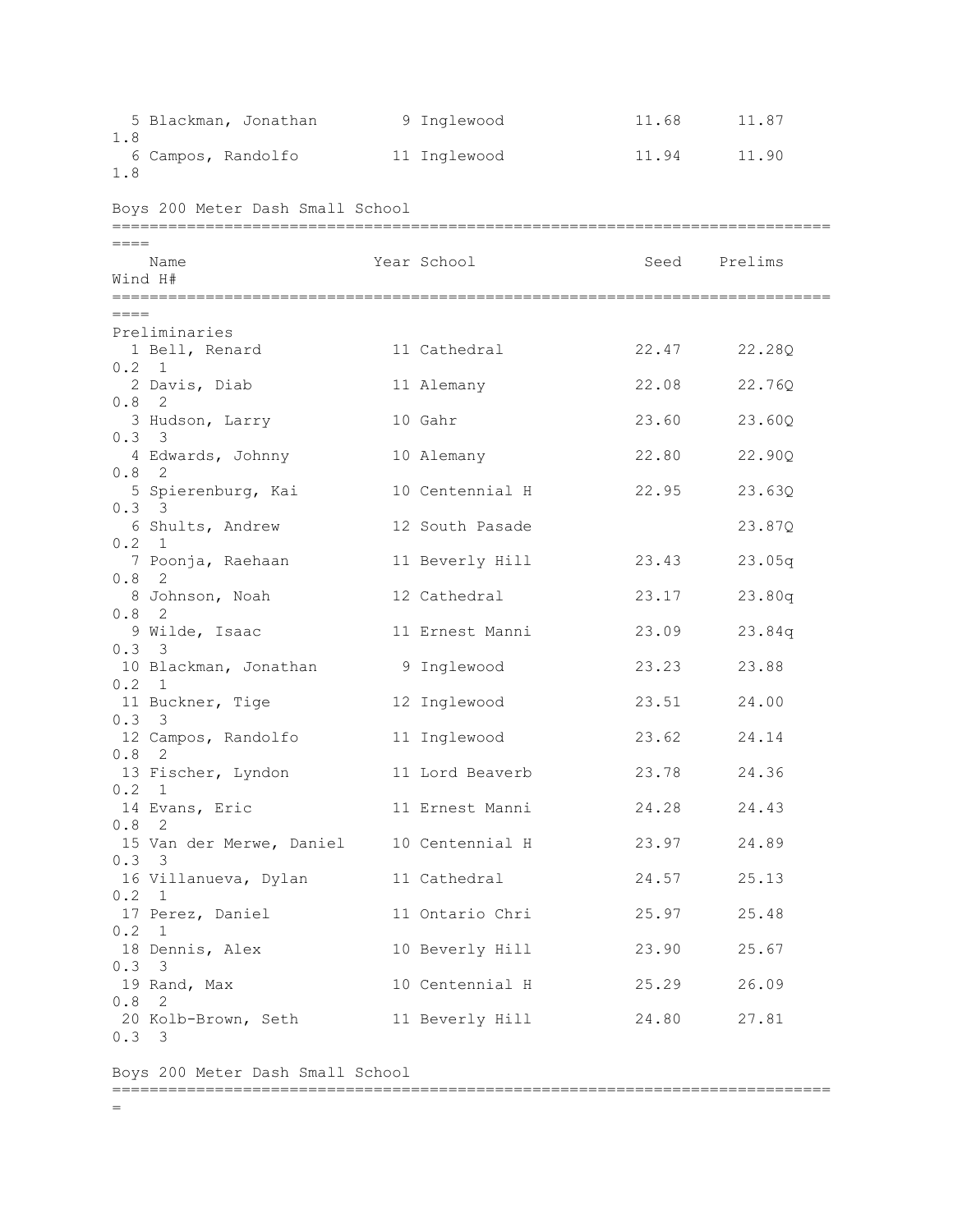|        | Name               | Year School     | Prelims | Finals |
|--------|--------------------|-----------------|---------|--------|
| Wind   |                    |                 |         |        |
| $=$    |                    |                 |         |        |
| Finals |                    |                 |         |        |
|        | 1 Bell, Renard     | 11 Cathedral    | 22.28   | 22.11  |
| 1.6    |                    |                 |         |        |
|        | 2 Davis, Diab      | 11 Alemany      | 22.76   | 22.25  |
| 1.6    |                    |                 |         |        |
|        | 3 Edwards, Johnny  | 10 Alemany      | 22.90   | 22.45  |
| 1.6    |                    |                 | 23.05   | 22.82  |
| 1.6    | 4 Poonja, Raehaan  | 11 Beverly Hill |         |        |
|        | 5 Hudson, Larry    | 10 Gahr         | 23.60   | 23.62  |
| 1.6    |                    |                 |         |        |
|        | 6 Spierenburg, Kai | 10 Centennial H | 23.63   | 23.63  |
| 1.6    |                    |                 |         |        |

Boys 400 Meter Dash Small School

| Name                 | Year School     | Seed  | Finals | H#            |
|----------------------|-----------------|-------|--------|---------------|
| 1 Jewett, Isaiah     | 12 Cathedral    | 48.57 | 49.11  | 3             |
| 2 Long, Jhamani      | 12 Gahr         | 49.50 | 49.70  | 3             |
| 3 Godfrey, Nicolas   | 11 Cathedral    | 49.77 | 50.69  | 3             |
| 4 Fernandez, Justin  | 12 South Pasade | 50.05 | 51.66  | 3             |
| 5 Anuakpado, Sam Jr. | 12 South Pasade | 50.05 | 51.69  | 3             |
| 6 Cox, Andrew        | 12 El Segundo   | 53.37 | 54.33  | $\mathcal{L}$ |
| 7 Jones, Edward      | $11$ Muir       | 51.83 | 54.42  | 3             |
| 8 Hudson, Larry      | 10 Gahr         | 52.08 | 55.29  | 3             |
| 9 Lewis, Darwin      | 11 Inglewood    | 57.12 | 59.05  | $\mathcal{L}$ |
| 10 Robertson, Jalen  | 10 Inglewood    | 58.14 | 60.69  | $\mathcal{L}$ |
| 11 Bilal, Phillip    | 11 Beverly Hill | 56.30 | 62.63  | $\mathcal{L}$ |
| 12 Kolb-Brown, Seth  | 11 Beverly Hill |       | 65.25  | $\mathcal{P}$ |

## Boys 800 Meter Run Small School

| Name                  | Year School     | Seed    | Finals  |
|-----------------------|-----------------|---------|---------|
| 1 Singer, Javin       | 12 Pacific      | 1:57.00 | 2:00.70 |
| 2 Valadez, Max        | 10 Alemany      | 1:58.10 | 2:01.66 |
| 3 Brady, Jack         | 12 Alemany      | 2:00.90 | 2:06.05 |
| 4 Celis, Adrian       | 11 Alemany      | 2:04.00 | 2:06.92 |
| 5 Abi-Kenari, Mohamad | 11 Beverly Hill | 2:18.00 | 2:29.92 |

```
Boys 1600 Meter Run Small School
```

|        | Name                   | Year School     | Seed    | Finals  |
|--------|------------------------|-----------------|---------|---------|
| Points |                        |                 |         |         |
|        |                        |                 |         |         |
|        |                        |                 |         |         |
|        | 1 Abi-Kenari, Mohamad  | 11 Beverly Hill | 5:01.50 | 5:06.99 |
|        | 2 Harshberger, Brendan | 11 Windward     |         | 5:24.15 |
|        | 3 Jones, Jackson       | 9 Windward      | 5:35.00 | 5:55.19 |
|        | 4 Ricanati, Eli        | 10 Windward     | 5:42.00 | 5:57.16 |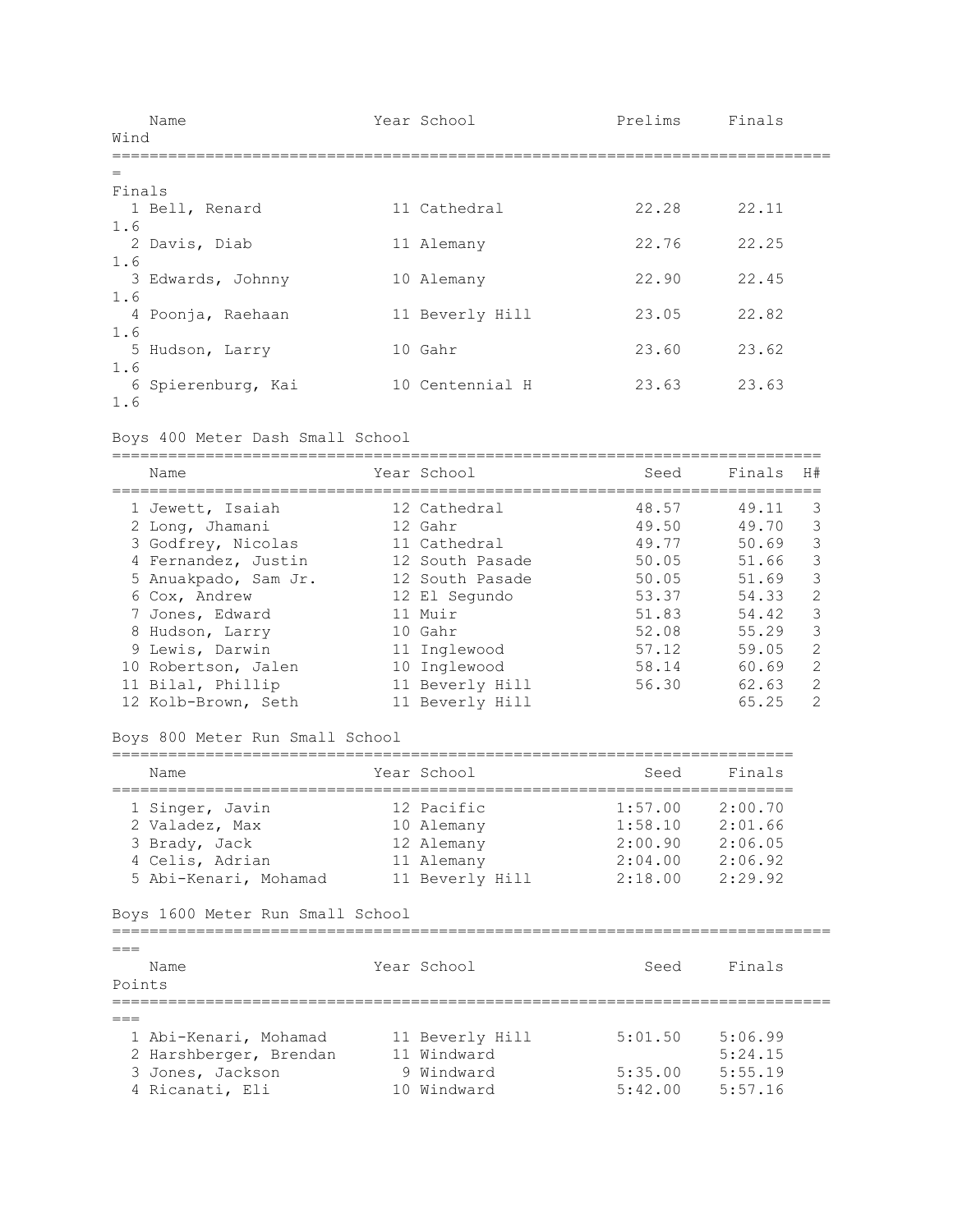|  | Boys 110 Meter Hurdles Small School |  |
|--|-------------------------------------|--|
|  |                                     |  |

|                 | Name                                | Year School |                 | Prelims | Finals      |
|-----------------|-------------------------------------|-------------|-----------------|---------|-------------|
|                 | Wind Points                         |             |                 |         |             |
|                 |                                     |             |                 |         |             |
|                 | ========                            |             |                 |         |             |
| 1.4             | 1 Clayborn, Armon                   |             | 12 Palos Verdes | 16.28   | 15.83       |
| 1.4             | 2 Paylor, Lucas                     |             | 12 Rock Canyon  | 17.05   | 16.22       |
| 1.4             | 3 Belden, Nathaniel                 |             | 11 Ontario Chri | 16.11   | 16.28       |
| 1.4             | 4 Alberts, James                    |             | 11 Ernest Manni | 16.33   | 16.75       |
| 1.4             | 5 Lawrence, Alex                    |             | 12 Alemany      | 17.61   | 16.86       |
| 1.4             | 6 Wu, Stanley                       |             | 11 Beverly Hill | 17.82   | 17.21       |
| 1.4             | 7 Leon, Kevyn                       |             | 12 Pacific      | 18.46   | 19.38       |
| 1.4             | 8 Taylor, Nathanael                 |             | 12 Ontario Chri | 17.99   | 19.39       |
| 1.4             | 9 Perez, Daniel                     |             | 11 Ontario Chri | 18.31   | 21.03       |
|                 | Boys 300 Meter Hurdles Small School |             |                 |         |             |
| $===$<br>Points | Name                                |             | Year School     | Seed    | Finals      |
|                 |                                     |             |                 |         |             |
| $==$            |                                     |             |                 |         |             |
|                 | 1 Brady, Jack                       |             | 12 Alemany      | 42.33   | 41.70       |
|                 | 2 Clayborn, Armon                   |             | 12 Palos Verdes | 42.08   | 42.39       |
|                 | 3 Belden, Nathaniel                 |             | 11 Ontario Chri | 41.86   | 43.18       |
|                 | 4 Berry, Aaron                      |             | 11 Morningside  | 41.23   | 44.47       |
|                 | 5 Allen, Torrey                     |             | 11 Morningside  | 42.57   | 45.06       |
|                 | 6 Wu, Stanley                       |             | 11 Beverly Hill | 44.73   | 45.90       |
|                 | 7 Green, Harry                      |             | 12 Beverly Hill | 44.90   | 46.17       |
|                 | 8 Johnson, Noah                     |             | 12 Cathedral    | 46.00   | 46.90       |
|                 | 9 Bauer, Niall                      |             | 11 Beverly Hill | 50.00   | 53.39       |
|                 | Boys 4x100 Meter Relay Small School |             |                 |         |             |
| $==$            |                                     |             |                 |         |             |
|                 | School                              |             |                 | Seed    | Finals      |
| Points          |                                     |             |                 |         |             |
|                 |                                     |             |                 |         |             |
| $===$           |                                     |             |                 |         |             |
|                 | 1 Gahr                              |             |                 | 42.41   | 42.50<br>20 |
|                 | 2 South Pasadena                    |             |                 |         | 45.40<br>16 |
|                 | 3 Morningside                       |             |                 | 43.00   | 12<br>45.91 |
|                 | 4 Rock Canyon High School           |             |                 | 46.70   | 48.39<br>10 |
|                 |                                     |             |                 |         |             |

Boys 4x200 Meter Relay Small School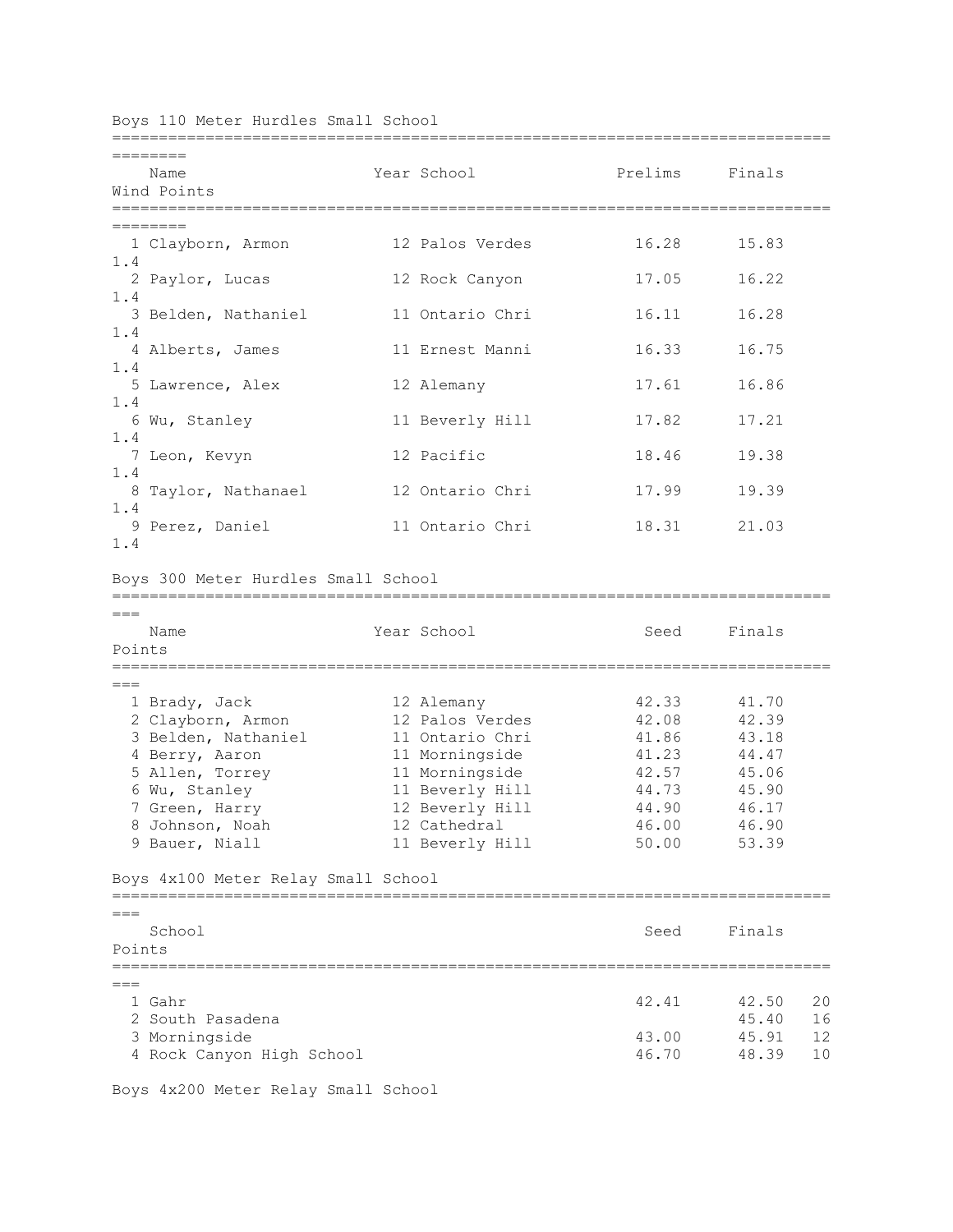=============================================================================  $---$ School Seed Finals Points =============================================================================  $---$  1 Cathedral 1:27.70 1:28.40 20 2 Morningside 1:29.00 1:34.58 16 1) Wright, Jaylin 11 2) Wilson, A'Darrus 11 3) Williams, Christian 12 4) Berry, Aaron 11 3 Pacific 1:32.00 1:35.04 12 4 Morningside 'B' x1:39.31 5 Rock Canyon High School 1:39.00 1:40.95 10 Boys 4x400 Meter Relay Small School =============================================================================  $=-$ School School School Seed Finals Points ============================================================================= === 1 Cathedral 3:18.10 3:21.33 20 1) Audelo, Jesse 11 2) Bell, Renard 11 3) Godfrey, Nicolas 11 4) Jewett, Isaiah 12 2 Alemany 3:29.00 3:26.04 16 1) Davis, Dominic 12 2) Valadez, Max 10 3) Thomas, James 9 4) Brady, Jack 12 3 Gahr 3:28.30 3:26.54 12<br>1) Hudson, Larry 10 2) Walker, DaVon 12 1) Hudson, Larry 10 2) Walker, DaVon 12 3) Davis, Alonso 10 4) Long, Jhamani 12 4 Morningside 3:25.00 3:39.68 10 1) Allen, Torrey 11 2) Williams, Christian 12 3) Williams, DeShawn 12 4) Berry, Aaron 11 5 Rock Canyon High School 1) Lyle, Keane 12 2) Steavpack, Andrew 11 3) Paylor, Lucas 12 4) Petterle, Jacob 11 6 Morningside 'B' 3:40.00 x3:46.38 1) Morgan, Darren 11 (2) Gordon, Malik 11 3) Mcfarland, Asante 9 4) Dockery, Jeshon 10 Boys 4x800 Meter Relay Small School =============================================================================  $---$ School School School Seed Finals Points =============================================================================  $=$  1 Palos Verdes 8:07.00 8:09.17 20 1) Berger, Adam 12 2) Butler, Davis 11 3) Franklin, Robert 11 (4) Cohen, Jacob 12 2 Gahr 8:22.00 8:12.87 16 1) Ayala, Samuel 11 2) Walker, DaVon 12 3) Alfaro, Aaron 10 4) Gracian, Jorge 9 3 Rock Canyon High School 8:35.00 8:35.99 12 1) Petterle, Jacob 11 2) Steavpack, Andrew 11 3) Theodore, Chris 9 4) Tauber, Gabe 12 4 Gahr 'B' x9:35.72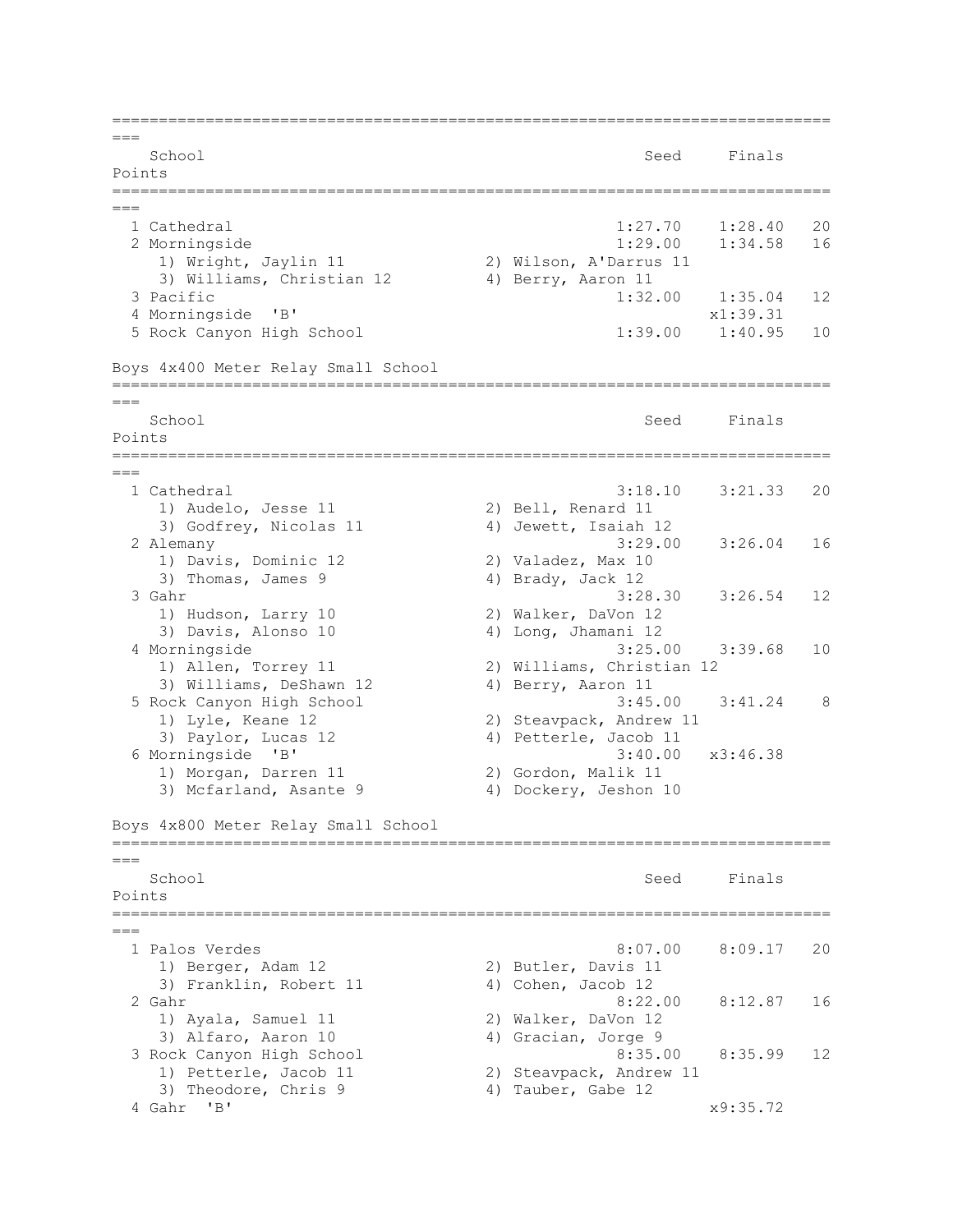Boys 4x1600 Meter Relay Small School =============================================================================  $===$ School School Seed Finals Points ============================================================================= === 1 Gahr 18:31.00 18:29.62 20 1) Gracian, Jorge 9 2) Alfaro, Anthony 12 3) Alfaro, Aaron 10 4) Ayala, Samuel 11 2 Rock Canyon High School 19:45.00 19:24.52 16 1) Steavpack, Andrew 11 2) Tauber, Gabe 12 3) Theodore, Chris 9 4) Lyle, Keane 12 3 Palos Verdes 18:52.00 19:27.08 12 1) Espinoza, Matthew 11 2) Franklin, Robert 11 3) Gagnon, Bennett 12 4) Henebry, Connor 12 Boys High Jump Small School ============================================================================= ============= Name Year School Seed Finals Points ============================================================================= ============= 1 Ramirez, Robert 12 Alemany 6-06.00 6-00.00 1.82m 2 Jones, Edward 11 Muir 5-08.00 5-10.00 1.77m 3 Dreyfuss, Jack 10 Rock Canyon 5-08.00 5-08.00 1.72m 4 Vinzon, Nathan 12 El Segundo 5-06.00 5-02.00 1.57m -- Sloane, Blake 10 Beverly Hill 5-02.00 NH -- Coffee, Nathan 11 Rock Canyon 5-08.00 NH Boys Pole Vault Small School ============================================================================= ============= Name Tear School Seed Finals Points ============================================================================= ============= 1 Powers, Jakob 12 Ocean View 13-00.00 13-00.00 3.96m 2 Atwater, Cory 11 South Pasade 12-06.00 3.81m 3 Henseler, Andrew 11 El Segundo 10-00.00 10-06.00 3.20m 4 Chavez, Daniel 11 El Segundo 10-00.00 10-00.00 3.04m 5 Nakanishi, Thomas 11 El Segundo 10-00.00 J10-00.00 3.04m Boys Long Jump Small School ============================================================================= ==================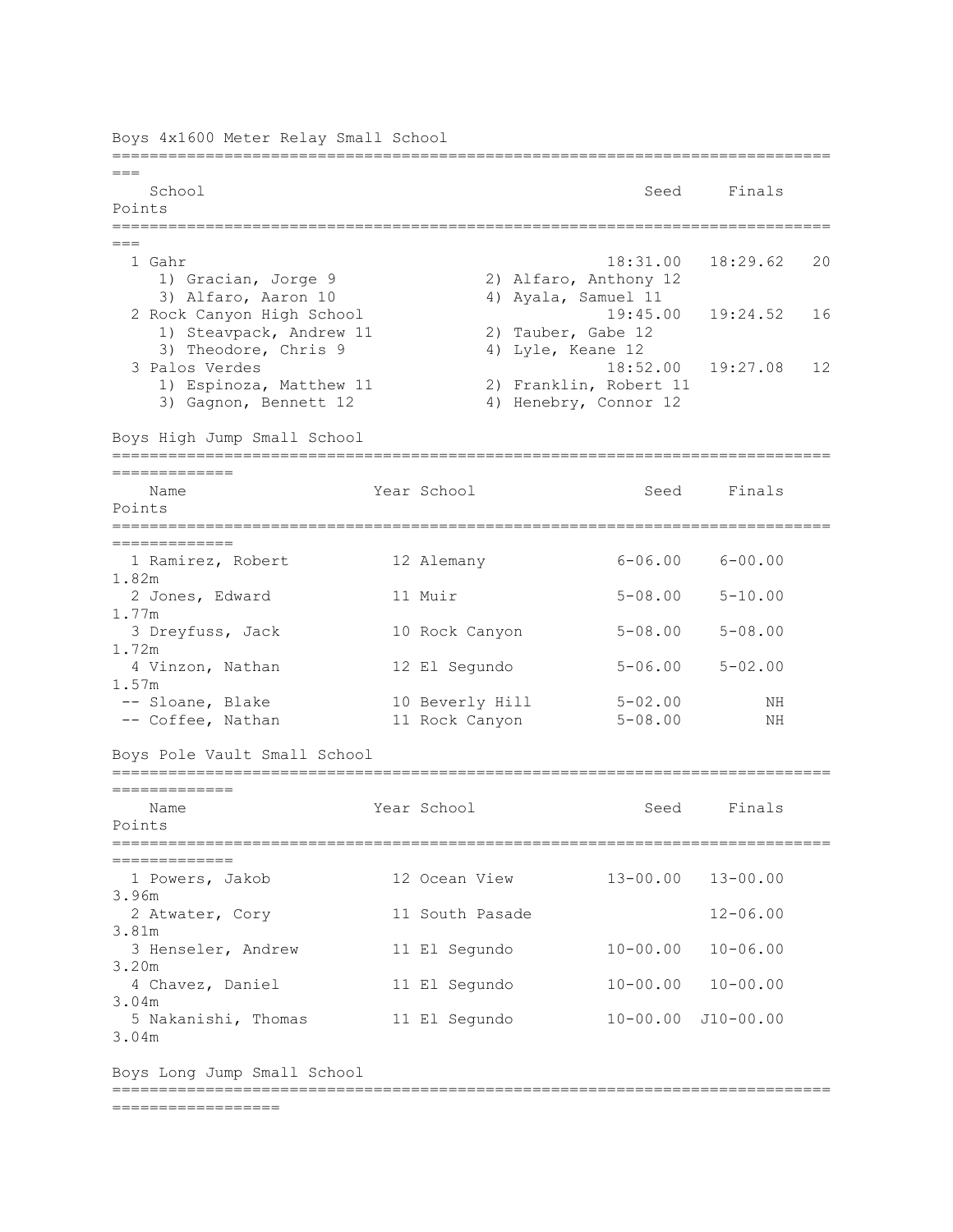| Name                                       |                     | Year School     |                                                       | Seed Finals       |  |
|--------------------------------------------|---------------------|-----------------|-------------------------------------------------------|-------------------|--|
| Wind                                       | Points              |                 |                                                       |                   |  |
| =================                          |                     |                 |                                                       |                   |  |
| 1 Mullins, Anthony 10 Gahr<br>$+0.0$ 5.98m |                     |                 |                                                       | 19-01.00 19-07.50 |  |
| 2 Schoerner, Max<br>$+0.0$ 5.72m           |                     | 10 South Pasade |                                                       | $18 - 09.25$      |  |
| 3 Dunn, Cayden<br>$+0.0$ 5.65m             |                     | 10 Alemany      | 19-11.00                                              | $18 - 06.75$      |  |
| 4 Kim, Brandon<br>$+0.0$ 5.56m             |                     | 10 Beverly Hill | 18-10.00                                              | $18 - 03.25$      |  |
| 4 Van Roessel, Quinn<br>$+0.0$ 5.56m       |                     | 10 Bishop Carro | 19-08.00                                              | $18 - 03.25$      |  |
| 6 Thomas, Kristian<br>$+0.0$ 5.52m         |                     | 12 El Segundo   | $22 - 00.00$                                          | $18 - 01.50$      |  |
| 7 Nelson, Patrick<br>$+0.0$<br>5.49m       |                     | 12 South Pasade |                                                       | $18 - 00.50$      |  |
| 8 Ramirez, Robert<br>5.48m<br>$+0.0$       |                     | 12 Alemany      | 20-08.00                                              | $17 - 11.75$      |  |
| 9 McClain, Peter<br>$+0.0$ 5.32m           |                     | 11 El Segundo   | 19-00.00                                              | $17 - 05.50$      |  |
| 10 Ochoa, Eddie<br>$+0.0$ 5.21m            |                     | 12 Beverly Hill | 18-08.00                                              | $17 - 01.50$      |  |
| 11 Vinzon, Nathan<br>$+0.0$ 5.18m          |                     | 12 El Segundo   | 19-04.00                                              | $17 - 00.00$      |  |
| 12 Ishii, Jaret<br>$+0.0$ 4.62m            |                     | 10 Ontario Chri | $17 - 06.00$                                          | $15 - 02.25$      |  |
| 13 Taylor, Nathanael<br>$+0.0$ 4.58m       |                     |                 | 12 Ontario Chri 17-08.00                              | $15 - 00.50$      |  |
| Boys Triple Jump Small School              |                     |                 |                                                       |                   |  |
| ==================                         |                     |                 |                                                       |                   |  |
| Name<br>Wind                               | Points              | Year School     |                                                       | Seed Finals       |  |
| ==================                         |                     |                 |                                                       |                   |  |
| $+0.0$ 13.80m                              |                     |                 | 1 Thomas, Kristian 12 El Segundo 44-04.00 45-03.50    |                   |  |
| $+0.0$ 12.32m                              |                     |                 | 2 Belden, Nathaniel 11 Ontario Chri 40-08.00 40-05.25 |                   |  |
| 3 Ramirez, Robert<br>$+0.0$ 12.21m         |                     | 12 Alemany      | $42 - 03.00$                                          | $40 - 00.75$      |  |
| 4 Kim, Brandon<br>$+0.0$ 12.16m            |                     | 10 Beverly Hill | 38-02.00                                              | $39 - 11.00$      |  |
| 5 Vinzon, Nathan<br>$+0.0$ 11.78m          |                     | 12 El Segundo   | $37 - 00.00$                                          | $38 - 08.00$      |  |
| 6 McClain, Peter<br>$+0.0$ 11.73m          |                     | 11 El Segundo   | $35 - 00.00$                                          | $38 - 06.00$      |  |
| 7 Singer, Javin<br>$+0.0$ 11.55m           |                     | 12 Pacific      | $43 - 00.00$                                          | $37 - 11.00$      |  |
| 8 Ochoa, Eddie<br>$+0.0$ 11.49m            |                     |                 | 12 Beverly Hill 36-04.00                              | $37 - 08.50$      |  |
| $+0.0$ 10.32m                              | 9 Taylor, Nathanael | 12 Ontario Chri | $37 - 03.00$                                          | $33 - 10.50$      |  |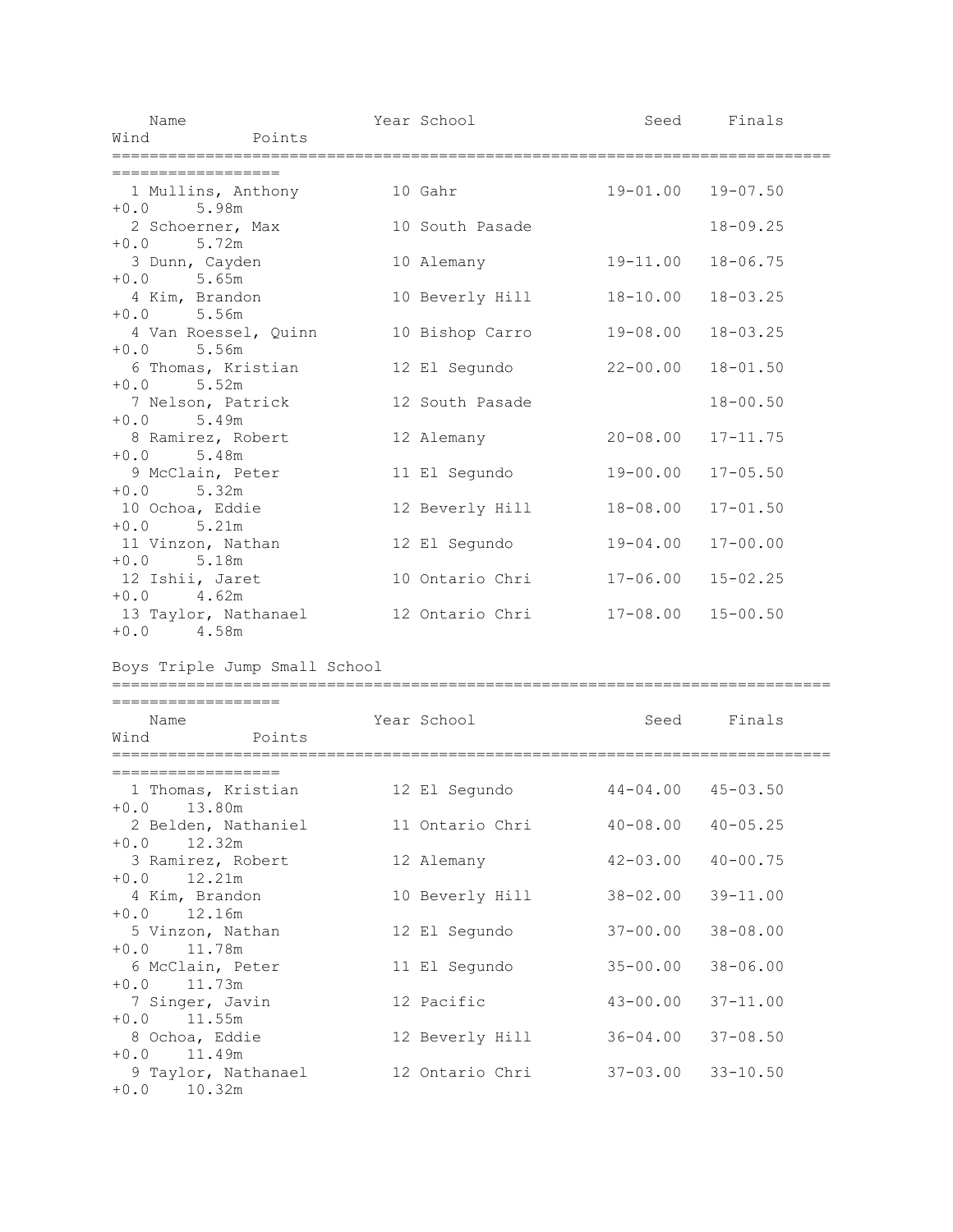NWI

| Boys Shot Put Small School                  |  |                 |              |              |  |  |  |
|---------------------------------------------|--|-----------------|--------------|--------------|--|--|--|
| ------<br>Name                              |  | Year School     | Seed         | Finals       |  |  |  |
| ================<br>======                  |  | =============   |              |              |  |  |  |
| 1 Padilla, Francisco<br>15.95m              |  | 12 Bellflower   |              | $52 - 04.00$ |  |  |  |
| 2 Laly, Bowen                               |  | 12 Alemany      | $46 - 00.00$ | $45 - 06.00$ |  |  |  |
| 13.86m<br>2 Robles, Carlos                  |  | 11 Alemany      | $44 - 11.00$ | $45 - 06.00$ |  |  |  |
| 13.86m                                      |  |                 |              |              |  |  |  |
| 4 Linch, Tyler                              |  | 11 Rock Canyon  | $34 - 00.00$ | $34 - 06.00$ |  |  |  |
| 10.51m<br>5 Beall, Ben                      |  | 12 Rock Canyon  | $32 - 00.00$ | $30 - 04.00$ |  |  |  |
| 9.24m<br>-- Ramsey, Devin                   |  | 9 Inglewood     | $37 - 02.00$ | ND           |  |  |  |
| Boys Discus Throw Small School              |  |                 |              |              |  |  |  |
|                                             |  |                 |              |              |  |  |  |
| ======<br>Name                              |  | Year School     | Seed         | Finals       |  |  |  |
| ==========                                  |  |                 |              |              |  |  |  |
| $=$ $=$ $=$ $=$ $=$<br>1 Padilla, Francisco |  | 12 Bellflower   |              | $143 - 01$   |  |  |  |
| 43.61m                                      |  |                 |              |              |  |  |  |
| 2 Laly, Bowen<br>40.03m                     |  | 12 Alemany      | 125-00       | $131 - 04$   |  |  |  |
| 3 Beall, Ben                                |  | 12 Rock Canyon  | $129 - 04$   | $116 - 06$   |  |  |  |
| 35.50m<br>4 Lawrence, Alex                  |  | 12 Alemany      | $110 - 00$   | $105 - 04$   |  |  |  |
| 32.10m                                      |  |                 |              |              |  |  |  |
| 5 Linch, Tyler<br>29.76m                    |  | 11 Rock Canyon  | $113 - 00$   | $97 - 08$    |  |  |  |
| Boys 100 Meter Dash Invitational            |  |                 |              |              |  |  |  |
| =======                                     |  |                 |              |              |  |  |  |
| Name                                        |  | Year School     | Seed         | Finals       |  |  |  |
| Wind Points                                 |  |                 |              |              |  |  |  |
| ========                                    |  |                 |              |              |  |  |  |
| 1 Woodard, Antonio<br>0.7                   |  | 12 Upland       | 11.00        | 10.81        |  |  |  |
| 2 Amaar, Ahmed                              |  | 11 Redlands     | 11.17        | 10.98        |  |  |  |
| 0.7<br>3 Wells, Tyrin                       |  | 11 Upland       | 11.26        | 11.07        |  |  |  |
| 0.7                                         |  |                 |              |              |  |  |  |
| 4 Smith, Darious<br>0.7                     |  | 11 Ridgeview    | 11.06        | 11.12        |  |  |  |
| 5 Poonja, Raehaan                           |  | 11 Beverly Hill | 11.25        | 11.14        |  |  |  |
| 0.7<br>6 Valdivieso, Joseph                 |  | 11 Warren       | 11.15        | 11.16        |  |  |  |
| 0.7                                         |  |                 |              |              |  |  |  |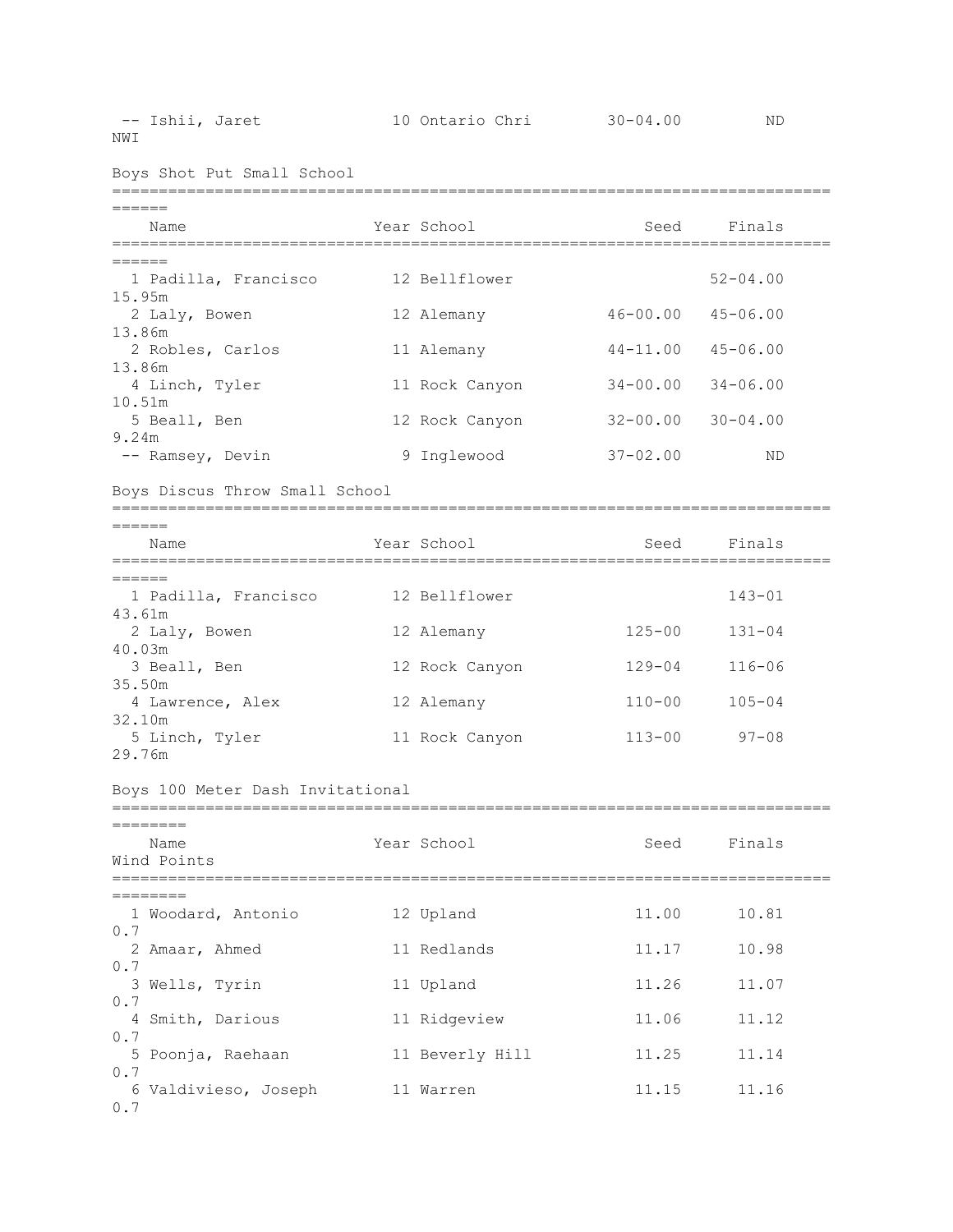7 Hooper, Rayvon 12 Ridgeview 11.24 11.24 0.7 8 Berry, Charles 12 Cabrillo (Lb 11.12 11.26 0.7 9 Stepens, Chase 12 Rancho Cucam 11.30 11.27 0.7 Boys 1600 Meter Run Invitational ============================================================================= === Name Year School Seed Finals Points ============================================================================= === 1 Bay, Jonathon 11 Golden Valle 4:34.00 4:26.99 2 Heib, Thomas 11 Los Alamitos 4:24.50 4:27.12 3 Salter, Cody<br>
4:38.00 4:33.65<br>
4 Gomez, Allan 12 Cathedral 4:31.00 4:33.65<br>
5 Caballero, Michael 11 Cathedral 4:38.00 4:33.69<br>
5 Caballero, Michael 11 Cathedral 4:38.00 4:38.29<br>
6 Bond, Colin 12 Peninsula 4:35.00 4:39.01 4 Gomez, Allan 12 Cathedral 4:31.00 4:33.69 5 Caballero, Michael 11 Cathedral 4:38.00 4:38.29 6 Bond, Colin 12 Peninsula 4:35.00 4:39.01 7 Peralta, Hector 12 Lakewood 4:35.00 4:39.13 8 Chuang, Bill 10 Cerritos 4:38.90 4:40.14 9 Chavez, Daniel 11 Rancho Cucam 4:38.00 4:40.68 10 Goodman, Spencer 12 Millikan 4:31.00 4:41.33 11 Williams, Ethan 11 Mira Costa 4:31.00 4:41.69 12 Rivera, Steven 11 Rancho Verde 4:38.10 4:41.85 13 Bravo, David 10 Cathedral 4:37.00 4:42.06 14 Menendez, Freddy 12 Warren 4:37.00 4:55.91 Boys 110 Meter Hurdles Invitational ============================================================================= ======== Name Tear School Seed Finals Wind Points ============================================================================= ======== 1 Adegoke, Tomi 12 Los Osos 15.32 15.30 1.3 2 Thayer, Bailey 11 Los Alamitos 15.30 15.53 1.3 3 Rodriguez, Andres 12 Loyola 15.82 15.77 1.3 4 Stewart, Rza 12 Millikan 15.69 15.91 1.3 5 Munoz, Zachery 12 La Mirada High S 16.01 15.98 1.3 6 Belden, Nathaniel 11 Ontario Chri 16.11 16.01 1.3 7 Jones, Maurice 12 Carson 15.98 16.02 1.3 8 Harvey, Jonathan 11 DeLaSalle 16.23 16.64 1.3 Women - Large School - Team Rankings - 10 Events Scored

=============================================================================

 $=$ 

1) Mira Costa 64 2) Carondelet 46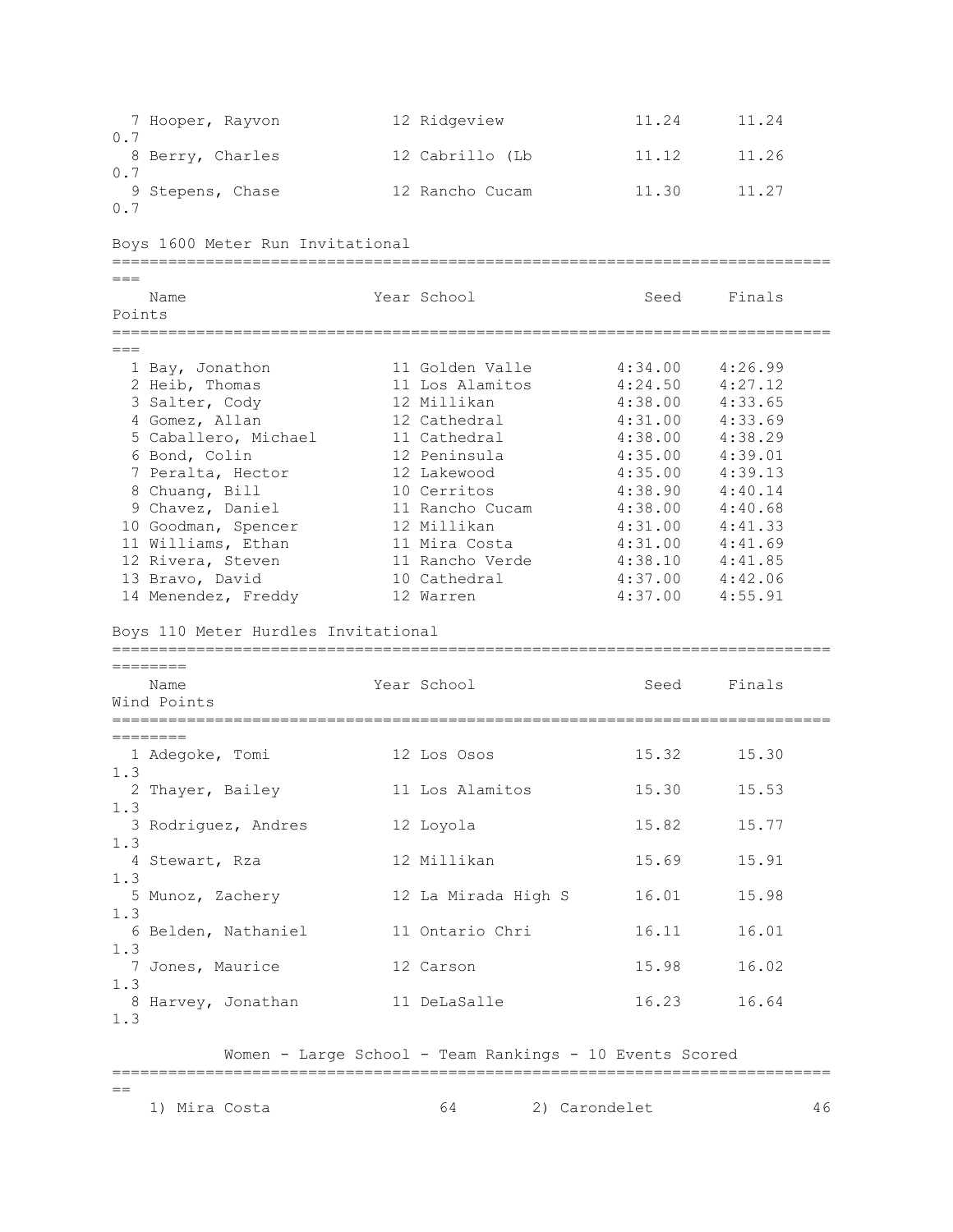|         | 3) Redlands<br>5) Lakewood                         | 38<br>24        | 4) Rancho Cucamonga<br>6) Valencia (V)                  | 26<br>22        |
|---------|----------------------------------------------------|-----------------|---------------------------------------------------------|-----------------|
|         | 6) Culver City                                     | 22              | 8) Los Osos                                             | 20              |
|         | 9) Elsinore                                        | 16              | 9) Rancho Verde                                         | 16              |
|         | 9) Los Alamitos                                    | 16              | 12) Wilson (LB) -SS                                     | 14              |
|         | 13) Mayfair                                        | 12              | 13) South Torrance                                      | 12              |
|         | 13) Crenshaw                                       | 12              | 13) Upland                                              | 12 <sup>2</sup> |
|         | 17) Peninsula                                      | 4               | 18) Millikan                                            | $\mathbf{1}$    |
|         | 18) Westchester                                    | 1               |                                                         |                 |
|         |                                                    |                 | Women - Frosh/Soph - Team Rankings - 5 Events Scored    |                 |
| $==$    |                                                    |                 |                                                         |                 |
|         | 1) Wilson (LB) -SS                                 | 74              | 2) Los Alamitos                                         | 40              |
|         | 2) Carter                                          | 40              | 4) Gahr                                                 | 36              |
|         | 5) Mira Costa                                      | 34              | 6) Millikan                                             | 33              |
|         | 7) Carson                                          | 32              | 8) Inglewood                                            | 22              |
|         | 9) Lakewood                                        | 20              | 10) El Segundo                                          | 16              |
|         | 11) Los Osos                                       | 12              | 11) Palos Verdes                                        | 12              |
|         | 13) Culver City                                    | 10 <sub>1</sub> | 14) Peninsula                                           | 4               |
|         | 15) South Torrance                                 | 3               | 16) Valencia (V)                                        | 2               |
|         | 17) Beverly Hills                                  | $\mathbf 1$     |                                                         |                 |
|         |                                                    |                 | Women - Small School - Team Rankings - 11 Events Scored |                 |
| $==$    |                                                    |                 |                                                         |                 |
|         | 1) Rock Canyon High School                         | 64              | 2) Gahr                                                 | 52              |
|         | 3) Palos Verdes                                    | 40              | 4) El Segundo                                           | 36              |
|         | 5) Inglewood                                       | 32              | 6) Morningside                                          | 30              |
|         | 7) Ocean View                                      | 28              | 8) Beverly Hills                                        | 16              |
|         |                                                    |                 | Men - Large School - Team Rankings - 11 Events Scored   |                 |
|         |                                                    |                 |                                                         |                 |
| $==$    | 1) Loyola                                          | 56              | 2) Wilson (LB) -SS                                      | 44              |
|         | 3) Rancho Cucamonga                                | 32              | 4) Warren                                               | 28              |
|         | 5) Mira Costa                                      | 26              | 6) Rancho Verde                                         | 22              |
|         | 7) Paramount                                       | 20              | 7) Bakersfield                                          | 20              |
|         | 9) Carson                                          | 18              | 10) Culver City                                         | 17              |
|         | 11) Los Osos                                       | 16              | 11) Lakewood                                            | 16              |
|         | 11) Upland                                         | 16              | 14) DeLaSalle                                           | 14              |
|         | 15) Peninsula                                      | 10              | 15) Elsinore                                            | 10 <sub>o</sub> |
|         | 17) Valencia (V)                                   | 8               | 18) Crenshaw                                            | 6               |
|         | 19) La Sierra                                      | 4               | 20) Millikan                                            | 3               |
|         | 21) Mayfair                                        | $\mathbf{1}$    |                                                         |                 |
|         | Men - Frosh/Soph - Team Rankings - 5 Events Scored |                 |                                                         |                 |
|         |                                                    |                 |                                                         |                 |
| $=$ $=$ | 1) Loyola                                          | 68              | 2) Rancho Cucamonga                                     | 60              |
|         | 3) Mira Costa                                      | 44              | 4) Cathedral                                            | 42              |
|         | 5) DeLaSalle                                       | 32              | 6) Culver City                                          | 26              |
|         | 6) Warren                                          | 26              | 8) Palos Verdes                                         | 20              |
|         | 9) Ocean View                                      | 16              | 10) South Torrance                                      | 13              |
|         | 11) Inglewood                                      | 12 <sup>°</sup> | 12) Elsinore                                            | 10              |
|         |                                                    | 10              |                                                         |                 |
|         | 12) La Sierra                                      | 4               | 14) Peninsula                                           | 6<br>3          |
|         | 15) Millikan                                       |                 | 16) Wilson (LB) -SS                                     |                 |